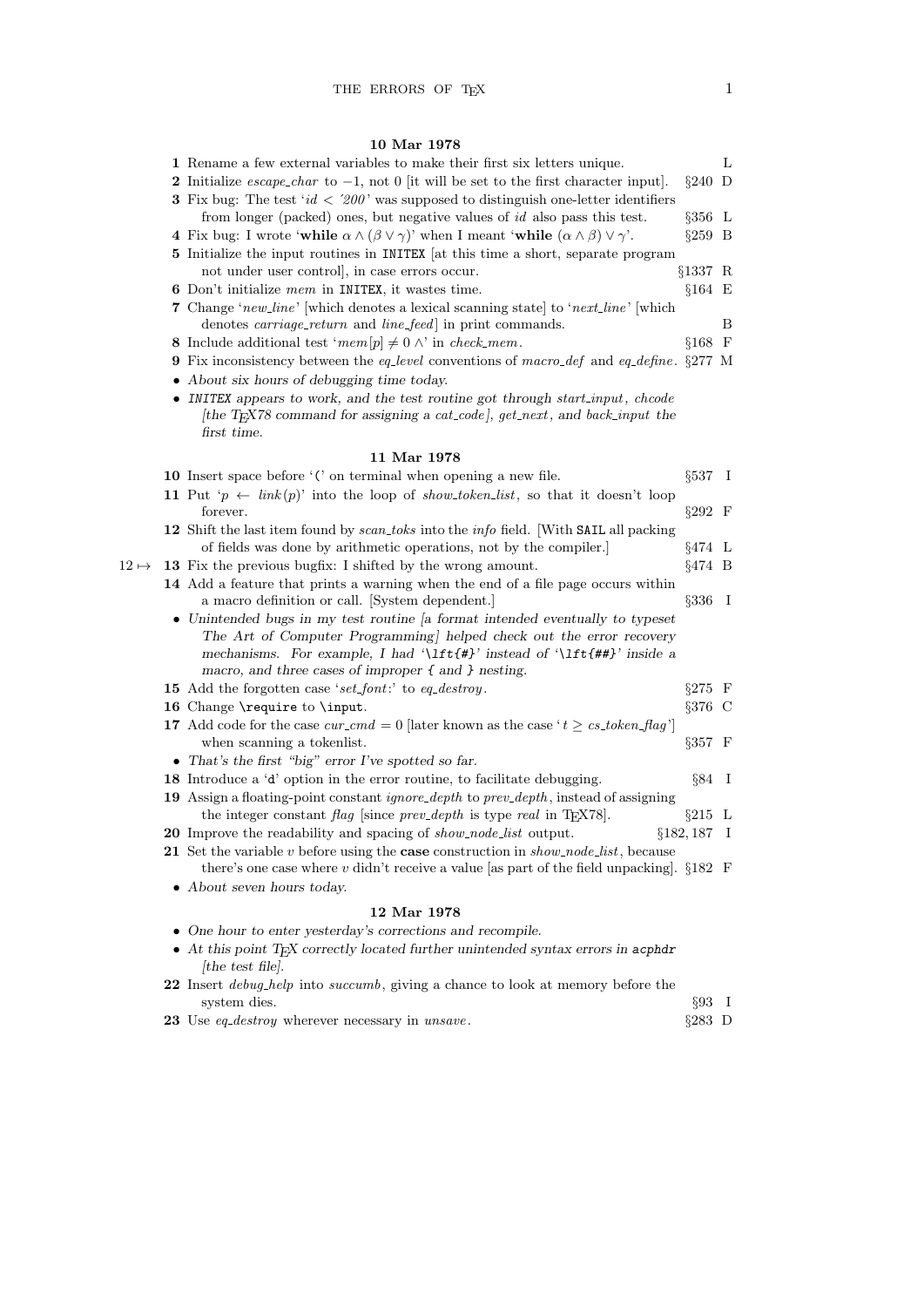|              | <b>24</b> Change ' $t \leftarrow (t-1)$ mod 8' to ' $t \leftarrow (t-1)$ land 7' in <i>id_name</i> , since SAIL<br>has $-1$ mod $8 = -1$ . [At this time, <i>id_name</i> is a routine that unpacks<br>control sequence names, according to a scheme that will become obsolete |                   |   |
|--------------|-------------------------------------------------------------------------------------------------------------------------------------------------------------------------------------------------------------------------------------------------------------------------------|-------------------|---|
|              | after change $\#422$ .                                                                                                                                                                                                                                                        |                   | L |
|              | 25 Remove the space that appears at end of paragraph. (I hadn't anticipated                                                                                                                                                                                                   |                   |   |
|              | that.)                                                                                                                                                                                                                                                                        | $§816$ S          |   |
|              | 26 Throw away unwanted <i>line_feed</i> after getting a <i>carriage_return</i> in response to                                                                                                                                                                                 |                   |   |
|              | $in_{\llbracket}$ in $_{\llbracket}$ a system routine for input from the terminal.                                                                                                                                                                                            | $\S 83 \text{ L}$ |   |
|              | <b>27</b> Delete spurious call to <i>flush_list</i> in end_token_list.                                                                                                                                                                                                        | $\S 324$ B        |   |
|              | • Why did I make such a silly mistake?                                                                                                                                                                                                                                        |                   |   |
|              | 28 Fix bug in get_x_token: I forgot to say 'macro_call' (which is the main point of<br>that routine)!                                                                                                                                                                         | $\S 380$ F        |   |
|              | • While tracking that bug down, I found out incidentally that kerning is okay.                                                                                                                                                                                                |                   |   |
|              | • Also TEX correctly caught an error Op for Opt.                                                                                                                                                                                                                              |                   |   |
|              | 29 Fix bug in scan_spec (while instead of repeat).                                                                                                                                                                                                                            | $§404$ L          |   |
|              | 30 Make the table entries for \hfill and \hskip consistent with the program                                                                                                                                                                                                   |                   |   |
|              | conventions.                                                                                                                                                                                                                                                                  | §1058 M           |   |
|              | <b>31</b> Disable unforeseen coercion: When scan_spec put hsize on save_stack, the value                                                                                                                                                                                      |                   |   |
|              | changed from real to integer.                                                                                                                                                                                                                                                 | $§645$ L          |   |
|              | 32 Use '*' instead of '-1.0' for running dimensions of rules in show_node_list.<br><b>33</b> Clear mem [head] to null in push_nest [in T <sub>F</sub> X82, this will be done by get_avail]. §216 D                                                                            | $§176$ I          |   |
|              |                                                                                                                                                                                                                                                                               |                   |   |
|              | • A vrule link got clobbered because I forgot to do this.<br>34 Translate ASCII control codes to special form when displaying them.                                                                                                                                           | $§48,68$ I        |   |
|              | • Ligatures work, but show_node_list showed them funny.                                                                                                                                                                                                                       |                   |   |
|              | <b>35</b> Remember to clear parameters off save_stack in package routine.                                                                                                                                                                                                     | $§1086$ F         |   |
|              | • About eight hours today.                                                                                                                                                                                                                                                    |                   |   |
|              | 13 Mar 1978                                                                                                                                                                                                                                                                   |                   |   |
| $36 \mapsto$ | <b>36</b> Introduce a new variable <i>hang_first</i> [later the sign of <i>hang_after</i> ].<br>37 Simplify the new code, realizing that if $hang\_indent = 0$ then hang-first is                                                                                             | $\S 849$ D        |   |
|              | irrelevant.<br>• Time sharing is very slow today, so I'm mostly reading technical reports while                                                                                                                                                                               | $\S 848$ E        |   |
|              | waiting <b>three hours</b> for compiler, editor, and loading routine.                                                                                                                                                                                                         |                   |   |
|              | $\bullet$ I'm not counting this as debugging time!                                                                                                                                                                                                                            |                   |   |
|              | • (Came back in the evening.)                                                                                                                                                                                                                                                 |                   |   |
|              | 38 Spruce up the comments in the <i>line_break</i> routine, which appears to be almost<br>working.                                                                                                                                                                            | $§813$ P          |   |
|              | <b>39</b> Rethink the setting of <i>best-line</i> ; it's 1 too high in many cases. The final line                                                                                                                                                                             |                   |   |
|              | of a paragraph was handled in a treacherous way.                                                                                                                                                                                                                              | $\S 874$ D        |   |
|              | 40 Compute proper initialization for <i>prev-depth</i> when beginning an \hbox with                                                                                                                                                                                           |                   |   |
|              | a paragraph inside. This refers to a special 'paragraph box' construction,<br>used when an hbox of specified size becomes overfull; TEX78 doesn't have                                                                                                                        |                   |   |
|              | the concept of internal vertical mode.                                                                                                                                                                                                                                        | $§1083$ D         |   |
|              | 41 Also initialize <i>tail</i> in that case.                                                                                                                                                                                                                                  | $§1083$ D         |   |
|              | 42 Also put the result of line-breaking into the correct list.                                                                                                                                                                                                                |                   | М |
|              | 43 Fix a typo in the <i>free_node</i> routine (' $link$ ' not ' $link$ '); by strange chance it had                                                                                                                                                                           |                   |   |
|              | been harmless until today.                                                                                                                                                                                                                                                    | $§130$ T          |   |
|              | 44 Fix bug: <i>post_line_break</i> forgot to set <i>adjust_tail</i> .                                                                                                                                                                                                         | $§889$ F          |   |
|              | 45 Update <i>act_width</i> properly when looking for end of word while line breaking.                                                                                                                                                                                         | $\S 866$ D        |   |
|              | <b>46</b> Repair the "tricky" part of get_node: I used the info field when I meant to say<br>$_{link.}$                                                                                                                                                                       | $§127$ B          |   |
|              | • Now the \corners macro of acphdr works! See \setcornerrules in The<br>TEXbook, page 417.                                                                                                                                                                                    |                   |   |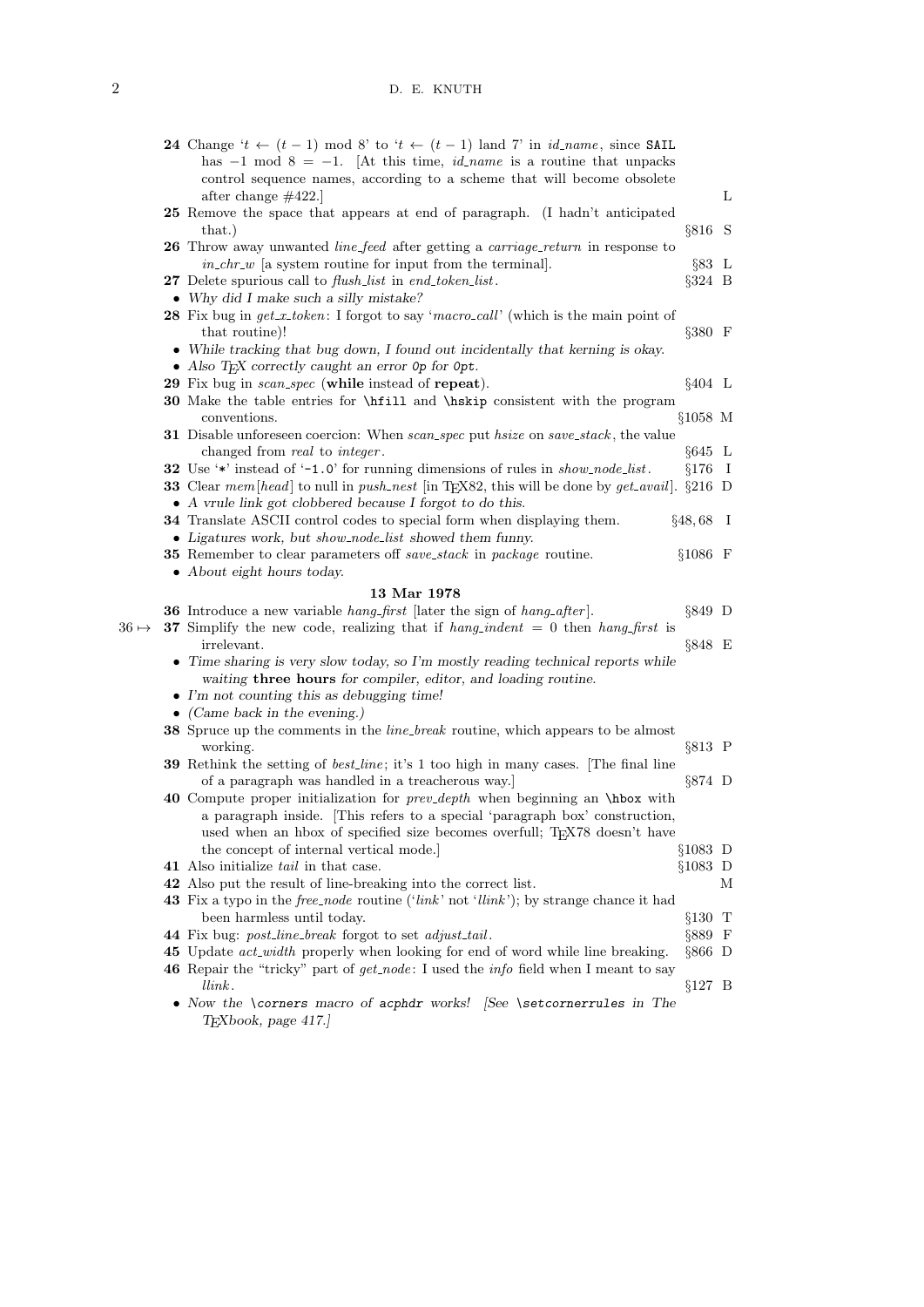|              | 47 Reset <i>contrib_tail</i> properly in <i>build_page</i> .                                                                                    | $\S 995$ D       |              |
|--------------|-------------------------------------------------------------------------------------------------------------------------------------------------|------------------|--------------|
|              | 48 Fix typo $(-$ for $+)$ in computation of <i>page_total</i> .                                                                                 | $$1004$ T        |              |
|              | 49 Change the page-breaking logic: T <sub>F</sub> X reached fire_up with best_page_break =                                                      |                  |              |
|              | <i>null</i> in one case, since the badness was too bad.                                                                                         | $§1005$ S        |              |
|              | <b>50</b> Perform the operation <i>delete_token_ref</i> ( <i>top_mark</i> ) only when <i>top_mark</i> $\neq$ 0.                                 | $§1012$ M        |              |
|              | <b>51</b> Make <i>scan_toks</i> omit the initial { of an \output routine.                                                                       | $§473$ F         |              |
|              | 52 Insert a comma to make memory usage statistics look better.                                                                                  | $§639$ I         |              |
|              | • About seven good hours of debugging today.                                                                                                    |                  |              |
|              | • Tomorrow will be first-output day $(I \text{ hope})$ .                                                                                        |                  |              |
|              | 14 Mar 1978                                                                                                                                     |                  |              |
|              | $\bullet$ (Came in evening after sleeping most of day, to get computer at better time.)                                                         |                  |              |
|              | • (Some day we will have personal computers and will live more normally.)                                                                       |                  |              |
|              | • 8:30pm, began to enter corrections to yesterday's problems.                                                                                   |                  |              |
|              | 53 Issue an error message for non-character in filename or in font name.                                                                        | $\S 771$         | $\perp$      |
|              | <b>54</b> Display '' for omitted stuff in <i>show_context</i> routine.                                                                          | §643             | $\mathbf{I}$ |
|              | 55 Watch out for the SAIL syntax ' $\alpha + \beta \operatorname{lsh} \gamma$ '; it doesn't shift $\alpha + \beta$ left (only $\beta$ ). §464 L |                  |              |
|              | • That error was very hard to track down; it created a spurious link field and<br>sent hash $[0] = \beta$ to the scanner!                       |                  |              |
|              | $\bullet$ I could have found this bug an hour sooner if I had looked at the correct stack<br>entries for name and token_type.                   |                  |              |
|              | 56 Show the correct page number when tracing pages before output is shipped.                                                                    | $§638$ D         |              |
|              | <b>57</b> Remember to nullify a box after using it.                                                                                             | §1079 F          |              |
|              | 58 Issue an error message if \box255 isn't consumed by the output routine.                                                                      | $§1015$ I        |              |
|              | • I'm having trouble with the BAIL debugger; it makes an illegal memory refer-                                                                  |                  |              |
|              | ence and dies, when single-stepping past the entry to recursive procedures                                                                      |                  |              |
|              | hlist_out and vlist_out. So I have to reload and be careful to go thru these                                                                    |                  |              |
|              | procedures at high speed.                                                                                                                       |                  |              |
|              | 59 Fix bug in comment (memory parameter description said $\geq$ not $\leq$ ).                                                                   | $§11$ P          |              |
|              | <b>60</b> Fix typo in definition of rule output (said x, y not $x0, y0$ ). This part of the                                                     |                  |              |
|              | code went away when DVI files were introduced.                                                                                                  |                  | B            |
|              | <b>61</b> Correct the embarrassing bug in shells ort, where I said ' $\leq str[k]$ ' not ' $\leq t$ '.                                          |                  |              |
|              | The first TEX had to sort all output by vertical position on page.]                                                                             |                  | B            |
|              | <b>62</b> Make <i>start_input</i> set up <i>job_name</i> in the form needed by <i>shipout</i> ; it uses obso-                                   |                  |              |
|              | lete conventions.                                                                                                                               | $\S 532, 537$ M  |              |
|              | <b>63</b> Insert (and) into the SAIL macro definition of new string. This macro was                                                             |                  | L            |
|              | for pre-DVI output.<br><b>64</b> Unscramble the parameters of <i>out_rule</i> : The declaration was $(x0, y0, x1, y1)$                          |                  |              |
|              | while the call was $(x0, x1, y0, y1)$ .                                                                                                         |                  | М            |
|              | • 4:30am, TEX's first page is successfully output!                                                                                              |                  |              |
|              | $\bullet$ (It was '\titlepage\setcpage1\corners\eject\end'.)                                                                                    |                  |              |
|              |                                                                                                                                                 |                  |              |
|              | 15 Mar 1978                                                                                                                                     |                  |              |
|              | • 10:30pm. Today I'm instrumenting the line-breaking routine and putting it<br>through a bunch of tests.                                        |                  |              |
|              | $\bullet$ (The inserted instrumentation had bugs that won't be mentioned here.)                                                                 |                  |              |
|              | 65 Don't abort the job when eq-destroy redefines a TEX control sequence.                                                                        | $\S 275$ C       |              |
|              | • The first word of a paragraph won't be hyphenated $\ldots$ so be it!                                                                          |                  |              |
|              | <b>66</b> Fix the typo in <i>line_break</i> that spoils the test for 'letters in the same font'.                                                | $\S 896$ T       |              |
|              | • The effect of that typo was to suppress all hyphenation attempts.                                                                             |                  |              |
| $25 \mapsto$ | 67 Replace the space at paragraph end by fillglue, not by zero.                                                                                 | $§816$ B         |              |
|              | 68 Pack the hyphen character properly into its node.                                                                                            | $§582 \text{ L}$ |              |
|              | 69 Fix a typo ( $\leftrightarrow$ for $\leftrightarrow$ ) in the computation of <i>break_width</i> .                                            | §838 T           |              |
|              |                                                                                                                                                 |                  |              |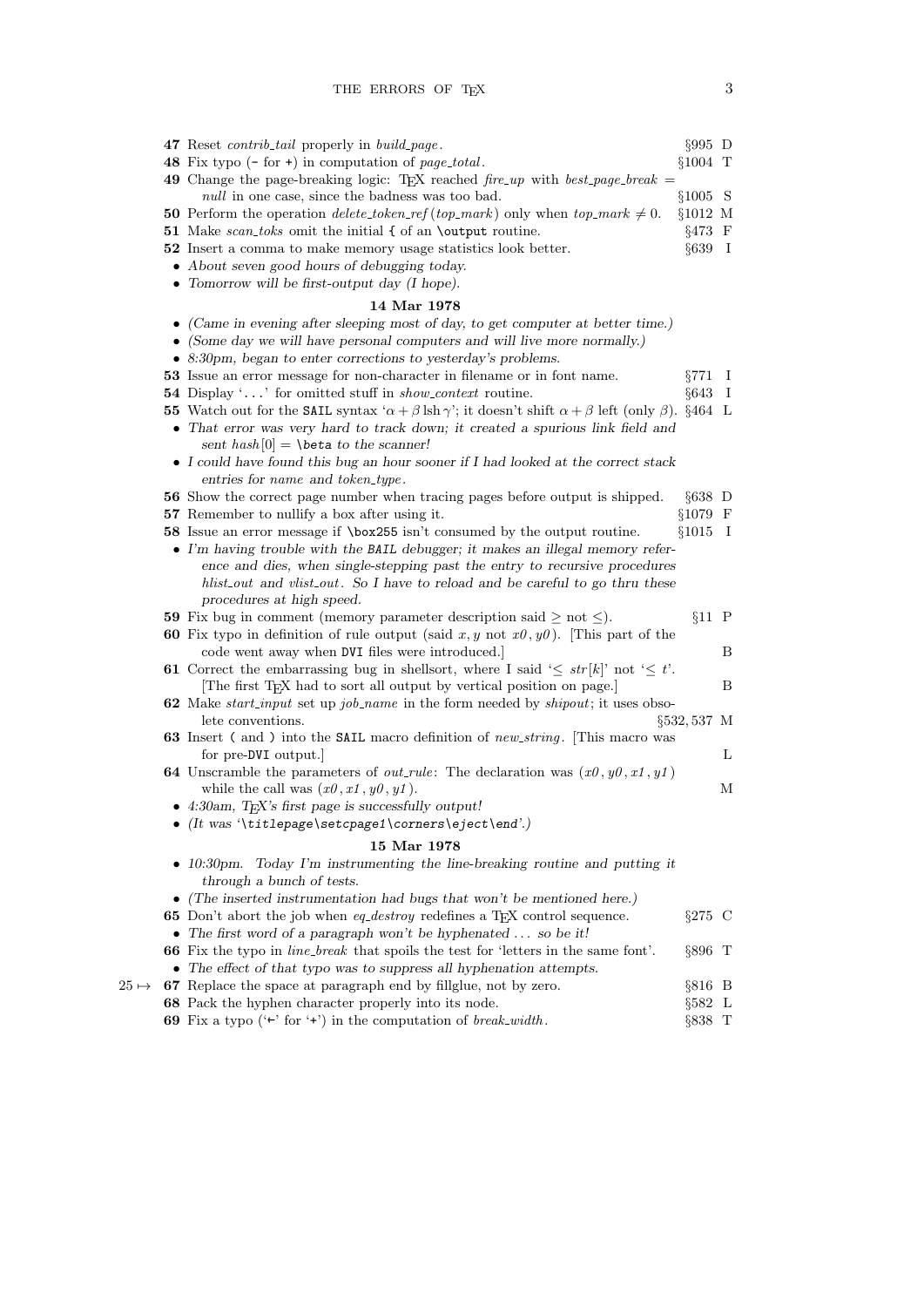## 4 D. E. KNUTH

|              | <b>70</b> Change the <b>\end</b> maneuver; the present code doesn't end the job, since I forgot                                              | §1054 M    |   |
|--------------|----------------------------------------------------------------------------------------------------------------------------------------------|------------|---|
|              | that <i>back_input</i> uses <i>cur_tok</i> .<br>71 Add a parameter to <i>try_break</i> , since the width is different at a discretionary hy- |            |   |
|              | phen. [This problem will be solved differently in TEX82, when discretionaries                                                                |            |   |
|              | become much more general.                                                                                                                    | §840 A     |   |
|              | 72 Bypass kern nodes in pre-hyphenation.                                                                                                     | $§896$ F   |   |
|              |                                                                                                                                              |            |   |
|              | 73 Supply code for the forgotten case ' $\lt$ "a"' in pre-hyphenation. [This case was<br>later generalized to a test of $lc\_code$ .         | $\S 897$ F |   |
|              | <b>74</b> Change mem[q] to prev_break(q) in the reverse-linking loop.                                                                        | $\S 878$ B |   |
|              | $\bullet$ (Such blunders. Am I getting feeble-minded?)                                                                                       |            |   |
|              | <b>75</b> Introduce special logic for <i>eject_penalty</i> ; I was wrong to think that forced ejec-                                          |            |   |
|              | tion was exactly like an infinitely negative penalty.                                                                                        | $§851$ A   |   |
|              | 76 Use $(1+b)^2 - p^2$ when computing demerits with $p < 0$ .                                                                                | $§859$ A   |   |
|              | $\bullet$ 6:30am. The line-breaking algorithm appears to be working fine and efficiently.                                                    |            |   |
|              |                                                                                                                                              |            |   |
|              | On small measures (about 20 characters per line), it gives overfull boxes<br>instead of spaced out ones. Surprising but satisfactory.        |            |   |
|              | 16 Mar 1978                                                                                                                                  |            |   |
|              | • 9pm. The plan for tonight is to test page breaking and more paragraphing.                                                                  |            |   |
|              | 77 Insert '\topskip' glue at beginning of page.                                                                                              | §1001 G    |   |
|              | 78 Add '\pausing' feature.                                                                                                                   | $§363$ I   |   |
|              | 79 Fix discrepancy: In make_accent I called vpackage with a pointer to the first                                                             |            |   |
|              | list item, but <i>vpackage</i> itself assumes that the parameter is a pointer to that                                                        |            |   |
|              | pointer. The <i>vpackage</i> of T <sub>E</sub> X82 will be different.                                                                        | $§668$ M   |   |
|              | • I checked for other lapses like that. Result: 14 calls OK, 12 NG.                                                                          |            |   |
|              | 80 Create a new temporary list head location, <i>hold_head</i> , since there's a case                                                        |            |   |
|              | where vpackage is improperly called with parameter temp_head. [At this                                                                       |            |   |
|              | time <i>vpackage</i> uses <i>temp_head</i> to make a list of all insertions found.                                                           | $§1014$ M  |   |
|              | • 11:30pm. The machine is tied up again.                                                                                                     |            |   |
|              | 81 Write code to handle charnodes in vlists; I forgot that I'd decided to allow                                                              |            |   |
|              | them. Later I prohibited them again!                                                                                                         | $§669$ F   |   |
|              | 82 Combine the page lists before pruning off glue in $fire \text{-}up$ ; otherwise the pruning                                               |            |   |
|              | doesn't go far enough.                                                                                                                       | $§1017$ F  |   |
| $25 \mapsto$ | 83 Fix typo where line-breaking starts: 'fill_glue' should be 'new_glue(fill_glue)'.                                                         | $§816$ B   |   |
|              | 84 Add /q to xspool command (cosmetic change). This changes a system com-                                                                    |            |   |
|              | mand that causes TEX output to be printed on the Xerox Graphics Printer                                                                      |            |   |
|              | (XGP), the progenitor of future laser printers; the $/q$ option says that the                                                                |            |   |
|              | queue of printing requests should be displayed on the user's terminal.                                                                       | $§642$ I   |   |
|              | 85 Don't write a form feed after the last page of output.                                                                                    | §642 E     |   |
|              | $\bullet$ To fix this, I reorganized ship_out, and it became simpler.                                                                        |            |   |
|              | 86 Correct a typo ( $\leftrightarrow$ for $\leftrightarrow$ ) in the vlist-node case within hlist-out. [The output                           |            |   |
|              | routines were quite different at this time, because output went directly to                                                                  |            |   |
|              | the XGP.                                                                                                                                     | $\S622$ T  |   |
|              | 87 Change the message 'completed page' to 'Completed for page'.                                                                              | $§638$ I   |   |
| $48 \mapsto$ | 88 Fix yet another typo in the computation of <i>page_total</i> : My original code said                                                      |            |   |
|              | stretch(p) instead of stretch(q) (terrible).                                                                                                 | $§1004$ B  |   |
|              | 89 Document the dirty trick about <i>bot_mark</i> 's reference count. [That trick is,                                                        |            |   |
|              | fortunately, no longer useful.]                                                                                                              | $§1016$ P  |   |
|              | <b>90</b> Rethink the algorithm for contributing an insertion: The original code tests                                                       |            |   |
|              | for a page break after incrementing the totals but before the <i>contrib_list</i>                                                            |            |   |
|              | is updated. [TEX78 handles insertions in a hardwired manner that will be                                                                     |            |   |
|              | greatly generalized in TEX82.                                                                                                                |            | А |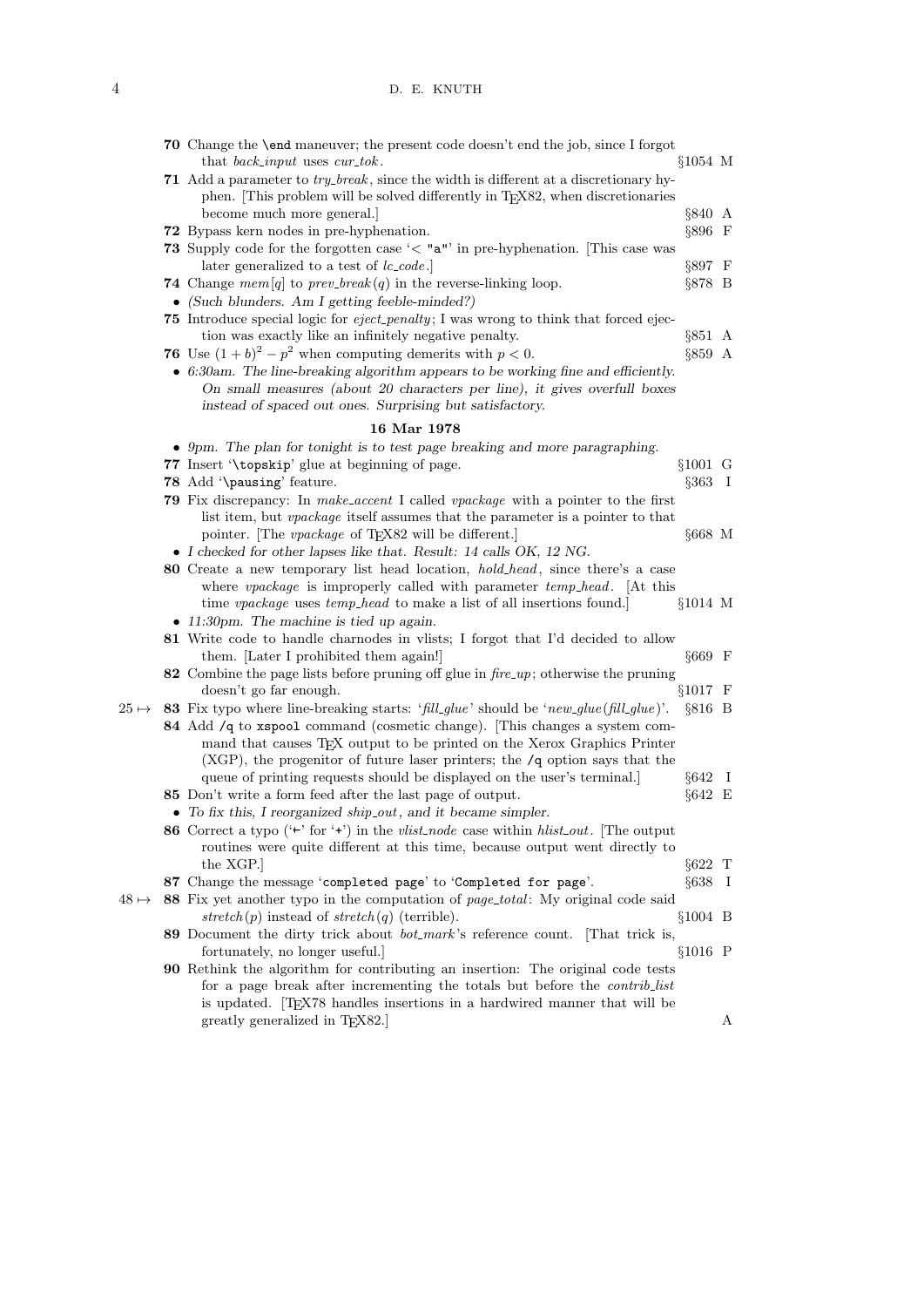|              | <b>91</b> Fix get_node again: After the variable memory overflows, control falls through<br>to <i>found</i> instead of going to the <i>overflow</i> call.          | $§125$ F   |   |
|--------------|--------------------------------------------------------------------------------------------------------------------------------------------------------------------|------------|---|
|              | • I spent several hours tracking down that data structure bug!                                                                                                     |            |   |
|              | <b>92</b> Change <i>new</i> -line to <i>next</i> -line in yet another print command (see $\#7$ ).                                                                  |            | В |
| $75 \mapsto$ | 93 Amend the line-breaking algorithm: \break in paragraph doesn't work with<br>really bad breaks.                                                                  | $§851$ A   |   |
|              | • A problem to be diagnosed tomorrow: Each time I run the test program, the                                                                                        |            |   |
|              | amount of memory in use grows by 13 cells not returned.                                                                                                            |            |   |
|              | • Seven hours tonight.                                                                                                                                             |            |   |
|              | 17 Mar 1978                                                                                                                                                        |            |   |
|              | 94 Introduce dead_cycles to keep \end active until ship_out occurs.                                                                                                | $§1054$ G  |   |
|              | 95 Don't call <i>line_break</i> with an empty list.                                                                                                                | $§1096$ E  |   |
|              | <b>96</b> Take proper account of the (infinite) filly give when computing the width of a<br>paragraph line preceding a display.                                    | $§1146$ S  |   |
|              |                                                                                                                                                                    |            |   |
|              | <b>97</b> Add a new parameter to hpack so that line-break won't be called at the wrong<br>time. [This is for the soon-to-be-obsolete feature described in $#40$ .] |            | М |
|              | 98 Give a warning message if there's an <b>\hfill</b> in the middle of a paragraph;                                                                                |            |   |
|              | fillglue upsets the line breaker, because floating-point calculations don't have                                                                                   |            |   |
|              | sufficient accuracy.                                                                                                                                               | $§868$ L   |   |
|              | • I spent an hour looking for another bug in T <sub>E</sub> X, but the following one was in<br>METAFONT: The xgp_height data in fonts had been supplied wrong.     |            |   |
|              | • It took two hours to recompile 32 fonts with proto-METAFONT.                                                                                                     |            |   |
|              | <b>99</b> Make <i>show_node_list</i> and <i>show_token_list</i> more robust in the presence of soft-                                                               |            |   |
|              | ware bugs.<br>$97 \rightarrow 100$ Do not remove nodes with <i>eject_penalty</i> , when the new parameter to <i>hpack</i> is                                       | $§182$ R   |   |
|              | true.                                                                                                                                                              |            | D |
|              | $97 \rightarrow 101$ Put a fast exit into hpack; e.g., at glue nodes, test 'if paragraphing $\wedge$ (current<br>width is large                                    |            | Ε |
|              | • 2am. I have to go to bed "early" tonight.                                                                                                                        |            |   |
|              | 18 Mar 1978                                                                                                                                                        |            |   |
|              | $\bullet$ 3:30pm. (Saturday)                                                                                                                                       |            |   |
|              | 102 Add a parameter to <i>check_mem</i> (to suppress display unless needed).                                                                                       | $§167$ I   |   |
|              | 103 Introduce a user-settable parameter <i>maxdepth</i> , and pass it as a parameter to                                                                            |            |   |
|              | vpackage.                                                                                                                                                          | $§668$ G   |   |
|              | • I realized the need for $\max$ depth while fixing insertions (see #90).                                                                                          |            |   |
|              | 104 Introduce a user-settable parameter for <i>line_break</i> : The constant 2.0 in my                                                                             |            |   |
|              | original algorithm becomes \jpar [later \tolerance], to be set like \tracing. §828 G                                                                               |            |   |
|              | 105 Reclaim the <i>eject_penalty</i> nodes removed during line-breaking.                                                                                           | $\S 879$ D |   |
|              | • (Those were the 13 extra nodes reported on Thursday.)                                                                                                            |            |   |
|              | • The <i>init_align</i> procedure worked right the first time!                                                                                                     |            |   |
|              | • Also $init\_row$ , $init\_col$ . But then                                                                                                                        |            |   |
|              | 106 Rethink the command codes: $endv$ in a token list has too high a code for the                                                                                  |            |   |
|              | assumptions of <i>get_next</i> .                                                                                                                                   | $\S 207$ S |   |
|              | 107 Add a <i>prev_cmd</i> variable for processing delimited macro parameters; the origi-                                                                           |            |   |
|              | nal algorithm loses track of braces. The rules will change slightly in $TFXX82$ ,                                                                                  |            |   |
|              | and <i>rbrace_ptr</i> will take on a similar function.                                                                                                             | §400 A     |   |
|              | <b>108</b> Make the <i>get-next</i> routine intercept $\&$ and $\c{cr}$ tokens.                                                                                    | §342 S     |   |
|              | • I'd thought I could just put $\&$ and \cr into big_switch [i.e., in the stomach of<br>T <sub>E</sub> X, not the eyes]; that was a great big mistake.             |            |   |
|              | 109 Make more error checks on <i>endv</i> ; e.g., it must not occur in a macro definition                                                                          |            |   |
|              | or call.                                                                                                                                                           | $\S 780$ R |   |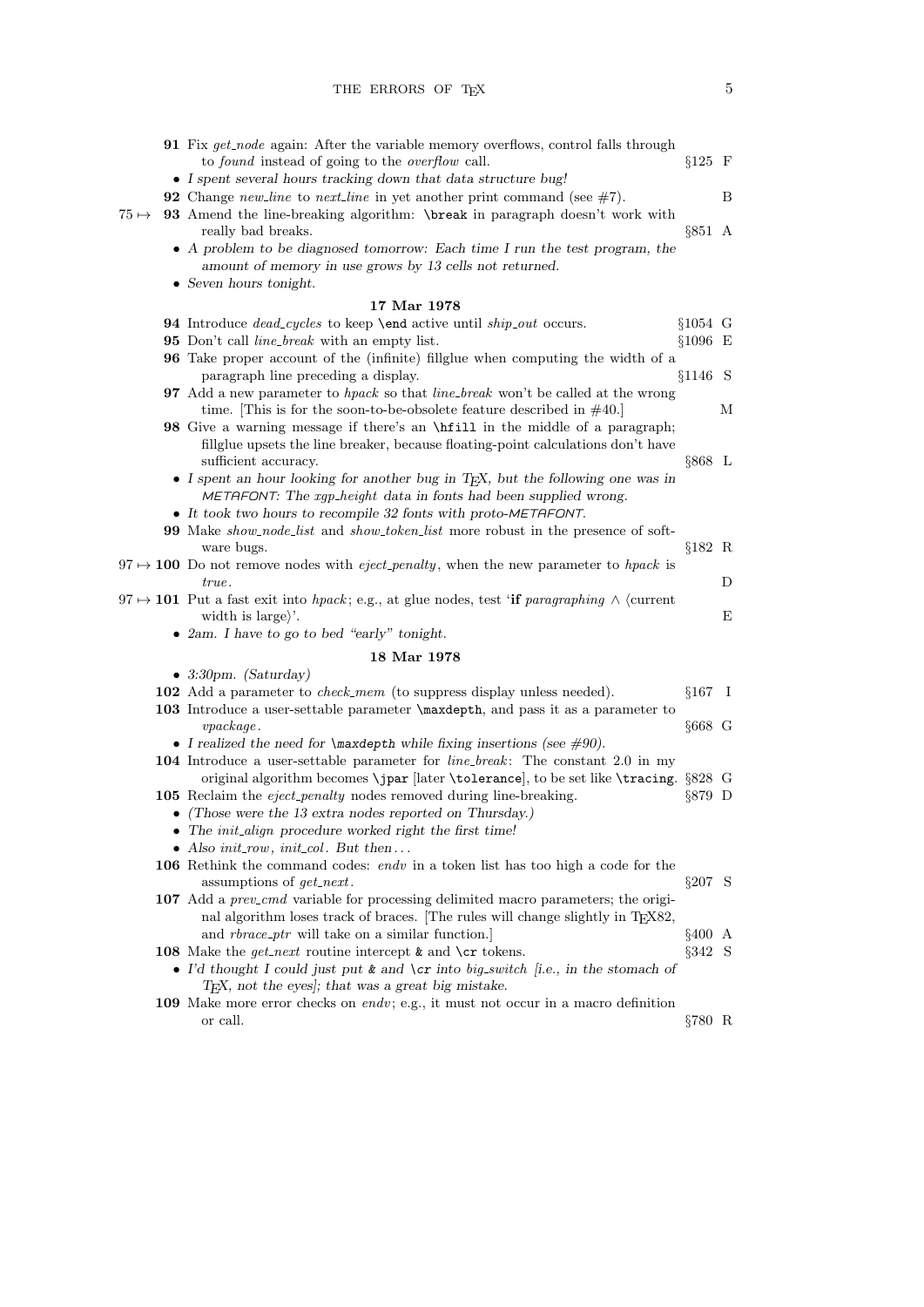$108 \rightarrow 110$  No, rethink alignments again; the new program still fails! §768 S

- For the first time I can glimpse the hairiness of alignment in general (e.g.,  $\lambda$ '\halign{\u#\v&...' when \u and \v are defined to include &'s and possible alignments themselves).
- I think there's a "simple" solution, by considering only whether an alignment is currently active [in §342].
- 11:30pm. Went to bed.

#### 19 Mar 1978

- Woke up with "better" idea on how to handle  $\&$  and  $\csc$ .
- (Namely, to consider a special kind of  $\def$  whose parameters don't interrupt on  $k$ 's and  $\c{c}$ 's.)
- But replaced this by a much better idea (to introduce align\_state).
- 11pm. Began to use computer. Performed major surgery (inserting align\_state and updating the associated routines and documentation).
- 111 Pop the alignment stacks in  $\mathit{fin\_align}$ .  $§ 800 \text{ D}$

## $110 \rightarrow 112$  Fix a (newly inserted) typo in *show\_context*. §314 T

 $110 \rightarrow 113$  Set align\_state false when a live & or \cr is found. [Originally align\_state was of type boolean.] §789 D 114 Insert \cr when '}' occurs prematurely in an alignment.  $\S 1132$  I 115 Remember to record *glue\_stretch* when packaging an unset node.  $\S796 \text{ M}$ • I had a mistake in acphdr definition of \quoteformat; also extra spaces. • My first test programs, used before today, were contrived to test macro expansion, line-breaking, and page layout. • Next I'm using a test program based on Volume 2. 116 Make carriage-return, space, and tab equivalent for macro matching. §348 C 117 Omit the reference count node when displaying a mark. §176 F 118 Correct a silly slip: I wrote 'type\_displacement' instead of 'value\_displacement' when packing data in a penalty node.  $\S 158$  B 119 Don't go to build page after seeing \noindent; TEX isn't ready for that. [In the original program, this was an instance of a bad goto.] §1091 M • I had undesired spaces coming thru the scanner in my macro definitions of \tenpoint [see The TEXbook, page 414]. • 4am. TFX now knows enough to typeset page 1 of Volume 2! • Also it did its first "math formula" (namely '\$X\$') without crucial error. • (Except that the italic correction was missing for some reason.) 120 Remember to decrement *cur-level* in fin-align. [The routines will eventually become more general and use *unsave* here. **EXECUTE:** \$800 D 121 Remember to increment *cur-level* in error corrections by handle-right-brace. [A better procedure will be adopted later.] §1069 D 122 Fix a typo: ('{' instead of '}') in error message for  $mmode + math\_shift$ . §1065 T  $99 \rightarrow 123$  Make show noad list more robust and more like the new show node list. [The routines will be combined in T<sub>E</sub>X82.]  $§690 \text{ R}$ 124 Fix a typo in *char-box*: should say *font-info-real*. [In TEX78 a single array is used for both *real* and *integer*; in T<sub>E</sub>X82 things will be *scaled*.]  $§554 \text{ L}$ 125 Fix typos in the definitions of *default\_rule\_thickness* and *big\_op\_spacing*; they shouldn't start at  $\mathit{matter}(7)$ . §701 B everse the *before* and *after* conventions in math nodes. §1196 B 126 Reverse the *before* and *after* conventions in math nodes.

- I had them backwards; this turned hyphenation on just before math, and off just after it!
- Seven and a half hours debugging today. Got through the test program a little more. But T<sub>E</sub>X blew up on ' $\mathcal{F}+1\mathcal{F}$ '; tomorrow I hope to find out why.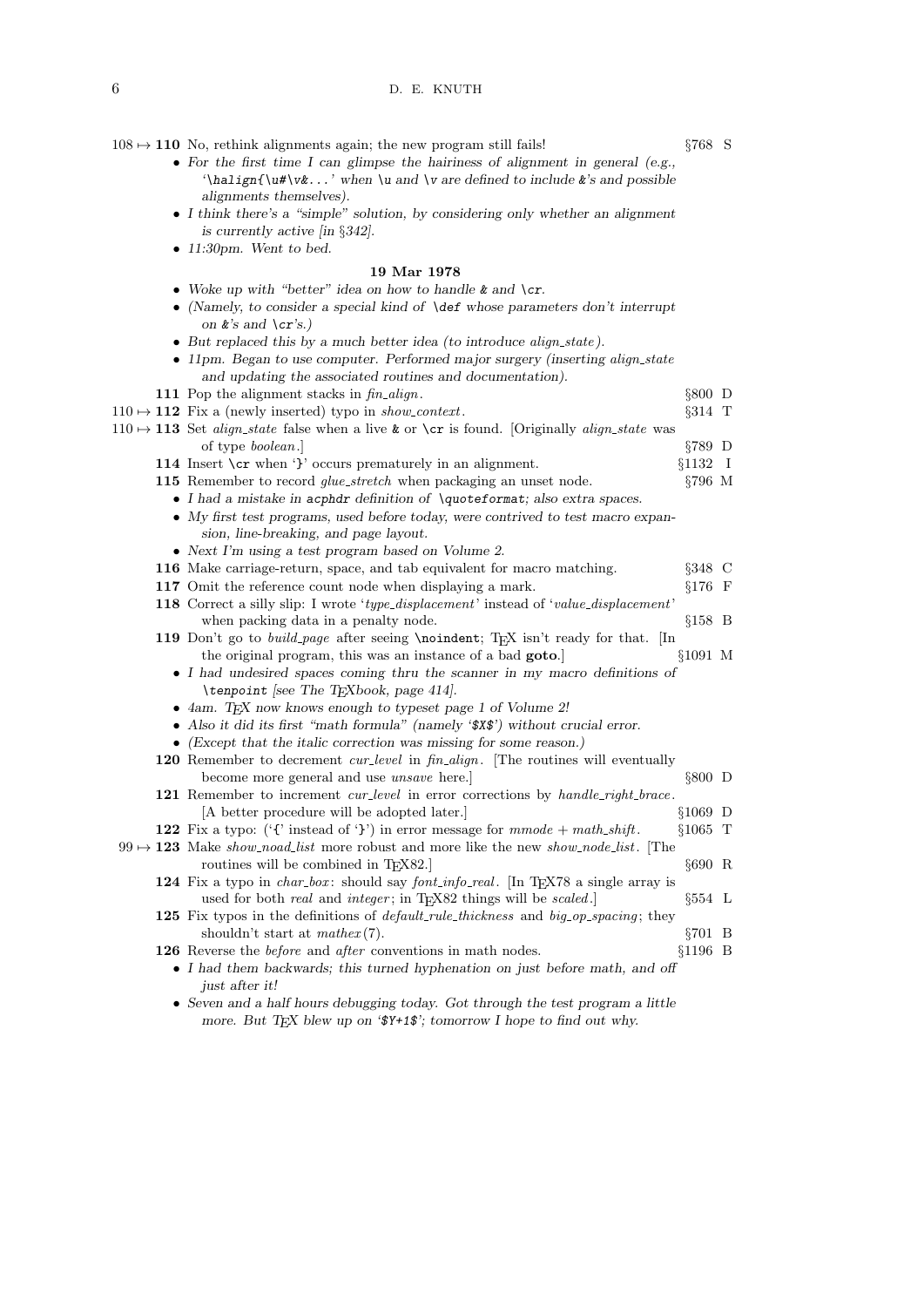## 20 Mar 1978

| ways be stored.                                             |                                                                                                                                                                                                                                                                                                                                                                                                                                                                                                                                                                                                                                                                                                                                                                                                                                                                                                                                                                                                                                                                                                                                                                                                                                                                                                                                                                                                                                                                                                                                                                                                                                                                                                                                                                                                                                                                                                                                                                                                                                                                                                                                                                                                                                                                                                                                                                                                                                                                                                                                                                                                                                                                                                                                                                                                                                                                                                                                                                                                                                                                                                                            |                                                                                                                                                                                                                                                                                                                                                                                                                                                                                                                                                                               |
|-------------------------------------------------------------|----------------------------------------------------------------------------------------------------------------------------------------------------------------------------------------------------------------------------------------------------------------------------------------------------------------------------------------------------------------------------------------------------------------------------------------------------------------------------------------------------------------------------------------------------------------------------------------------------------------------------------------------------------------------------------------------------------------------------------------------------------------------------------------------------------------------------------------------------------------------------------------------------------------------------------------------------------------------------------------------------------------------------------------------------------------------------------------------------------------------------------------------------------------------------------------------------------------------------------------------------------------------------------------------------------------------------------------------------------------------------------------------------------------------------------------------------------------------------------------------------------------------------------------------------------------------------------------------------------------------------------------------------------------------------------------------------------------------------------------------------------------------------------------------------------------------------------------------------------------------------------------------------------------------------------------------------------------------------------------------------------------------------------------------------------------------------------------------------------------------------------------------------------------------------------------------------------------------------------------------------------------------------------------------------------------------------------------------------------------------------------------------------------------------------------------------------------------------------------------------------------------------------------------------------------------------------------------------------------------------------------------------------------------------------------------------------------------------------------------------------------------------------------------------------------------------------------------------------------------------------------------------------------------------------------------------------------------------------------------------------------------------------------------------------------------------------------------------------------------------------|-------------------------------------------------------------------------------------------------------------------------------------------------------------------------------------------------------------------------------------------------------------------------------------------------------------------------------------------------------------------------------------------------------------------------------------------------------------------------------------------------------------------------------------------------------------------------------|
|                                                             | $§995$ S                                                                                                                                                                                                                                                                                                                                                                                                                                                                                                                                                                                                                                                                                                                                                                                                                                                                                                                                                                                                                                                                                                                                                                                                                                                                                                                                                                                                                                                                                                                                                                                                                                                                                                                                                                                                                                                                                                                                                                                                                                                                                                                                                                                                                                                                                                                                                                                                                                                                                                                                                                                                                                                                                                                                                                                                                                                                                                                                                                                                                                                                                                                   |                                                                                                                                                                                                                                                                                                                                                                                                                                                                                                                                                                               |
|                                                             |                                                                                                                                                                                                                                                                                                                                                                                                                                                                                                                                                                                                                                                                                                                                                                                                                                                                                                                                                                                                                                                                                                                                                                                                                                                                                                                                                                                                                                                                                                                                                                                                                                                                                                                                                                                                                                                                                                                                                                                                                                                                                                                                                                                                                                                                                                                                                                                                                                                                                                                                                                                                                                                                                                                                                                                                                                                                                                                                                                                                                                                                                                                            |                                                                                                                                                                                                                                                                                                                                                                                                                                                                                                                                                                               |
|                                                             |                                                                                                                                                                                                                                                                                                                                                                                                                                                                                                                                                                                                                                                                                                                                                                                                                                                                                                                                                                                                                                                                                                                                                                                                                                                                                                                                                                                                                                                                                                                                                                                                                                                                                                                                                                                                                                                                                                                                                                                                                                                                                                                                                                                                                                                                                                                                                                                                                                                                                                                                                                                                                                                                                                                                                                                                                                                                                                                                                                                                                                                                                                                            |                                                                                                                                                                                                                                                                                                                                                                                                                                                                                                                                                                               |
|                                                             |                                                                                                                                                                                                                                                                                                                                                                                                                                                                                                                                                                                                                                                                                                                                                                                                                                                                                                                                                                                                                                                                                                                                                                                                                                                                                                                                                                                                                                                                                                                                                                                                                                                                                                                                                                                                                                                                                                                                                                                                                                                                                                                                                                                                                                                                                                                                                                                                                                                                                                                                                                                                                                                                                                                                                                                                                                                                                                                                                                                                                                                                                                                            |                                                                                                                                                                                                                                                                                                                                                                                                                                                                                                                                                                               |
|                                                             |                                                                                                                                                                                                                                                                                                                                                                                                                                                                                                                                                                                                                                                                                                                                                                                                                                                                                                                                                                                                                                                                                                                                                                                                                                                                                                                                                                                                                                                                                                                                                                                                                                                                                                                                                                                                                                                                                                                                                                                                                                                                                                                                                                                                                                                                                                                                                                                                                                                                                                                                                                                                                                                                                                                                                                                                                                                                                                                                                                                                                                                                                                                            |                                                                                                                                                                                                                                                                                                                                                                                                                                                                                                                                                                               |
|                                                             |                                                                                                                                                                                                                                                                                                                                                                                                                                                                                                                                                                                                                                                                                                                                                                                                                                                                                                                                                                                                                                                                                                                                                                                                                                                                                                                                                                                                                                                                                                                                                                                                                                                                                                                                                                                                                                                                                                                                                                                                                                                                                                                                                                                                                                                                                                                                                                                                                                                                                                                                                                                                                                                                                                                                                                                                                                                                                                                                                                                                                                                                                                                            |                                                                                                                                                                                                                                                                                                                                                                                                                                                                                                                                                                               |
|                                                             |                                                                                                                                                                                                                                                                                                                                                                                                                                                                                                                                                                                                                                                                                                                                                                                                                                                                                                                                                                                                                                                                                                                                                                                                                                                                                                                                                                                                                                                                                                                                                                                                                                                                                                                                                                                                                                                                                                                                                                                                                                                                                                                                                                                                                                                                                                                                                                                                                                                                                                                                                                                                                                                                                                                                                                                                                                                                                                                                                                                                                                                                                                                            |                                                                                                                                                                                                                                                                                                                                                                                                                                                                                                                                                                               |
|                                                             |                                                                                                                                                                                                                                                                                                                                                                                                                                                                                                                                                                                                                                                                                                                                                                                                                                                                                                                                                                                                                                                                                                                                                                                                                                                                                                                                                                                                                                                                                                                                                                                                                                                                                                                                                                                                                                                                                                                                                                                                                                                                                                                                                                                                                                                                                                                                                                                                                                                                                                                                                                                                                                                                                                                                                                                                                                                                                                                                                                                                                                                                                                                            |                                                                                                                                                                                                                                                                                                                                                                                                                                                                                                                                                                               |
|                                                             |                                                                                                                                                                                                                                                                                                                                                                                                                                                                                                                                                                                                                                                                                                                                                                                                                                                                                                                                                                                                                                                                                                                                                                                                                                                                                                                                                                                                                                                                                                                                                                                                                                                                                                                                                                                                                                                                                                                                                                                                                                                                                                                                                                                                                                                                                                                                                                                                                                                                                                                                                                                                                                                                                                                                                                                                                                                                                                                                                                                                                                                                                                                            |                                                                                                                                                                                                                                                                                                                                                                                                                                                                                                                                                                               |
|                                                             |                                                                                                                                                                                                                                                                                                                                                                                                                                                                                                                                                                                                                                                                                                                                                                                                                                                                                                                                                                                                                                                                                                                                                                                                                                                                                                                                                                                                                                                                                                                                                                                                                                                                                                                                                                                                                                                                                                                                                                                                                                                                                                                                                                                                                                                                                                                                                                                                                                                                                                                                                                                                                                                                                                                                                                                                                                                                                                                                                                                                                                                                                                                            |                                                                                                                                                                                                                                                                                                                                                                                                                                                                                                                                                                               |
|                                                             |                                                                                                                                                                                                                                                                                                                                                                                                                                                                                                                                                                                                                                                                                                                                                                                                                                                                                                                                                                                                                                                                                                                                                                                                                                                                                                                                                                                                                                                                                                                                                                                                                                                                                                                                                                                                                                                                                                                                                                                                                                                                                                                                                                                                                                                                                                                                                                                                                                                                                                                                                                                                                                                                                                                                                                                                                                                                                                                                                                                                                                                                                                                            |                                                                                                                                                                                                                                                                                                                                                                                                                                                                                                                                                                               |
|                                                             |                                                                                                                                                                                                                                                                                                                                                                                                                                                                                                                                                                                                                                                                                                                                                                                                                                                                                                                                                                                                                                                                                                                                                                                                                                                                                                                                                                                                                                                                                                                                                                                                                                                                                                                                                                                                                                                                                                                                                                                                                                                                                                                                                                                                                                                                                                                                                                                                                                                                                                                                                                                                                                                                                                                                                                                                                                                                                                                                                                                                                                                                                                                            |                                                                                                                                                                                                                                                                                                                                                                                                                                                                                                                                                                               |
|                                                             |                                                                                                                                                                                                                                                                                                                                                                                                                                                                                                                                                                                                                                                                                                                                                                                                                                                                                                                                                                                                                                                                                                                                                                                                                                                                                                                                                                                                                                                                                                                                                                                                                                                                                                                                                                                                                                                                                                                                                                                                                                                                                                                                                                                                                                                                                                                                                                                                                                                                                                                                                                                                                                                                                                                                                                                                                                                                                                                                                                                                                                                                                                                            |                                                                                                                                                                                                                                                                                                                                                                                                                                                                                                                                                                               |
| the <i>incompleat_noad</i> case of <i>show_activities</i> . | $§219$ M                                                                                                                                                                                                                                                                                                                                                                                                                                                                                                                                                                                                                                                                                                                                                                                                                                                                                                                                                                                                                                                                                                                                                                                                                                                                                                                                                                                                                                                                                                                                                                                                                                                                                                                                                                                                                                                                                                                                                                                                                                                                                                                                                                                                                                                                                                                                                                                                                                                                                                                                                                                                                                                                                                                                                                                                                                                                                                                                                                                                                                                                                                                   |                                                                                                                                                                                                                                                                                                                                                                                                                                                                                                                                                                               |
|                                                             |                                                                                                                                                                                                                                                                                                                                                                                                                                                                                                                                                                                                                                                                                                                                                                                                                                                                                                                                                                                                                                                                                                                                                                                                                                                                                                                                                                                                                                                                                                                                                                                                                                                                                                                                                                                                                                                                                                                                                                                                                                                                                                                                                                                                                                                                                                                                                                                                                                                                                                                                                                                                                                                                                                                                                                                                                                                                                                                                                                                                                                                                                                                            |                                                                                                                                                                                                                                                                                                                                                                                                                                                                                                                                                                               |
|                                                             |                                                                                                                                                                                                                                                                                                                                                                                                                                                                                                                                                                                                                                                                                                                                                                                                                                                                                                                                                                                                                                                                                                                                                                                                                                                                                                                                                                                                                                                                                                                                                                                                                                                                                                                                                                                                                                                                                                                                                                                                                                                                                                                                                                                                                                                                                                                                                                                                                                                                                                                                                                                                                                                                                                                                                                                                                                                                                                                                                                                                                                                                                                                            |                                                                                                                                                                                                                                                                                                                                                                                                                                                                                                                                                                               |
|                                                             | $§749$ F                                                                                                                                                                                                                                                                                                                                                                                                                                                                                                                                                                                                                                                                                                                                                                                                                                                                                                                                                                                                                                                                                                                                                                                                                                                                                                                                                                                                                                                                                                                                                                                                                                                                                                                                                                                                                                                                                                                                                                                                                                                                                                                                                                                                                                                                                                                                                                                                                                                                                                                                                                                                                                                                                                                                                                                                                                                                                                                                                                                                                                                                                                                   |                                                                                                                                                                                                                                                                                                                                                                                                                                                                                                                                                                               |
|                                                             | $\S 720$ D                                                                                                                                                                                                                                                                                                                                                                                                                                                                                                                                                                                                                                                                                                                                                                                                                                                                                                                                                                                                                                                                                                                                                                                                                                                                                                                                                                                                                                                                                                                                                                                                                                                                                                                                                                                                                                                                                                                                                                                                                                                                                                                                                                                                                                                                                                                                                                                                                                                                                                                                                                                                                                                                                                                                                                                                                                                                                                                                                                                                                                                                                                                 |                                                                                                                                                                                                                                                                                                                                                                                                                                                                                                                                                                               |
|                                                             |                                                                                                                                                                                                                                                                                                                                                                                                                                                                                                                                                                                                                                                                                                                                                                                                                                                                                                                                                                                                                                                                                                                                                                                                                                                                                                                                                                                                                                                                                                                                                                                                                                                                                                                                                                                                                                                                                                                                                                                                                                                                                                                                                                                                                                                                                                                                                                                                                                                                                                                                                                                                                                                                                                                                                                                                                                                                                                                                                                                                                                                                                                                            |                                                                                                                                                                                                                                                                                                                                                                                                                                                                                                                                                                               |
|                                                             |                                                                                                                                                                                                                                                                                                                                                                                                                                                                                                                                                                                                                                                                                                                                                                                                                                                                                                                                                                                                                                                                                                                                                                                                                                                                                                                                                                                                                                                                                                                                                                                                                                                                                                                                                                                                                                                                                                                                                                                                                                                                                                                                                                                                                                                                                                                                                                                                                                                                                                                                                                                                                                                                                                                                                                                                                                                                                                                                                                                                                                                                                                                            |                                                                                                                                                                                                                                                                                                                                                                                                                                                                                                                                                                               |
|                                                             |                                                                                                                                                                                                                                                                                                                                                                                                                                                                                                                                                                                                                                                                                                                                                                                                                                                                                                                                                                                                                                                                                                                                                                                                                                                                                                                                                                                                                                                                                                                                                                                                                                                                                                                                                                                                                                                                                                                                                                                                                                                                                                                                                                                                                                                                                                                                                                                                                                                                                                                                                                                                                                                                                                                                                                                                                                                                                                                                                                                                                                                                                                                            |                                                                                                                                                                                                                                                                                                                                                                                                                                                                                                                                                                               |
|                                                             |                                                                                                                                                                                                                                                                                                                                                                                                                                                                                                                                                                                                                                                                                                                                                                                                                                                                                                                                                                                                                                                                                                                                                                                                                                                                                                                                                                                                                                                                                                                                                                                                                                                                                                                                                                                                                                                                                                                                                                                                                                                                                                                                                                                                                                                                                                                                                                                                                                                                                                                                                                                                                                                                                                                                                                                                                                                                                                                                                                                                                                                                                                                            |                                                                                                                                                                                                                                                                                                                                                                                                                                                                                                                                                                               |
|                                                             |                                                                                                                                                                                                                                                                                                                                                                                                                                                                                                                                                                                                                                                                                                                                                                                                                                                                                                                                                                                                                                                                                                                                                                                                                                                                                                                                                                                                                                                                                                                                                                                                                                                                                                                                                                                                                                                                                                                                                                                                                                                                                                                                                                                                                                                                                                                                                                                                                                                                                                                                                                                                                                                                                                                                                                                                                                                                                                                                                                                                                                                                                                                            |                                                                                                                                                                                                                                                                                                                                                                                                                                                                                                                                                                               |
|                                                             |                                                                                                                                                                                                                                                                                                                                                                                                                                                                                                                                                                                                                                                                                                                                                                                                                                                                                                                                                                                                                                                                                                                                                                                                                                                                                                                                                                                                                                                                                                                                                                                                                                                                                                                                                                                                                                                                                                                                                                                                                                                                                                                                                                                                                                                                                                                                                                                                                                                                                                                                                                                                                                                                                                                                                                                                                                                                                                                                                                                                                                                                                                                            |                                                                                                                                                                                                                                                                                                                                                                                                                                                                                                                                                                               |
| program anyway, just for weird cases.                       |                                                                                                                                                                                                                                                                                                                                                                                                                                                                                                                                                                                                                                                                                                                                                                                                                                                                                                                                                                                                                                                                                                                                                                                                                                                                                                                                                                                                                                                                                                                                                                                                                                                                                                                                                                                                                                                                                                                                                                                                                                                                                                                                                                                                                                                                                                                                                                                                                                                                                                                                                                                                                                                                                                                                                                                                                                                                                                                                                                                                                                                                                                                            |                                                                                                                                                                                                                                                                                                                                                                                                                                                                                                                                                                               |
|                                                             | $\S 721$ E                                                                                                                                                                                                                                                                                                                                                                                                                                                                                                                                                                                                                                                                                                                                                                                                                                                                                                                                                                                                                                                                                                                                                                                                                                                                                                                                                                                                                                                                                                                                                                                                                                                                                                                                                                                                                                                                                                                                                                                                                                                                                                                                                                                                                                                                                                                                                                                                                                                                                                                                                                                                                                                                                                                                                                                                                                                                                                                                                                                                                                                                                                                 |                                                                                                                                                                                                                                                                                                                                                                                                                                                                                                                                                                               |
|                                                             |                                                                                                                                                                                                                                                                                                                                                                                                                                                                                                                                                                                                                                                                                                                                                                                                                                                                                                                                                                                                                                                                                                                                                                                                                                                                                                                                                                                                                                                                                                                                                                                                                                                                                                                                                                                                                                                                                                                                                                                                                                                                                                                                                                                                                                                                                                                                                                                                                                                                                                                                                                                                                                                                                                                                                                                                                                                                                                                                                                                                                                                                                                                            |                                                                                                                                                                                                                                                                                                                                                                                                                                                                                                                                                                               |
| 21 Mar 1978                                                 |                                                                                                                                                                                                                                                                                                                                                                                                                                                                                                                                                                                                                                                                                                                                                                                                                                                                                                                                                                                                                                                                                                                                                                                                                                                                                                                                                                                                                                                                                                                                                                                                                                                                                                                                                                                                                                                                                                                                                                                                                                                                                                                                                                                                                                                                                                                                                                                                                                                                                                                                                                                                                                                                                                                                                                                                                                                                                                                                                                                                                                                                                                                            |                                                                                                                                                                                                                                                                                                                                                                                                                                                                                                                                                                               |
|                                                             |                                                                                                                                                                                                                                                                                                                                                                                                                                                                                                                                                                                                                                                                                                                                                                                                                                                                                                                                                                                                                                                                                                                                                                                                                                                                                                                                                                                                                                                                                                                                                                                                                                                                                                                                                                                                                                                                                                                                                                                                                                                                                                                                                                                                                                                                                                                                                                                                                                                                                                                                                                                                                                                                                                                                                                                                                                                                                                                                                                                                                                                                                                                            |                                                                                                                                                                                                                                                                                                                                                                                                                                                                                                                                                                               |
|                                                             |                                                                                                                                                                                                                                                                                                                                                                                                                                                                                                                                                                                                                                                                                                                                                                                                                                                                                                                                                                                                                                                                                                                                                                                                                                                                                                                                                                                                                                                                                                                                                                                                                                                                                                                                                                                                                                                                                                                                                                                                                                                                                                                                                                                                                                                                                                                                                                                                                                                                                                                                                                                                                                                                                                                                                                                                                                                                                                                                                                                                                                                                                                                            |                                                                                                                                                                                                                                                                                                                                                                                                                                                                                                                                                                               |
| thickness will later be derived from the character height.  | $\S 737$ F                                                                                                                                                                                                                                                                                                                                                                                                                                                                                                                                                                                                                                                                                                                                                                                                                                                                                                                                                                                                                                                                                                                                                                                                                                                                                                                                                                                                                                                                                                                                                                                                                                                                                                                                                                                                                                                                                                                                                                                                                                                                                                                                                                                                                                                                                                                                                                                                                                                                                                                                                                                                                                                                                                                                                                                                                                                                                                                                                                                                                                                                                                                 |                                                                                                                                                                                                                                                                                                                                                                                                                                                                                                                                                                               |
|                                                             | §743 L                                                                                                                                                                                                                                                                                                                                                                                                                                                                                                                                                                                                                                                                                                                                                                                                                                                                                                                                                                                                                                                                                                                                                                                                                                                                                                                                                                                                                                                                                                                                                                                                                                                                                                                                                                                                                                                                                                                                                                                                                                                                                                                                                                                                                                                                                                                                                                                                                                                                                                                                                                                                                                                                                                                                                                                                                                                                                                                                                                                                                                                                                                                     |                                                                                                                                                                                                                                                                                                                                                                                                                                                                                                                                                                               |
|                                                             |                                                                                                                                                                                                                                                                                                                                                                                                                                                                                                                                                                                                                                                                                                                                                                                                                                                                                                                                                                                                                                                                                                                                                                                                                                                                                                                                                                                                                                                                                                                                                                                                                                                                                                                                                                                                                                                                                                                                                                                                                                                                                                                                                                                                                                                                                                                                                                                                                                                                                                                                                                                                                                                                                                                                                                                                                                                                                                                                                                                                                                                                                                                            |                                                                                                                                                                                                                                                                                                                                                                                                                                                                                                                                                                               |
|                                                             |                                                                                                                                                                                                                                                                                                                                                                                                                                                                                                                                                                                                                                                                                                                                                                                                                                                                                                                                                                                                                                                                                                                                                                                                                                                                                                                                                                                                                                                                                                                                                                                                                                                                                                                                                                                                                                                                                                                                                                                                                                                                                                                                                                                                                                                                                                                                                                                                                                                                                                                                                                                                                                                                                                                                                                                                                                                                                                                                                                                                                                                                                                                            |                                                                                                                                                                                                                                                                                                                                                                                                                                                                                                                                                                               |
|                                                             |                                                                                                                                                                                                                                                                                                                                                                                                                                                                                                                                                                                                                                                                                                                                                                                                                                                                                                                                                                                                                                                                                                                                                                                                                                                                                                                                                                                                                                                                                                                                                                                                                                                                                                                                                                                                                                                                                                                                                                                                                                                                                                                                                                                                                                                                                                                                                                                                                                                                                                                                                                                                                                                                                                                                                                                                                                                                                                                                                                                                                                                                                                                            |                                                                                                                                                                                                                                                                                                                                                                                                                                                                                                                                                                               |
|                                                             |                                                                                                                                                                                                                                                                                                                                                                                                                                                                                                                                                                                                                                                                                                                                                                                                                                                                                                                                                                                                                                                                                                                                                                                                                                                                                                                                                                                                                                                                                                                                                                                                                                                                                                                                                                                                                                                                                                                                                                                                                                                                                                                                                                                                                                                                                                                                                                                                                                                                                                                                                                                                                                                                                                                                                                                                                                                                                                                                                                                                                                                                                                                            |                                                                                                                                                                                                                                                                                                                                                                                                                                                                                                                                                                               |
|                                                             |                                                                                                                                                                                                                                                                                                                                                                                                                                                                                                                                                                                                                                                                                                                                                                                                                                                                                                                                                                                                                                                                                                                                                                                                                                                                                                                                                                                                                                                                                                                                                                                                                                                                                                                                                                                                                                                                                                                                                                                                                                                                                                                                                                                                                                                                                                                                                                                                                                                                                                                                                                                                                                                                                                                                                                                                                                                                                                                                                                                                                                                                                                                            |                                                                                                                                                                                                                                                                                                                                                                                                                                                                                                                                                                               |
|                                                             | $\S 709$ T                                                                                                                                                                                                                                                                                                                                                                                                                                                                                                                                                                                                                                                                                                                                                                                                                                                                                                                                                                                                                                                                                                                                                                                                                                                                                                                                                                                                                                                                                                                                                                                                                                                                                                                                                                                                                                                                                                                                                                                                                                                                                                                                                                                                                                                                                                                                                                                                                                                                                                                                                                                                                                                                                                                                                                                                                                                                                                                                                                                                                                                                                                                 |                                                                                                                                                                                                                                                                                                                                                                                                                                                                                                                                                                               |
|                                                             |                                                                                                                                                                                                                                                                                                                                                                                                                                                                                                                                                                                                                                                                                                                                                                                                                                                                                                                                                                                                                                                                                                                                                                                                                                                                                                                                                                                                                                                                                                                                                                                                                                                                                                                                                                                                                                                                                                                                                                                                                                                                                                                                                                                                                                                                                                                                                                                                                                                                                                                                                                                                                                                                                                                                                                                                                                                                                                                                                                                                                                                                                                                            |                                                                                                                                                                                                                                                                                                                                                                                                                                                                                                                                                                               |
| change.                                                     | $\S 720$ P                                                                                                                                                                                                                                                                                                                                                                                                                                                                                                                                                                                                                                                                                                                                                                                                                                                                                                                                                                                                                                                                                                                                                                                                                                                                                                                                                                                                                                                                                                                                                                                                                                                                                                                                                                                                                                                                                                                                                                                                                                                                                                                                                                                                                                                                                                                                                                                                                                                                                                                                                                                                                                                                                                                                                                                                                                                                                                                                                                                                                                                                                                                 |                                                                                                                                                                                                                                                                                                                                                                                                                                                                                                                                                                               |
|                                                             | $\S 737$ D                                                                                                                                                                                                                                                                                                                                                                                                                                                                                                                                                                                                                                                                                                                                                                                                                                                                                                                                                                                                                                                                                                                                                                                                                                                                                                                                                                                                                                                                                                                                                                                                                                                                                                                                                                                                                                                                                                                                                                                                                                                                                                                                                                                                                                                                                                                                                                                                                                                                                                                                                                                                                                                                                                                                                                                                                                                                                                                                                                                                                                                                                                                 |                                                                                                                                                                                                                                                                                                                                                                                                                                                                                                                                                                               |
|                                                             | • 8pm. I decided to work next on a super-hairy formula.<br>127 Change '\ascii' to '\cc' (character code). [This name will change again later,<br>to '\char'.<br>128 Don't bother to store a penalty node at the beginning of \$\$ when the paragraph-<br>so-far fits on a single line, since such a penalty has already been stored.<br>These conventions will change later, and the \predisplaypenalty will al-<br>129 Avoid reference to tail in build page, if nest ptr $> 0$ .<br>132 Mask off the math class when scanning delimiters.<br>• My test example is so complicated it causes the semantic stacks to overflow!<br>134 Don't test for no pages output by looking at the channel status.<br>135 Fix typo in definition of \mathop (open_noad not op_noad).<br>136 Rewrite fin_mlist, because '\left(\above\right)' doesn't parse cor-<br>137 Correct the use of <i>depth_threshold</i> in <i>print_subsidiary_data</i> : Simple fields get<br>shown while others look empty.<br>$78 \rightarrow 138$ Return the carriage before showing the first line of a new file when pausing.<br><b>139</b> Fix bug: The call show_noad_list(mem[]) should be show_noad_list(), in<br>• 3am. The whole messy formula has been parsed correctly into a tree.<br>• The easy part is done, now comes the harder part.<br>140 Don't shift single characters down in make_op.<br>141 Make <i>clean_box</i> return a box (as its name implies), not an hlist.<br>• Font info still isn't quite right, it has the wrong value of $quad$ .<br><b>142</b> Retain the italic correction when doing rebox; can make glue set $\neq 0$ a flag for<br>this. [A better solution will be adopted later.]<br><b>143</b> Fix the bug that makes rebox bomb out: $value(p)$ should be $value(mem[p])$ .<br>• 6am; ten hours today. TEX didn't do $\pi\$ \pi \over2\$ correctly, but was close.<br>• I found that the rebox problem $(\#142)$ went away when I fixed the clean-box<br>problem (#141); but I will leave the extra stuff about glue_set $\neq 0$ in the<br>144 Omit extra levels of boxing when possible in <i>clean_box</i> .<br>$\bullet$ (To do this, I need to face the rebox problem anyway.)<br>• 10pm. The computer is rather heavily loaded tonight.<br>145 Don't forget <i>thickness</i> when making a square-root sign (see $\#131$ ). The rule<br>146 Define $p$ local to the make-fraction routine.<br>• Unwittingly using the global $p$ was a disaster.<br>147 Don't show the amount of <i>glue_set</i> when it's zero.<br>$142 \rightarrow 148$ Make <i>glue_set</i> nonzero in the result of <i>var_delimiter</i> .<br>149 Fix bug: The math_glue function didn't return any result.<br>150 Fix typo in <i>char-box</i> (c not w); this caused a subscripted $P$ to come out the<br>same width as an unsubscripted $P$ . [Later changes in the rules will move<br>this computation to $\S 755$ .<br>$144 \rightarrow 151$ Revise <i>clean-box</i> to do operations that are needed often because of the rebox<br>152 Use the new <i>clean-box</i> to avoid a bug in $\sqrt{\raisebox{6pt}{\texttt{raise}}.}.$ | $§265$ C<br>$§1203$ E<br><b>130</b> Correct a silly slip in math-comp (the exact opposite of what I did in $\#118$ ). §1158 B<br>131 Rectify my mental lapse in make_fraction; I said nucleus instead of thickness. §743 B<br>$§1160$ F<br><b>133</b> Allow an optional space after $\det\{ \}$ . [This decision will be retracted later.] §473 C<br>$§642$ L<br>$§1156$ T<br>rectly; the <b>\left</b> goes into the numerator, the <b>\right</b> into the denominator. $\S1184$ A<br>$§692$ B<br>$\S 538$ I<br>$§715$ A<br>$\S715$ B<br>$§186$ I<br>$\S 706$ D<br>$\S 716$ F |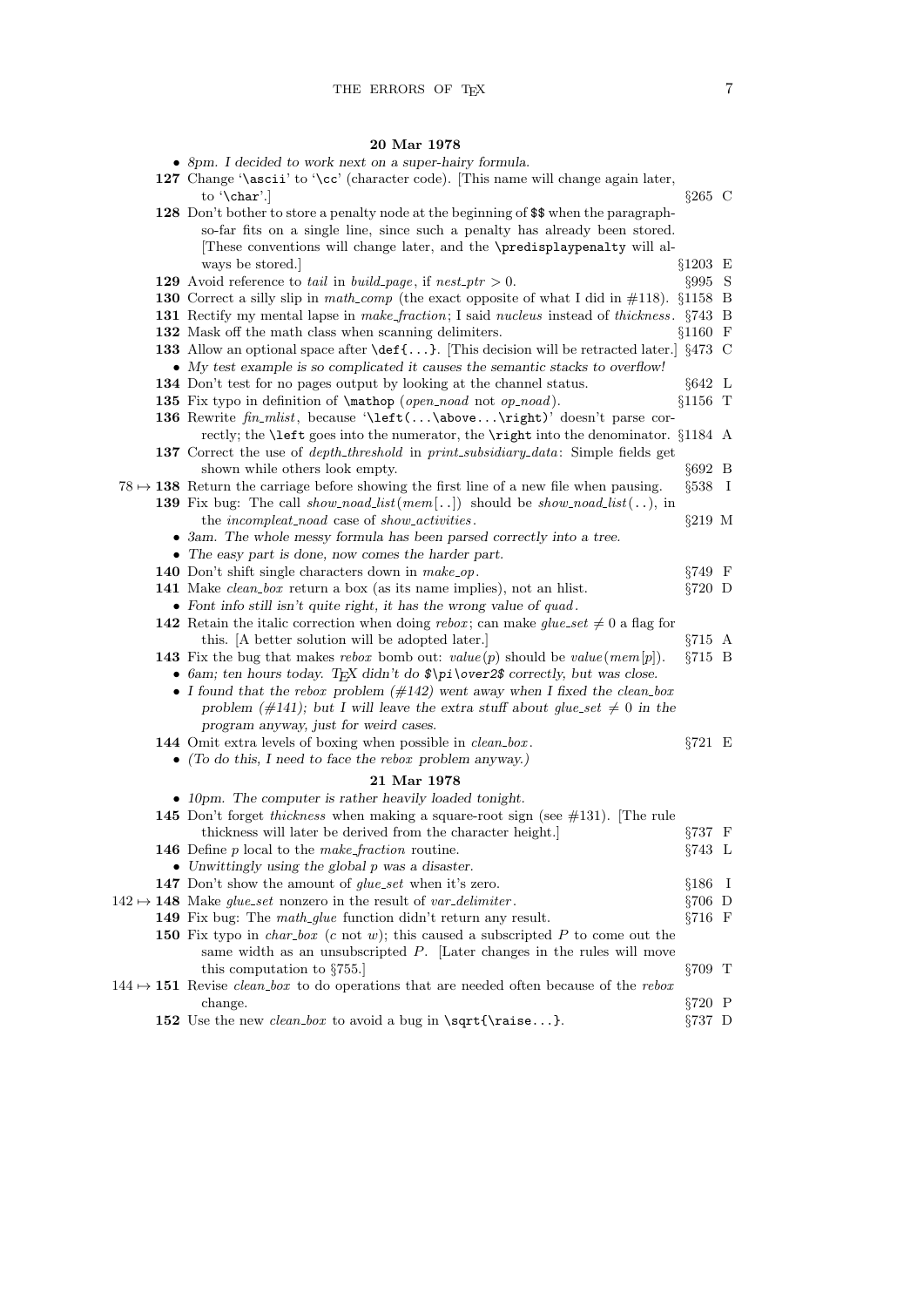## 8 D. E. KNUTH

|  | 153 Change the definition of \not so that it's a relation (which will butt against<br>the following relation). [All math symbols and Greek letters are defined in<br>INITEX at this time, not in a changeable format definition.                                                           |            | Q |
|--|--------------------------------------------------------------------------------------------------------------------------------------------------------------------------------------------------------------------------------------------------------------------------------------------|------------|---|
|  | 154 Give error message 'Large delimiter must be in mathex font', instead of<br>calling <i>confusion</i> , since the error can occur. This particular error is impos-                                                                                                                       |            |   |
|  | sible in $T_F X82.$                                                                                                                                                                                                                                                                        | $\S 706$ I |   |
|  | 155 Change the use of p in var_delimiter; it isn't always set when I say goto found. $\S706$ F                                                                                                                                                                                             |            |   |
|  | • Another font problem now surfaced: The mathex meta-font didn't compute                                                                                                                                                                                                                   |            |   |
|  | TEX info in a machine-independent way. (It took two hours to correct this.)                                                                                                                                                                                                                |            |   |
|  | <b>156</b> Don't forget to set $type(b)$ in all relevant cases of $var\_delimiter$ .                                                                                                                                                                                                       | $\S 708$ D |   |
|  | 157 Use the correct sign convention for <i>shift_amount</i> in <i>hpackage</i> .                                                                                                                                                                                                           | $§653$ B   |   |
|  | 158 Always kern by <i>delta</i> when there's no superscript.                                                                                                                                                                                                                               | $\S 755$ F |   |
|  | <b>159</b> Declare <i>space_table</i> to be $[06, 06]$ not $[07, 07]$ ; otherwise its entries are                                                                                                                                                                                          |            |   |
|  | preloaded into the wrong positions. [The <i>space_table</i> in T <sub>E</sub> X78 is $7 \times 7$ ; it<br>will become $8 \times 8$ in TEX82, represented as a string called math_spacing.                                                                                                  | $§764$ M   |   |
|  | <b>160</b> Use a negative value, not zero, to represent a null delimiter. Actually zero will                                                                                                                                                                                               |            |   |
|  | come back again later.                                                                                                                                                                                                                                                                     | $§685$ C   |   |
|  | $127 \mapsto 161$ Change \cc to \char.                                                                                                                                                                                                                                                     | $§265$ C   |   |
|  | <b>162</b> Don't use tricky subtraction on packed data when changing q to an ord_noad                                                                                                                                                                                                      |            |   |
|  | in <i>mlist_to_hlist</i> ; subtraction isn't always safe.                                                                                                                                                                                                                                  | $§729$ L   |   |
|  | 163 Fix two typos in the <i>space_table</i> $(*$ for 0).                                                                                                                                                                                                                                   | $§764$ B   |   |
|  | <b>164</b> Initialize cur-size everywhere (I forgot it in two places).                                                                                                                                                                                                                     | $\S 703$ F |   |
|  | <b>165</b> Reset <i>op_noad</i> before resetting <i>bin_noad</i> .                                                                                                                                                                                                                         | $\S 728$ A |   |
|  | <b>166</b> Treat <i>display_style</i> + <i>cramped</i> the same as <i>display_style</i> inside make_op.                                                                                                                                                                                    | $§749$ F   |   |
|  | 167 Shift the character correctly in the non-\displaystyle case of make_op.<br>• Still another font problem: The italic corrections are wrong because the corre-<br>sponding array was declared real in proto-METAFONT (and italic corrections<br>were used in nonstandard way in mathex). | $§749$ B   |   |
|  | 168 Use <i>depth</i> instead of <i>height</i> in <i>var_delimiter</i> . [Later, both were used.]                                                                                                                                                                                           | $§714$ B   |   |
|  | 169 Skew the accents according to the font <i>slant</i> . [Soon retracted.]                                                                                                                                                                                                                | $\S 741$ Q |   |
|  | • At this point I think nearly all the math routines have been exercised.                                                                                                                                                                                                                  |            |   |
|  | • Tomorrow they should work!                                                                                                                                                                                                                                                               |            |   |
|  | • Eight hours debugging today.                                                                                                                                                                                                                                                             |            |   |
|  | 22 Mar 1978                                                                                                                                                                                                                                                                                |            |   |
|  | • (Wednesday, but actually Thursday: I began at midnight because I was proof-<br>reading a paper.)                                                                                                                                                                                         |            |   |
|  | • I checked out the font access tables, slowly (i.e., all the $\mathbb{R}$ nathcode and special-<br>character name entries were catalogued).                                                                                                                                               |            |   |
|  | $169 \rightarrow 170$ Do not consider slants after all in the math accent routine, since slanted math<br>letters are put differently into fonts.                                                                                                                                           | $\S 741$ Q |   |
|  | 171 Don't use $q$ for two different things simultaneously in $make\_math\_accept$ .                                                                                                                                                                                                        | $§738$ B   |   |
|  | 172 Fix bug in <i>compact-list</i> (I forgot to advance the loop variable). This procedure<br>became unnecessary in T <sub>F</sub> X82.                                                                                                                                                    |            | F |
|  | 173 Avoid conflict between var_delimiter and mlist_to_hlist, which want to use                                                                                                                                                                                                             |            |   |
|  | <i>temp<sub>head</sub></i> simultaneously.                                                                                                                                                                                                                                                 | $\S713$ M  |   |
|  | 174 Fix bad typo in <i>overbar</i> routine ( $b$ for $p$ ).                                                                                                                                                                                                                                | $\S 705$ T |   |
|  | • Finally TEX got to after_math after dealing with that hairy formula                                                                                                                                                                                                                      |            |   |
|  | 175 Fix another bad typo: $p$ for $b$ this time.                                                                                                                                                                                                                                           | $§1199$ T  |   |
|  | 176 Insert more parentheses (twice) because of '1sh' precedence in SAIL.                                                                                                                                                                                                                   | $§1199$ L  |   |
|  | $36 \rightarrow 177$ Use the new hanging-indentation conventions when formatting displayed equa-                                                                                                                                                                                           |            |   |
|  | tions.                                                                                                                                                                                                                                                                                     | $§1199$ M  |   |
|  | 178 Recompute penalties so that break is allowed after <i>punct_noads</i> .                                                                                                                                                                                                                | $\S 761$ Q |   |
|  |                                                                                                                                                                                                                                                                                            |            |   |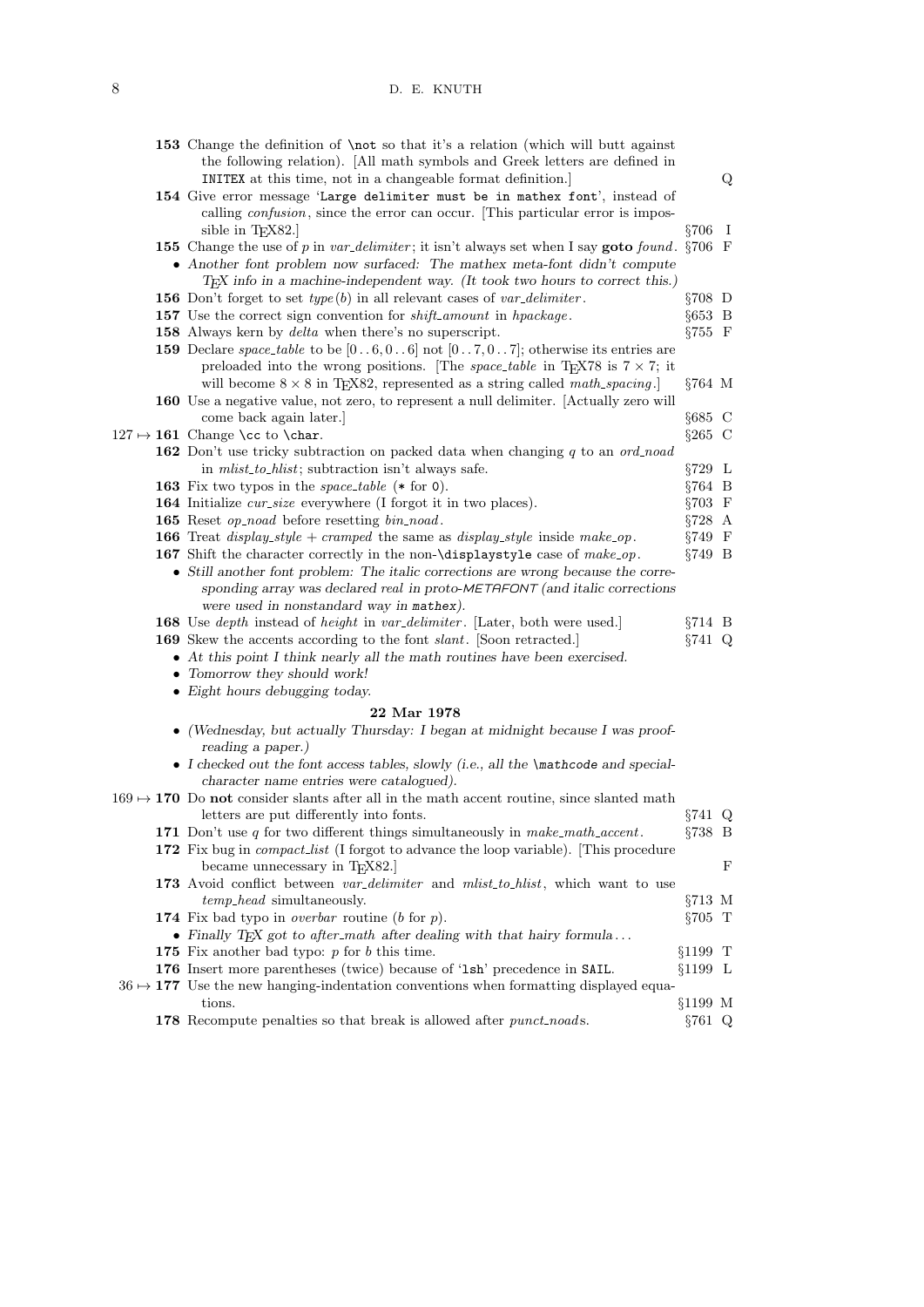|  | 179 Center the large delimiters vertically.                                                                                                                                | §749 F          |   |
|--|----------------------------------------------------------------------------------------------------------------------------------------------------------------------------|-----------------|---|
|  | 180 Round all rule sizes (up) before drawing them.                                                                                                                         | $\S 589$ Q      |   |
|  | <b>181</b> Provide more space over x in $\sqrt{x}$ , and more space atop vincula.                                                                                          | $\S 705, 737$ Q |   |
|  | 182 Make large delimiters large enough to cover formula height (important for sub-                                                                                         |                 |   |
|  | scripts, superscripts).                                                                                                                                                    | §762 Q          |   |
|  | 183 Insert /ntn=33 on XGP prompt message so that complex math won't blow the                                                                                               |                 |   |
|  | device driver. [See $\#84$ .]                                                                                                                                              |                 | I |
|  | $161 \rightarrow 184$ Update the comment about the meaning of <b>\char</b> , since it can be used in math                                                                  |                 |   |
|  | mode.                                                                                                                                                                      | $§208$ P        |   |
|  | $\bullet$ Six hours today.                                                                                                                                                 |                 |   |
|  | $23\ \mathrm{Mar}\ 1978$                                                                                                                                                   |                 |   |
|  | • 11pm, Maundy Thursday.                                                                                                                                                   |                 |   |
|  | $104 \rightarrow 185$ Make \tracing and \jpar follow block structure.                                                                                                      | $\S 283$ C      |   |
|  | • It took me two hours to enter yesterday's corrections, because the changes were                                                                                          |                 |   |
|  | so numerous.                                                                                                                                                               |                 |   |
|  | 186 Fix bad call on <i>begin_token_list</i> when marks are to be scanned.                                                                                                  | $§396$ M        |   |
|  | • Now the formula looks like it should, modulo problems in fonts.                                                                                                          |                 |   |
|  | 187 Prevent an exponent from going below baseline $+$ xheight/4.                                                                                                           | §758 Q          |   |
|  | <b>188</b> Change <i>quad</i> to <i>math_quad</i> when finishing a display (several places).                                                                               | $§1199$ B       |   |
|  | 189 Don't use <i>append_to_vlist</i> when putting an <b>\eqno</b> box on a separate line, because                                                                          |                 |   |
|  | the page shouldn't break at glue there. [Later, the append will be used but                                                                                                |                 |   |
|  | preceded by an infinite penalty.                                                                                                                                           | $§1205$ A       |   |
|  | 190 Increase the input stack_size; TEX may need to back up a lot.                                                                                                          | §11 S           |   |
|  | 191 Don't assume that $p$ always points to a glue node when a page is broken.                                                                                              | §1017 A         |   |
|  | 192 Use epsilon in scan_spec (I had used a different small constant). This was a<br>kludge to avoid the extra parameter later called <i>exactly</i> or <i>additional</i> . | $§645$ A        |   |
|  | 193 Introduce a new procedure <i>scan-positive-length</i> , to prevent negative or zero                                                                                    |                 |   |
|  | lengths in <i>scan_rule_spec</i> . This restrictive rule will be "overruled" later.                                                                                        | $§463 \; R$     |   |
|  | 194 Fix ridiculous bug in the leaders routine of <i>vlist_out</i> : I had the initialization                                                                               |                 |   |
|  | inside the loop!                                                                                                                                                           | $§635$ B        |   |
|  | 195 Eliminate confusion between the two temp variables named $h$ ; one is real and                                                                                         | $§629$ L        |   |
|  | the other is <i>integer</i> .<br>196 Include forgotten case (leader_node) in hlist_out. [Type leader_node will be                                                          |                 |   |
|  | absorbed into <i>glue_node</i> in TFX82.]                                                                                                                                  | $\S622$ F       |   |
|  | 197 Don't forget to compute $x\theta$ in variable horizontal rules.                                                                                                        | $§624$ F        |   |
|  | • Seven and a half hours today.                                                                                                                                            |                 |   |
|  | • TEX seems to be ready to tackle my test file based on Volume 2.                                                                                                          |                 |   |
|  | <b>198</b> Calculate $y00$ in horizontal rules as an integer number of pixels from the base-                                                                               |                 |   |
|  | line, so that the baseline doesn't jump.                                                                                                                                   | $\S 589$ S      |   |
|  |                                                                                                                                                                            |                 |   |
|  | 25 Mar 1978                                                                                                                                                                |                 |   |
|  | • 2am Saturday. (Might as well drop Friday.)<br>$185 \rightarrow 199$ Make <i>def-code</i> consistent with the new <b>\tracing</b> conventions. [Many tracing              |                 |   |
|  | options are packed into a single parameter called \tracing.                                                                                                                | $§1233$ D       |   |
|  | $185 \rightarrow 200$ Don't allow users to change nonexistent things like $\text{categorical}$                                                                             | §1232 R         |   |
|  | $110 \rightarrow 201$ Reset <i>align_state</i> at beginning of <i>init_align</i> .                                                                                         | $\S 774$ F      |   |
|  | 202 Don't forget scan_left_brace after \noalign.                                                                                                                           | $\S 785$ F      |   |
|  | $110 \rightarrow 203$ Set cur_cs $\leftarrow 0$ in get_next, after \cr causes a switch to the $\langle v_j \rangle$ template.                                              | $\S 342$ F      |   |
|  |                                                                                                                                                                            |                 |   |

• Ouch, that was a big bad bug, which took me three hours to find (since I thought TEX's low-level scanning mechanism was working).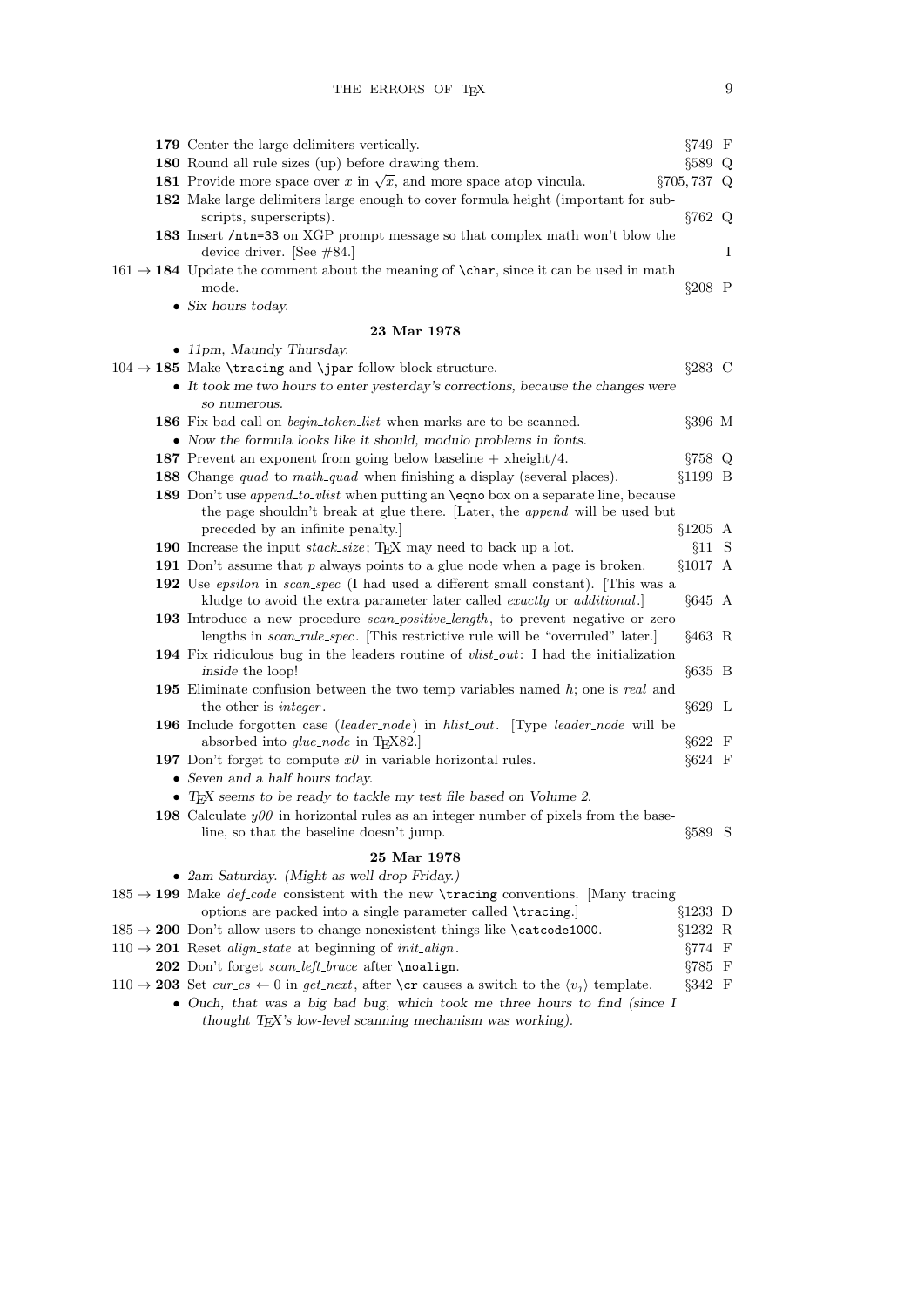## 10 D. E. KNUTH

|  | • Note to myself: I knew it would be cleaner to define get next so that it sets<br>$cur\_cs$ to zero every time it begins [i.e., in §341, where this change will in<br>fact be made in TEX82. But I had avoided this on grounds of efficiency in<br>the inner loop. Well, now I have earned this tiny bit of efficiency. |                  |     |
|--|--------------------------------------------------------------------------------------------------------------------------------------------------------------------------------------------------------------------------------------------------------------------------------------------------------------------------|------------------|-----|
|  | <b>204</b> Prohibit the first word of an unavailable node from becoming negative. The<br>storage allocator of TEX78 uses a negative value to signify a node that is<br>available, just as ' $link = max\_halfword$ ' will signal availability in T <sub>E</sub> X82.                                                     | $§124$ D         |     |
|  | • That was another bad one, it's not my night.                                                                                                                                                                                                                                                                           |                  |     |
|  | $\bullet$ At least I'm developing more subtle diagnostic techniques.                                                                                                                                                                                                                                                     |                  |     |
|  | <b>205</b> Remember to un-negate the top <i>save_stack</i> entry when <i>handle_right_brace</i> fin-<br>ishes an <i>insert_group</i> . [This routine was completely revised in T <sub>F</sub> X82.]                                                                                                                      | $§1100$ M        |     |
|  | $185 \mapsto 206$ Initialize \jpar [i.e., \tolerance].                                                                                                                                                                                                                                                                   | $§240 \text{ F}$ |     |
|  | 207 Correct the display of insertion nodes by show_node_list.                                                                                                                                                                                                                                                            | $§188$ B         |     |
|  | 208 Prevent show_token_list from generating really long strings when in a loop.                                                                                                                                                                                                                                          | $\S 292$ R       |     |
|  | 209 Increase the reference count of <i>bot_mark</i> when <i>vpackage</i> finds it. [This was                                                                                                                                                                                                                             |                  |     |
|  | later the job of $\text{fire\_up.}$                                                                                                                                                                                                                                                                                      | $§1016$ D        |     |
|  | 210 Remember that the token list for a mark ends with a }.<br>211 Don't let <i>vpackage</i> lose the top insert. (It fails when the very first item is a                                                                                                                                                                 | $§1101$ M        |     |
|  | \topinsert.)                                                                                                                                                                                                                                                                                                             | $§1014$ D        |     |
|  | 212 And when that stupid code is corrected, make it handle insertions first-in-first-                                                                                                                                                                                                                                    |                  |     |
|  | out.                                                                                                                                                                                                                                                                                                                     | $§1018$ A        |     |
|  | $\bullet$ Seven hours today.                                                                                                                                                                                                                                                                                             |                  |     |
|  | 26 Mar 1978                                                                                                                                                                                                                                                                                                              |                  |     |
|  | • Easter Sunday, will work till sunrise.                                                                                                                                                                                                                                                                                 |                  |     |
|  | 213 Add an 'i' feature to the <i>error</i> recovery routine.                                                                                                                                                                                                                                                             | $\S 87 \quad I$  |     |
|  | 214 Include a prompt.                                                                                                                                                                                                                                                                                                    | §87              | - 1 |
|  | 215 Ignore space after \noalign{}.                                                                                                                                                                                                                                                                                       | $§1133$ C        |     |
|  | • Otherwise, things are going well tonight; I'm finding more bugs in my test                                                                                                                                                                                                                                             |                  |     |
|  | program than in TEX.                                                                                                                                                                                                                                                                                                     |                  |     |
|  | • The 'i' feature is proving to be very helpful.                                                                                                                                                                                                                                                                         |                  |     |
|  | • I increased the size of mem (now lo_mem_max = 3500, mem_max = 10000).                                                                                                                                                                                                                                                  |                  |     |
|  | • In fact I just needed to increase it again (now lo_mem_max = 4500, mem_max =<br>$11000$ ).                                                                                                                                                                                                                             |                  |     |
|  | 216 Make INITEX output mem_top for consistency checking.                                                                                                                                                                                                                                                                 | $§1307$ R        |     |
|  | 217 Calculate the size of delimiters by considering the enclosed formula's distance<br>from the axis, not from the baseline.                                                                                                                                                                                             | $§762 \; A$      |     |
|  | $\bullet$ I'm having trouble with a SAIL compiler bug; I must rearrange the program,<br>more or less at random, until it compiles correctly. I hope the bug isn't more<br>severe than it appears.                                                                                                                        |                  |     |
|  | $210 \rightarrow 218$ Don't put a new group on <i>save_stack</i> if a null mark is expanded. [T <sub>E</sub> X82 will<br>remove the '}' from the mark text.]                                                                                                                                                             | $\S 386$ D       |     |
|  | • I had to redo the typewriter-style font since its width tables were wrong.                                                                                                                                                                                                                                             |                  |     |
|  | • And I increased low-memory size again to 5500, then 6500.                                                                                                                                                                                                                                                              |                  |     |
|  | • Finally the entire test program was T <sub>E</sub> Xed. Happy Easter! Six hours today.                                                                                                                                                                                                                                 |                  |     |
|  | 27 Mar 1978                                                                                                                                                                                                                                                                                                              |                  |     |
|  | • Beginning at $2:30$ am.                                                                                                                                                                                                                                                                                                |                  |     |
|  | 219 Move \vcenter processing to the first pass of <i>mlist_to_hlist</i> ; otherwise the                                                                                                                                                                                                                                  |                  |     |
|  | height, depth, subscripts, etc., are way off.                                                                                                                                                                                                                                                                            | $\S733 \; A$     |     |
|  | 220 Omit space after closing \$\$.                                                                                                                                                                                                                                                                                       | $§1200$ C        |     |

• Spacing is wrong in the formula  $Y_1 + \cdots + Y_k$ ; I have to rethink the use of three dots.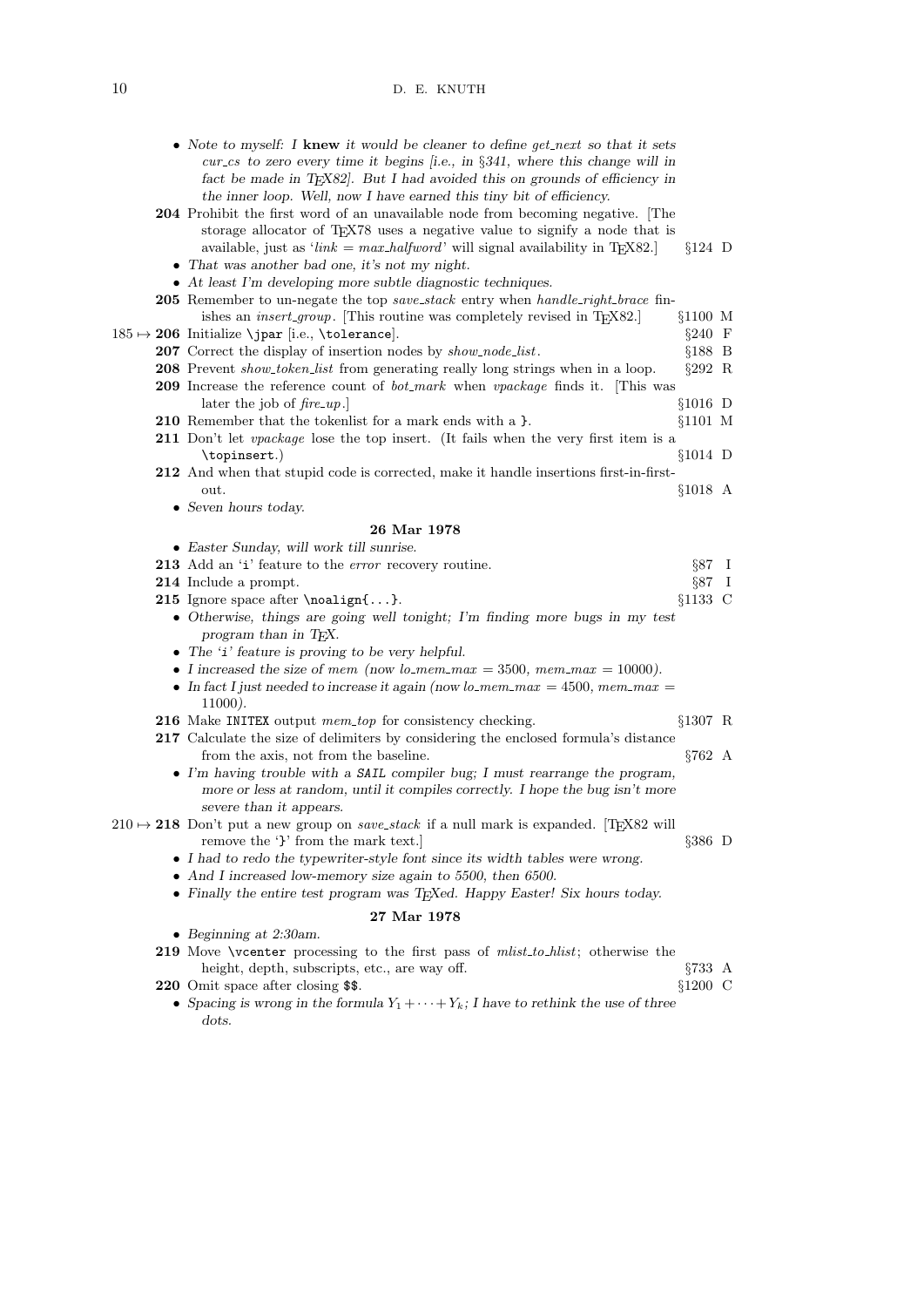THE ERRORS OF  $T<sub>E</sub>X$  11

| <b>221</b> Make conditional thin space available to user as $\le$ . [Later will retract this.]                                                                    | $§226$ G   |  |
|-------------------------------------------------------------------------------------------------------------------------------------------------------------------|------------|--|
| 222 Introduce \dispaskip and \dispbskip [later called \abovedisplayshortskip                                                                                      |            |  |
| and \belowdisplayshortskip].                                                                                                                                      | $§226$ Q   |  |
| • Reminder: I need to test line-breaking with embedded math formulas.                                                                                             |            |  |
| <b>223</b> Make sure that <i>interaction</i> $\neq$ error_stop_mode in the 'Whoa' error [fatal_error].                                                            | $\S 93$ I  |  |
| 224 Fix a big mistake in the <i>style_node</i> routine (which points to a glue spec, not                                                                          |            |  |
| to glue itself); somehow this didn't cause trouble yesterday. [In TEX78, style                                                                                    |            |  |
| nodes double as placeholders for math glue like thin spaces.                                                                                                      | $§732$ B   |  |
| 225 Make <i>\fintfam</i> obey group structure. T <sub>F</sub> X78's <i>\fintfam</i> operation is a combi-                                                         |            |  |
| nation of TEX82's \textfont, \scriptfont, and \scriptscriptfont.]                                                                                                 | $§1234$ C  |  |
| $\bullet$ At this point the test routine for Volume 2 works perfectly.                                                                                            |            |  |
| • But I will change the page width in order to check harder cases.                                                                                                |            |  |
| $178 \rightarrow 226$ Disable automatic line breaks after punctuation in math (e.g., consider $f(x, y)$ ). §761 Q                                                 |            |  |
| 227 Represent italic corrections as boxes, not glue, so that they won't be broken.                                                                                |            |  |
| The <b>\kern</b> command doesn't exist yet.]                                                                                                                      | $§1113$ S  |  |
| $\bullet$ Eight hours today.                                                                                                                                      |            |  |
| 228 Fix a bug that just clobbered the memory: Call free_avail, not free_node, in                                                                                  |            |  |
| the <i>ins_node</i> case of <i>vpackage</i> . [This logic will change completely in TEX82.] §1019 B                                                               |            |  |
| 29 Mar 1978                                                                                                                                                       |            |  |
| • (Wednesday) Again beginning at $2:30$ am.                                                                                                                       |            |  |
| 229 Put still more space above and below fraction lines in displayed formulas.                                                                                    | $\S 746$ Q |  |
| $189 \rightarrow 230$ Install an infinite penalty feature, which positively suppresses breaks; use it in                                                          |            |  |
| displayed formulas whose \eqno doesn't fit.                                                                                                                       | $§1205$ G  |  |
| 231 Call build_page after finishing a display; and don't go to the \noindent routine                                                                              |            |  |
| because of the next remark.<br>232 Put \parskip glue just before a paragraph, not just after (since it interferes                                                 | $$1200$ F  |  |
| with a penalty after).                                                                                                                                            | §1091 S    |  |
| • Although the test program gives correct output, it generates 46 locations of                                                                                    |            |  |
| variable-size memory and 280 of one-word memory that are not freed.                                                                                               |            |  |
| 233 Recycle the ulists and vlists in $\mathit{fin\_align}$ .                                                                                                      | $§801$ F   |  |
| $25 \rightarrow 234$ Fix bug when deleting space at end of paragraph: <i>delete_glue_ref</i> ( <i>cur_node</i> )                                                  |            |  |
| not $delete\_glue\_ref(value(cur\_node)).$                                                                                                                        | §816 M     |  |
| • There's also a more mysterious type of uncollected garbage, a fraction_noad                                                                                     |            |  |
| corresponding to $p\cdot s$ , an incompleat noad not completed.                                                                                                   |            |  |
| • Couldn't find that one, so I recompiled with $\#233$ and $\#234$ corrected.                                                                                     |            |  |
| • Now it gains just 10 locations of variable-size memory and 7 of the other kind.                                                                                 |            |  |
| 235 Extend <i>search_mem</i> to search <i>eqtb</i> also.                                                                                                          | $§255$ I   |  |
| $143 \rightarrow 236$ Fix bug in <i>rebox</i> when $list\_ptr(b) = 0$ .                                                                                           | $§715$ D   |  |
| • The seven one-word nodes were generated by this bug; rebox put them onto a                                                                                      |            |  |
| linked list starting with mem $[0]$ , growing at the far end!                                                                                                     |            |  |
| <b>237</b> Remember to complete each <i>incompleat_noad</i> .                                                                                                     | $§1184$ D  |  |
| • This solved the other mystery. I had never noticed that my test output was                                                                                      |            |  |
| actually wrong: $p\cdot k$ choose $k$ came out as 'k'.                                                                                                            |            |  |
| • After these corrections, the test routine worked I feel that $T_F X$ is now pretty<br>well debugged (except perhaps for error recovery)—it's time to celebrate! |            |  |
|                                                                                                                                                                   |            |  |
| 1 Apr 1978                                                                                                                                                        |            |  |
| 238 Don't quit after file lookup fails.                                                                                                                           | $\S 530$ I |  |
| 2 Apr 1978                                                                                                                                                        |            |  |

239 Add TEX\_font\_area, so that it's easier to change the default library area associated with a device.  $$514$  P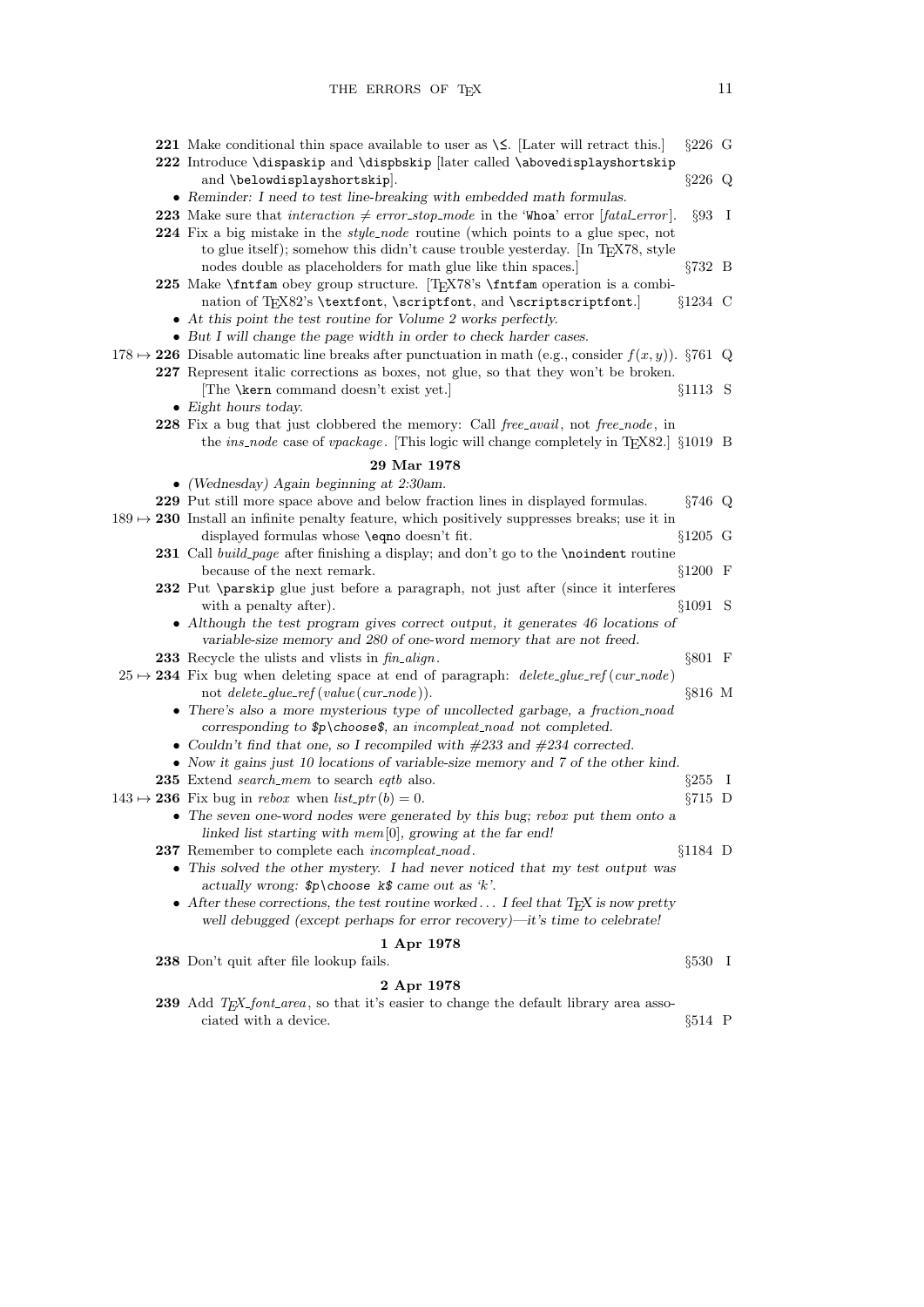|  | 3 Apr 1978                                                                                                   |                |               |
|--|--------------------------------------------------------------------------------------------------------------|----------------|---------------|
|  | 240 Insert parentheses again, to cope with the precedence of 1sh when packing                                |                |               |
|  | data. (See $\#55$ and $\#176$ .)                                                                             | $§1114$ L      |               |
|  | • I had never tried $h$ mode + discretionary before!                                                         |                |               |
|  | <b>241</b> Remember that <i>back_error</i> requires <i>cur_tok</i> to be set. (Problem can arise             |                |               |
|  | during error recovery on parameter $\#n$ with n out of range.)                                               | $§476$ M       |               |
|  | 4 Apr 1978                                                                                                   |                |               |
|  | 242 Add a deletion feature to the <i>error</i> routine.                                                      | $\S 88$ I      |               |
|  | 5 Apr 1978                                                                                                   |                |               |
|  | 243 Reset space_factor after $\setminus$ [this was later rescinded] and after math in text. §1196 Q          |                |               |
|  |                                                                                                              |                |               |
|  | 10 Apr 1978                                                                                                  |                |               |
|  | $104 \rightarrow 244$ Replace \jpar and \tracing by a new primitive \chpar for parameters. It                |                |               |
|  | allows a user to change those quantities as well as the penalties for hyphens,                               |                |               |
|  | relations, binary ops, widows.                                                                               | $§209$ G       |               |
|  | 14 May 1978                                                                                                  |                |               |
|  | • Beginning to typeset a real book (Volume 2, second edition), not just a test.                              |                |               |
|  | 245 Make math in text end with spacing as if it were followed by punctuation. [This                          |                |               |
|  | rule will soon be rescinded.                                                                                 | §760 Q         |               |
|  | 246 Insert \times into the hash table; I left it out by mistake. [It will eventually                         |                |               |
|  | move into plain.tex.                                                                                         |                | $_{\rm F}$    |
|  | 247 Change the names of Scandinavian accents from \o, \oslash, \Oslash to \a,                                |                |               |
|  | $\lozenge$ , $\lozenge$ . This will also move to plain.                                                      |                | $\mathcal{C}$ |
|  | 17 May 1978                                                                                                  |                |               |
|  | 248 Fix a silly bug that hasn't been tweaked until today: '\halign to size'                                  |                |               |
|  | [obsolete in T <sub>F</sub> X82] used <i>usize</i> instead of <i>hsize</i> .                                 | $§645 \quad B$ |               |
|  | 19 May 1978                                                                                                  |                |               |
|  | 249 Add a \topbaseline feature [later called \topskip].                                                      | $$1001$ G      |               |
|  | $245 \rightarrow 250$ Subtract the math spacing change of May 14.                                            | $§760$ Q       |               |
|  | <b>251</b> Skip past blanks in the <i>scan math</i> procedure. This blank-skipping will even-                |                |               |
|  | tually go into <i>scan_left_brace</i> .                                                                      | $§403 \; A$    |               |
|  | <b>252</b> Introduce a <i>missing-brace</i> routine [later generalized] to improve error recovery            |                |               |
|  | in mmode + math_shift, when the top of save_stack isn't a math_shift_group. $\S 1065$ I                      |                |               |
|  | 253 Adjust the math spacing between closing parentheses and Ord, Op, Open,                                   |                |               |
|  | Punct.                                                                                                       | $\S 764$ Q     |               |
|  | 254 Make the underline go further under.                                                                     | $\S 735$ Q     |               |
|  | $96 \rightarrow 255$ Compute the proper natural width when a displayed equation follows a para-              |                |               |
|  | graph whose fillglue has been deleted by <i>line_break</i> .                                                 | $§1146$ S      |               |
|  | 20 May 1978                                                                                                  |                |               |
|  | <b>256</b> Fix the spurious value of <i>prev_depth</i> inside alignments.                                    | $\S 775 \; A$  |               |
|  | <b>257</b> Consider (and defeat) the following scenario: The u and v lists are built in                      |                |               |
|  | <i>init_align</i> using <i>temp_head</i> ; then while scanning '\tabskip 2pt\rt{}'                           |                |               |
|  | the macro $\mathcal{r}$ t is expanded, clobbering temp_head.                                                 | $\S 779$ S     |               |
|  | • That bug was more subtle than usual.                                                                       |                |               |
|  | 258 Add the parameter $num3$ , so that the positioning of $\atop$ atop can be different                      |                |               |
|  | from that for fractions.                                                                                     | §700 Q         |               |
|  | 259 Add new parameters <i>delim1</i> and <i>delim2</i> , so that <b>\comb</b> can use fixed size             |                |               |
|  | delimiters, not computed as with <b>\left</b> .                                                              | $\S 748$ Q     |               |
|  | 22 May 1978                                                                                                  |                |               |
|  | $221 \mapsto 260$ Change $\leq$ to $\geq$ and introduce $\leq$ as the negative of $\geq$ . [Later obsolete.] | $\S 226$ C     |               |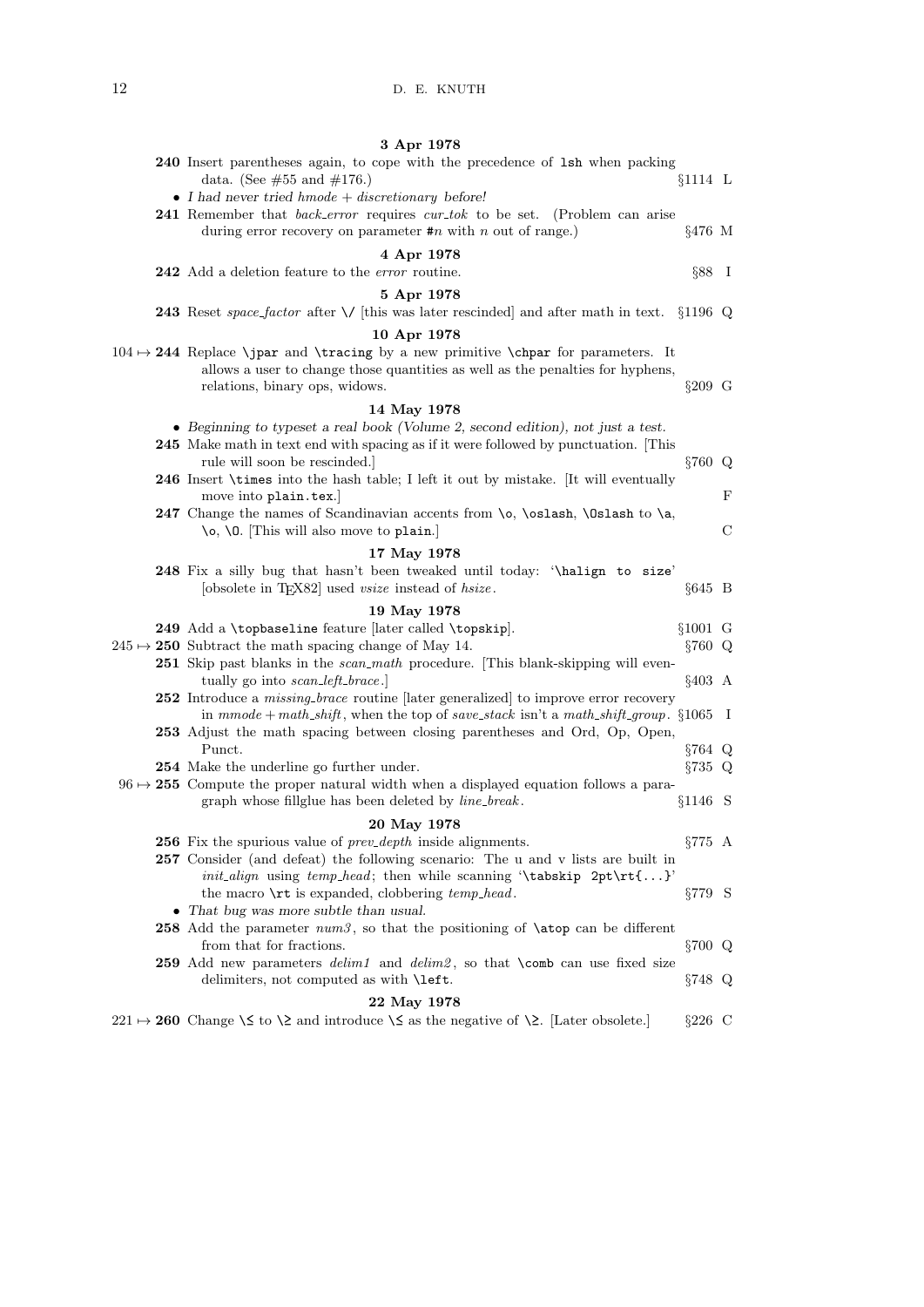| <b>261</b> Fix the display of negative penalty nodes; <i>show_node_list</i> is confused when a                                              |                  |         |
|---------------------------------------------------------------------------------------------------------------------------------------------|------------------|---------|
| negative value has been packed into the middle of a word.<br>• Memory overflow just occurred with $lo$ -mem-max = 7500 and mem-max =        | $§194$ L         |         |
| 16384. So I have to go to 15-bit pointers. (A problem on 32-bit machines?)                                                                  |                  |         |
| 23 May 1978                                                                                                                                 |                  |         |
| <b>262</b> Add a new parameter <i>big_op_spacing5</i> , for extra space above and below limits                                              |                  |         |
| of big displayed operators.                                                                                                                 | $\S 751$ Q       |         |
| 263 Initialize incompleat_noad in \$\$\halign{}\$\$.                                                                                        | $\S 775$ F       |         |
| • That was another heretofore-untested operation. How much of the code has                                                                  |                  |         |
| not yet been exercised?                                                                                                                     |                  |         |
| $238 \rightarrow 264$ Close the file when doing lookup-failure recovery.                                                                    | $\S 27 \quad F$  |         |
| 265 Improve the error recovery for 'Extra $k$ '.                                                                                            | §792             | - 1     |
| <b>266</b> The top piece must be calculated mod 128 in var-delimiter, to guarantee a<br>valid subscript range. [Obsolete in TEX82.]         | §546 R           |         |
| $252 \rightarrow 267$ Fix a blunder in new <i>missing-brace</i> code.                                                                       | $§1065$ B        |         |
| $262 \rightarrow 268$ Fix a blunder in new code for limits on display operators.                                                            | $\S 751 \quad B$ |         |
| 26 May 1978                                                                                                                                 |                  |         |
| 269 Don't insert a new penalty after an explicit penalty in math mode.                                                                      | $§767$ Q         |         |
| • The hash table overflowed; I ought to make it much bigger.                                                                                |                  |         |
| $110 \rightarrow 270$ Avoid possible bad memory references in alignment when there is erroneous                                             |                  |         |
| input after $\csc$ . [Instead of <i>extra-info</i> , the value of <i>cur-align</i> in TEX78 is                                              |                  |         |
| negated, because we need only distinguish $\c{rr}$ from $\&$ .                                                                              | $\S 789$ R       |         |
| 271 Make the dimension parameters like \hisize all global, so that they can be set                                                          |                  |         |
| in the <b>\output</b> routine.                                                                                                              | $\S 279$ S       |         |
| • This led to major simplifications, also to major surgery.<br>• [But it was a kludgy decision, overruled in TEX82.]                        |                  |         |
| $94 \rightarrow 272$ Don't forget to set the type of the new null box in the <b>\end</b> routine.                                           | $§1054$ D        |         |
| 27 May 1978                                                                                                                                 |                  |         |
| • The data overflowed memory again, both low and high, doing Section 3.3.2.                                                                 |                  |         |
| $184 \rightarrow 273$ Mask off extra bits of \char in math mode, to avoid bad memory references. §1151 R                                    |                  |         |
| 274 Zero out the negative \medmuskip in script styles.                                                                                      | $\S 732 \quad B$ |         |
| 29 May 1978                                                                                                                                 |                  |         |
| <b>275</b> Be prepared to handle an undefined control sequence during $get\_x\_token$ . (Can                                                |                  |         |
| fix this by brute force, using <i>get_token</i> instead of <i>get_next</i> .)                                                               | $§380$ S         |         |
| 276 Correct the superscript shift when a single character is raised.                                                                        | $\S 758$ D       |         |
| $184 \rightarrow 277$ Mask off all but 7 bits in \char routine, to avoid space-factor index out of                                          |                  |         |
| range.<br>• More memory capacity overflows.                                                                                                 | $§435$ R         |         |
| $22 \rightarrow 278$ Fix T <sub>E</sub> X's overflow stop so that I don't have to wait for loading of the BAIL                              |                  |         |
| debug routines. [System dependent.]                                                                                                         | $§93$ E          |         |
| 279 Remember to adjust the page number when a file page ends in mid-macro.                                                                  |                  |         |
| [System dependent.]                                                                                                                         | $§306 \t F$      |         |
| 5 Jun 1978                                                                                                                                  |                  |         |
| <b>280</b> Make sure that the arguments of positioning commands don't overflow their                                                        |                  |         |
| field size.                                                                                                                                 | 610 R            |         |
| 281 Report the excess amount when giving an overfull box warning.                                                                           | §666,677         | $\perp$ |
| 7 Jun 1978                                                                                                                                  |                  |         |
| <b>282</b> Use $\geq$ instead of $>$ as termination criterion in var <sub>-delimiter</sub> .                                                | $\S 714$ Q       |         |
| 283 Disallow \eject in math mode. [In TEX78, \eject is distinct from \break; in<br>horizontal mode it includes TEX82's '\vadjust{\break}'.] | §1102 R          |         |
|                                                                                                                                             |                  |         |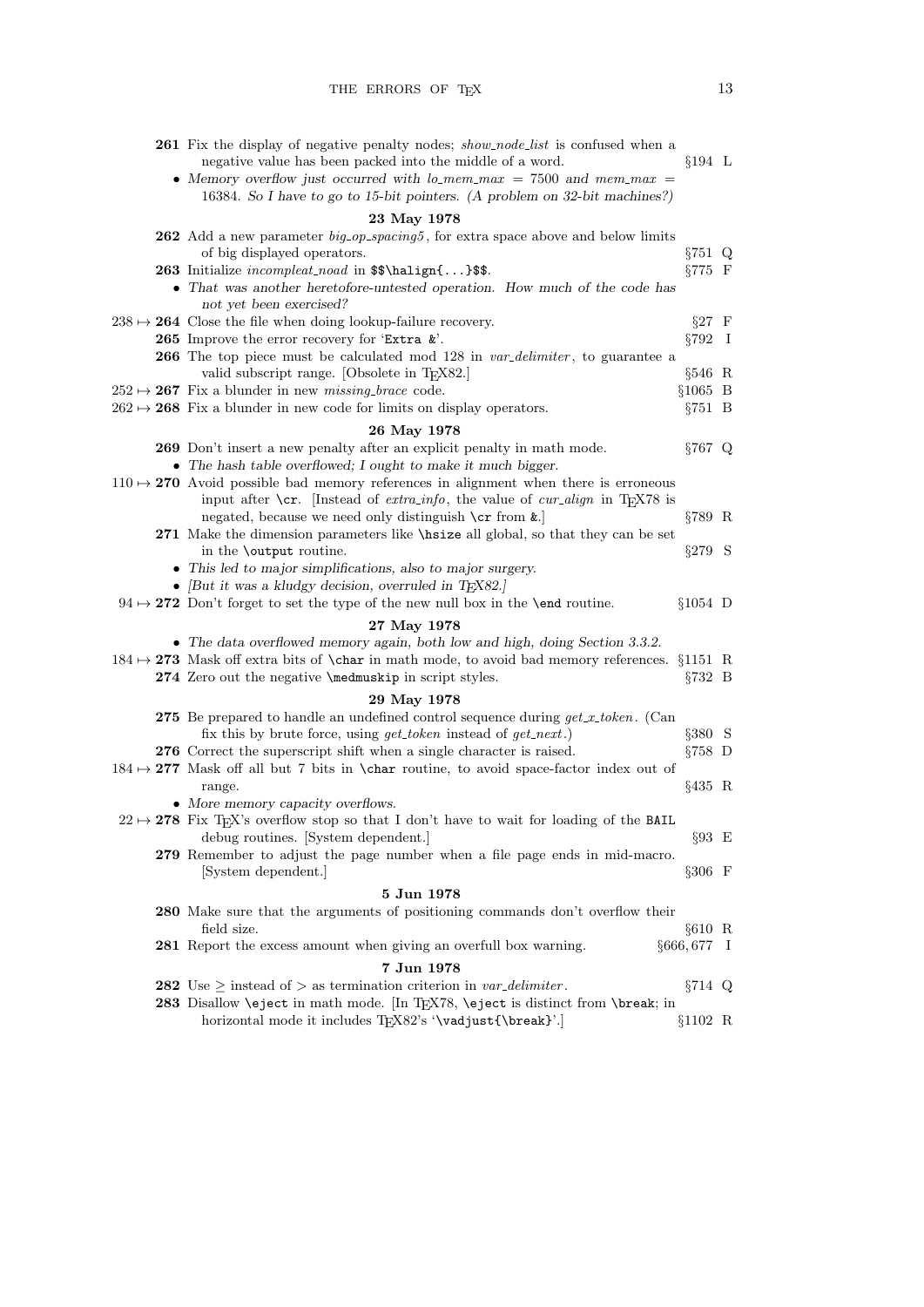|  | 284 Don't put too much clearance above \sqrt in text style.                                                                      | $\S 737$ Q               |              |
|--|----------------------------------------------------------------------------------------------------------------------------------|--------------------------|--------------|
|  | 9 Jun 1978                                                                                                                       |                          |              |
|  | $110 \rightarrow 285$ Make <i>align_state</i> an integer variable, not <i>boolean</i> , so that <b>\equalign</b> can be          |                          |              |
|  | within another \eqalign.                                                                                                         | $§309$ G                 |              |
|  | 286 A \mark should expand its input.                                                                                             | $§1101 \text{ C}$        |              |
|  | 10 Jun 1978                                                                                                                      |                          |              |
|  | 287 Provide for preloading of fonts.                                                                                             | $\S 1320$ $\,\mathrm{E}$ |              |
|  | <b>288</b> Close the output file before switching to edit the input file with the 'e' option.                                    | §84 L                    |              |
|  | 289 Return adjustments found by hpack to free storage if they're not used. [Later,                                               |                          |              |
|  | hpack will detach them only when they're used.                                                                                   | $§655$ E                 |              |
|  | 290 Strive for consistency between make_under and make_over.                                                                     | $\S 735$ Q               |              |
|  | 18 Jun 1978                                                                                                                      |                          |              |
|  | $236 \rightarrow 291$ Fix a serious error in <i>rebox</i> ('b' instead of 'list_ptr(b)').                                        | $§715$ B                 |              |
|  | • Strange that such a bug would now surface for the first time!                                                                  |                          |              |
|  | 292 Remove \deg from INITEX, since macros suffice.                                                                               |                          | С            |
|  | <b>293</b> Add an extra hyphenation penalty for two hyphenated lines in a row.                                                   | $§859$ Q                 |              |
|  | 19 Jun 1978                                                                                                                      |                          |              |
|  | 294 Introduce the 'no_new_control_sequence' switch. Among other things, this will                                                |                          |              |
|  | prevent an undefined control sequence following scan_math from clobbering                                                        |                          |              |
|  | the save stack.                                                                                                                  | $\S 259$ S               |              |
|  | 20 Jun 1978                                                                                                                      |                          |              |
|  | <b>295</b> Change the badness test 'glue $\leq 0.0$ ' to 'glue $\leq 0.0001$ '. [TEX82 will avoid such                           |                          |              |
|  | problems by calculating badness without floating point arithmetic.]<br><b>296</b> Force <i>badness</i> to be at most $10^{19}$ . | $\S 99$ L                |              |
|  | 297 Add end_template for better error recovery in alignments.                                                                    | $§108$ R<br>$§375$ I     |              |
|  | $287 \rightarrow 298$ Make INITEX more like the real T <sub>F</sub> X; my simple scheme for font preloading was                  |                          |              |
|  | no good because it left thousands of 'dead' words in memory.                                                                     | $\S 8 E$                 |              |
|  | 299 Economize disk space by using internal arrays in load modules that aren't being                                              |                          |              |
|  | reinitialized. [System dependent.]                                                                                               |                          | E            |
|  | <b>300</b> Move the declaration of mem to the semantics module, so that the object code                                          |                          |              |
|  | will be more efficient. [System dependent. The code of TEX78 was divided                                                         |                          |              |
|  | into separately compiled modules for syntax, semantics, output, extensions,                                                      |                          |              |
|  | and general organization.                                                                                                        |                          | E            |
|  | 21 Jun 1978                                                                                                                      |                          |              |
|  | • Today I'm working on the user manual.                                                                                          |                          |              |
|  | <b>301</b> Disallow <b>\input</b> except in vertical mode. [I will change this in T <sub>F</sub> X82, treating                   |                          |              |
|  | \input as a case of expansion.]                                                                                                  | $§378$ C                 |              |
|  | 302 Add error recovery for endv and par_end occurring in math mode.                                                              | $§1047$ I                |              |
|  | <b>303</b> Generalize \ifT to \if T.                                                                                             | $\S 506\,$ G             |              |
|  | 22 Jun 1978                                                                                                                      |                          |              |
|  | <b>304</b> Preload the \bullet [later done by plain.tex].                                                                        |                          | F            |
|  | $256 \rightarrow 305$ Get the correct <i>prev-depth</i> at the beginning of an alignment.                                        | $\S 775$ D               |              |
|  | 306 Change \eject so that it ejects only once.                                                                                   | $§1000 \text{ C}$        |              |
|  | 14 Jul 1978                                                                                                                      |                          |              |
|  | <b>307</b> Look in standard area if a file isn't found in the user's area.                                                       | §537                     | $\perp$      |
|  | <b>308</b> Echo all online inputs in the transcript file.                                                                        | §71                      | $\mathbf{I}$ |
|  | 19 Jul 1978                                                                                                                      |                          |              |
|  | 309 Equalize spacing when only one of numerator/denominator is big.                                                              | $\S 745$ Q               |              |
|  | 310 Prevent subscript from getting too high above baseline.                                                                      | $\S 757$ Q               |              |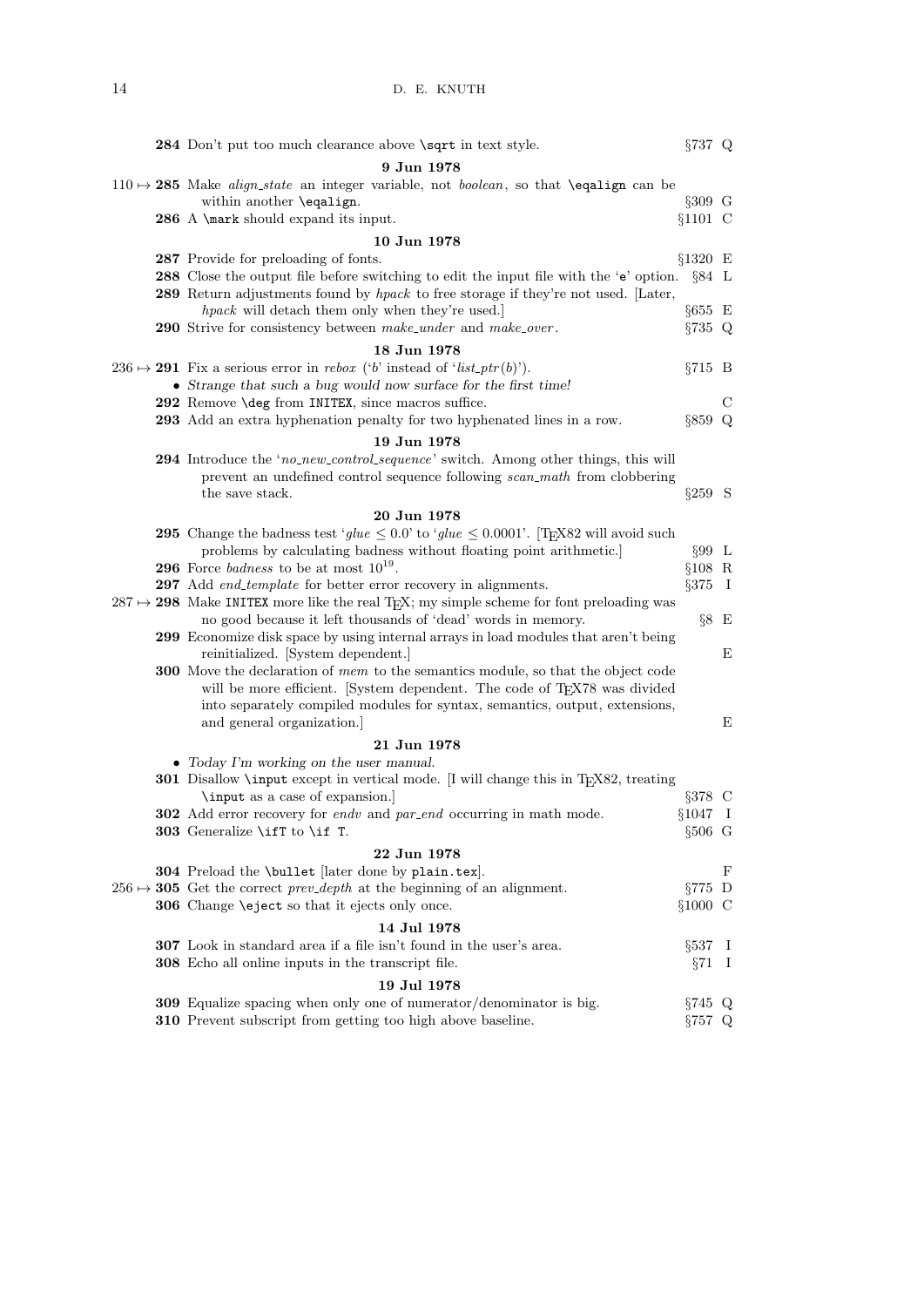|  | <b>311</b> Avoid infinite loop when stack overflows: <i>push_input</i> should say 'if input_ptr $\geq$<br>stack_size $\land$ interaction = error_stop_mode'.                                                                                                                      | $$321$ R         |              |
|--|-----------------------------------------------------------------------------------------------------------------------------------------------------------------------------------------------------------------------------------------------------------------------------------|------------------|--------------|
|  | 22 Jul 1978                                                                                                                                                                                                                                                                       |                  |              |
|  | 312 Make \quad meaningful outside math mode. (All fonts must be generated<br>again!)                                                                                                                                                                                              | $§558$ C         |              |
|  | 313 Show the nesting level at the end of <i>show_activities</i> . [But I decided not to do<br>this in $T_F X82$ .                                                                                                                                                                 | $\S 218$ I       |              |
|  | 314 Put in \> [namely, \mskip\medmuskip; TEX78 already has \2, for conditional<br>\thinmuskip, as well as the negative amounts $\setminus \setminus$ . Change the name<br>of vector accent from $\>$ to $\b$ . Math spacing operators will become much<br>more general in TEX82.] | $\S 716$ C       |              |
|  | 25 Jul 1978                                                                                                                                                                                                                                                                       |                  |              |
|  | $94 \rightarrow 315$ Give the correct \hisze and \vsize to the null boxes created at \end.                                                                                                                                                                                        | $§1054$ Q        |              |
|  | $94 \rightarrow 316$ And don't "append" them. [Later this was changed, so that it would work<br>better with generalized output routines.]                                                                                                                                         | $§1054$ A        |              |
|  | $297 \rightarrow 317$ Remove the control sequence <b>\endv</b> , since error recovery is now better.                                                                                                                                                                              | $§375$ I         |              |
|  | 318 Define another mode of tracing: It says 'OK' and stops after \showlists.                                                                                                                                                                                                      | $§1298$ I        |              |
|  | $244 \rightarrow 319$ Give better defaults to parameters. [Later done by plain.tex.]                                                                                                                                                                                              | $§209$ Q         |              |
|  | 320 Allow more bits in the packed representation of \showboxdepth.                                                                                                                                                                                                                | $\S 238$ I       |              |
|  | <b>321</b> Scan past delimiters and/or dimensions when recovering from ambiguous frac-                                                                                                                                                                                            |                  |              |
|  | tions.                                                                                                                                                                                                                                                                            | $§1183$ I        |              |
|  | 322 Reduce accent numbers modulo 128 or 512, depending on the mode.                                                                                                                                                                                                               | $§1165$ R        |              |
|  | 323 Include a warning, $(\end{math}$ occurred on level ).                                                                                                                                                                                                                         | $§1335$ I        |              |
|  | 28 Jul 1978                                                                                                                                                                                                                                                                       |                  |              |
|  | $\bullet$ (I'm writing Chapter 27 of the manual: 'Recovery From Errors'.)                                                                                                                                                                                                         |                  |              |
|  | <b>324</b> Improve the error message in <i>scan_digit</i> . This procedure will change its name<br>to scan_eight_bit_int, when the number of registers increases from 10 to 256. $\S 433 \text{ I}$                                                                               |                  |              |
|  | 325 Don't report overfull boxes if they're less than .1 point over.                                                                                                                                                                                                               | $§666, 677$ I    |              |
|  | <b>326</b> Give the user extra chances to define the font, if read-font-info is unsuccessful. $\S560$ I                                                                                                                                                                           |                  |              |
|  | 327 Change default recovery for bad parameter number from #1 to ##, since #1                                                                                                                                                                                                      |                  |              |
|  | won't always work and since $#$ # is probably intended.                                                                                                                                                                                                                           | $§479$ I         |              |
|  | 328 Omit the "Negative?" message on things like scan_char_num.                                                                                                                                                                                                                    | §435             | $\mathbf{I}$ |
|  | <b>329</b> Improve error recovery when a large delimiter isn't in family 3. [Obsolete.]<br>330 Give a more appropriate error message when the input is '\$\right'.                                                                                                                | $§1192$ I        | Ι            |
|  | • Currently TEX says 'Missing \$'!                                                                                                                                                                                                                                                |                  |              |
|  | 331 Call back_input before the error message in back_error, not afterwards.                                                                                                                                                                                                       | $\S 327 \quad I$ |              |
|  | 1 Aug 1978                                                                                                                                                                                                                                                                        |                  |              |
|  | 332 Give an appropriate warning when there's no input file and the user types 'e'.                                                                                                                                                                                                | $\S 84$ I        |              |
|  | <b>333</b> Increase the system pushdown is tize so that the manual will compile. Pro-                                                                                                                                                                                             |                  |              |
|  | cedures <i>hlist_out</i> and <i>vlist_out</i> can recurse deeply.]                                                                                                                                                                                                                |                  | L            |
|  | • Yesterday I distributed 45 preliminary copies of the manual; today I took out<br>the "debugging hooks" and put TEX up as a system program.                                                                                                                                      |                  |              |
|  | 2 Aug 1978                                                                                                                                                                                                                                                                        |                  |              |
|  | • I'm typing Volume 2 again (currently in Section 4.2.2). Culture shock!                                                                                                                                                                                                          |                  |              |
|  | 334 Introduce a <b>\ragged</b> parameter, to indicate a degree of raggedness. [Previ-                                                                                                                                                                                             |                  |              |
|  | ously, ragged-right setting was performed when the \tolerance/100 was<br>odd! Eventually a better approach, with \rightskip and such things, will                                                                                                                                 |                  |              |
|  | be discovered.                                                                                                                                                                                                                                                                    | $\S 886$ G       |              |
|  | 335 Omit the 'widow penalty' in one-line paragraphs.                                                                                                                                                                                                                              | §890 Q           |              |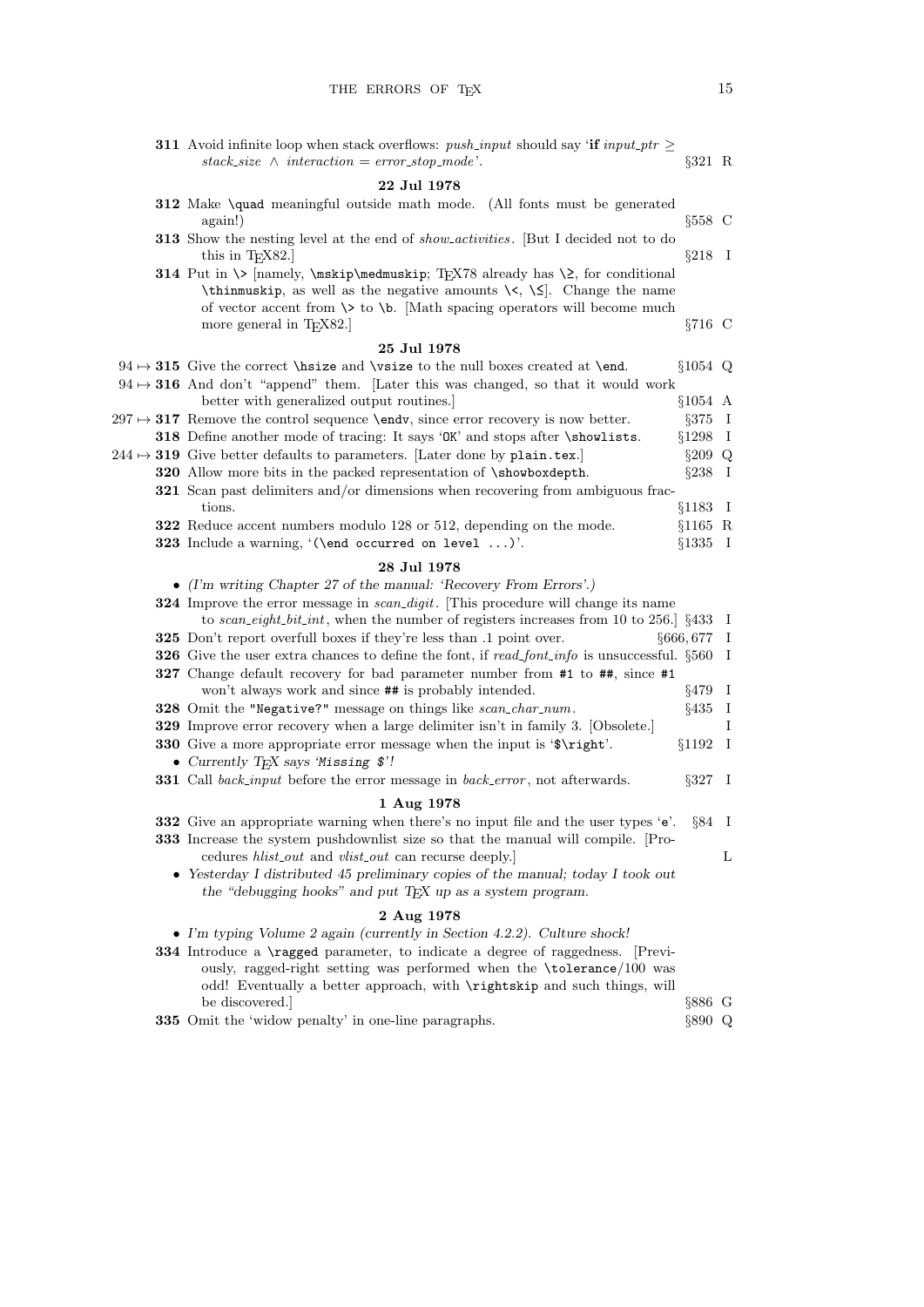| 5 Aug 1978                                                                                                                                                                                                                                                                                                                                               |                  |             |
|----------------------------------------------------------------------------------------------------------------------------------------------------------------------------------------------------------------------------------------------------------------------------------------------------------------------------------------------------------|------------------|-------------|
| <b>336</b> Generalize <b>\pageno</b> to <b>\count</b> $\langle$ digit $\rangle$ .                                                                                                                                                                                                                                                                        | $\S 236$ G       |             |
| $285 \rightarrow 337$ Update <i>align_state</i> when recovering from 'Missing {' and 'Extra }' errors.                                                                                                                                                                                                                                                   |                  |             |
| $§1069, 1127$ D                                                                                                                                                                                                                                                                                                                                          |                  |             |
| <b>338</b> Show "runaway" tokens, making it easier to pinpoint an error.                                                                                                                                                                                                                                                                                 | $\S 306$ I       |             |
| 22 Aug 1978                                                                                                                                                                                                                                                                                                                                              |                  |             |
| 339 Add \predisplaypenalty.                                                                                                                                                                                                                                                                                                                              | $§1203$ G        |             |
| 340 Clarify error messages; they should indicate when something has been inserted,                                                                                                                                                                                                                                                                       |                  |             |
| etc.                                                                                                                                                                                                                                                                                                                                                     | $§1064$ I        |             |
| 23 Aug 1978                                                                                                                                                                                                                                                                                                                                              |                  |             |
| $114 \rightarrow 341$ Substitute 'Extra }' for the losing 'Missing \cr' error message.                                                                                                                                                                                                                                                                   | $§1069$ I        |             |
| $213 \rightarrow 342$ Go past online insertions in <i>show_context</i> .                                                                                                                                                                                                                                                                                 | $§311$ I         |             |
| 343 Exact no penalty for breaking one line before a display.                                                                                                                                                                                                                                                                                             | §1145 Q          |             |
| $338 \rightarrow 344$ Check for runaways at end of file.                                                                                                                                                                                                                                                                                                 | $\S 362 \quad I$ |             |
| <b>345</b> Give error message when a macro argument begins with $\}$ .                                                                                                                                                                                                                                                                                   | $\S 395$ I       |             |
| 24 Aug 1978                                                                                                                                                                                                                                                                                                                                              |                  |             |
| $213 \rightarrow 346$ Remove extra line-feed in <i>show_context</i> after printing insertions. System de-                                                                                                                                                                                                                                                |                  |             |
| pendent.                                                                                                                                                                                                                                                                                                                                                 | $\S 318$ L       |             |
| 25 Aug 1978                                                                                                                                                                                                                                                                                                                                              |                  |             |
| 347 Leave no glue at top of page, even after <b>\eject</b> .                                                                                                                                                                                                                                                                                             | $§997$ Q         |             |
| 27 Aug 1978                                                                                                                                                                                                                                                                                                                                              |                  |             |
| <b>348</b> Adopt Guy Steele's new version of the T <sub>F</sub> X source files. [He has recently<br>made a copy and modified it by introducing compile-time switches for MIT<br>conventions as an alternative to SUAI. This is the first time that T <sub>F</sub> X is being<br>ported to another site; additional switches for PARC, TENEX, TOPS10, and |                  |             |
| TOPS20 will be added later, using the Steele style.                                                                                                                                                                                                                                                                                                      |                  | $\mathbf P$ |
| 1 Sep 1978                                                                                                                                                                                                                                                                                                                                               |                  |             |
| <b>349</b> Don't pass over leader nodes in the <i>try_break</i> background computation. [At                                                                                                                                                                                                                                                              |                  |             |
| this time, leaders have not yet been unified with glue.                                                                                                                                                                                                                                                                                                  | $\S 837$ Q       |             |
| $82 \rightarrow 350$ Prune away all penalties at the top of a page.                                                                                                                                                                                                                                                                                      | §997 Q           |             |
| 4 Sep 1978                                                                                                                                                                                                                                                                                                                                               |                  |             |
| $338 \rightarrow 351$ Include '\' in error message about a runaway argument.                                                                                                                                                                                                                                                                             | $\S 306$ I       |             |
| 8 Sep 1978                                                                                                                                                                                                                                                                                                                                               |                  |             |
| • I just remade all the fonts, with increased ligature field size.                                                                                                                                                                                                                                                                                       |                  |             |
| $350 \rightarrow 352$ Insert a necessary goto statement in the first branch of the new penalty routine                                                                                                                                                                                                                                                   |                  |             |
| within <i>build_page</i> .                                                                                                                                                                                                                                                                                                                               | $\S 997 \quad B$ |             |
| 30 Sep 1978                                                                                                                                                                                                                                                                                                                                              |                  |             |
| $338 \rightarrow 353$ Make the token list for runaway arguments meaningful outside of macro-call.<br>(I just had a runaway argument ending with '\lcm', which turned out to be                                                                                                                                                                           |                  |             |
| the control sequence in hashtable location 0.)                                                                                                                                                                                                                                                                                                           | $\S 371$ M       |             |
| 354 Avoid infinite loop when recovering from \$\$ in restricted horizontal mode.<br>355 Fix two hyphenation bugs related to -ages, -ers. [A completely new algorithm<br>for hyphenation will go into T <sub>F</sub> X82.                                                                                                                                 | $§1138$ R        | L           |
| 356 Add -est to hyphenation routine; also disable puz-zled and rat-tled, etc.                                                                                                                                                                                                                                                                            |                  | Q           |
|                                                                                                                                                                                                                                                                                                                                                          |                  |             |
| 4 Oct 1978                                                                                                                                                                                                                                                                                                                                               | $$1087$ G        |             |
| 357 Add new primitive \vtop.                                                                                                                                                                                                                                                                                                                             |                  |             |
| 358 Treat implicit kerns properly after discretionary hyphens have been inserted.                                                                                                                                                                                                                                                                        | $\S914$ Q        |             |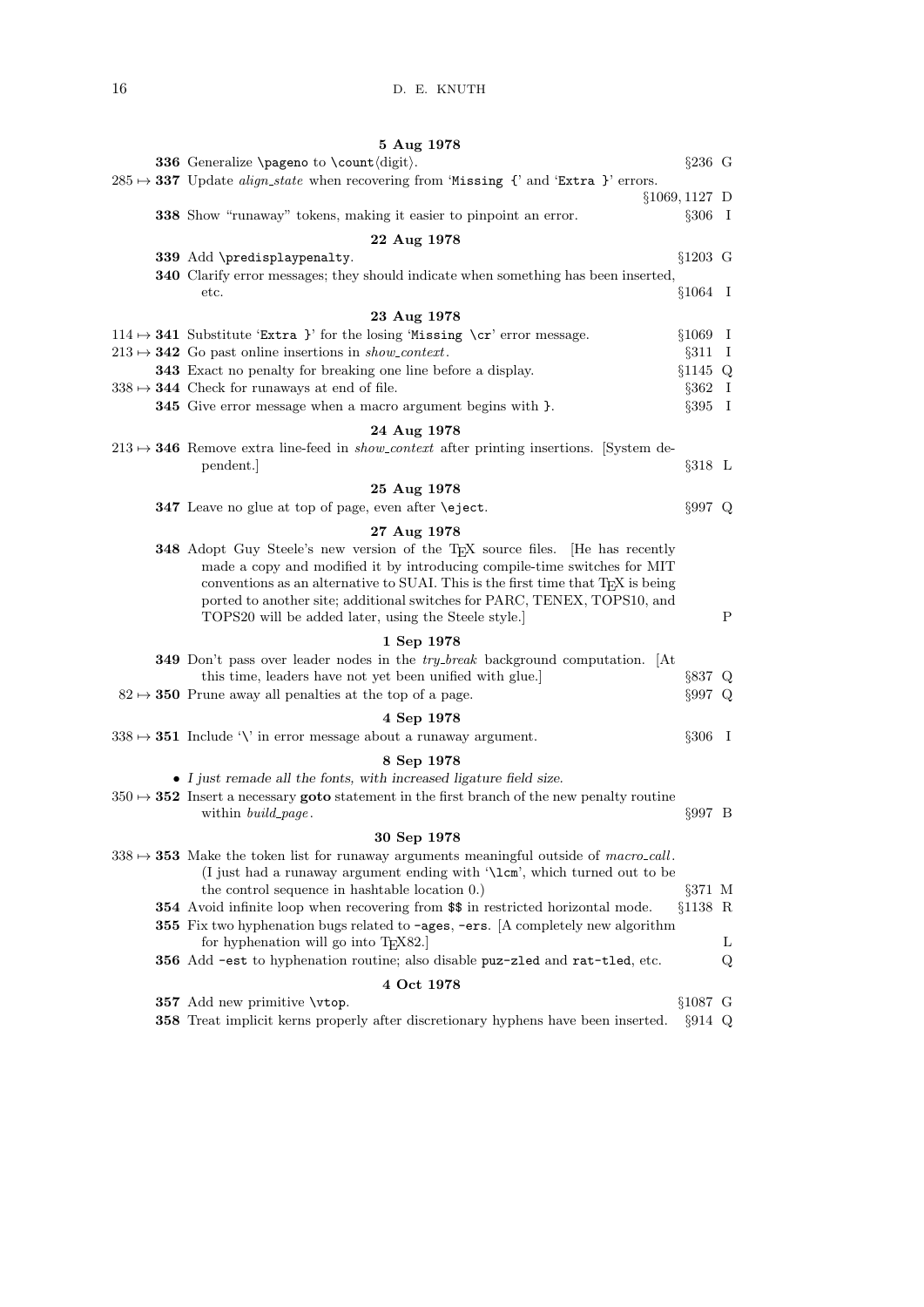|  | 4 Nov 1978                                                                                                                                                                                                                                                                                                                          |            |   |
|--|-------------------------------------------------------------------------------------------------------------------------------------------------------------------------------------------------------------------------------------------------------------------------------------------------------------------------------------|------------|---|
|  | 359 Forget the half quad originally required at left and right when centering dis-<br>played equations without equation numbers.                                                                                                                                                                                                    | §1202 Q    |   |
|  | 11 Nov 1978                                                                                                                                                                                                                                                                                                                         |            |   |
|  | <b>360</b> Don't let the postamble come out empty. [This could occur if no fonts were<br>selected.                                                                                                                                                                                                                                  | $§642 \R$  |   |
|  | 15 Nov 1978                                                                                                                                                                                                                                                                                                                         |            |   |
|  | 361 Allow optional space after digit in scan_int routine.                                                                                                                                                                                                                                                                           | §444 C     |   |
|  | 17 Nov 1978                                                                                                                                                                                                                                                                                                                         |            |   |
|  | <b>362</b> Make the <i>check_mem</i> procedure slightly more robust.                                                                                                                                                                                                                                                                | $§167$ R   |   |
|  | 20 Nov 1978                                                                                                                                                                                                                                                                                                                         |            |   |
|  | 363 Make the \par in a \def match the \par that comes automatically with a blank<br>line. (Suggested by Terry Winograd.)                                                                                                                                                                                                            | $§351$ C   |   |
|  | <b>364</b> Add new parameter <b>\mathsurround</b> for spacing before and after math in text. §1196 G                                                                                                                                                                                                                                |            |   |
|  | <b>365</b> Extend <b>\advance</b> to allow increase by other than unity. [At this time it applies<br>only to the ten \count registers, and it is called \advcount.]                                                                                                                                                                 | §1238 G    |   |
|  | 25 Nov 1978                                                                                                                                                                                                                                                                                                                         |            |   |
|  | 366 Add a new primitive: \unskip.                                                                                                                                                                                                                                                                                                   | $§1105$ G  |   |
|  | 367 Add new primitives \uppercase and \lowercase.                                                                                                                                                                                                                                                                                   | $§1288$ G  |   |
|  | 28 Nov 1978                                                                                                                                                                                                                                                                                                                         |            |   |
|  | $338 \rightarrow 368$ Don't let \mark and macro_call interfere with each other's scanner_status.<br>369 Omit extra } after show_node_list shows a \mark, since the right brace is already                                                                                                                                           | $\S 306$ M |   |
|  | there. (See $#210$ .)                                                                                                                                                                                                                                                                                                               | $§176$ M   |   |
|  | 370 Add a new primitive suggested by Terry Winograd: \xdef.                                                                                                                                                                                                                                                                         | $§1218$ G  |   |
|  | 29 Nov 1978                                                                                                                                                                                                                                                                                                                         |            |   |
|  | 371 Delete a space following \else{} also in the false case. [TEX78 uses braces,<br>not $\forall$ fi, for conditionals.                                                                                                                                                                                                             |            | S |
|  | $320 \mapsto 372$ Make \tracing set \showboxbreadth as advertised.                                                                                                                                                                                                                                                                  | $§198$ D   |   |
|  | 373 Account properly for kerns in width calculations of line_break.                                                                                                                                                                                                                                                                 | §866 F     |   |
|  | $364 \rightarrow 374$ Delete a <i>math_node</i> at the beginning of a line.                                                                                                                                                                                                                                                         | §148 Q     |   |
|  | $339 \rightarrow 375$ Guarantee that \predisplaypenalty=10000 will suppress page breaking before<br>a display.                                                                                                                                                                                                                      | $§1005$ A  |   |
|  | 6 Dec 1978                                                                                                                                                                                                                                                                                                                          |            |   |
|  | 376 Change the file opening statement to allow lines up to 150 characters long.<br>[System dependent.]                                                                                                                                                                                                                              |            | L |
|  | 16 Jan 1979                                                                                                                                                                                                                                                                                                                         |            |   |
|  | $365 \rightarrow 377$ Initialize <i>negative</i> properly in the <b>\advance</b> routine with a <b>\count</b> as argument. §440 F                                                                                                                                                                                                   |            |   |
|  | 20 Jan 1979                                                                                                                                                                                                                                                                                                                         |            |   |
|  | 378 Try to keep complex, buggy preambles of alignments from crashing the pro-<br>gram.                                                                                                                                                                                                                                              | §789 R     |   |
|  | 17 Feb 1979                                                                                                                                                                                                                                                                                                                         |            |   |
|  | $376 \rightarrow 379$ Give more detailed information when warning about a long line being broken.<br>[System dependent; the buffer size in T <sub>F</sub> X78 is very limited.]                                                                                                                                                     |            | Ι |
|  | <b>380</b> Declare p local to $try\_break$ , for the "rare" case code. [My original program<br>included the following comment: "This case can arise only in weird circum-<br>stances due to changing line lengths, and the code may in fact never be<br>executed." Later Michael Plass will discover that variable line lengths re- |            |   |

quire an entirely different algorithm, using *last\_special\_line*. **§847** L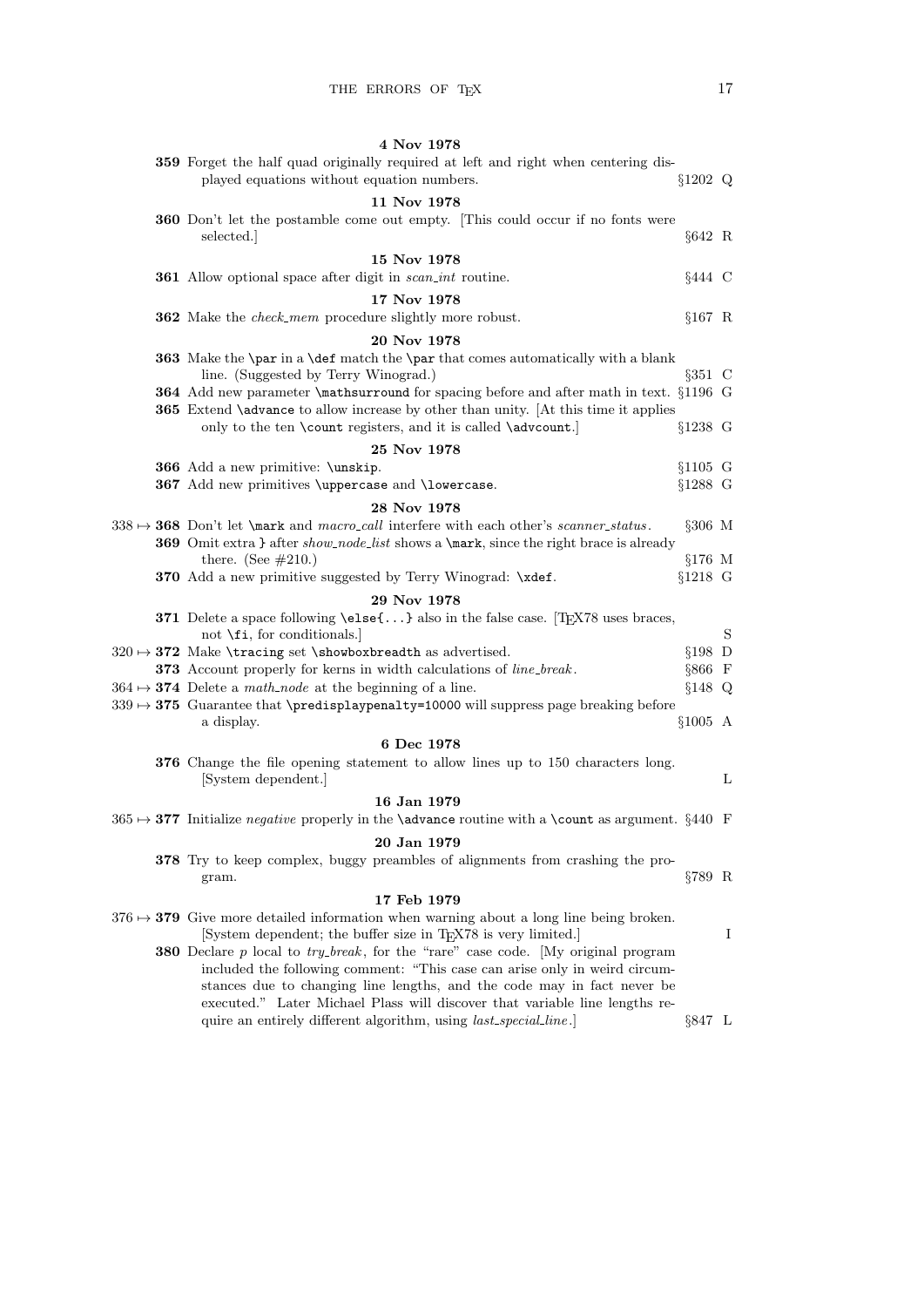| $334 \rightarrow 381$ Don't omit the raggedness correction when the last line of paragraph has to<br>shrink. [Obsolete in T $EX82$ .]                               |                              | $\mathbf F$ |
|---------------------------------------------------------------------------------------------------------------------------------------------------------------------|------------------------------|-------------|
|                                                                                                                                                                     |                              |             |
| 22 Feb 1979                                                                                                                                                         |                              |             |
| $363 \rightarrow 382$ Don't forget to return from $get_x\text{-}token$ after finding \par.                                                                          | $\S 351 \quad F$<br>$§679$ Q |             |
| 383 Add a new parameter: \lineskiplimit.                                                                                                                            |                              |             |
| 384 Change the syntactic sugar: '\hbox par' replaces '\hjust to  {overfull}'.<br>This vastly improves on the old idea (see $\#40$ ), but there still is no internal |                              |             |
| vertical mode.                                                                                                                                                      |                              | С           |
| 385 Introduce new names \hbox and \vbox for \hjust and \vjust.                                                                                                      | $§1071$ C                    |             |
| 386 Add a new condition: \ifpos. It will later be generalized to \ifnum and                                                                                         |                              |             |
| $\tilde{\iota}$                                                                                                                                                     | $§513$ G                     |             |
| 387 Add vu and \varunit. [TEX82 will eventually allow arbitrary internal dimen-                                                                                     |                              |             |
| sions as units of measure.                                                                                                                                          | $§453 \tG$                   |             |
| $312 \mapsto 388$ Add an em unit.                                                                                                                                   | $§455$ G                     |             |
| <b>389</b> Legalize \hbox spread \megative dimension\ since scan_spec no longer uses                                                                                |                              |             |
| the sign as a flag.                                                                                                                                                 | $§645$ C                     |             |
|                                                                                                                                                                     |                              |             |
| 10 Mar 1979                                                                                                                                                         |                              |             |
| $370 \rightarrow 390$ Make scan_toks expand \count during \xdef. This will change later when                                                                        |                              |             |
| \the and \number are introduced.                                                                                                                                    | $§367 \text{ C}$             |             |
| 23 Mar 1979                                                                                                                                                         |                              |             |
| <b>391</b> Put only 100000 pt stretch at the end of a paragraph instead of 10000000000 pt.                                                                          |                              |             |
| In T <sub>E</sub> X78, "infinite" glue is actually finite but large; in the language of                                                                             |                              |             |
| $TFX82$ we would say that <b>\parfillskip</b> , which is not yet user-settable, is                                                                                  |                              |             |
| being changed to be like \hfill instead of like \hfill.]                                                                                                            | $§816$ Q                     |             |
| <b>392</b> Treat the last line of a paragraph more consistently with the other lines (e.g.,                                                                         |                              |             |
| when <b>\hfil</b> appears in mid-paragraph), by effectively inserting <i>inf-penalty</i>                                                                            |                              |             |
| at the end.                                                                                                                                                         | §816 Q                       |             |
| 31 Mar 1979                                                                                                                                                         |                              |             |
| 393 Ensure that penalty nodes aren't wiped out, in weird cases where breaks occur                                                                                   |                              |             |
| at penalties that normally disappear.                                                                                                                               | $§879$ S                     |             |
| 27 Apr 1979                                                                                                                                                         |                              |             |
| 394 Correct the page number count when files begin with an empty page. [System                                                                                      |                              |             |
| dependent.                                                                                                                                                          |                              | А           |
| <b>395</b> Allow the math-code table to be changeable via $\check{\text{Tr}}X82$ , $\check{\text{Chcode}}$                                                          |                              |             |
| will split into \mathcode and \catcode.                                                                                                                             | $§1232 \tG$                  |             |
| $332 \mapsto 396$ Don't accept 'e' after an error message if not inputting from a file.                                                                             | $\S 84$ I                    |             |
| 29 May 1979                                                                                                                                                         |                              |             |
| <b>397</b> Don't call end_file_reading if you haven't already invoked begin_file_reading; this                                                                      |                              |             |
| could happen when trying to recover from an error in <i>start_input</i> .                                                                                           | $\S 537$ F                   |             |
| 7 Jun 1979                                                                                                                                                          |                              |             |
| $306 \rightarrow 398$ Be sure to eject two pages, when <b>\eject</b> comes just at the time another break                                                           |                              |             |
| is preferable (e.g., when the page has just become too full).                                                                                                       | $$1005 \text{ A}$            |             |
|                                                                                                                                                                     |                              |             |
| 27 Jun 1979                                                                                                                                                         |                              |             |
| $354 \rightarrow 399$ Don't say 'You can't do that in math mode' when the user says '\$\$' in<br>restricted horizontal mode!                                        |                              |             |
|                                                                                                                                                                     | §1138 I                      |             |
| 30 Jun 1979                                                                                                                                                         |                              |             |
| 400 Add wd, dp, ht dimension units.                                                                                                                                 | $§455 \text{ G}$             |             |
| $307 \rightarrow 401$ Don't try the system area for file names whose area is explicitly indicated.                                                                  | $\S 537 \quad I$             |             |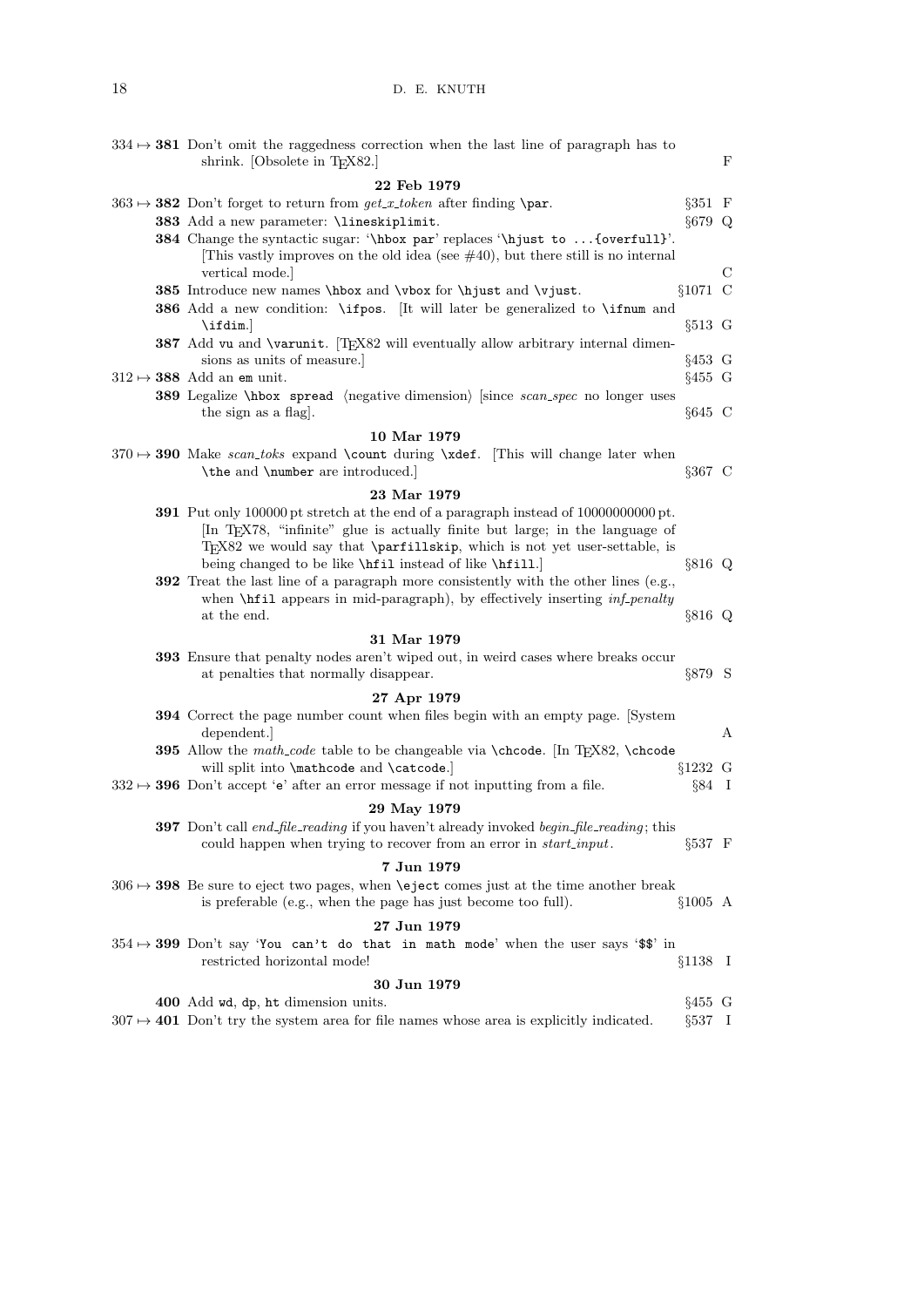|  | 1 Jul 1979<br>402 Allow letters as (ASCII) numbers without the 'marker introduced later.                                                                                | $§442 \ G$       |     |
|--|-------------------------------------------------------------------------------------------------------------------------------------------------------------------------|------------------|-----|
|  |                                                                                                                                                                         |                  |     |
|  | 2 Jul 1979<br>403 Fix a \gdef bug: If the control sequence was never defined before [this later<br>became the <i>restore_zero</i> option, don't remove it at group end. | $\S 282$ F       |     |
|  | 16 Jul 1979                                                                                                                                                             |                  |     |
|  | $320 \rightarrow 404$ Update <i>show_noad_list</i> to be like <i>show_node_list</i> . The two routines, originally<br>separate, will be merged in $TEX82.]$             | $\S 238 \quad I$ |     |
|  | 18 Jul 1979                                                                                                                                                             |                  |     |
|  | 405 Extend capacity from 32 fonts to 64 fonts if desired.                                                                                                               | $§134$ G         |     |
|  | 406 Add new <i>extra_space</i> parameter to all text fonts (requested by Frances Yao).                                                                                  | $§558$ Q         |     |
|  | 407 Make each <i>node_noad</i> print properly in <i>show_noad_list</i> .                                                                                                | $§183 \tF$       |     |
|  | 408 Make \jpar allow any break if it is 1000000 or more. [In TEX82, a \tolerance<br>of 10000 or more allows any break.                                                  | $\S 851$ Q       |     |
|  | 23 Jul 1979                                                                                                                                                             |                  |     |
|  | 409 Introduce new primitives \hfil, \vfil, \hfilmeg, \vfilmeg.                                                                                                          | $§1058$ E        |     |
|  | $410$ $\text{Add }$ ifmmode.                                                                                                                                            | $§501$ G         |     |
|  | 411 Add \firstmark.<br>$§1012, 1016$ G                                                                                                                                  |                  |     |
|  | 412 Allow break at leaders (horizontal mode only).                                                                                                                      | $§149$ C         |     |
|  | 25 Jul 1979                                                                                                                                                             |                  |     |
|  | $213 \rightarrow 413$ Revise error so that online insertions work properly after end-of-file errors.                                                                    | $\S 336$ I       |     |
|  | $411 \mapsto 414$ Change 'if first_mark $\neq 0$ ' to 'if first_mark $\geq 0$ ' [because -1 is used to indicate                                                         |                  |     |
|  | 'not yet given a value'.                                                                                                                                                | $§1012$ B        |     |
|  | 28 Jul 1979                                                                                                                                                             |                  |     |
|  | $370 \rightarrow 415$ Stop \xdef from expanding control sequences after \def's. This decision will                                                                      |                  |     |
|  | be rescinded later, after several more years of experience with macro expan-                                                                                            |                  |     |
|  | sion will suggest better ways to cure the problem.                                                                                                                      | $\S 366$ C       |     |
|  | 416 Change symbolic printout for control symbols. [System dependent.]                                                                                                   | §49              | - 1 |
|  | $308 \mapsto 417$ Avoid linefeeds in the transcript file. System dependent.                                                                                             |                  | L   |
|  | $370 \mapsto 418$ Expand \topmark, etc., in \xdef.                                                                                                                      | §366 C           |     |
|  | 4 Aug 1979                                                                                                                                                              |                  |     |
|  | $413 \rightarrow 419$ Fix an error introduced recently: <b>\par</b> was suddenly omitted at end of page.                                                                |                  |     |
|  | [System dependent.]                                                                                                                                                     |                  | B   |
|  | 11 Aug 1979                                                                                                                                                             |                  |     |
|  | 420 Change error messages that use SAIL characters not in standard ASCII.                                                                                               | $§360$ P         |     |
|  | 28 Aug 1979                                                                                                                                                             |                  |     |
|  | $411 \mapsto 421$ Move the command 'first_mark $\leftarrow -1$ ' from vpackage to fire_up.                                                                              | $§1012$ D        |     |
|  | $403 \rightarrow 422$ Correct a serious \gdef bug: Control sequences don't obey a last-in-first-out                                                                     |                  |     |
|  | discipline, so TEX loses things from the hash table when deleting a control                                                                                             |                  |     |
|  | sequence.                                                                                                                                                               | $\S 259$ S       |     |
|  | • To fix this, I either need to restrict T <sub>E</sub> X (so that \gdef can be used inside a                                                                           |                  |     |
|  | group only for control sequences already defined on the outer level) or need                                                                                            |                  |     |
|  | to change the hash table algorithm. Although all applications of TEX known                                                                                              |                  |     |
|  | to me will agree to the former restriction, I've chosen the latter alternative,                                                                                         |                  |     |
|  | because it gives me a chance to improve the language: Control sequences of                                                                                              |                  |     |
|  | arbitrary length will now be recognized.                                                                                                                                |                  |     |
|  | 423 Make sure that <i>unsave</i> cannot call <i>eq_destroy</i> with a value from the upper part                                                                         |                  |     |
|  | of $\epsilon q t b$ .                                                                                                                                                   | $\S 282$ D       |     |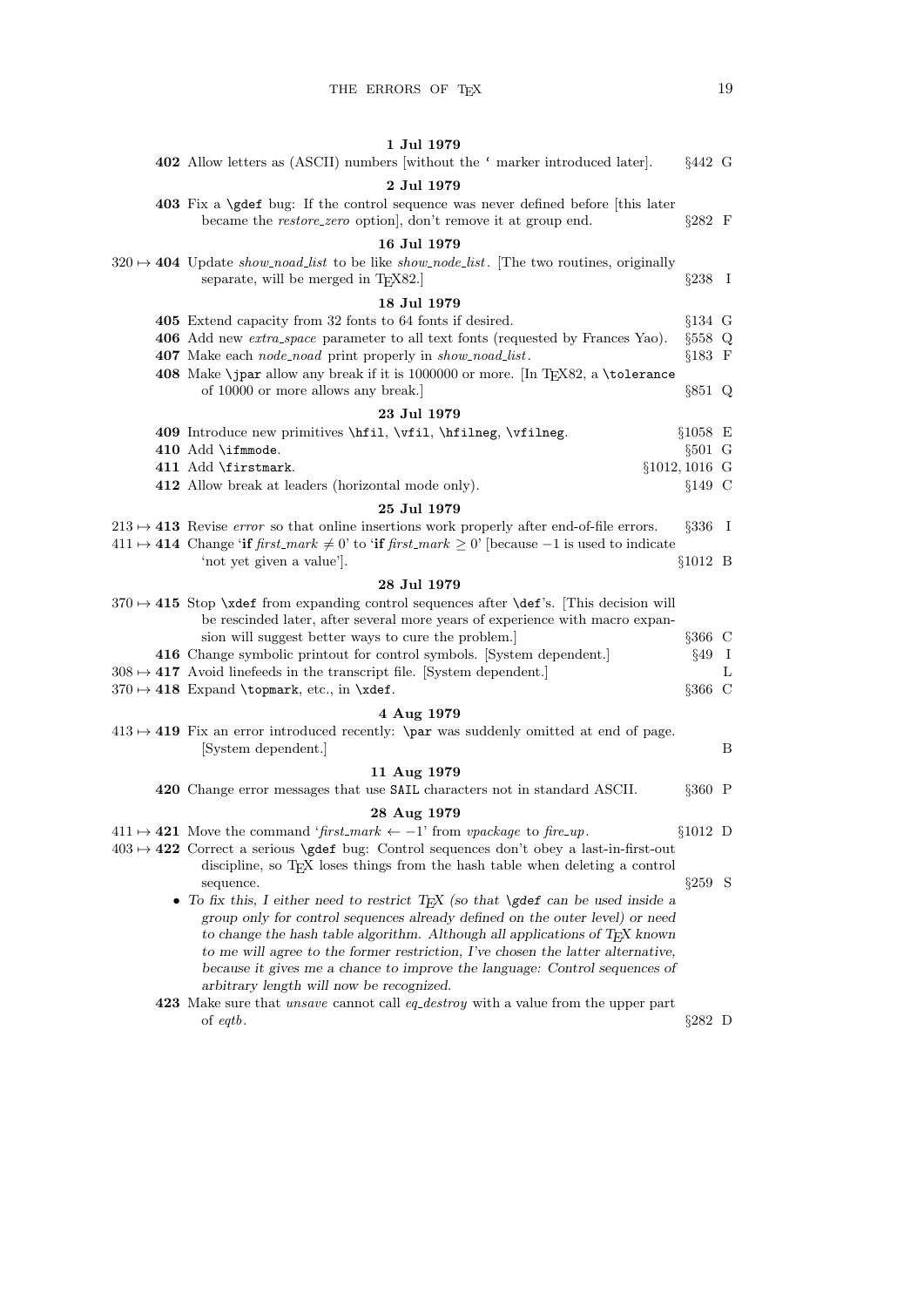| • I noticed this long-standing bug while fixing $\#422$ . It had very low probability<br>of causing damage (e.g., it required a certain field of a floating-point number<br>to have a certain value), but it would have been devastating on the day it<br>first showed up! |                    |   |
|----------------------------------------------------------------------------------------------------------------------------------------------------------------------------------------------------------------------------------------------------------------------------|--------------------|---|
| 29 Aug 1979                                                                                                                                                                                                                                                                |                    |   |
| 424 Call eq_destroy when a control sequence is \gdef'ed after being \def'ed.                                                                                                                                                                                               | $§283 \t F$        |   |
| $418 \rightarrow 425$ Treat the first token consistently when <b>\topmark</b> and its cousins are expanded                                                                                                                                                                 |                    |   |
| in scan_toks.                                                                                                                                                                                                                                                              | §477 F             |   |
| • Now I've checked things pretty carefully and I think TEX is "fully debugged."                                                                                                                                                                                            |                    |   |
| 25 Jan 1980                                                                                                                                                                                                                                                                |                    |   |
| $338 \rightarrow 426$ Display runaway alignment preambles.                                                                                                                                                                                                                 | $§306$ I           |   |
|                                                                                                                                                                                                                                                                            |                    |   |
| 427 Introduce active characters (one-stroke control sequences). [I don't yet go all<br>the way: The meanings of 'x' and '\x' have to be identical.]                                                                                                                        | $\S 344 \text{ G}$ |   |
| 7 Feb 1980                                                                                                                                                                                                                                                                 |                    |   |
| $314 \rightarrow 428$ Fix a glaring omission: Op space $\>$ was never implemented in math mode!                                                                                                                                                                            | $\S716$ F          |   |
| 25 Feb 1980                                                                                                                                                                                                                                                                |                    |   |
| 429 Add a new dimension 'ex' (for units of xheight).                                                                                                                                                                                                                       | $§455$ G           |   |
|                                                                                                                                                                                                                                                                            |                    |   |
| 3 Mar 1980                                                                                                                                                                                                                                                                 |                    |   |
| $427 \rightarrow 430$ Allow the control sequence \: to be redefined [it was the 'select font' operator];                                                                                                                                                                   |                    |   |
| this allows the character : to be active. [Obsolete.]                                                                                                                                                                                                                      |                    | С |
| 23 Mar 1980                                                                                                                                                                                                                                                                |                    |   |
| • An extend-T <sub>F</sub> X-for-the-eighties party:                                                                                                                                                                                                                       |                    |   |
| 431 Add a new \copy feature.                                                                                                                                                                                                                                               | $§204$ G           |   |
| 432 Add a new \unbox feature.                                                                                                                                                                                                                                              | $§1110 \tG$        |   |
| 433 Add a new <b>\open</b> feature [later <b>\openout</b> ].                                                                                                                                                                                                               | $§1351 \tG$        |   |
| 434 Add a new \send feature [later \write].                                                                                                                                                                                                                                | $§1352 \text{ G}$  |   |
| 435 Add a new <b>\leqno</b> feature, requested by MDS.                                                                                                                                                                                                                     | $§1204$ G          |   |
| 436 Add a new \ifdimen feature $\lvert \text{later } \ifmmode \text{idim } \else$ at $\fi$ .                                                                                                                                                                               | $§513$ G           |   |
| <b>437</b> Make $\langle$ space $\rangle$ in vertical mode begin a paragraph.                                                                                                                                                                                              | $§1090 \text{ C}$  |   |
| 438 Add a new <i>\font</i> feature [replacing the silly previous convention that a font                                                                                                                                                                                    |                    |   |
| must be defined when it is first selected.                                                                                                                                                                                                                                 | $§1256$ G          |   |
| 439 Add new \parval and \codeval features $\langle \theta \rangle$ .                                                                                                                                                                                                       | $§413$ G           |   |
| $427 \rightarrow 440$ Don't let active characters gobble the following space.                                                                                                                                                                                              | $\S 344$ C         |   |
| $208 \rightarrow 441$ Add a new parameter to govern amount of token list dumped. [Obsolete.]                                                                                                                                                                               | $\S 295$ G         |   |
| 442 Add a new <i>\linebreak</i> feature [later replaced by <i>\break</i> ].                                                                                                                                                                                                | $§831$ G           |   |
| 25 Mar 1980                                                                                                                                                                                                                                                                |                    |   |
| • (Still working on the above, also thought of more.)                                                                                                                                                                                                                      |                    |   |
| 443 Add a new \mskip feature.                                                                                                                                                                                                                                              | $§716$ G           |   |
| 444 Add a new <b>\newname</b> feature (soon changed to <b>\let</b> ).                                                                                                                                                                                                      | $§1221$ G          |   |
| $430 \rightarrow 445$ Allow any control sequence to be redefined.                                                                                                                                                                                                          | $\S 275$ G         |   |
| 446 Send the output to the user's current file area, even when input comes from                                                                                                                                                                                            |                    |   |
| elsewhere.                                                                                                                                                                                                                                                                 | $\S 532 \quad I$   |   |
| 27 Mar 1980                                                                                                                                                                                                                                                                |                    |   |
| 447 Compute the xheight for accents in math mode from family 1, not family 3.                                                                                                                                                                                              |                    |   |
| [Obsolete.]                                                                                                                                                                                                                                                                |                    | Q |
| 28 Mar 1980                                                                                                                                                                                                                                                                |                    |   |
| 448 Increase minimum clearance between subscript and superscript.                                                                                                                                                                                                          | $\S 759$ Q         |   |
| 29 Mar 1980                                                                                                                                                                                                                                                                |                    |   |
| $222 \rightarrow 449$ When a display follows a display, the second should have the 'shortskip' glue. §1146 Q                                                                                                                                                               |                    |   |
|                                                                                                                                                                                                                                                                            |                    |   |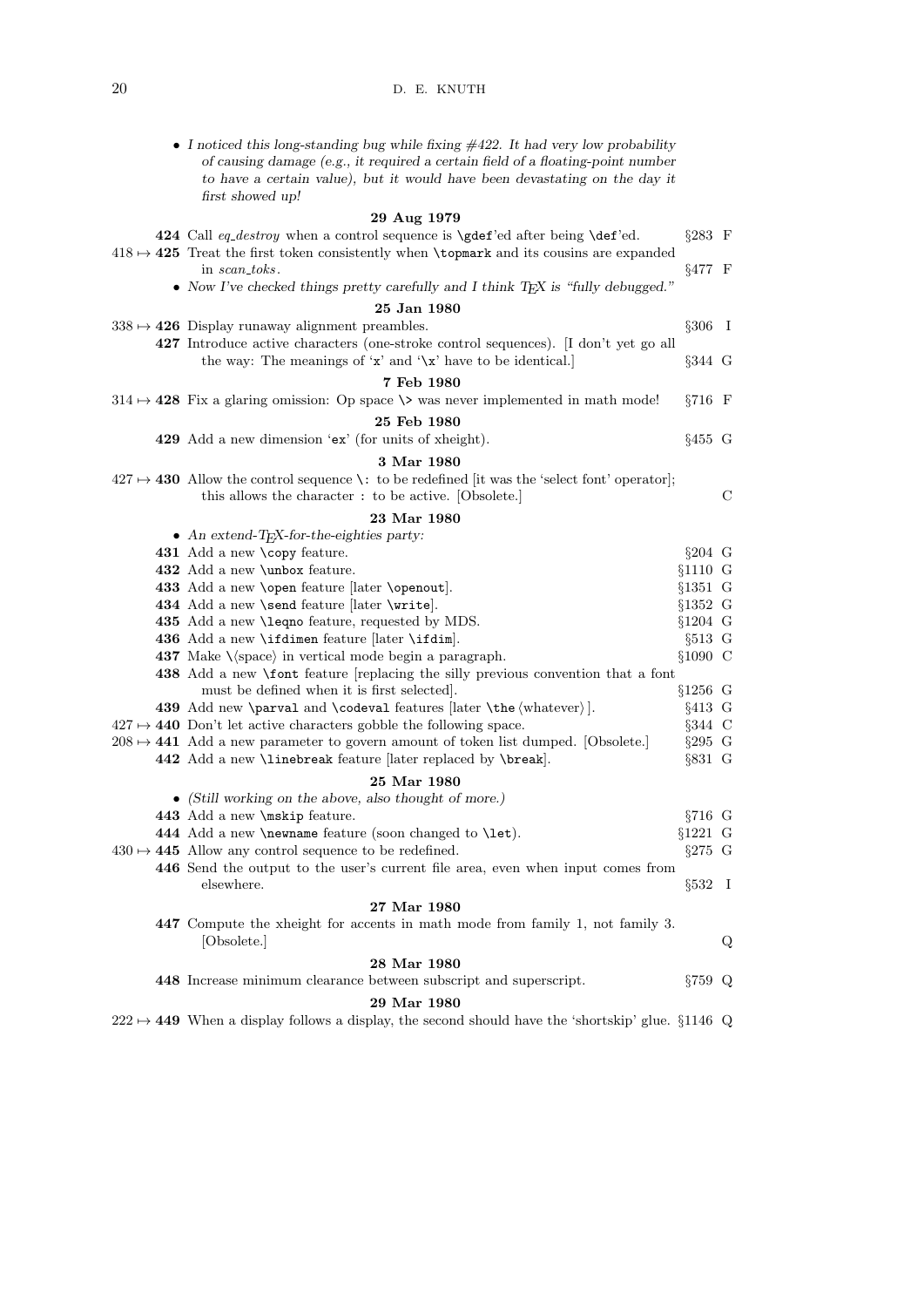|  | 4 Apr 1980                                                                                                                                                                                       |                         |   |
|--|--------------------------------------------------------------------------------------------------------------------------------------------------------------------------------------------------|-------------------------|---|
|  | $445 \rightarrow 450$ Look at current token meanings when trying to recognize <b>\tabskip</b> in alignment<br>preambles.                                                                         | $\S 782$ A              |   |
|  | 23 Apr 1980                                                                                                                                                                                      |                         |   |
|  | 451 Estimate the length of printed output, for the new priority feature on our XGP<br>device driver. [System dependent.]                                                                         |                         | Ι |
|  | $434 \rightarrow 452$ Break long \send lines into pieces so that the file can be read in again. [System]<br>dependent.                                                                           |                         | С |
|  | 19 May 1980                                                                                                                                                                                      |                         |   |
|  | $182 \rightarrow 453$ Don't make <b>\left</b> and <b>\right</b> delimiters too large; they need to be only 90%<br>of the enclosed size. [This eventually became \delimiterfactor.]               | $\S 762$ Q              |   |
|  | 21 May 1980                                                                                                                                                                                      |                         |   |
|  | 454 Add a new \pagebreak feature [later \vadjust{\break}].                                                                                                                                       | $§655$ G                |   |
|  | 13 Jun 1980                                                                                                                                                                                      |                         |   |
|  | • Today I'm beginning to overhaul the line-breaking routine, and I'll also install<br>miscellaneous goodies.                                                                                     |                         |   |
|  | 455 Allow a radical sign to be in different font positions.                                                                                                                                      | $\S 737$ G              |   |
|  | 456 Clear empty tokenlists off input stacks to allow deeper recursions (suggested                                                                                                                |                         |   |
|  | by Jim Boyce's macros for chess positions).                                                                                                                                                      | $\S 325$ E              |   |
|  | 457 Make \spaceskip and \parfillskip changeable.                                                                                                                                                 | $§1228$ G               |   |
|  | 458 Add a new parameter <b>\rfudge</b> (per request of Zippel) [later <b>\mag</b> ].                                                                                                             | $\S 288$ G              |   |
|  | 459 Add a new parameter \loose [later \looseness]; now parameters are allowed<br>to take negative values.                                                                                        | $\S 875$ G              |   |
|  | <b>460</b> Remove the variable <i>just_par</i> . [Obsolete; it was the <i>real</i> equivalent of an<br>$integer$ .                                                                               |                         | Е |
|  | 14 Jun 1980                                                                                                                                                                                      |                         |   |
|  | 461 Install new line-breaking routines, including \parshape. (These major changes<br>are introduced as Michael Plass and I write our article.)                                                   | $§813$ Q                |   |
|  | 462 Add a new parameter \exhyf [later \exhyphenpenalty].                                                                                                                                         | $§869$ G                |   |
|  | 16 Jun 1980                                                                                                                                                                                      |                         |   |
|  | $444 \rightarrow 463$ Change conventions in <i>eqtb</i> so that glue is distinguishable from other equiva-<br>lents.                                                                             | $§275$ S                |   |
|  | $444 \mapsto 464$ Don't expand \b in \xdef{\d\b{}} after \let\d=\def. [Obsolete.]                                                                                                                |                         | А |
|  | $444 \mapsto 465$ Avoid creating dead storage when doing unsave in certain regions.                                                                                                              | $\S 275$ D              |   |
|  | 17 Jun 1980                                                                                                                                                                                      |                         |   |
|  | 466 Allow negative dimensions in rules.                                                                                                                                                          | $§138$ C                |   |
|  | 19 Jun 1980                                                                                                                                                                                      |                         |   |
|  | $463 \rightarrow 467$ Make the new test for glue at the outer level of show-eqtb.                                                                                                                | $\S252$ B               |   |
|  | 27 Jun 1980                                                                                                                                                                                      |                         |   |
|  | $453 \rightarrow 468$ Don't let <b>\left</b> and <b>\right</b> become too small for big matrices. [This eventually<br>became \delimitershortfall.                                                | $§762$ Q                |   |
|  | 3 Aug 1980                                                                                                                                                                                       |                         |   |
|  | 469 Don't move extra-wide, numbered equations flush left unless they begin with<br>glue.                                                                                                         | $§1202$ Q               |   |
|  | 15 Sep 1980                                                                                                                                                                                      |                         |   |
|  | $461 \mapsto 470$ Say ' $\geq fz$ ' instead of ' $> fz$ ' in the pre-hyphenation routine; I'd forgotten my<br>definition of $fz$ [a variable used to test for a sequence of lowercase letters in |                         |   |
|  | the same font.<br>395 $\rightarrow$ 471 Check the range of the index in \chcode before saving the old value.                                                                                     | $\S 897$ M<br>$§1232$ R |   |
|  |                                                                                                                                                                                                  |                         |   |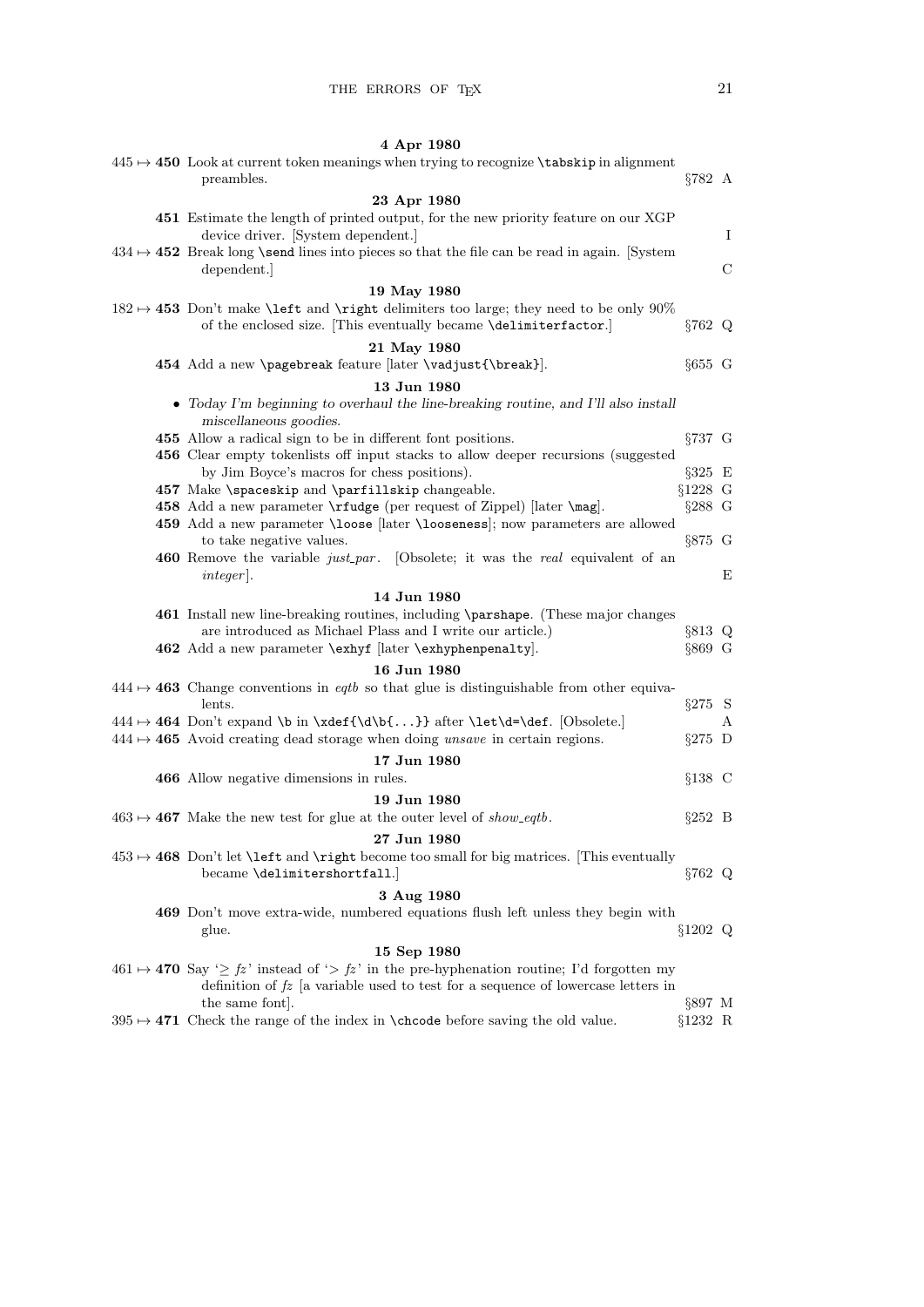## 18 Sep 1980

| $457 \rightarrow 472$ Don't forget to increase the reference count to <b>\parfillskip</b> , or it will myste-<br>riously vanish.                                                | $§816$ D              |              |
|---------------------------------------------------------------------------------------------------------------------------------------------------------------------------------|-----------------------|--------------|
|                                                                                                                                                                                 |                       |              |
| 19 Sep 1980<br>$412 \rightarrow 473$ Make leaders break like glue in both horizontal and vertical modes.                                                                        | $§149$ C              |              |
| $364 \rightarrow 474$ Make <i>\mathsurround</i> break properly at left and right end of lines.                                                                                  | $\S 879$ Q            |              |
|                                                                                                                                                                                 |                       |              |
| 13 Oct 1980                                                                                                                                                                     |                       |              |
| $461 \rightarrow 475$ Remove spurious overfull boxes generated when the looseness criterion fails.<br>[Obsolete.]                                                               |                       | Ι            |
| $461 \mapsto 476$ Redesign the iteration for looseness; breakpoints were not chosen optimally.                                                                                  | $§875$ A              |              |
| $461 \rightarrow 477$ Avoid storing a lot of breakpoints when they are dominated by others.                                                                                     | $\S 836$ E            |              |
| $366 \rightarrow 478$ Don't say 'cur_node' when you mean 'mem[cur_node]'.                                                                                                       | $§1105$ B             |              |
| $461 \rightarrow 479$ Prefer the oldest break to the youngest break when two break nodes have the                                                                               |                       |              |
| same total demerits.                                                                                                                                                            | $§836$ Q              |              |
| $461 \rightarrow 480$ Don't make badness too big for floating-point calculations, when forced to make<br>an overfull box. [Obsolete.]                                           |                       | L            |
| 10 Dec 1980                                                                                                                                                                     |                       |              |
| 481 Make it impossible to get unmatched '}' in a delimited macro argument.                                                                                                      | $\S 392$ R            |              |
| 482 Add new \topsep and \botsep features. These are TFX78's way to put space                                                                                                    |                       |              |
| at the edge of inserts, replaced in TFX82 by the <b>\skip</b> register corresponding                                                                                            |                       |              |
| to an <b>\insert</b> class.                                                                                                                                                     | §1009 G               |              |
| 6 Jan 1981                                                                                                                                                                      |                       |              |
| 483 Install new routines for reading the font metrics, using Ramshaw's TFM files<br>instead of TFX files.                                                                       | $§539$ P              |              |
| 484 Abort after reporting 100 errors, if not pausing on errors.                                                                                                                 | $\S 82 \quad I$       |              |
| 485 Add new \spacefactor and \specskip and \skip primitives. [At this time we<br>write '\specskip3=10pt' and '\skip3' for what will become '\skip3=10pt'                        |                       |              |
| and '\hskip\skip3' in TEX82.]                                                                                                                                                   | $§1060$ G             |              |
| $366 \rightarrow 486$ \unskip is now allowed in internal vertical mode.                                                                                                         | $§1105$ G             |              |
| 26 Jan 1981                                                                                                                                                                     |                       |              |
| $482 \rightarrow 487$ Don't say 'mem[q]' when you mean 'q'. (See #143 and #478.)                                                                                                | $§1009$ B             |              |
| 27 Feb 1981                                                                                                                                                                     |                       |              |
| $417 \rightarrow 488$ Put some line feeds back into the transcript file, in order to prevent overprinting                                                                       |                       |              |
| in listings. [System dependent.]                                                                                                                                                |                       | Ι            |
| 489 Add a new \dpenalty feature [later \postdisplaypenalty].                                                                                                                    | $§1205$ G             |              |
| 490 Add the dimension cc for European users.                                                                                                                                    | $§458$ G              |              |
| <b>491</b> Make <i>scan_keyword</i> match uppercase letters as alternatives to lowercase ones                                                                                   |                       |              |
| (suggested by Barbara Beeton's experiments with \uppercase).<br>492 Add nonstop mode so that overnight batch processing is possible.                                            | $§407$ C<br>$\S 73$ I |              |
|                                                                                                                                                                                 |                       |              |
| 2 Mar 1981                                                                                                                                                                      |                       |              |
| $422 \rightarrow 493$ Fix a still more serious <b>\gdef</b> bug: The generality of <b>\gdef</b> almost makes it                                                                 |                       |              |
| a crime to forget any control sequence names, ever! (The previous bug was<br>only the tip of an iceberg.)                                                                       | $§259$ S              |              |
| 494 Issue warning message at the end of a file page if nesting level isn't zero. [System]                                                                                       |                       |              |
| dependent.                                                                                                                                                                      |                       | Ι            |
|                                                                                                                                                                                 |                       |              |
| 5 Mar 1981                                                                                                                                                                      | §125                  |              |
| 495 Keep track of maximum memory usage, for statistical reporting. Obsolete.<br>$350 \rightarrow 496$ Prune away glue and penalties at top of page after marks, sends, inserts. | $§1000 \ Q$           | $\mathbf{I}$ |
| 497 Allow \mark in horizontal mode. [Later it will be \vadjust{\mark}.]                                                                                                         | $§655 \text{ G}$      |              |
|                                                                                                                                                                                 |                       |              |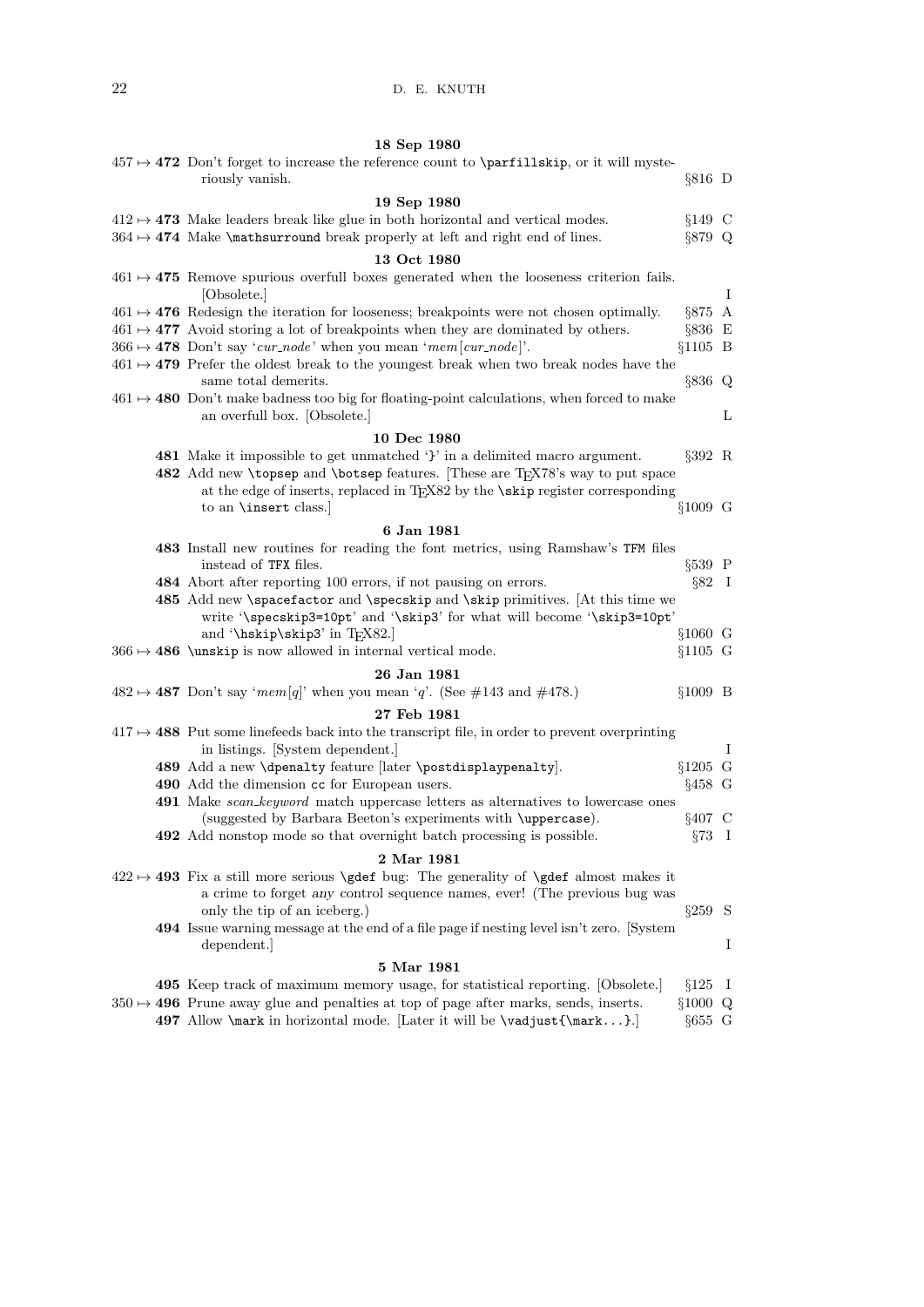| <b>498</b> Allow optional space before a required left brace, e.g., $\setminus$ if AA $\{ \}$ . See<br>#251.                                                               | $§403$ C       |   |
|----------------------------------------------------------------------------------------------------------------------------------------------------------------------------|----------------|---|
| 499 Issue an incomplete $\iota$ f error, to help catch a bad $\iota$ .                                                                                                     | $\S 336$ I     |   |
| 17 Mar 1981                                                                                                                                                                |                |   |
| $494 \rightarrow 500$ Omit the warning message at end of a file page unless the nesting level has<br>changed on that page. [System dependent.]                             |                | Ι |
| $310 \rightarrow 501$ Fix the spacing when there is a very tall subscript with a superscript.                                                                              | §759 Q         |   |
| 20 Mar 1981                                                                                                                                                                |                |   |
| $371 \rightarrow 502$ Make space-eating after <b>\else</b> fully consistent between the true and false cases.<br>[Obsolete.]                                               |                | S |
| 24 Mar 1981                                                                                                                                                                |                |   |
| $496 \rightarrow 503$ Change glue_spec_size to ins_spec_size in vpackage [where insertions are done].<br>[Obsolete.]                                                       |                | В |
| 5 Apr 1981                                                                                                                                                                 |                |   |
| $501 \rightarrow 504$ Fix a typo ('+' instead of '-') in the new subscript code; this shifted certain<br>subscripts down instead of up.                                    | $\S759$ B      |   |
| 18 Apr 1981                                                                                                                                                                |                |   |
| 505 Make leaders with rules of specified size act like variable rules.                                                                                                     | $\S626, 635$ G |   |
| 29 Apr 1981                                                                                                                                                                |                |   |
| $461 \rightarrow 506$ Don't consider <i>badness</i> > <i>threshold</i> at a line \break except in an emergency.                                                            | $§854$ A       |   |
| 13 Jul 1981                                                                                                                                                                |                |   |
| $402 \rightarrow 507$ Allow other characters as numbers.                                                                                                                   | $§442$ C       |   |
| $294 \rightarrow 508$ Avoid dead storage if a no_new_control_sequence error occurs. [Obsolete.]                                                                            | $§259$ R       |   |
| 509 Add a new \ifx feature.                                                                                                                                                | $§507$ G       |   |
| 510 Add new features \xleaders and \cleaders.                                                                                                                              | $\S626, 635$ G |   |
|                                                                                                                                                                            |                |   |
| 14 Jul 1981                                                                                                                                                                |                |   |
| $507 \mapsto 511$ Amend the new code for constants; the '.' in '.5' is thought to mean '056!                                                                               | $§442$ S       |   |
| $507 \rightarrow 512$ And fix an egregious blunder in that code: New commands at the end of a<br>procedure are ignored when earlier statements exit via return.            | $§442$ L       |   |
| 4 Aug 1981                                                                                                                                                                 |                |   |
| 513 Accept alphabetic codes for all online error recovery options, instead of insisting<br>on control codes like line feed or form feed. The original error-recovery codes |                |   |
| were suggested by the conventions of the SAIL compiler.                                                                                                                    | $§84$ P        |   |
| 514 Add a new \thebox feature [later \lastbox].                                                                                                                            | §1079 G        |   |
| 7 Aug 1981                                                                                                                                                                 |                |   |
| 515 Add fil, fill, and filll as units for glue stretching or shrinking.                                                                                                    | $§454$ G       |   |
| 516 Suppress the overfull box error when shrinkage amount is negative.                                                                                                     | $§664$ I       |   |
| 9 Aug 1981<br>517 Let unset boxes inherit the size of their parent in alignments.                                                                                          | §810 Q         |   |
| 12 Apr 1982                                                                                                                                                                |                |   |
| 518 Make INITEX dump out the font_dsize array needed by the new DVI output<br>module.                                                                                      | $§1322$ F      |   |
| 1 May 1982                                                                                                                                                                 |                |   |
| $151 \mapsto$ 519 Fix clean-box so that milist-to-hilist cannot make $link(q) = 0$ and $type(q) =$<br>$glue-node.$                                                         | $\S 720$ S     |   |
| • That was the historic final change to T <sub>F</sub> X78. All subsequent entries in this log<br>refer to TEX82.]                                                         |                |   |
|                                                                                                                                                                            |                |   |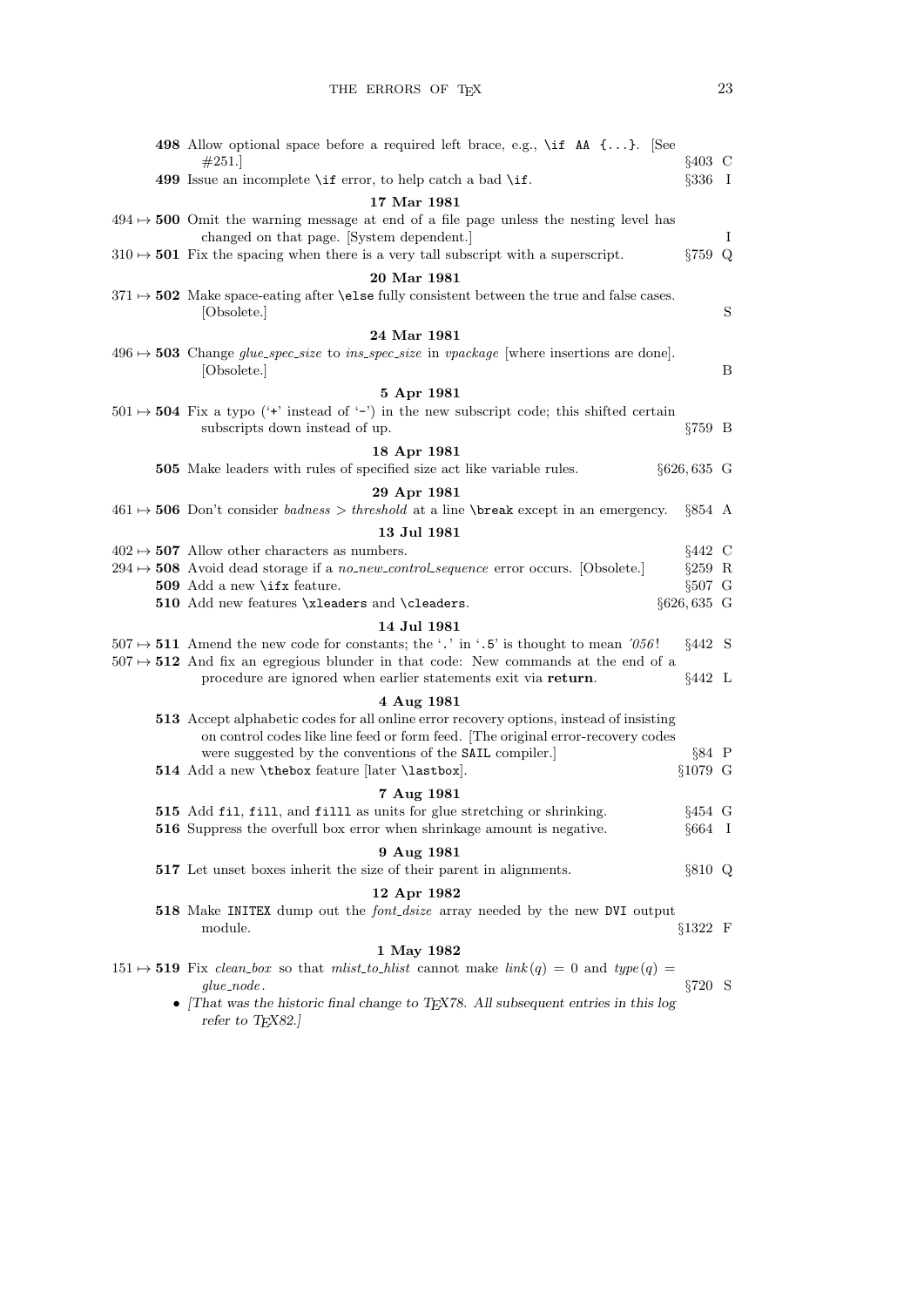## 15 Jul 1982

| • Finished draft of test program and began debugging about $1430$ [2:30 pm].                                 |                   |  |
|--------------------------------------------------------------------------------------------------------------|-------------------|--|
| Taking my time.                                                                                              |                   |  |
| <b>X1</b> Change $eqtb$ [ <i>cur_font</i> ] to $eqtb$ [ <i>cur_font_loc</i> ].                               | $\S 232 \quad B$  |  |
| • Not logging changes to the exposition.                                                                     |                   |  |
| • Compile time is about 2 minutes CPU, times $5$ for time-sharing; add another                               |                   |  |
| half minute for linking and loading.                                                                         |                   |  |
| • Hash table and get_next seem to be working, with no changes needed!                                        |                   |  |
| • Time out $1630-1815$ for Jill's birthday party.                                                            |                   |  |
| X2 Insert begin  end around <i>dump_int</i> macro.                                                           | $§1305$ L         |  |
| X3 Print two blank spaces before date in open_log_file.                                                      | $\S 536$ I        |  |
| $X4$ Update x and var-used outside the for loop.                                                             | $§1311$ A         |  |
| <b>X5</b> Change if = to if $\neq$ as loop exit condition.                                                   | $\S 1315, 1316$ B |  |
| • The TRIP test should preload more fonts.                                                                   |                   |  |
| X6 Insert begin  end around statistics output.                                                               | $§1334$ L         |  |
| $X7$ Must $get_x\_token$ when scanning a number.                                                             | $§445$ F          |  |
| <b>X8</b> Interactive <i>debug_help</i> needs to print a newline.                                            | $§1338$ I         |  |
| <b>X9</b> Include <i>ignore_spaces</i> and <i>math_accent</i> in <i>print_cmd_char</i> cases.                | $§266$ F          |  |
| X10 Don't call <i>confusion</i> when <i>print_cmd_char</i> sees unknown code.                                | $\S 298$ I        |  |
| • Compiler bug causes stack overflow. Retiring for the night at 2145.                                        |                   |  |
| 16 Jul 1982                                                                                                  |                   |  |
| $\bullet$ Starting at 0700; DRF has fixed the compiler.                                                      |                   |  |
| X11 Allow arbitrary integer parameters in diagnostic print routines.                                         | $\S 237, 699$ R   |  |
| <b>X12</b> Say $cur\_tok$ , not $cur\_val$ , when you mean $cur\_tok$ .                                      | $§440$ T          |  |
| X13 Make \pause effective also on first line of a file.                                                      | §538 F            |  |
| X14 Show context after online deletion.                                                                      | $§88$ F           |  |
| X15 Bypass reference count when <i>debug_help</i> shows a token list.                                        | $§1339$ I         |  |
| <b>X16</b> Change 'case p' to 'case $type(p)$ '.                                                             | $§1000$ B         |  |
| <b>X17</b> Fix timing of $print\_ln$ when scrolling help messages.                                           | $§90$ F           |  |
| <b>X18</b> Make <i>other_char</i> the default category for ASCII control codes too.                          | $§232$ P          |  |
| <b>X19</b> Use special scanning method for font number in <i>new_font</i> .                                  | $§1257$ A         |  |
| • Eating lunch, 1020-1035, while the machine slowly recompiles everything.                                   |                   |  |
| <b>X20</b> Don't forget to increase $k$ in the while loop.                                                   | $\S 355$ F        |  |
| X21 Adjust <i>limit</i> properly after line changed when pausing.                                            | $\S 363$ D        |  |
| X22 Remember to return a value in new_spec and new_penalty.                                                  | $§151, 158$ F     |  |
| • Now stepping through line_break in simple case.                                                            |                   |  |
| <b>X23</b> Don't prune unwanted nodes if $cur_p = null$ .                                                    | §877 A            |  |
| X24 Print a closing parenthesis when displaying glue nodes.                                                  | $§189$ F          |  |
| <b>X25</b> Use <i>last</i> , not <i>limit</i> , in <i>term_input</i> ; else error prompt causes trouble when |                   |  |
| $state = token\_list$ .                                                                                      | $\S 71, 87$ S     |  |
| <b>X26</b> Set $first \leftarrow limit + 1$ after <i>init_terminal</i> .                                     | $\S 331$ D        |  |
| <b>X27</b> Make sure <i>set_trick_count</i> is always performed.                                             | $\S 317$ D        |  |
| 17 Jul 1982                                                                                                  |                   |  |
| X28 Add new diagnostic feature \tracingcommands.                                                             | $\S 299, 1031$ I  |  |
| • Debugging of system-dependent code not shown in this log.                                                  |                   |  |
| • Tangling TEX now takes 1.75 minutes; about 75K bytes, 108K tokens.                                         |                   |  |
| • Redundant semicolon sends Pascal compiler into infinite loop!                                              |                   |  |
| <b>X29</b> Initialize <i>passive</i> $\leftarrow null$ .                                                     | $§864$ F          |  |
| <b>X30</b> Fix pseudoprinting when the line is empty.                                                        | §318 A            |  |
| X31 Merge adjacent free areas of dynamic memory before dumping.                                              | $§131$ E          |  |
| X32 Print the word mode in print_mode.                                                                       | $§211$ F          |  |
|                                                                                                              |                   |  |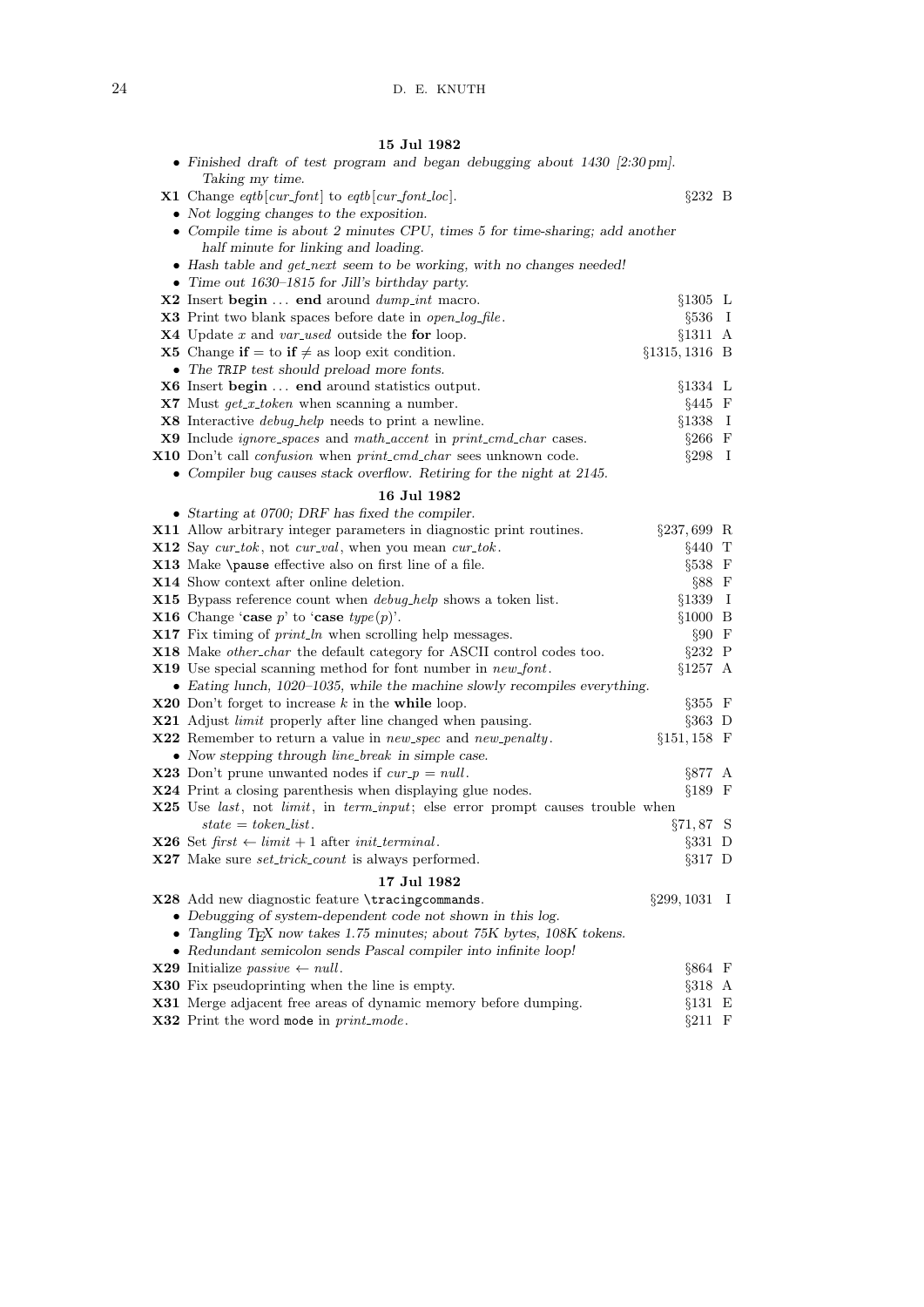|  | <b>X33</b> Improve message and help in case of weird error.                                                                                  | $§415$ I              |   |
|--|----------------------------------------------------------------------------------------------------------------------------------------------|-----------------------|---|
|  | <b>X34</b> Allow optional space after <b>\def</b> and similar constructions.                                                                 | $§473$ G              |   |
|  | <b>X35</b> Declare alpha to be integer in read-font-info.                                                                                    | §560 M                |   |
|  | <b>X36</b> Fix timing of <i>back_input</i> in <i>scan_dimen</i> .                                                                            | $§448$ A              |   |
|  | X37 Back up after missing number error.                                                                                                      | $§446$ I              |   |
|  | X38 Show the 'at' size that is considered improper.                                                                                          | $§1259$ I             |   |
|  | <b>X39</b> Streamline the dialog in <i>debug_help</i> .                                                                                      | $§1338$ I             |   |
|  | <b>X40</b> Take output of the toks from the advertised place.                                                                                | §467, 1297 M          |   |
|  | <b>X41</b> Say trie-fix (q), not trie-fix (p).                                                                                               | $\S 959$ T            |   |
|  | <b>X42</b> Decrease low limit of <i>error_count</i> to $-1$ .                                                                                | $§76$ S               |   |
|  | 18 Jul 1982                                                                                                                                  |                       |   |
|  | X43 Clear initial reference count of macro definitions.                                                                                      | $§473$ F              |   |
|  | X44 Fix timing of back_input in scan_glue.                                                                                                   | $§461$ A              |   |
|  | X45 Use cur_val_level, not cur_val, when checking levels.                                                                                    | $§461$ B              |   |
|  | <b>X46</b> Multiply fil units by $2^{16}$ for correct scaling.                                                                               | $§454$ B              |   |
|  | X47 Don't confuse glue_base with skip_base.                                                                                                  | $§1237$ B             |   |
|  | X48 Fix print_scaled so that 0.01 doesn't come out 0.1.                                                                                      | $§103$ A              |   |
|  | $X28 \rightarrow X49$ Show mode changes when tracing commands.                                                                               | $§299$ I              |   |
|  | <b>X50</b> Don't say if $(n = 0) \vee (\dots$ div n) in Pascal.                                                                              | $§105$ L              |   |
|  | <b>X51</b> Don't confuse $box_{flag}$ with $box_{code}$ .                                                                                    | $§1075$ B             |   |
|  | X52 Reset offset on print_ln even in no_print mode.                                                                                          | $\S 57 S$             |   |
|  | <b>X53</b> Fix restarting of interrupts after big-switch.                                                                                    | $§1031$ S             |   |
|  | <b>X54</b> Don't loop for $k \leftarrow a$ to $b-1$ when $b=0$ if k is declared nonnegative.                                                 |                       | L |
|  | <b>X55</b> Put $\equiv$ sign into the <i>format_ident</i> .                                                                                  | $§1328$ I             |   |
|  | <b>X56</b> Allow $r$ to be any integer in $get\_node$ .                                                                                      | $§125$ S              |   |
|  | <b>X57</b> Don't put the output of <i>print_file_name</i> in quotes.                                                                         | $§518$ I              |   |
|  | X58 Say 'dumped' after dumping.                                                                                                              | $§1311$ I             |   |
|  | X59 Eliminate unnecessary initialization code.                                                                                               | $§1332 \t E$          |   |
|  | <b>X60</b> Get the file reading started right when beginning to undump.                                                                      | $§1308$ L             |   |
|  | <b>X61</b> Give forlorn message if format file can't be loaded.                                                                              | $§1303$ I             |   |
|  | <b>X62</b> Assign value to <i>cur-val</i> after glue arithmetic.                                                                             | $§1239, 1240$ F       |   |
|  | 19 Jul 1982                                                                                                                                  |                       |   |
|  | <b>X63</b> Don't say if $p > max \lor free[p]$ in Pascal.                                                                                    | $§169$ L              |   |
|  | <b>X64</b> Fix memory-undump logic; loops are out of phase with input.                                                                       | $§1312$ A             |   |
|  | <b>X65</b> Undump hyph_word[j], not hyph_word[k].                                                                                            | $§1325$ B             |   |
|  | • At last trip. fmt loads without bombing out.                                                                                               |                       |   |
|  | X66 Remove assignment of array to array, not allowed by IBM Pascal (Susan Plass). §167 P                                                     |                       |   |
|  | X67 Simplify an expression that's too big for IBM Pascal (Susan Plass).<br>X68 Go to <i>contribute</i> , not <i>done</i> , after insertions. | $§1009$ P             |   |
|  | X69 Decrease depth_threshold if there's not enough string space.                                                                             | §1000 A               |   |
|  | X70 Show rules as ' ' in short displays.                                                                                                     | $§198$ I<br>$§175$ I  |   |
|  | X71 Don't show null glue in short displays.                                                                                                  | $§175$ I              |   |
|  | <b>X72</b> Set job_name $\leftarrow$ 0 as part of output initialization.                                                                     | $§528$ S              |   |
|  | X73 Don't complain of infinite shrinkage on Opt minus Ofil.                                                                                  | $\S 825, 976, 1009$ S |   |
|  | X74 Use different prompt at beginning when accepting a file name.                                                                            | $\S 37 \quad I$       |   |
|  | X75 Reset last_glue on nonglue nodes.                                                                                                        | $\S 996$ F            |   |
|  | X76 Remember to call error after printing OK.                                                                                                | $§1293$ B             |   |
|  | X77 Insert begin  end around program text of section.                                                                                        | $§1025$ L             |   |
|  | X78 Define the <i>\shipout</i> primitive.                                                                                                    | $§1071, 1073$ F       |   |
|  | $X79$ Introduce write_loc analogous to $par\_loc$ .                                                                                          | $§1344, 1371$ A       |   |
|  | <b>X80</b> Dump and undump par_loc and write_loc.                                                                                            | §1313, 1314 F         |   |
|  |                                                                                                                                              |                       |   |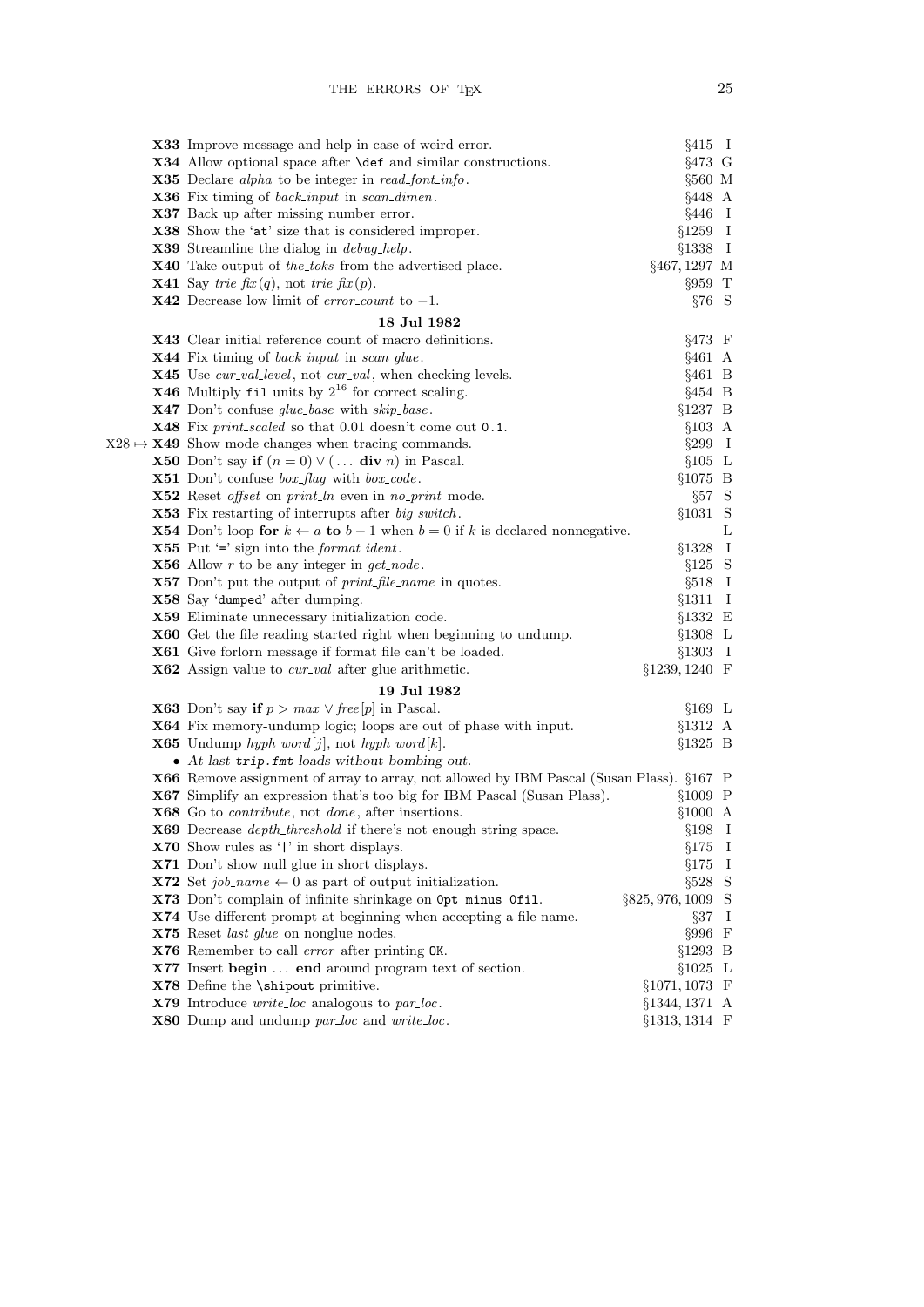| <b>X81</b> Allow the in scan_the [later scan_something_internal].                                | $§413 \tF$          |  |
|--------------------------------------------------------------------------------------------------|---------------------|--|
| <b>X82</b> Interchange command codes the $:=: number$ [later convert].                           | $§210$ E            |  |
| <b>X83</b> Don't confuse <i>breadth</i> with <i>depth</i> .                                      | $\S 236$ B          |  |
| X84 Add string printing feature to <i>debug-help</i> .                                           | $§1339$ I           |  |
| <b>X85</b> Set state $\leftarrow$ mid_line in begin_file_reading.                                | $§328$ F            |  |
| • Time out $2105-2200$ to pick up Jenny from driving lesson.                                     |                     |  |
| <b>X86</b> Keep $c \le 127$ when deleting 99 tokens.                                             | $\S 88 L$           |  |
| <b>X87</b> Don't check for $str\_room$ error when $selector = new\_string$ .                     | §1328 S             |  |
| 21 Jul 1982                                                                                      |                     |  |
| X88 Gather more statistics: String usage, font info, hyphen exceptions, stacks.                  | $§1334$ I           |  |
| $X79 \rightarrow X89$ Initialize <i>write_loc</i> from <i>cur_val</i> , not from <i>cs_ptr</i> . | $§1344$ D           |  |
| X90 Remember to pack file name for \open.                                                        | $§1374$ F           |  |
| $X34 \rightarrow X91$ Defuse \outer test before scanning optional space after '}'.               | $§473$ S            |  |
| <b>X92</b> Don't allow <i>prepare_mag</i> to cause errors after $jump\_out$ .                    | $\S 84$ S           |  |
| • The first page of DVI output is perfect! Pause to play piano.                                  |                     |  |
| X93 Don't confuse <i>dimen_base</i> with <i>scaled_base</i> .                                    | $§1237$ B           |  |
| <b>X94</b> Initialize $link(page\_head) \leftarrow null$ when beginning a page.                  | $\S 991$ D          |  |
| <b>X95</b> Correct <i>cur_height</i> more often, since <i>max_depth</i> might be negative.       | §972,973 S          |  |
| X96 Calculate page dimensions properly after vertical kerns.                                     | $\S 973 A$          |  |
| X97 Install new page_contents logic to handle interaction between insertions and                 |                     |  |
| \topskip.                                                                                        | §987, 1008 S        |  |
| <b>X98</b> Allow <i>top_skip</i> glue to be a valid breakpoint.                                  | §1001 S             |  |
| X99 Don't forget to count dyn_used in inner loop [erroneous analysis retracted later].           |                     |  |
|                                                                                                  | $§1034$ F           |  |
| <b>X100</b> Set $p \leftarrow q$ after migration step.                                           | $§655$ F            |  |
| <b>X101</b> Clear <i>prev_graf</i> to zero at start of paragraph.                                | $§1091$ F           |  |
| <b>X102</b> Put parens into negated <i>leader_flag</i> macro.                                    | $§1078$ L           |  |
| • Time out 1720-1920 for John's birthday dinner.                                                 |                     |  |
| <b>X103</b> Scale <i>best_height</i> when adjusting <i>page_goal</i> .                           | $§1010$ D           |  |
| X104 Simplify logic of split insertions; three states become two.                                | §981, 1019, 1020 A  |  |
| X105 Don't omit first character when showing a macro argument.                                   | $§400$ M            |  |
| X106 Prevent clobberage if macros have too many parameters.                                      | $\S 390$ R          |  |
| 22 Jul 1982                                                                                      |                     |  |
| <b>X107</b> Tell how many DVI bytes were output.                                                 | $§642$ I            |  |
| $X88 \rightarrow X108$ Adjust for singular or plural statistics.                                 | §1320, 1334 I       |  |
| $X98 \rightarrow X109$ Consider page-head a glue node, to inhibit unwanted break.                | $\S 988$ S          |  |
| X110 Introduce new_skip_param to keep reference counts updated.                                  | §679, 969, 1001 D   |  |
| <b>X111</b> Record the correct size of new insertion after it's split.                           | $§1010$ D           |  |
| X112 Use free_node, not flush_node_list, when recycling insertion nodes.                         | $§1022$ D           |  |
| <b>X113</b> Make online insertions work after $get\_next$ is interrupted.                        | $\S 87, 324, 343$ S |  |
| X114 Print newline on interruption stop.                                                         | $\S 98$ B           |  |
| $X34 \rightarrow X115$ Put space before <i>end_write_token</i> .                                 | §1371 S             |  |
| X116 Don't confuse glue_order with stretch_order.                                                | $\S 838$ B          |  |
| <b>X117</b> Set $max\_dimen \leftarrow \text{'77777777777}$ , not '7777777777.                   | $§421$ T            |  |
| X118 Make \global\textfont legal.                                                                | $§1211$ M           |  |
| X119 Fetch \the\textfont with equiv, not fam_font.                                               | $§415$ B            |  |
| <b>X120</b> Call <i>new_ligature</i> ( $f, l, $ ) not ( $f, c, $ ).                              | $§1035$ B           |  |
| X121 Make show_box work on random garbage.                                                       | $\S 174, 177$ R     |  |
| X122 Count reference to zero_glue from cond_math_glue.                                           | $§1171$ D           |  |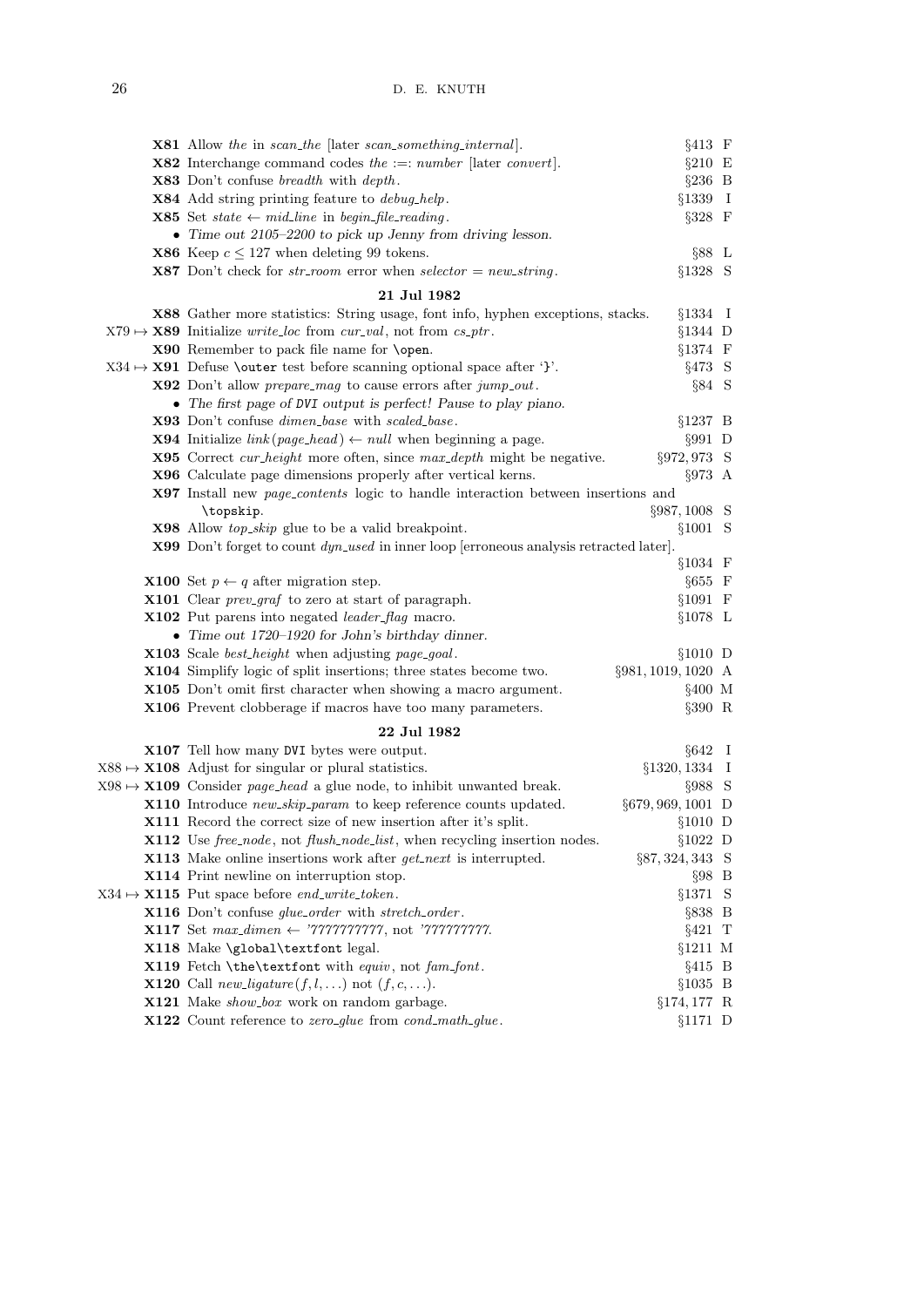## 23 Jul 1982

| <b>X123</b> Allow <i>avail</i> = <i>null</i> when undumping.                                                  | §1312 R           |  |
|---------------------------------------------------------------------------------------------------------------|-------------------|--|
| $X110 \mapsto \mathbf{X124}$ Set <i>width</i> ( <i>glue_ptr</i> ( <i>p</i> )), not <i>width</i> ( <i>p</i> ). | $§679$ B          |  |
| <b>X125</b> Put <i>begin_file_reading</i> inside the <i>start_input</i> loop.                                 | $\S 537 A$        |  |
| $X116 \rightarrow X126$ Don't confuse glue_stretch with stretch_order [the previous fix went only half-       |                   |  |
| way.                                                                                                          | $\S 838$ B        |  |
| $X127$ Negate x when calculating badness of shrinkage.                                                        | $§667,678$ B      |  |
| $X121 \rightarrow X128$ Remove dangling else that parses wrong.                                               | $§174$ L          |  |
| $X28 \rightarrow X129$ Print newline before {, not after }, when tracing commands.                            | $§299$ I          |  |
| X130 Remove colon from overfull box messages.                                                                 | $§663,675$ I      |  |
| $X97 \rightarrow X131$ Compute <i>page_goal</i> properly when the first box arrives after inserts.            | $§1001$ D         |  |
| X132 Don't confuse page_size [now page_goal] with best_size.                                                  | $§1017$ B         |  |
| X133 Put heldover insertions at front of contribution list.                                                   | $§1023$ A         |  |
| $X88 \rightarrow X134$ Output stats before closing DVI file, since the latter decreases font-ptr.             | §1333 S           |  |
| X135 Don't call a $\forall$ box an $\forall$ hbox.                                                            | $§674$ T          |  |
| X136 Fix misplaced end caused by editing error.                                                               | $§675$ T          |  |
| 24 Jul 1982                                                                                                   |                   |  |
| <b>X137</b> Don't eq_destroy any paragraph shape when par_shape is null.                                      | $\S275$ D         |  |
| X138 Omit blank before <i>\message</i> at the beginning of a line.                                            | $§1280$ I         |  |
| $X104 \rightarrow X139$ Don't try to split an insertion when <i>best-node</i> isn't the split one.            | $§1021$ A         |  |
| <b>X140</b> Correct another case of 'if $x \wedge y$ ' misunderstood by Pascal.                               | $§1021$ L         |  |
| X141 Provide diagnostic info about insertions via \showlists.                                                 | $§986$ I          |  |
| X142 Add 'inside a group' to clarify a warning message.                                                       | $§1335$ I         |  |
| <b>X143</b> Report <i>prev-depth</i> on a separate line in $\simeq$ showlists.                                | $\S 219$ I        |  |
| X144 Back up input to avoid unexpected clobberage of cur_tok.                                                 | §1090 S           |  |
| • Wow what a bug: new_graf calls build_page, which invokes the output routine,                                |                   |  |
| after which 'goto reswitch' is a disaster.                                                                    |                   |  |
| <b>X145</b> Add insertion glue to page_so_far instead of subtracting it from the goal.                        | $§1009$ D         |  |
| X146 Put extra blank line before overfull box warning.                                                        | $§660$ I          |  |
| X147 Define break at kern consistently between horizontal and vertical lists.                                 | §973,1000 C       |  |
| X148 Renumber so that math nodes are nondiscardable.                                                          | $§147$ D          |  |
| <b>X149</b> Correct the <i>char_kern</i> macro: $#$ , not $f$ .                                               | $§557$ T          |  |
| $X150$ Decrease $l$ after reconstituting discretionary break.                                                 | $\S916$ F         |  |
| <b>X151</b> Simplify the hyphen routine, knowing that $link(s) = null$ .                                      | $\S918$ E         |  |
| <b>X152</b> Initialize $r \leftarrow q$ in discretionary destruction routine.                                 | §883 F            |  |
| 25 Jul 1982                                                                                                   |                   |  |
| X153 Don't add interline penalty after last line of paragraph.                                                | §890 A            |  |
| X154 Adjust spacing in diagnostic messages.                                                                   | $\S 245$ I        |  |
| X155 Avoid simultaneous use of temp_head by prune_page_top and the page builder. §1017 D                      |                   |  |
| X156 Clear the <i>post_break</i> field of simple discretionaries.                                             | $\S916$ F         |  |
| X157 Split offset into independent variables term_offset, file_offset.                                        | $\S 54, 57, 58$ A |  |
| • Am freezing current program as version $-0.25$ ; a week of TUG lectures begins                              |                   |  |
| tomorrow.                                                                                                     |                   |  |
|                                                                                                               |                   |  |
| 5 Aug 1982                                                                                                    |                   |  |
| X158 The '.err' file should be '.log' instead.                                                                | $\S 534$ I        |  |
| X159 Allow \special strings to contain more than 256 bytes.                                                   | $\S 585, 1368$ G  |  |
| $X99 \rightarrow X160$ Undo "correction" to a non-bug.                                                        | §1034 M           |  |
| X161 Suggest \& in help message for unexpected $\&$ .                                                         | $§1128$ I         |  |
| X162 Make 'E' a standard option for exiting.                                                                  | $§84$ G           |  |
| X163 Restore the use of dead cycles à la TFX78.                                                               | $§1024, 1054$ G   |  |
| • The previous six changes were suggested during discussions with $T_F X82$ class.                            |                   |  |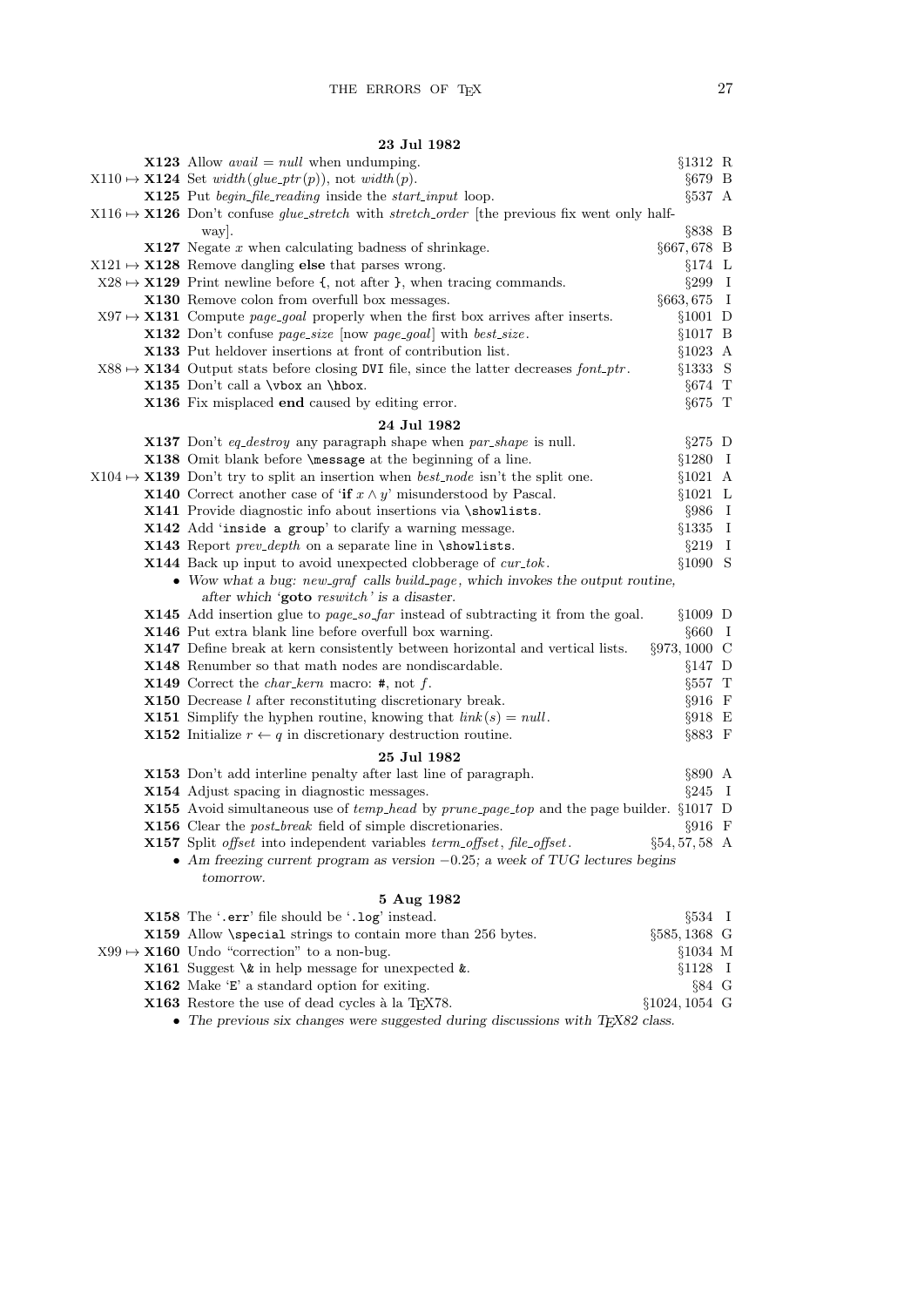| X164 Fix global variable conflict between open-log-file and new-font.                                      | §1257 S         |  |
|------------------------------------------------------------------------------------------------------------|-----------------|--|
| <b>X165</b> Allow optional $\equiv$ when assign to font parameter.                                         | $§1253$ C       |  |
| <b>X166</b> Set <i>cur-val</i> after increasing the number of font parameters.                             | $§580$ F        |  |
| <b>X167</b> Set <i>hash_brace</i> when matching $\lq$ .                                                    | $§476$ D        |  |
| $X88 \rightarrow X168$ Clarify meaning of statistics printed.                                              | $§1334$ I       |  |
| X169 Change DVI format to include design size.                                                             | $§602,1260$ G   |  |
| X170 Introduce <i>def_ref</i> for <i>runaway</i> messages.                                                 | $\S 306$ D      |  |
| X171 Restore cur_cs before calling scan_toks.                                                              | $§1226$ M       |  |
| $X157 \rightarrow X172$ Update <i>print_nl</i> to dual offset conventions.                                 | $§62$ A         |  |
| $X163 \rightarrow X173$ Move endgame logic inside <i>main_control</i> , because the output routine becomes |                 |  |
| active.                                                                                                    | $§1054$ A       |  |
| 6 Aug 1982                                                                                                 |                 |  |
| X174 Allow INITEX to load format files.                                                                    | $§1337$ C       |  |
| X175 Conserve input stack space by deleting finished token lists.                                          | $\S 325$ E      |  |
| $X74 \rightarrow X176$ Print the opening '**' in the transcript file.                                      | $\S 534$ I      |  |
| • Now ready to try breaking new ground in TRIP.                                                            |                 |  |
| X177 Preserve <i>align_state</i> from tokens deleted online.                                               | §88 S           |  |
| <b>X178</b> Set $t$ in all branches of scan_toks.                                                          | $§473$ D        |  |
| <b>X179</b> Change 'cur_cmd $\leq$ right_brace' to 'cur_tok $\leq$ right_brace_limit'; otherwise           |                 |  |
| \relax gets through.                                                                                       | §477 S          |  |
| $X180$ Allow optional = when setting \spacefactor; disallow zero.                                          | $§1243$ C       |  |
| <b>X181</b> Change $\text{vpackage}(\text{head})$ to $\text{vpackage}(\text{link}(\text{head}))$ .         | $§796$ B        |  |
| • Shades of 1978!                                                                                          |                 |  |
| X182 Insert missing begin  end.                                                                            | $\S 798$ L      |  |
|                                                                                                            |                 |  |
| 7 Aug 1982                                                                                                 | $§950$ L        |  |
| <b>X183</b> Keep trie_max declared in non-INITEX [later rescinded].                                        |                 |  |
| X184 Watch out for empty token list when copying.                                                          | $§466$ D        |  |
| X185 Free unused reference count slot when defining \everypar.                                             | $§1226$ D       |  |
| $X163 \mapsto X186$ Introduce \maxdeadcycles.                                                              | $§1012 \ G$     |  |
| • I believe the line-break routine has passed its test perfectly.                                          |                 |  |
| X187 Don't put discretionary after - inside a discretionary.                                               | §1039 S         |  |
| <b>X188</b> Change $\mathcal{S}$ to $\mathcal{S}$ (this feature retracted later).                          | $§413$ C        |  |
| <b>X189</b> Change $cur\_p$ to r (three places).                                                           | $\S 875$ B      |  |
| <b>X190</b> Increase range of hc to halfword; otherwise end-of-word mark might match a                     |                 |  |
| vacant entry in the trie.                                                                                  | $\S 892 \; A$   |  |
| <b>X191</b> Initialize $b$ in $shift\_case$ routine.                                                       | $§1288$ F       |  |
| <b>X192</b> Don't back up if a space follows a decimal fraction.                                           | $§452 \tE$      |  |
| X193 Don't confuse glue_base with dimen_base.                                                              | $§1145$ B       |  |
| X194 Guard against anomalous floating-point values in glue display.                                        | $§186$ L        |  |
| 8 Aug 1982                                                                                                 |                 |  |
| X195 Avoid infinite loop when <b>\outer</b> leads to runaways.                                             | $\S 339$ S      |  |
| • I worked on that problem about two hours before fixing it.                                               |                 |  |
| X196 Move final <i>debug-help</i> to <i>succumb</i> , except in batch mode.                                | $\S 93$ I       |  |
| <b>X197</b> Insert kern after spanned box, to defeat access to floating point.                             | $§808$ R        |  |
| 9 Aug 1982                                                                                                 |                 |  |
| X198 Include \leftskip and \rightskip in displayed equations [rescinded later].                            | §1199C          |  |
| <b>X199</b> Trace line-break computations if <i>tracing_stats</i> $> 2$ .                                  | $\S 846, 856$ I |  |
| <b>X200</b> Keep <i>prev_p</i> up to date when passing a string.                                           | $\S 867$ D      |  |
| • Now stepping through math stuff; a lot is working.                                                       |                 |  |
| <b>X201</b> Set $link(p) \leftarrow z$ when making a fraction.                                             | $\S 747$ D      |  |
| X202 Don't reset space factor when beginning \valign.                                                      | $\S 775$ C      |  |
|                                                                                                            |                 |  |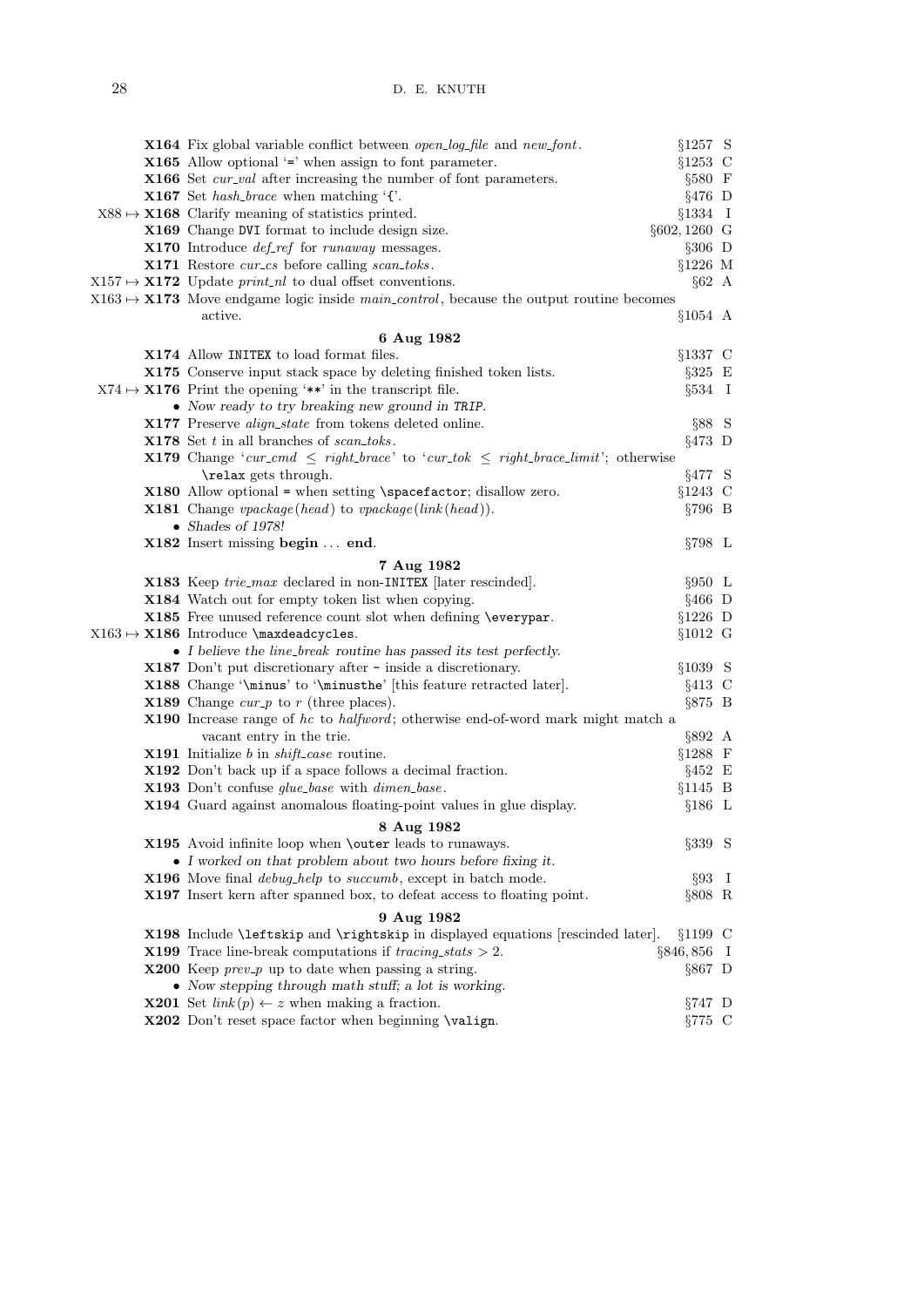| <b>X203</b> Don't show glue setting if $glue\_sign = normal$ .                                        | $§186$ I         |  |
|-------------------------------------------------------------------------------------------------------|------------------|--|
| <b>X204</b> Clear <i>glue_stretch</i> and <i>glue_shrink</i> when creating an unset box.              | $§801$ D         |  |
| $\mathbf{X}$ 205 Do <i>vpack</i> in hmode and vice versa when aligning.                               | $§804$ B         |  |
| X206 Remove fallacious call to <i>confusion</i> after alignment in display.                           | $§1206$ A        |  |
| <b>X207</b> Don't test mode = vmode in display, test nest_ptr = 1.                                    | $§1145$ A        |  |
| <b>X208</b> Show an <i>inner-noad</i> as well as the other types.                                     | $§690,696$ F     |  |
| <b>X209</b> Renumber mu_glue and cond_math_glue so that the glue display logic works.                 | $§149$ D         |  |
| X210 Don't confuse cur_size with cur_style.                                                           | $\S 703$ B       |  |
| <b>X211</b> Advance $p \leftarrow q$ during second pass over mlist.                                   | $§761$ F         |  |
| X212 Add helpful hint about \tracingonline=1.                                                         | $§1293$ I        |  |
| <b>X213</b> Delete spurious statement left from sloppy editing.                                       | $\S 710$ T       |  |
| X214 Change the subtype when mskip becomes hskip.                                                     | $\S 732$ D       |  |
| X215 Don't forget to use the remainder when computing math glue.                                      | $\S 716$ F       |  |
| $X199 \rightarrow X216$ Improve paragraph diagnostics using <i>short_display</i> .                    | $\S 857$ I       |  |
| $X199 \rightarrow X217$ Introduce artificial badness for better diagnostics.                          | $\S 854, 856$ I  |  |
| 11 Aug 1982                                                                                           |                  |  |
| <b>X218</b> Introduce <i>char_box</i> subroutine so that <i>var_delimiter</i> adds italic correction. | $\S709$ A        |  |
| <b>X219</b> Save font and char in local variables of make_math_accent, since it can be                |                  |  |
| recursive.                                                                                            | $\S 738$ S       |  |
| X220 Call error after decrying an invalid character.                                                  | $\S 346$ F       |  |
| 12 Aug 1982                                                                                           |                  |  |
| $X199 \rightarrow X221$ Install new format for showing break nodes.                                   | $\S 846$ I       |  |
| • I have been testing line_break and I think it's working fine.                                       |                  |  |
| <b>X222</b> Change $q$ to $p$ , in order to catch empty alignments.                                   | $\S812, 1206$ B  |  |
| X223 Disallow third part of discretionary in math mode.                                               | $§1120$ S        |  |
| <b>X224</b> Don't change tail if discretionary third part is empty.                                   | §1120 D          |  |
| X225 Say nonscript, not non_script.                                                                   | $§189$ I         |  |
| X226 Inhibit math if \scriptfont3 is improper.                                                        | $§1195$ S        |  |
| $X199 \rightarrow X227$ Introduce Constraints and Csecond pass comments.                              | $§863$ I         |  |
| <b>X228</b> Change $p$ to $r$ when you mean $r$ .                                                     | $§1204$ T        |  |
| $X108 \mapsto X229$ Say page, not pages, if there's only 1.                                           | $§642$ I         |  |
| X230 Insert space before [] on truncated \showlists.                                                  | $§182$ I         |  |
| 28 Aug 1982                                                                                           |                  |  |
| • Back from vacation after having looked at hardcopy listing of TRIP test.                            |                  |  |
| $X231$ Allow dm as a unit [later .5dm1 will be .5\dimen1].                                            | $§455$ G         |  |
| $X108 \mapsto X232$ Singularize prevgraf 1 lines.                                                     | $§219$ I         |  |
| X233 Omit trailing zero count registers when showing completed page numbers.                          | $§638$ I         |  |
| $\textbf{X}$ 234 Avoid clobbering a by introducing a new local variable t.                            | $§986$ L         |  |
| $X216 \rightarrow X235$ Fix diagnostic printing of discretionaries.                                   | $§858$ D         |  |
| X236 Don't show unset stretch/shrink that's zero.                                                     | $§185$ I         |  |
| $X198 \rightarrow X237$ Make \halign in displays consistent with other displays. (Namely, ignore      |                  |  |
| \leftskip and \rightskip in nonaligned displays; respect the paragraph                                |                  |  |
| shape in aligned displays.)                                                                           | $\S 800, 1199$ C |  |
| X238 Parenthesize 'If you're confused '.                                                              | $§403$ I         |  |
| X239 Say '\fraction', not '\xabovex'.                                                                 | $\S697$ I        |  |
| X240 Remember to return when you should.                                                              | $§1153$ F        |  |
| <b>X241</b> Use absolute value to make sure div is unambiguous.                                       | $\S 737$ P       |  |
| $X218 \rightarrow X242$ Don't confuse depth with height.                                              | $\S 709$ B       |  |
| <b>X243</b> Use $delta - height$ , not $height - delta$ .                                             | $\S 736$ B       |  |
| <b>X244</b> Increase <i>shift_down</i> to increase the clearance.                                     | $\S 745$ B       |  |
| X245 Don't back up after improper use of \the.                                                        | $\S 428$ I       |  |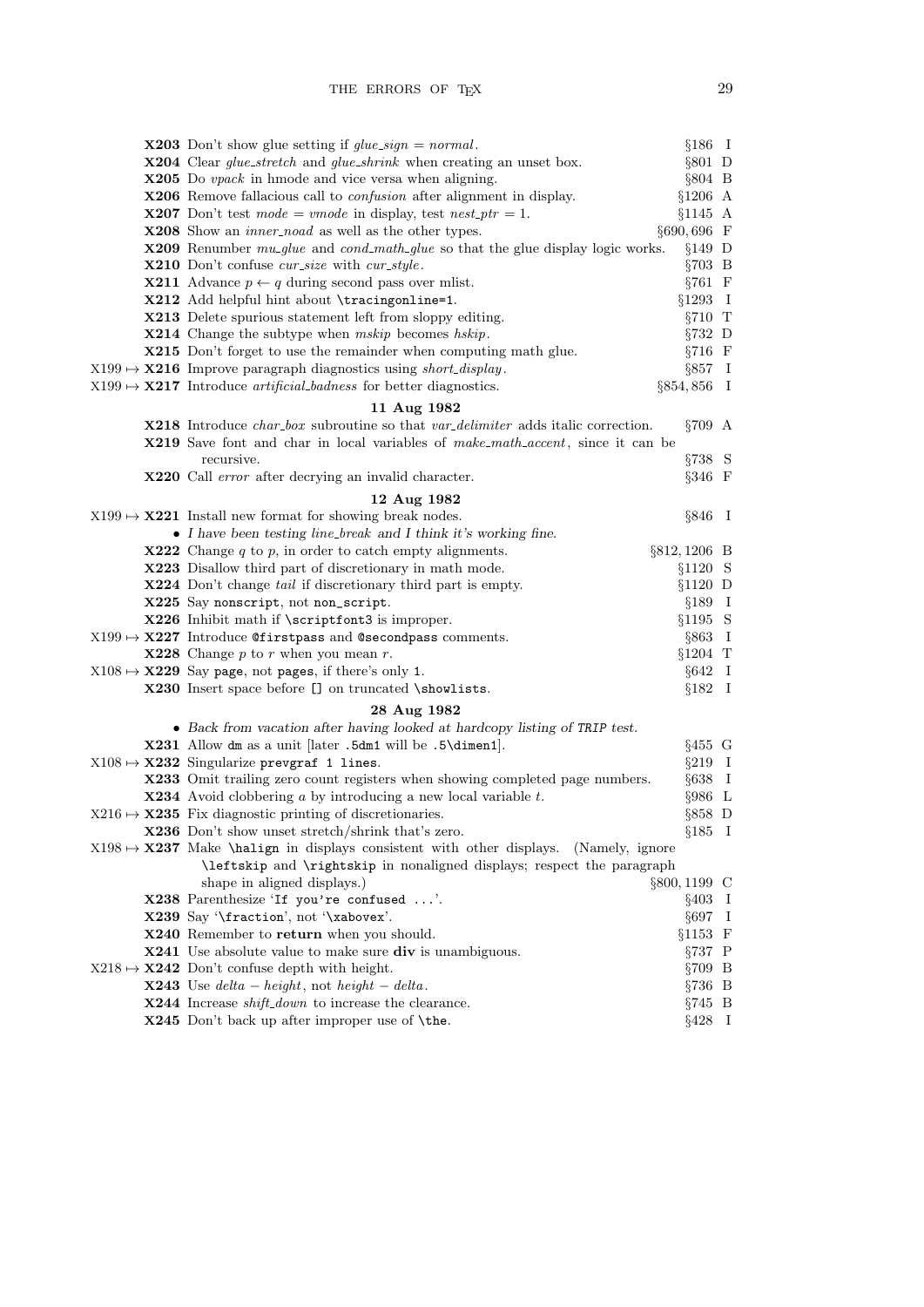|  | <b>X246</b> Don't give $0pt$ as the default result when looking for $tok\_val$ .                                 | $§428$ I        |   |
|--|------------------------------------------------------------------------------------------------------------------|-----------------|---|
|  | <b>X247</b> Initialize <i>second_indent</i> in the easy case.                                                    | $§848$ F        |   |
|  | X248 Package the equation number.                                                                                | §1204 F         |   |
|  | <b>X249</b> Don't resort to $v \leftarrow max\_dimen$ when glue doesn't stretch or shrink.                       | §1148 Q         |   |
|  | X250 Insert newline before showing current \botmark.                                                             |                 | Ι |
|  | <b>X251</b> Call <i>error</i> after giving error message.                                                        | $\S 784$ F      |   |
|  | <b>X252</b> Change implementation of <b>\number</b> ; it should <i>scan_int</i> , not something internal. §471 A |                 |   |
|  | <b>X253</b> Introduce symbolic constants like <i>format_area_length</i> .                                        | $§524$ P        |   |
|  | <b>X254</b> Change <i>quit</i> to <i>jump_out</i> , since some compilers treat <i>quit</i> as a reserved word.   | $§81$ P         |   |
|  | X255 Add more parentheses to get proper parsing.                                                                 | $§1260$ L       |   |
|  | X256 Say please in order to be friendly (or at least polite).                                                    | $\S 360$ I      |   |
|  | <b>X257</b> Don't confuse <i>cur_vcmd</i> with <i>cur_chr</i> .                                                  | $§508$ B        |   |
|  | <b>X258</b> Use <b>k</b> instead of ! to specify a preloaded format.                                             | §1337 I         |   |
|  | $X177 \mapsto X259$ Correct s3 to s4.                                                                            | $§88$ T         |   |
|  | X260 Introduce new primitive \mathchardef, to save space and time.                                               | $§1224$ G       |   |
|  | <b>X261</b> Use the [] convention for noads as well as nodes.                                                    | $§692$ C        |   |
|  | X262 Correct spelling in call to <i>primitive</i> : \xatopx should be \xoverx [later renamed,                    |                 |   |
|  | thank goodness.                                                                                                  | §1178 T         |   |
|  | 30 Aug 1982                                                                                                      |                 |   |
|  | <b>X263</b> Don't fetch $link(null)$ in malformed list.                                                          | $§175$ R        |   |
|  | X264 Initialize align_state at a better time so that align_peek doesn't see & or \span.                          |                 |   |
|  |                                                                                                                  | §785,791 S      |   |
|  | <b>X265</b> Outlaw preamble interfering with $align\_state = 0$ .                                                | $§789$ S        |   |
|  | X266 Add level of grouping to alignment to tabskip locality.                                                     | $§774$ C        |   |
|  | <b>X267</b> Check align_state when scanning $\langle u_i \rangle$ .                                              | $§783 \t F$     |   |
|  | X268 Move 'unsave; new_save_level' from main_control into fin_col.                                               | §791, 1131 A    |   |
|  | $X180 \rightarrow X269$ Remember <i>cur_chr</i> when you're looking for optional '='.                            | §1243 S         |   |
|  | <b>X270</b> Change q to r in code now obsolete.                                                                  | §804 T          |   |
|  | <b>X271</b> Disable interrupts during <i>back_error</i> so that help messages aren't clobbered.                  | $§327$ I        |   |
|  | X272 Introduce slow_print for printing control sequences.                                                        | $§60$ S         |   |
|  | <b>X273</b> Initialize $del\_code(" .") \leftarrow 0$ for error recovery.                                        | $\S 240$ I      |   |
|  | X274 Call end_file_reading before calling check_outer_validity.                                                  | $§362$ S        |   |
|  | X275 Don't delete an extra '}' when \par will help find a runaway.                                               | $§395$ I        |   |
|  | 31 Aug 1982                                                                                                      |                 |   |
|  | X276 Don't confuse thin_muskip with thin_muskip_code.                                                            | $§413$ B        |   |
|  | $X266 \mapsto \mathbf{X277}$ Recover from error if new <i>align_group</i> ends abnormally.                       | $§1132$ F       |   |
|  | <b>X278</b> Recover from error if <b>\par</b> occurs when $align\_state < 0$ .                                   | $§1094$ I       |   |
|  | X279 Make \hskip\the\thinmuskip and \mskip\the\baselineskip erroneous.                                           | $§413$ C        |   |
|  | X280 Add \muskip and \setmuskip analogs to skip and \setskip.                                                    | $\S413, 1228$ G |   |
|  | X281 Don't output pop right after push.                                                                          | $§601$ E        |   |
|  | • The TRIP test looks right; now to test for wasted memory.                                                      |                 |   |
|  | • When memory should be empty I find $dyn\_used = 18$ , $var\_used = 267$ .                                      |                 |   |
|  | 1 Sep 1982                                                                                                       |                 |   |
|  | • Made special MEMTEX program, designed to track all memory allocation.                                          |                 |   |
|  | X282 Delete reference to <i>last_glue</i> when a page is packaged.                                               | $§1017$ D       |   |
|  | <b>X283</b> Include <i>save_stack</i> in the <i>search_mem</i> debugging routine.                                | $§285$ I        |   |
|  | $X284$ Disallow \viill in restricted horizontal mode.                                                            | $$1095$ C       |   |
|  | • Most of the memory locations I thought were wasted were actually in good use.                                  |                 |   |
|  |                                                                                                                  |                 |   |

• Total 192 hours (approx) debugging time so far since July 15.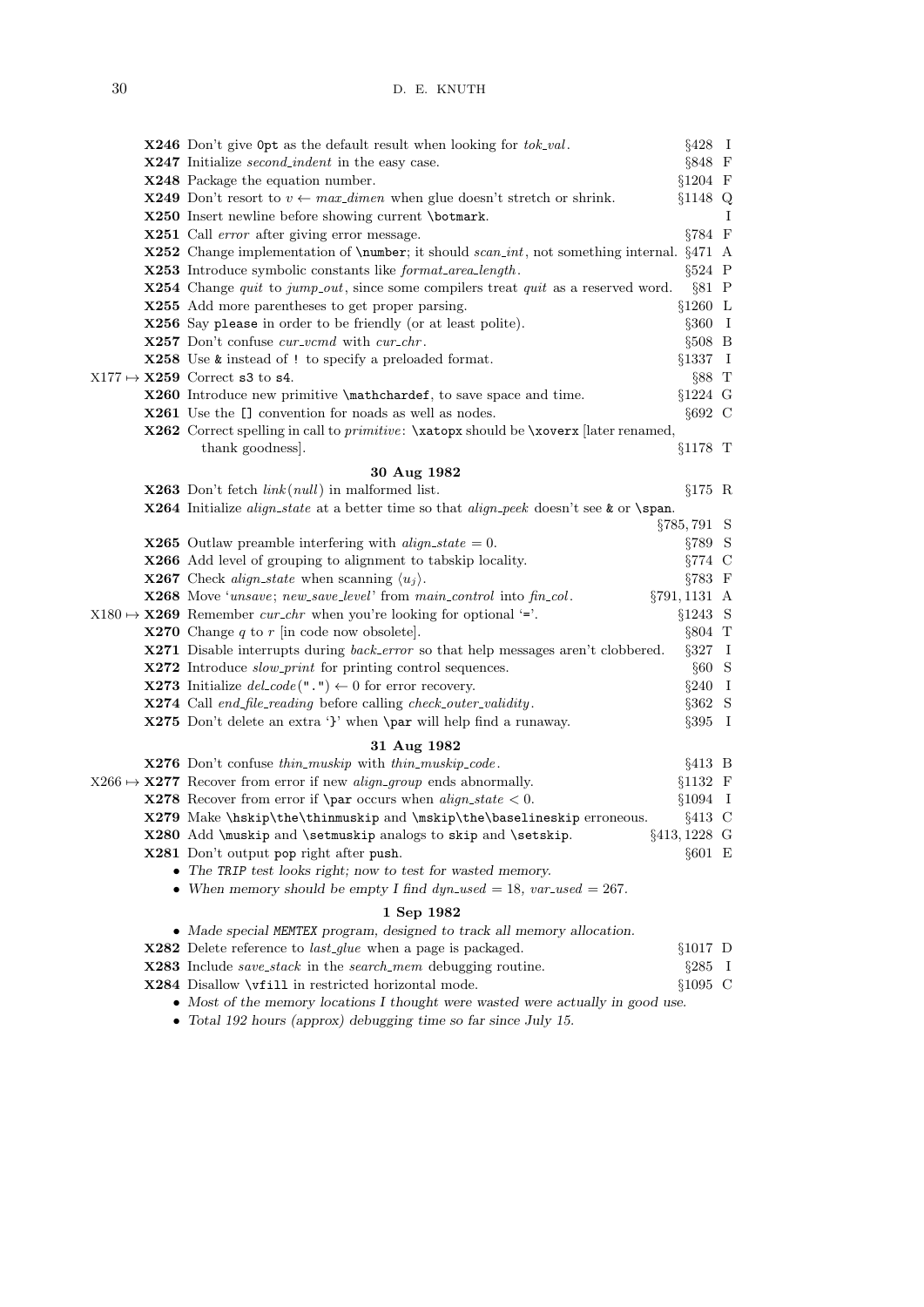## 2 Sep 1982

| • Now looking at all zero counts in profile and extending TRIP.                                                |                  |              |
|----------------------------------------------------------------------------------------------------------------|------------------|--------------|
| X285 Simplify the creation of vtop boxes.                                                                      | $§1087 \t E$     |              |
| <b>X286</b> Set <i>space_factor</i> $\leftarrow$ 1000 after \hbox.                                             | $§1076$ C        |              |
| X287 Introduce preamble into DVI format.                                                                       | $§617$ P         |              |
| X288 Give special chr_code to \relax.                                                                          | $§265$ S         |              |
| X289 Don't show '(null)' when token list is null, just show nothing.                                           | $\S 295 \quad I$ |              |
| <b>X290</b> Delete the procedure <i>write_name_string</i> , which is never used.                               |                  | Ε            |
| X291 Rename \xabovex to \abovewithdelims; do the same for \xatopx and \xoverx.                                 |                  |              |
|                                                                                                                | §1178 C          |              |
| $\textbf{X}$ 292 Improve <i>clean_box</i> so that it recognizes cleanliness better.                            | $\S 720$ Q       |              |
| X293 Report a Missing delimiter more meaningfully.                                                             | §1161            | $\mathbf{I}$ |
| <b>X294</b> Give endv_token a chr code of 128 so that it will end a file name.                                 | $§289$ R         |              |
| X295 Test present of math fonts after parsing an mlist, not before.                                            | $§1138, 1195$ R  |              |
| X296 Omit 'recent contributions' and/or 'current page' when they are empty.                                    |                  |              |
|                                                                                                                | $\S 218,986$ I   |              |
| X297 Display what TEX has deleted after improper discretionary list has arisen.                                | $§1121$ I        |              |
| X298 Show what math character was undefined.                                                                   | $\S 723$ I       |              |
| X299 Improve the Incompatible magnification error; break it into two lines.                                    | $§288$ I         |              |
| <b>X300</b> Put new cases into <i>flush_node_list</i> , to recycle mlist noads.                                | $§698$ D         |              |
| 6 Sep 1982                                                                                                     |                  |              |
| $X300 \rightarrow X301$ Insert a necessary 'goto <i>done</i> ' in that new material.                           | $§698$ F         |              |
| $\bullet$ It took two hours to diagnose that goto problem.                                                     |                  |              |
| $X295 \mapsto X302$ Change '2' to '3' in help message for extension fonts.                                     | $§1195$ T        |              |
| <b>X303</b> Add a special note if material is being held over for the next output.                             | $§986$ I         |              |
| <b>X304</b> Divide before multiplying in <i>make_left_right</i> , to avoid overflow.                           | $§762$ R         |              |
| X305 Introduce the <i>box_error</i> routine.                                                                   | $\S 992$ I       |              |
| <b>X306</b> Clear <i>arith_error</i> after overflow has been reported.                                         | $§460$ F         |              |
| $X249 \rightarrow X307$ Don't confuse stretch with glue-stretch.                                               | $§1148$ B        |              |
| <b>X308</b> Set $glue\_sign \leftarrow normal$ when packaging with glue ratio zero.                            | $\S 558, 664$ D  |              |
| <b>X309</b> Test for overflow before attaching the sign.                                                       | $§448$ A         |              |
| • That all worked! Now trying min_quarterword negative.                                                        |                  |              |
| <b>X310</b> Take absolute value before applying mod in new-trie-op.                                            | $\S 944 \quad L$ |              |
| <b>X311</b> Say $qi(c)$ , not c, when testing TFM flags [now obsolete].                                        | $\S 573 \quad L$ |              |
| <b>X312</b> Initialize <i>token_ref_count</i> ( <i>def_ref</i> ) to <i>null</i> , not zero.                    | $\S 473 \quad L$ |              |
| <b>X313</b> Change the type of <i>vsplit</i> parameter <i>n</i> from <i>quarterword</i> to <i>eight_bits</i> . | $\S977 \quad L$  |              |
| <b>X314</b> Initialize <i>null-delimiter</i> different form <i>null_character</i> .                            | $§685 \text{ L}$ |              |
| <b>X315</b> Insert $qi$ twice in scan_delimiter.                                                               | $§1160$ L        |              |
| <b>X316</b> Insert $qi$ in scan math.                                                                          | $§1151$ F        |              |
| <b>X317</b> Insert <i>qo</i> in <i>fetch</i> .                                                                 | §722,723 F       |              |
| <b>X318</b> Insert $qi$ in $set\_math\_char$ .                                                                 | $§1155$ F        |              |
| <b>X319</b> Insert $qi$ in math_ac.                                                                            | $§1165$ F        |              |
| <b>X320</b> Insert <i>qo</i> in <i>mlist_to_hlist</i> .                                                        | $\S 755$ F       |              |
| <b>X321</b> Use brackets around 8-bit characters in <i>print_ASCII</i> .                                       | $§68$ I          |              |
| X322 Include hyph_list in the search_mem debugging routine.                                                    | $\S 933$ I       |              |
| • Now compiling non-INITEX to try an industrial-strength version.                                              |                  |              |
| <b>X323</b> Add return to <i>final cleanup</i> , because some Pascal compilers insist that each                |                  |              |
| label be used.                                                                                                 | $§1335$ L        |              |
| X324 Compute par_token when undumping.                                                                         | $§1314$ D        |              |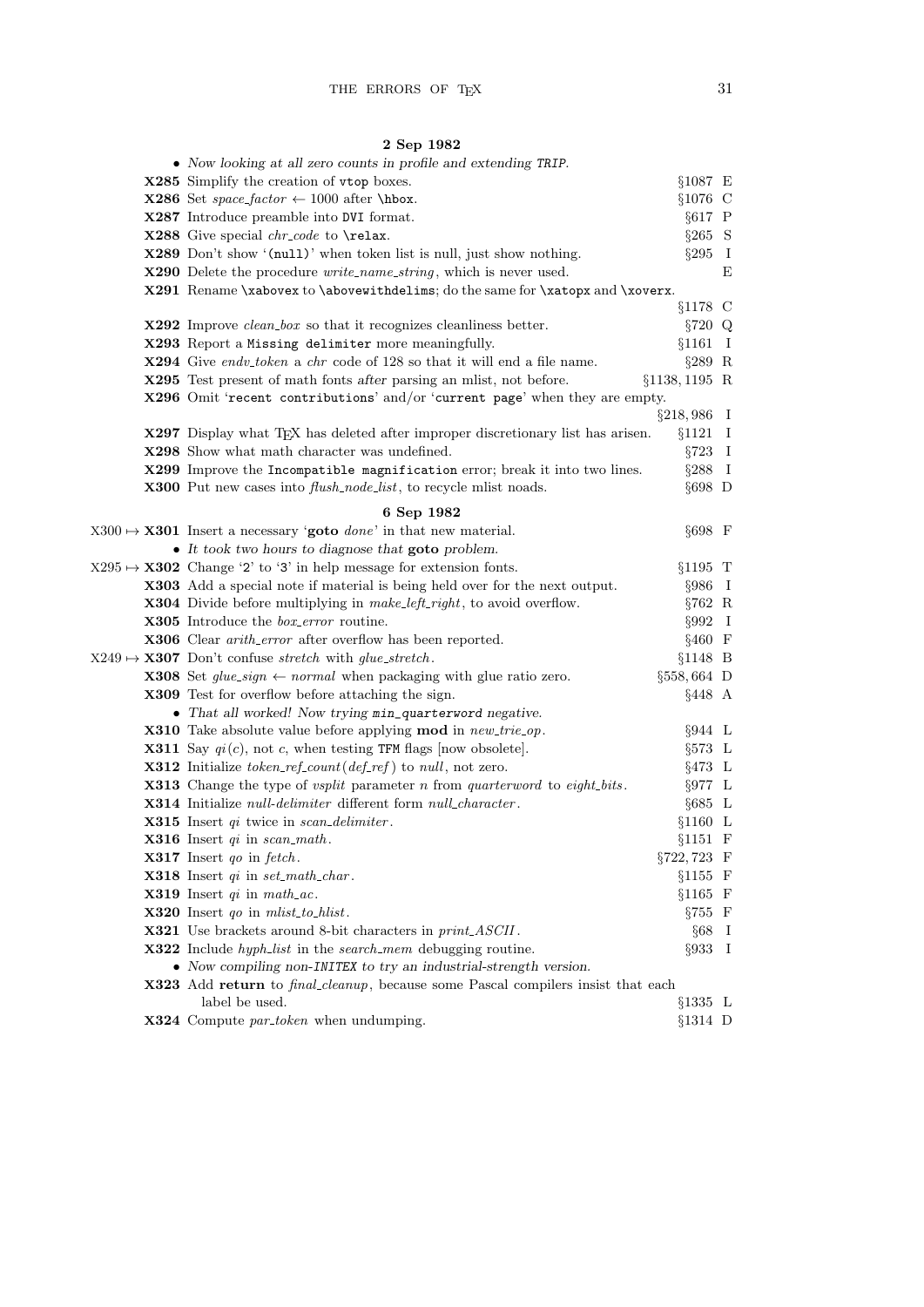| 11 Sep 1982                                                                                                                                                       |            |  |
|-------------------------------------------------------------------------------------------------------------------------------------------------------------------|------------|--|
| <b>X325</b> Emit newline before file name, if near end of line.                                                                                                   | $\S 537$ I |  |
| $X326$ Define \ifx for arbitrary tokens.                                                                                                                          | $§507$ C   |  |
| 12 Sep 1982                                                                                                                                                       |            |  |
| <b>X327</b> Don't ask users to type x twice before exiting.                                                                                                       | $\S 84$ I  |  |
| X328 Install new features \openin, \read, \ifeof, \closein; rename existing \open,                                                                                |            |  |
| §209, 313, 1275 G<br>\send, \close to be \openout, \write, \closeout.                                                                                             |            |  |
| X329 Install new feature \expandafter.                                                                                                                            | $§368$ G   |  |
| X330 Change the default file area from ' <tex>' to 'TeXinputs:'.</tex>                                                                                            | $§574$ P   |  |
|                                                                                                                                                                   |            |  |
| 13 Sep 1982                                                                                                                                                       |            |  |
| X331 Install new feature \string.                                                                                                                                 | $§472$ G   |  |
| <b>X332</b> Remove spurious space printed by sprint_cs.<br>• All tests passed now! But when I played with the system I found another bug<br>(undetected by TRIP): | $\S 263$ A |  |
| <b>X333</b> Set $r \leftarrow s$ after matching macro parameter tokens.                                                                                           | $§397$ F   |  |
|                                                                                                                                                                   |            |  |
| 16 Sep 1982<br>$X199 \rightarrow X334$ Introduce serial numbers in line-break records, improving readability and in-                                              |            |  |
| dependence.                                                                                                                                                       | $\S 846$ I |  |
| X335 Don't abort when <i>file_name_size</i> is exceeded.                                                                                                          | $\S519$ I  |  |
|                                                                                                                                                                   |            |  |
| 17 Sep 1982                                                                                                                                                       |            |  |
| X336 Remove unwanted period from font capacity message.                                                                                                           | $§567$ I   |  |
| 18 Sep 1982                                                                                                                                                       |            |  |
| $X329 \rightarrow X337$ Make \expandafter more powerful by moving it from semantics to syntax [i.e.,                                                              |            |  |
| from stomach to mouth.                                                                                                                                            | $§368$ G   |  |
| 19 Sep 1982                                                                                                                                                       |            |  |
| X338 Improve error recovery for 'Missing number'.                                                                                                                 | $§415$ I   |  |
| 22 Sep 1982                                                                                                                                                       |            |  |
| <b>X339</b> Suppress italic correction between letters in math mode except in math fonts. §752 Q                                                                  |            |  |
|                                                                                                                                                                   |            |  |
| 24 Sep 1982                                                                                                                                                       |            |  |
| <b>X340</b> Define $null = mem\_bot$ , not $min\_halfword$ , because there's a reference to                                                                       |            |  |
| $link(null)$ in $try\_break$ .                                                                                                                                    | $§115$ P   |  |
| <b>X341</b> Initialize $str\_start[0] \leftarrow 0$ .                                                                                                             | $§47$ D    |  |
| X342 Avoid blank space at beginning of line.<br><b>X343</b> Set type of new box in math mode to ord_noad, not inner_noad.                                         | $§638$ I   |  |
|                                                                                                                                                                   | $§1076$ D  |  |
| 28 Sep 1982                                                                                                                                                       |            |  |
| • Here are the first changes made to the preliminary listing of $TEXX82$ that was<br>published by the T <sub>E</sub> X project earlier this month.                |            |  |
| <b>520</b> Insert the missing cases <i>letter</i> and <i>other_char</i> after x_token looks ahead.                                                                | $§1038$ F  |  |
| 521 Change '\pause' to '\pausing'.                                                                                                                                | $§236$ C   |  |
| 522 Reset overfull_rule when determining tabskip glue.                                                                                                            | $§804$ D   |  |
| 523 Fix the logic for scanning \ifcase [in obsolete syntax—everything is still done<br>with braces since '\fi' doesn't exist yet].                                | $§509$ A   |  |
| 30 Sep 1982                                                                                                                                                       |            |  |
| 524 Change "0.0" to "?.?" (suggested by DRF).                                                                                                                     | $§186$ I   |  |
| 2 Oct 1982                                                                                                                                                        |            |  |
| <b>525</b> Use conditional thin spacing next to 'Inner' noads.                                                                                                    | §764 Q     |  |
| 526 Make thick spaces conditional.                                                                                                                                | §766 Q     |  |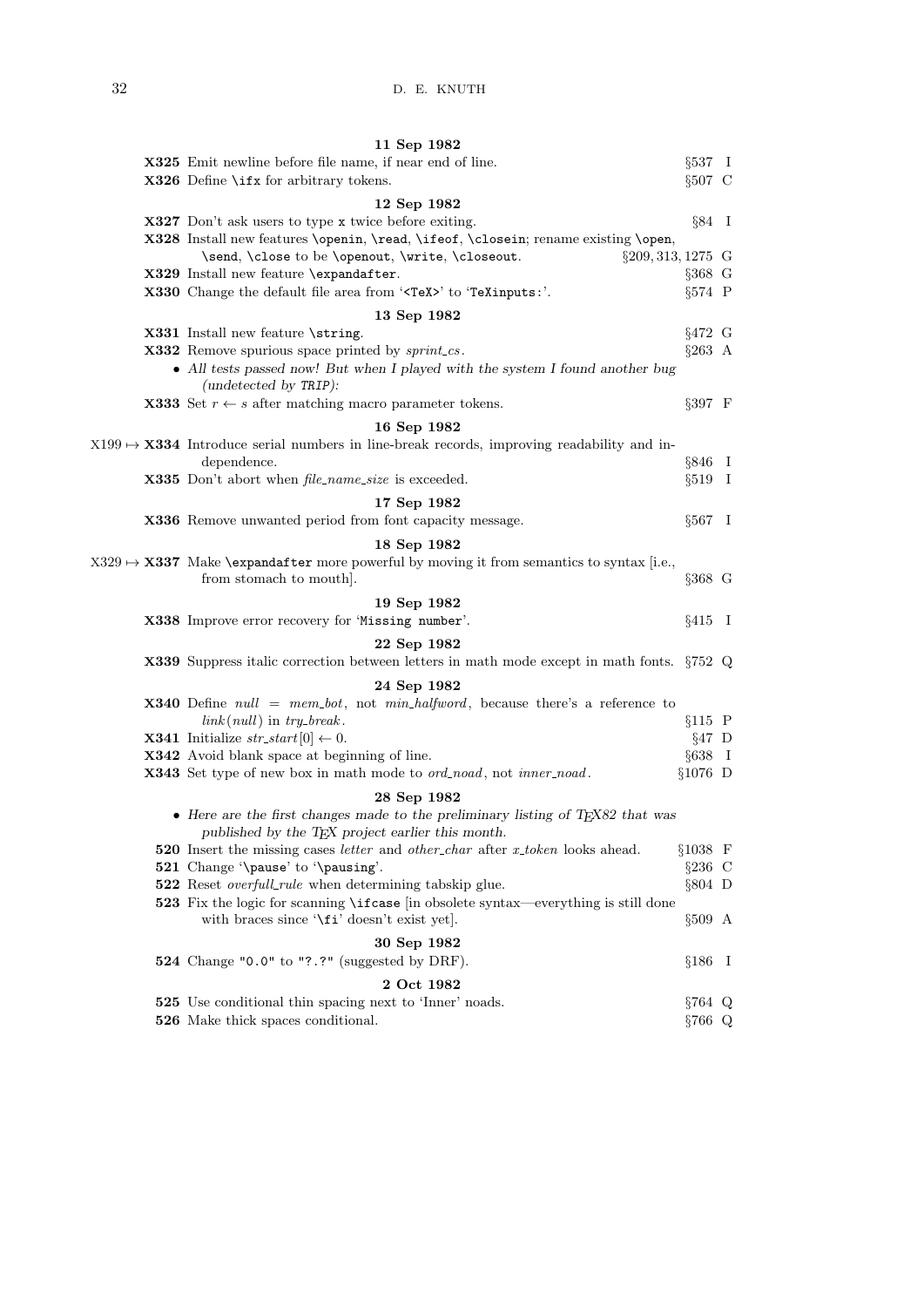| 4 Oct 1982                                                                                                                                                                                                                                                                  |            |  |
|-----------------------------------------------------------------------------------------------------------------------------------------------------------------------------------------------------------------------------------------------------------------------------|------------|--|
| 527 Increase trie-size from 7000 to 8000, because of Frank Liang's improved (but<br>longer) hyphenation patterns.                                                                                                                                                           | $§11$ P    |  |
| 6 Oct 1982<br>$X330 \rightarrow 528$ Change the string lengths to match the new T <sub>F</sub> X <sub>-format-default.</sub><br>$\bullet$ Version 0 of T <sub>F</sub> X is being released today!                                                                            | $§520$ F   |  |
| 8 Oct 1982                                                                                                                                                                                                                                                                  |            |  |
| 529 Fix a blunder: I decreased $h$ mod a quarterword when it should have been<br>decreased mod trie_op_hash_size (HWT).                                                                                                                                                     | $§944$ B   |  |
| 9 Oct 1982                                                                                                                                                                                                                                                                  |            |  |
| $X258 \rightarrow 530$ Fix a typo ('!' not '&') in the WEB documentation.<br>531 Remember to call <i>initialize</i> if a different format was preloaded (Max Díaz).<br>$§1337$ F<br>$\bullet$ Version 0.1 incorporates the above changes.                                   | $§524$ P   |  |
| 12 Oct 1982                                                                                                                                                                                                                                                                 |            |  |
| §1375 G<br>532 Add the '\immediate' feature, by popular request.<br>• Version 0.2 incorporates this (somewhat extensive) change.                                                                                                                                            |            |  |
| 13 Oct 1982                                                                                                                                                                                                                                                                 |            |  |
| <b>533</b> Introduce new WEB macros so that <i>glue_ratio</i> is more easily changed.<br>• I began writing The TEXbook today: edited the old preface and searched in<br>the library for quotations.                                                                         | $§109$ P   |  |
| 14 Oct 1982                                                                                                                                                                                                                                                                 |            |  |
| <b>534</b> Change the type of hd to eight_bits; it's not a quarterword (HWT).<br>$X281 \rightarrow 535$ Revise the optimization of DVI commands: It's not always safe to eliminate pop<br>when the preceding byte is <i>push</i> , since DVI commands have variable length! | $§649$ B   |  |
| (Embarrassing oversight caught by DRF.)                                                                                                                                                                                                                                     | $§601$ S   |  |
| 15 Oct 1982                                                                                                                                                                                                                                                                 |            |  |
| <b>536</b> Test ' <i>prev_depth</i> > <i>ignore_depth</i> ', not ' $\neq$ '.<br>$\bullet$ Version 0.3 incorporates the above changes.                                                                                                                                       | §679 C     |  |
| 16 Oct 1982                                                                                                                                                                                                                                                                 |            |  |
| 537 Omit definition of <i>align_size</i> ; it's never used (Bill Scherlis).<br>$§1017$ I<br><b>538</b> Inhibit error messages when packaging box 255.                                                                                                                       | $§11$ P    |  |
| 21 Oct 1982                                                                                                                                                                                                                                                                 |            |  |
| $X145 \mapsto$ 539 Subtract width(q) from page_goal, don't add it to page_so_far[1].<br>$§1009$ A<br>$\bullet$ Version 0.4 incorporates the above changes.                                                                                                                  |            |  |
| 22 Oct 1982                                                                                                                                                                                                                                                                 |            |  |
| <b>540</b> Increase the amount of lower (variable-size) memory from 12000 to 13000, since<br>the T <sub>E</sub> X program listing now needs about 11500. [At this time there still is                                                                                       |            |  |
| a fixed boundary between upper and lower memory.]                                                                                                                                                                                                                           | $§12$ P    |  |
| §1086 G<br>541 Add a new parameter \boxmaxdepth.<br>$\bullet$ Version 0.5 incorporates the above changes.                                                                                                                                                                   |            |  |
| 26 Oct 1982                                                                                                                                                                                                                                                                 |            |  |
| 542 Fix an off-by-one error caught by Gabi Kuper and HWT. (I forgot $+1$ ).<br>$§1317$ B<br>543 Fix the spacing of displayed control sequences: print_cs should base its decision                                                                                           |            |  |
| on $cat\_code(p-single\_base)$ , not $cat\_code(p)$ .<br>$\bullet$ The TRIP test detected this bug, but I didn't notice.                                                                                                                                                    | $\S 262$ B |  |
| 27 Oct 1982                                                                                                                                                                                                                                                                 |            |  |
| <b>544</b> Set math-type before saying $fetch(nucleus(q))$ , since fetching can have a side<br>effect.                                                                                                                                                                      | $\S 752$ S |  |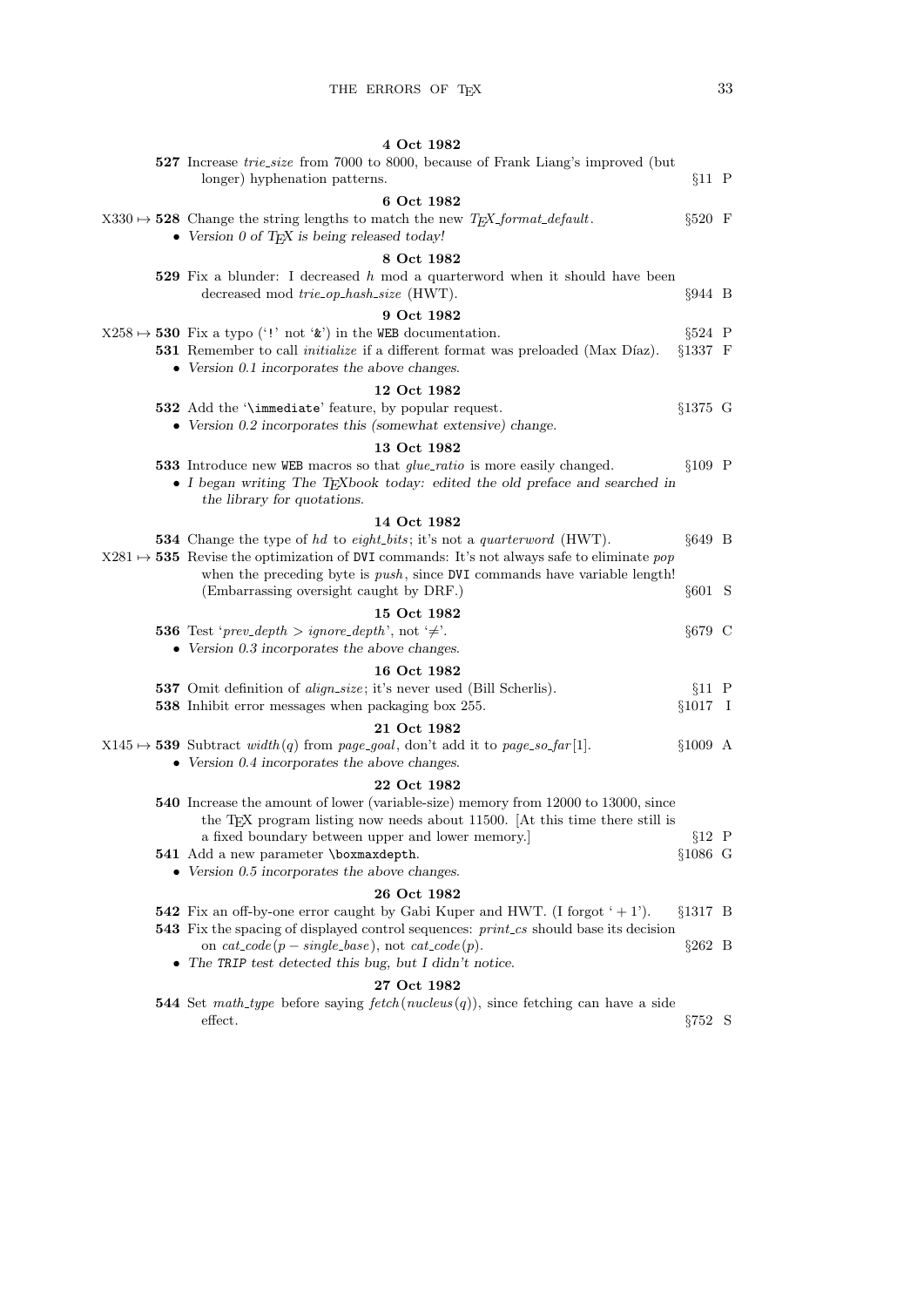| 28 Oct 1982                                                                                                                                                                                                                                                                                                                                                                                                                                                                                                                 |               |         |
|-----------------------------------------------------------------------------------------------------------------------------------------------------------------------------------------------------------------------------------------------------------------------------------------------------------------------------------------------------------------------------------------------------------------------------------------------------------------------------------------------------------------------------|---------------|---------|
| <b>545</b> Install a major change: Fonts now have identifiers instead of code letters. Elim-<br>inate the $\langle \cdot \rangle$ : primitive, and give corresponding new features to $\langle \cdot \rangle$ the'.<br>• Actually I began making these changes on October 26, but I needed two days<br>to debug them and to put Humpty Dumpty together again.<br>• At this time I'm also drafting macros for type setting The T <sub>E</sub> Xbook.<br>$\bullet$ The above changes have been incorporated into Version 0.6. | $\S 209$ G    |         |
| 30 Oct 1982                                                                                                                                                                                                                                                                                                                                                                                                                                                                                                                 |               |         |
| • After years of searching, I've finally found a definitive definition of the printer's<br>point; and (unfortunately) my previous conjecture was wrong. The truth is<br>that 83 pc = 35 cm, exactly; so I am changing T <sub>F</sub> X to conform.<br>546 Revise unit definitions for the 'real' printer's point.<br>$§458,617$ C                                                                                                                                                                                           |               |         |
| $\bullet$ Version 0.7 incorporates the above.                                                                                                                                                                                                                                                                                                                                                                                                                                                                               |               |         |
| 1 Nov 1982                                                                                                                                                                                                                                                                                                                                                                                                                                                                                                                  |               |         |
| • Oops! Retract error $\#546$ , and retract T <sub>E</sub> X Version 0.7; the source of my<br>information about points was flaky after all. My original suppositions were<br>correct, as confirmed by NBS Circular 570.                                                                                                                                                                                                                                                                                                     |               |         |
| 4 Nov 1982                                                                                                                                                                                                                                                                                                                                                                                                                                                                                                                  |               |         |
| 547 Revise the definition of dd, conforming to the definitive value shown me by<br>Chuck Bigelow.                                                                                                                                                                                                                                                                                                                                                                                                                           | $§458$ C      |         |
| $545 \rightarrow 548$ Introduce "frozen" copies of font identifiers, to be returned by \the\font, so<br>that font manipulation is more robust.<br>§1257 R                                                                                                                                                                                                                                                                                                                                                                   |               |         |
| 5 Nov 1982                                                                                                                                                                                                                                                                                                                                                                                                                                                                                                                  |               |         |
| 549 Reset looseness and paragraph shape when beginning a \vbox.<br>$§1083$ D                                                                                                                                                                                                                                                                                                                                                                                                                                                |               |         |
| 6 Nov 1982                                                                                                                                                                                                                                                                                                                                                                                                                                                                                                                  |               |         |
| <b>550</b> De-update <i>align_state</i> when braces are in constants.<br>$§442$ D                                                                                                                                                                                                                                                                                                                                                                                                                                           |               |         |
| $X294 \rightarrow 551$ Improve error recovery for bad alignments.<br>$§1127$ I<br>$\bullet$ Today I wrapped up Chapters 4 and 5.                                                                                                                                                                                                                                                                                                                                                                                            |               |         |
| 8 Nov 1982                                                                                                                                                                                                                                                                                                                                                                                                                                                                                                                  |               |         |
| <b>552</b> Give more power to <b>\let:</b> the right-hand side needn't be a control sequence. §1221 G                                                                                                                                                                                                                                                                                                                                                                                                                       |               |         |
| <b>553</b> Amend <i>show_context</i> to say '( <i>base_ptr</i> = <i>input_ptr</i> ) $\vee$ '; otherwise undefined<br>control sequences can be invisible in unusual cases (John Hobby).                                                                                                                                                                                                                                                                                                                                      | $\S 312$ I    |         |
| <b>554</b> Compute demerits more suitably by adding a penalty squared, instead of adding                                                                                                                                                                                                                                                                                                                                                                                                                                    |               |         |
| penalties before squaring.<br>• Previously a slightly loose hyphenated line followed by a decent line was con-<br>sidered worse than a decent hyphenated line followed by a quite loose line.                                                                                                                                                                                                                                                                                                                               | $§859$ A      |         |
| 10 Nov 1982                                                                                                                                                                                                                                                                                                                                                                                                                                                                                                                 |               |         |
| 555 Save a bit of buffer space by declaring <i>pool-file</i> only in INITEX.                                                                                                                                                                                                                                                                                                                                                                                                                                                | $§50 \quad E$ |         |
| 11 Nov 1982                                                                                                                                                                                                                                                                                                                                                                                                                                                                                                                 |               |         |
| 556 Introduce a new context indicator to clarify T <sub>E</sub> X's scanning state: A special<br>type called <i>backed_up</i> is distinguished from other kinds of <i>inserted</i> lists; it is                                                                                                                                                                                                                                                                                                                             |               |         |
| called 'recently read' or 'to be read again', while others are called 'inserted'. §314 I<br>557 Append a comment, 'treated as zero', to the missing-number message.                                                                                                                                                                                                                                                                                                                                                         | $§446$ I      |         |
| 558 Ignore the settings of \hfuzz or \vfuzz if \hbadness or \vbadness is less than                                                                                                                                                                                                                                                                                                                                                                                                                                          |               |         |
| 100.<br>§666,677                                                                                                                                                                                                                                                                                                                                                                                                                                                                                                            |               | $\perp$ |
| 13 Nov 1982                                                                                                                                                                                                                                                                                                                                                                                                                                                                                                                 |               |         |
| • Major surgery on the program is planned for today, because of new ideas sug-                                                                                                                                                                                                                                                                                                                                                                                                                                              |               |         |

- gested by correspondence with MDS and other macro writers.
- 559 Introduce a new \tokens register; this will be useful and easy to add, since TEX already can handle \everypar and \output.  $\S 1227 \text{ G}$ TEX already can handle  $\operatorname{\mathsf{querypar}}$  and  $\operatorname{\mathsf{output}}$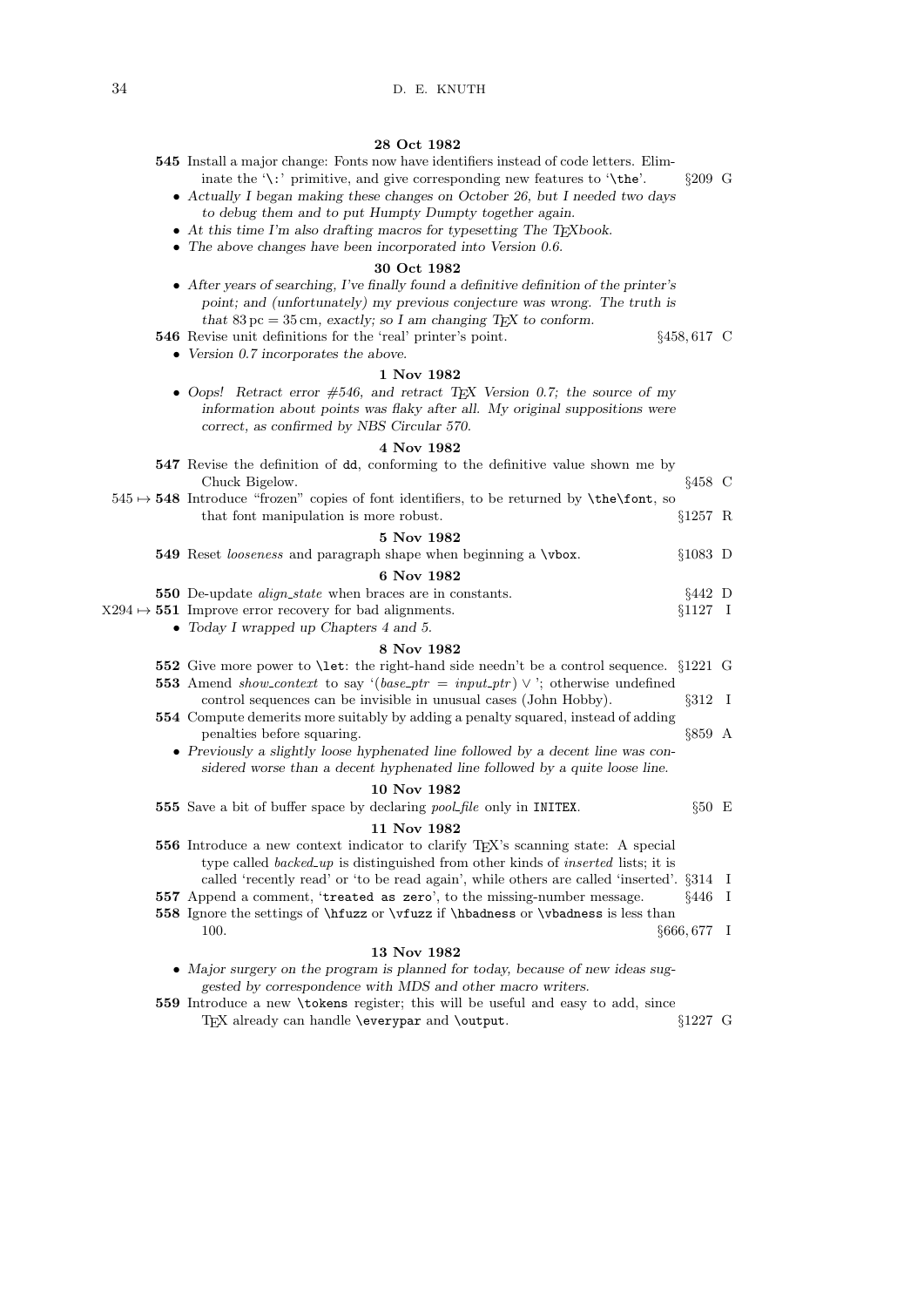| $X34 \rightarrow 560$ Change get_x_token to get_token when scanning an optional space; then a con-<br>struction like $\det\{foo\{ \}\}$ o won't complain that $\f{oo}$ is undefined.<br>• This change was retracted when it was being debugged, because it could cause<br>endv to abort the job. Then it was re-established again when I found that<br>endv needed to be more robust anyway. [But it was eventually rescinded<br>again. | $§443$ C         |  |
|-----------------------------------------------------------------------------------------------------------------------------------------------------------------------------------------------------------------------------------------------------------------------------------------------------------------------------------------------------------------------------------------------------------------------------------------|------------------|--|
| <b>561</b> Make \span mean 'expand' in a preamble.                                                                                                                                                                                                                                                                                                                                                                                      | §782 G           |  |
| <b>562</b> Use three separate if tests instead of ' $\wedge$ ' in the inner loop of <i>get_next</i> , to gain<br>efficiency.                                                                                                                                                                                                                                                                                                            | $\S 342 \quad E$ |  |
| <b>563</b> Introduce $get_r$ -token so that assignments have uniform error messages and so<br>that frozen equivalents cannot be changed.                                                                                                                                                                                                                                                                                                | $§1215$ R        |  |
| $\bullet$ $\;$ I gave a few variables more mnemonic names as I made these changes.                                                                                                                                                                                                                                                                                                                                                      |                  |  |
| 564 Move conditional statements from the semantics ('stomach') part of T <sub>E</sub> X to<br>the syntax ('mouth') part, by introducing '\fi'. Also introduce \csname and<br>\endcsname.<br>$\S 372, 489 - 500$ C<br>• This makes macros much more predictable and logical, but it is by far the most<br>drastic change ever made to TEX. The program began to come back to life                                                        |                  |  |
| only after three days of solid hacking.<br>• Several other things were cleaned up as part of this change because it is now<br>more natural to handle them differently. For example, a null control sequence<br>has now become more logical.<br>• The result of all this is called Version $0.8$ .                                                                                                                                       |                  |  |
| 18 Nov 1982                                                                                                                                                                                                                                                                                                                                                                                                                             |                  |  |
| • Today I resumed writing Chapter 8. Tomorrow I'm $2^{14}$ days old!                                                                                                                                                                                                                                                                                                                                                                    |                  |  |
| 21 Nov 1982                                                                                                                                                                                                                                                                                                                                                                                                                             |                  |  |
| <b>565</b> Declare $c$ as a local variable for hyphenation (DRF).                                                                                                                                                                                                                                                                                                                                                                       | $§912 \quad F$   |  |
| 566 Omit the "first pass" and try hyphenations immediately, if \pretolerance is<br>negative (suggested by DRF).                                                                                                                                                                                                                                                                                                                         | §863 E           |  |
| 567 Don't ship out incredibly huge pages; they might foul up DVI files.                                                                                                                                                                                                                                                                                                                                                                 | $§641$ R         |  |
| 2 Dec 1982                                                                                                                                                                                                                                                                                                                                                                                                                              |                  |  |
| 568 Add new features \everymath and \everydisplay.<br>$§1139, 1145$ G                                                                                                                                                                                                                                                                                                                                                                   |                  |  |
| 569 Add a new feature \futurelet.                                                                                                                                                                                                                                                                                                                                                                                                       | $§1221$ G        |  |
| • The changes above have been incorporated into Version 0.9 of T <sub>E</sub> X.                                                                                                                                                                                                                                                                                                                                                        |                  |  |
| 7 Dec 1982                                                                                                                                                                                                                                                                                                                                                                                                                              |                  |  |
| 570 Add a new \endinput primitive (suggested by FY).                                                                                                                                                                                                                                                                                                                                                                                    | §362,378 G       |  |
| 8 Dec 1982<br>571 Try off-save, if \par occurs in restricted horizontal mode. (This avoids em-<br>barrassment if T <sub>F</sub> X says 'type a command or say <b>\end'</b> , then when you type<br>\end it says you can't!) [However, I soon retracted this change.]                                                                                                                                                                    | $§1094$ I        |  |
| 21 Dec 1982                                                                                                                                                                                                                                                                                                                                                                                                                             |                  |  |
| 572 Redefine \relax so that its <i>chr</i> field exceeds 127. (This facilitates the test for<br>end in <i>scan_file_name</i> .)                                                                                                                                                                                                                                                                                                         | $§265$ A         |  |
| $566 \rightarrow 573$ Call <i>begin_diagnostic</i> when omitting the first pass of line breaking.                                                                                                                                                                                                                                                                                                                                       | $§863 \t F$      |  |
| 574 Fix the logic of glue scanning: In \hiskip-1pt plus2pt the minus should apply<br>only to the 1pt.                                                                                                                                                                                                                                                                                                                                   | $§461$ A         |  |
| 23 Dec 1982                                                                                                                                                                                                                                                                                                                                                                                                                             |                  |  |
| 575 Renumber the decimal codes in paragraph statistics for loose and tight lines;<br>they were ordered backwards.                                                                                                                                                                                                                                                                                                                       | $§817$ I         |  |
| 576 Treat a paragraph that ends with leaders like a paragraph that ends with glue. §816 C                                                                                                                                                                                                                                                                                                                                               |                  |  |
| 577 Allow commas as alternates to radix points, for Europeans.                                                                                                                                                                                                                                                                                                                                                                          | $\S 438$ C       |  |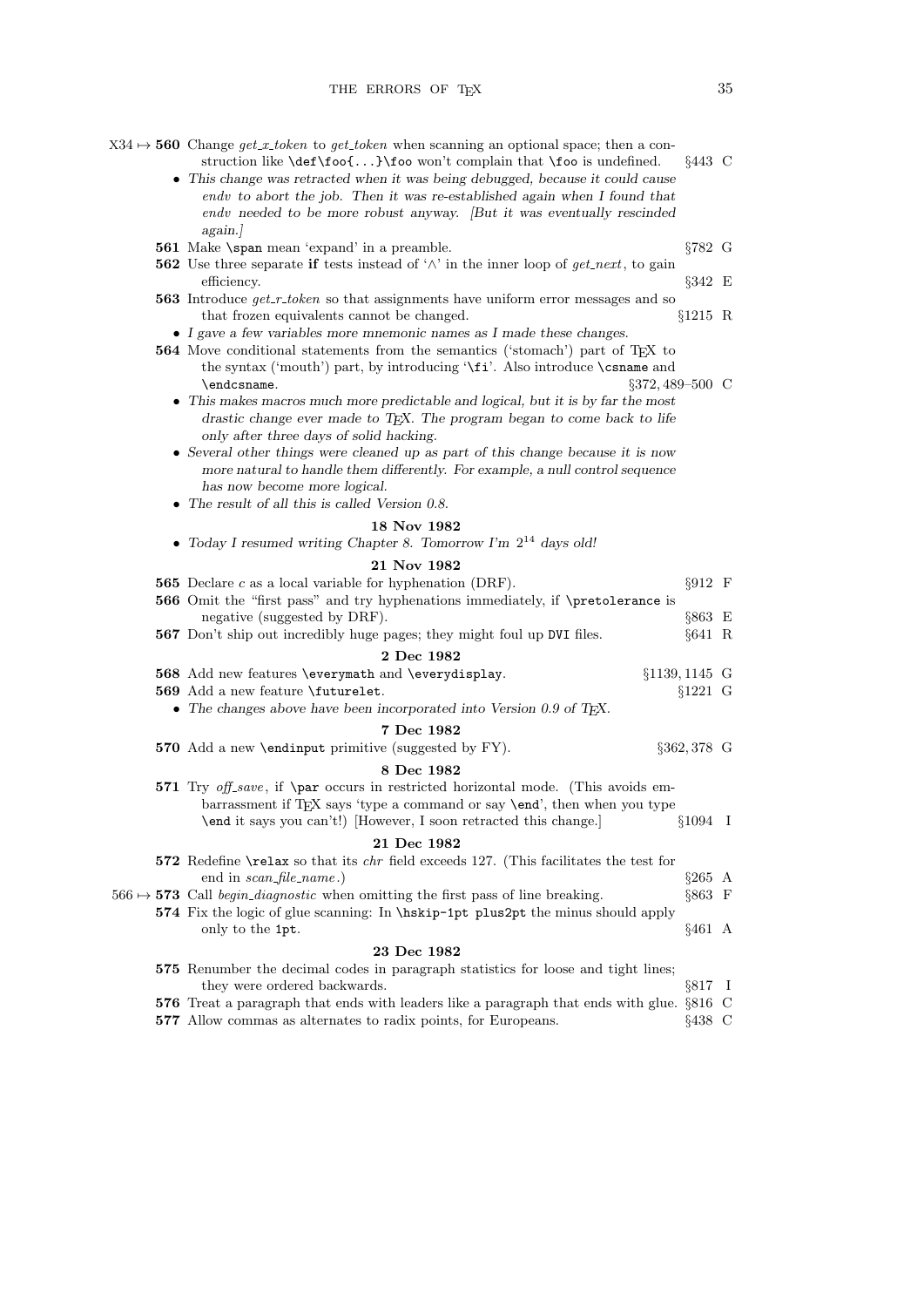|  | 578 Change \hangindent to a normal dimension parameter. [It had been a combi-<br>nation of \hangindent and \hangafter, with special syntax.]<br>$\S 247$ C             |  |
|--|------------------------------------------------------------------------------------------------------------------------------------------------------------------------|--|
|  | $§422, 1244$ G<br>579 Make \prevgraf accessible to users.                                                                                                              |  |
|  | 580 Split \clubpenalty off from \widowpenalty.<br>$\S 890$ G                                                                                                           |  |
|  | • I'm typing Chapter 14 while making these changes.                                                                                                                    |  |
|  | 24 Dec 1982                                                                                                                                                            |  |
|  | 581 Use back_input instead of goto reswitch when inserting \par, because \par                                                                                          |  |
|  | $§1095$ S<br>may have changed.                                                                                                                                         |  |
|  | 25 Dec 1982                                                                                                                                                            |  |
|  | $\bullet$ It's 10pm after a very Merry Christmas!                                                                                                                      |  |
|  | $X328 \rightarrow 582$ Don't prompt for a new file name if <b>\openin</b> doesn't find a file.<br>$§1275$ I                                                            |  |
|  | 583 Add a new \jobname primitive.<br>$§472$ G                                                                                                                          |  |
|  | 584 Give the user a way to delete the dollar sign, when TEX decides to insert one. §1047 I                                                                             |  |
|  | 585 Allow optional equals after \parshape, and implement \the\parshape.<br>$§423,1248$ C                                                                               |  |
|  | 26 Dec 1982                                                                                                                                                            |  |
|  | 586 Add an <i>if-line-field</i> to the condition stack entries, so that more informative                                                                               |  |
|  | $§489$ I<br>error messages can be given.                                                                                                                               |  |
|  | $549 \rightarrow 587$ Introduce a <i>normal-paragraph</i> procedure, since initialization is needed also                                                               |  |
|  | within \insert, \vadjust, \valign, \output.<br>$$1070$ D                                                                                                               |  |
|  | 27 Dec 1982                                                                                                                                                            |  |
|  | 588 Give users access to <b>\pagetotal</b> and <b>\pagegoal.</b> (Analogous to $\#679$ and                                                                             |  |
|  | $\#585$ , but simpler.)<br>$§1245$ G                                                                                                                                   |  |
|  | $X199 \rightarrow 589$ Introduce \tracingpages, allowing users to see page-optimization calculations.                                                                  |  |
|  | Also split \tracingparagraphs off from \tracingstats.<br>$\S 987, 1005, 1011$ I                                                                                        |  |
|  | • The changes above have been incorporated into Version 0.91 of T <sub>F</sub> X.                                                                                      |  |
|  | 31 Dec 1982                                                                                                                                                            |  |
|  | <b>590</b> Break the <i>build-page</i> procedure into two parts, by extracting the section now                                                                         |  |
|  | called $\text{fire\_up}.$ [This is necessary because some Pascal compilers, notably for                                                                                |  |
|  | $§1012$ P<br>IBM mainframes, cannot deal with large procedures.                                                                                                        |  |
|  | §489 S<br>$564 \rightarrow 591$ Make \ifodd1\else legal by introducing <i>if-code</i> .                                                                                |  |
|  | <b>592</b> Improve alignments when columns don't occur: Don't append null boxes for<br>columns missing before $\zeta$ , and zero out the tabskip glue after nonpresent |  |
|  | columns.<br>$\S 802$ Q                                                                                                                                                 |  |
|  | §801,804 I<br><b>593</b> Make the error message about overfull alignment more intelligible.                                                                            |  |
|  | • The changes above have been incorporated into Version 0.92 of T <sub>F</sub> X82, which                                                                              |  |
|  | was the last version of 1982, completed at 11:59pm on December 31.                                                                                                     |  |
|  | 3 Jan 1983                                                                                                                                                             |  |
|  | $\bullet$ Today I'm beginning to write Chapter 15, and planning the \output routine<br>of plain.tex.                                                                   |  |
|  | $X186 \rightarrow 594$ Change the logic of <i>its_all_over</i> ; use max_dead_cycles here too, instead of the                                                          |  |
|  | $§1054$ C<br>fixed constant 100.                                                                                                                                       |  |
|  | $X34 \rightarrow 595$ Don't forget to <i>pop_nest</i> when an insert is empty. Also disallow optional space                                                            |  |
|  | after \insert $n \ldots$ }.<br>$§1100$ F                                                                                                                               |  |
|  | 4 Jan 1983                                                                                                                                                             |  |
|  | $541 \mapsto 596$ Use the \boxmaxdepth that's declared inside a \vbox when packaging it.<br>$$1086$ C                                                                  |  |
|  | 597 Rename \groupbegin and \groupend as \begingroup and \endgroup.<br>$§265$ C                                                                                         |  |
|  | $594 \rightarrow 598$ Make \deadcycles accessible to users.<br>$§1246$ G                                                                                               |  |
|  | 599 Base the split insertions on natural height plus depth, not on delta.<br>$§1010$ Q                                                                                 |  |

• The changes above have been incorporated into Version 0.93.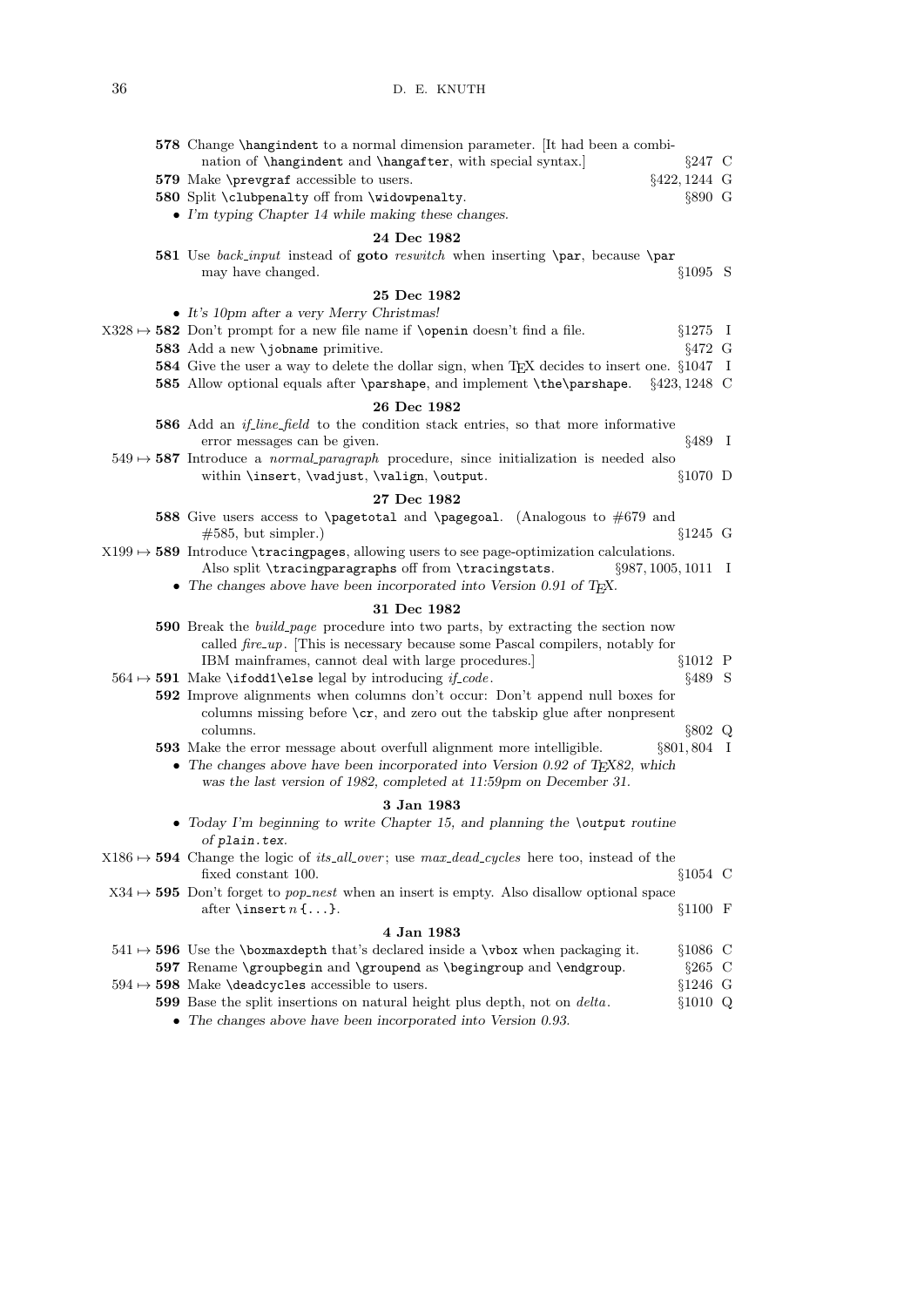## 6 Jan 1983

| <b>600</b> Add <i>push_math</i> to handle a case where I forgot to clear <i>incompleat_noad</i> . (This                                                                          |                   |             |
|----------------------------------------------------------------------------------------------------------------------------------------------------------------------------------|-------------------|-------------|
| long-standing bug was unearthed today by Phyllis Winkler.)                                                                                                                       | $§1136$ D         |             |
| $588 \mapsto 601$ Add \pageshrink, etc., too.                                                                                                                                    | $§1245$ G         |             |
| 602 Introduce new parameters \floatingpenalty, \insertpenalties. Also adopt                                                                                                      |                   |             |
| a new internal representation of insertion nodes, so that \floatingpenalty,                                                                                                      |                   |             |
| \splittopskip and \splitmaxdepth can be stored with each insertion. §140,1008 G                                                                                                  |                   |             |
| 7 Jan 1983                                                                                                                                                                       |                   |             |
| 603 Improve the rules for entering new-line, in particular when the end-of-line                                                                                                  |                   |             |
| character is active.                                                                                                                                                             | $\S 343$ Q        |             |
| 9 Jan 1983                                                                                                                                                                       |                   |             |
| <b>604</b> Distinguish between implicit and explicit kerns.                                                                                                                      | $§155,896$ Q      |             |
| 605 Change the name \ignorespace to \ignorespaces.                                                                                                                               | $§265$ C          |             |
| $560 \leftrightarrow 606$ Don't omit a blank space after <b>\def</b> , <b>\message</b> , <b>\mark</b> , etc.; the previous hodge-                                                |                   |             |
| podge of rules is impossible to learn.                                                                                                                                           | $§473$ C          |             |
| $\bullet$ The above changes appear in Version 0.94.                                                                                                                              |                   |             |
| 12 Jan 1983                                                                                                                                                                      |                   |             |
| • Beginning to write the chapters on math today.                                                                                                                                 |                   |             |
| 607 Add a new feature: active characters in math mode.                                                                                                                           | $§1151$ G         |             |
|                                                                                                                                                                                  |                   |             |
| 15 Jan 1983                                                                                                                                                                      |                   |             |
| 608 Fix a surprise bug: ' $1-\$ ' treated the - as binary.                                                                                                                       | $\S729$ A         |             |
| 609 Initialize space_factor inside discretionaries.                                                                                                                              | $§1117$ D         |             |
| 16 Jan 1983                                                                                                                                                                      |                   |             |
| <b>610</b> Fix an incredibly embarrassing bug: I forgot to update <i>spotless</i> in the <i>error</i>                                                                            |                   |             |
| routine!                                                                                                                                                                         |                   | $\mathbf F$ |
| • While fixing this, I decided to change spotless to a more general history vari-                                                                                                |                   |             |
| able, as suggested by IBMers who want a return code.                                                                                                                             | $\S 76, 82, 1335$ |             |
| 611 Replace two calls of <i>confusion</i> by attempts at error recovery, in places where                                                                                         |                   |             |
| 'This can't happen' could actually happen.                                                                                                                                       | $§1027, 1372$ I   |             |
| 18 Jan 1983                                                                                                                                                                      |                   |             |
| 612 Introduce the <i>normalize_selector</i> routine to protect against startup anomalies                                                                                         |                   |             |
| when the transcript file isn't open. Also make <i>open_log_file</i> terminate in some                                                                                            |                   |             |
| cases.                                                                                                                                                                           | $§92,535$ R       |             |
| $591 \rightarrow 613$ Insert \relax, not a blank space, to cure infinite loop like \ifeof\fi (LL).<br>614 Change the old \limitswitch to \limits, \nolimits, and \displaylimits. | $§510$ R          |             |
| Incidentally, this fixes a bug in the former positioning of integral signs. §682,749 G                                                                                           |                   |             |
| 615 Give a \char in math mode its inherited \mathcode.                                                                                                                           | $§1151$ C         |             |
| $525 \rightarrow 616$ Make underline, overline, radical, veenter, accent noads and {} all revert                                                                                 |                   |             |
| to type Ord instead of type Inner. Introduce a new primitive \mathinner.                                                                                                         |                   |             |
| (This fixes the spacing, which got worse in some ways after change $#525$ .)                                                                                                     | $\S 761 \; Q$     |             |
| • I'm working on Appendix G today.                                                                                                                                               |                   |             |
| 19 Jan 1983                                                                                                                                                                      |                   |             |
| 617 Introduce a <i>\mathchoice</i> primitive.                                                                                                                                    | $§1174 \text{ G}$ |             |
| <b>618</b> Move <b>\input</b> from the stomach to the mouth.                                                                                                                     | $\S 378$ C        |             |
| $X260 \rightarrow 619$ Introduce \chardef, analogous to \mathchardef.                                                                                                            | $§1038, 1224$ C   |             |
| 620 Change \unbox to \unhbox and \unvbox; also add \unhcopy.                                                                                                                     | $§1110 \ G$       |             |
| 621 Consider \spacefactor, \pagetotal, etc., as part of prefixed_command, even                                                                                                   |                   |             |
| though they are always global.                                                                                                                                                   | $§1211$ C         |             |
|                                                                                                                                                                                  |                   |             |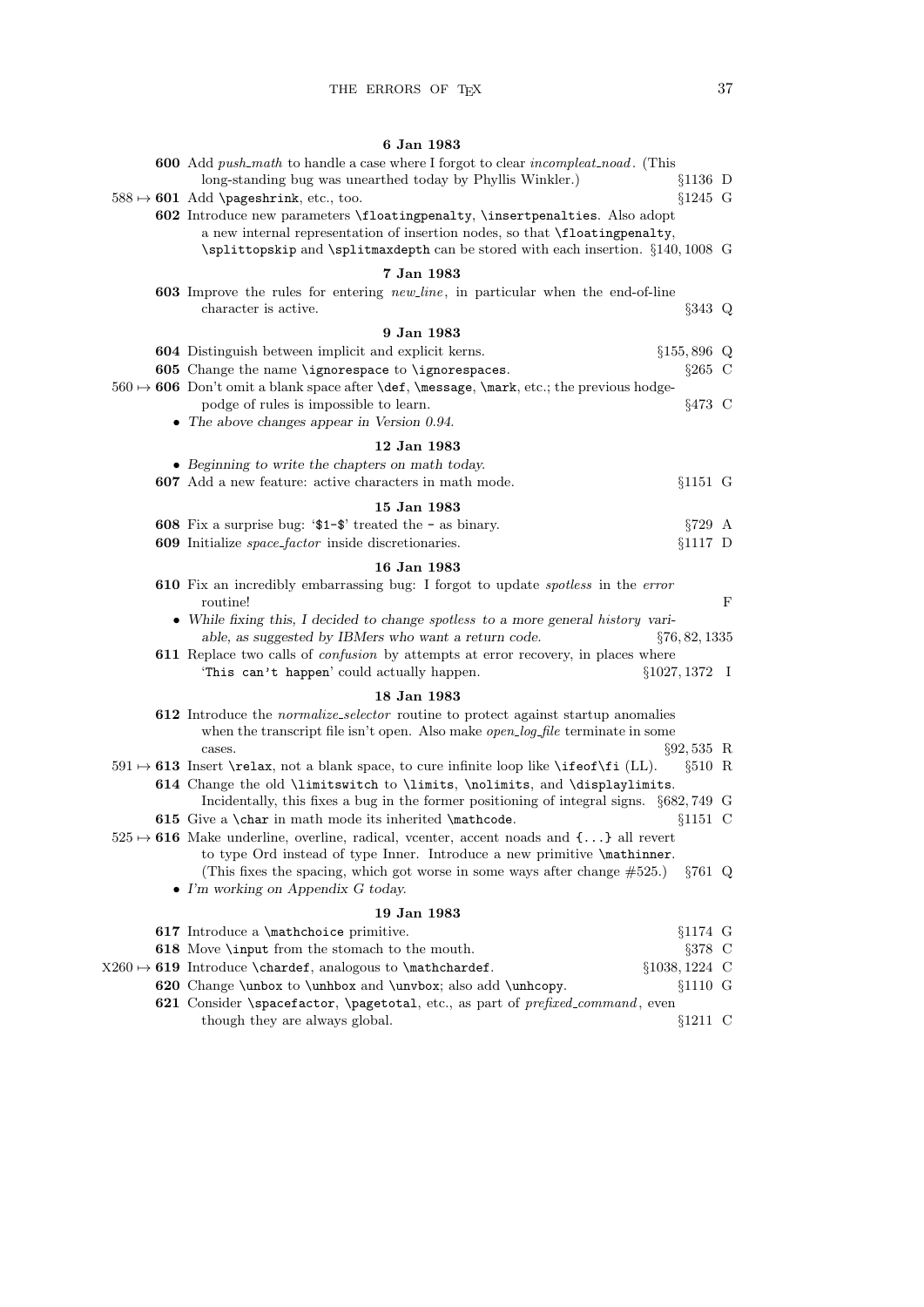| 20 Jan 1983                                                                                                                                                                                                                                                                                                                                                                    |                  |  |
|--------------------------------------------------------------------------------------------------------------------------------------------------------------------------------------------------------------------------------------------------------------------------------------------------------------------------------------------------------------------------------|------------------|--|
| 622 Switch modes when <b>\hrule</b> occurs in horizontal mode or <b>\vrule</b> in vertical.                                                                                                                                                                                                                                                                                    |                  |  |
| $§1090, 1094$ C                                                                                                                                                                                                                                                                                                                                                                |                  |  |
| 623 Add a new \globaldefs feature.                                                                                                                                                                                                                                                                                                                                             | $§1211$ G        |  |
| 21 Jan 1983                                                                                                                                                                                                                                                                                                                                                                    |                  |  |
| 624 Optimize the code, in places where it's important (based on frequency counts<br>of T <sub>F</sub> X usage accumulated during the past week): Introduce fast_get_avail<br>and fast_store_new_token; reduce procedure-call overhead in begin_token_list,<br>end_token_list, back_input, flush_node_list; change some tests from 'if $a \wedge b'$<br>to 'if a then if $b$ '. | $§122,371 \tE$   |  |
| 22 Jan 1983                                                                                                                                                                                                                                                                                                                                                                    |                  |  |
| 625 Save space in math lists: Don't insert penalties within restricted horizontal                                                                                                                                                                                                                                                                                              |                  |  |
| $\S 721, 1196$ E<br>mode; simplify trivial boxes.                                                                                                                                                                                                                                                                                                                              |                  |  |
| <b>626</b> Fix a surprising oversight in the rebox routine: Ensure that $b$ isn't a vbox.                                                                                                                                                                                                                                                                                      | $\S715$ S        |  |
| $545 \rightarrow 627$ Make \nullfont a primitive, so that <i>cur_font</i> always has a value. (This is a                                                                                                                                                                                                                                                                       |                  |  |
| dramatic improvement over T <sub>E</sub> X78, where a missing font was a fatal error                                                                                                                                                                                                                                                                                           |                  |  |
| called 'Whoa'!)                                                                                                                                                                                                                                                                                                                                                                | $§552 \text{ C}$ |  |
| 24 Jan 1983                                                                                                                                                                                                                                                                                                                                                                    |                  |  |
| $586 \rightarrow 628$ List all incomplete \if's when the job ends.                                                                                                                                                                                                                                                                                                             | $§1335$ I        |  |
| 29 Jan 1983                                                                                                                                                                                                                                                                                                                                                                    |                  |  |
| $552 \rightarrow 629$ Change initialization of <i>align_state</i> so that \halign\bgroup works.                                                                                                                                                                                                                                                                                | $\S 777$ C       |  |
| 30 Jan 1983                                                                                                                                                                                                                                                                                                                                                                    |                  |  |
| $625 \rightarrow 630$ Be sure to test 'is_char_node(q)' when checking for a trivial box.                                                                                                                                                                                                                                                                                       | $\S 721$ D       |  |
| • By extraordinary coincidence, this bug was caught when somebody used font<br>number 11 (= $kern-node$ ) in the second character of a list of length 2!                                                                                                                                                                                                                       |                  |  |
| $X168 \rightarrow 631$ Improve format for stats at end of run, as suggested by DRF.                                                                                                                                                                                                                                                                                            | $§1334$ I        |  |
| $\bullet$ The changes above have been incorporated into Version 0.95.                                                                                                                                                                                                                                                                                                          |                  |  |
| <b>632</b> Don't ignore the space after a control symbol (except $\'$ ).                                                                                                                                                                                                                                                                                                       | $\S 354$ C       |  |
| 633 Remove all trailing spaces at the right of input lines, so that there's perfect                                                                                                                                                                                                                                                                                            |                  |  |
| compatibility with IBM systems that extend short lines with spaces.                                                                                                                                                                                                                                                                                                            | $§31$ P          |  |
| 3 Feb 1983                                                                                                                                                                                                                                                                                                                                                                     |                  |  |
| <b>634</b> Assume that a <i>math<sub>-accent</sub></i> was intended, after giving an error message in the<br>case $mmode + accent.$                                                                                                                                                                                                                                            | $§1165$ I        |  |
| 635 Add new primitives \iftrue and \iffalse.                                                                                                                                                                                                                                                                                                                                   | $§488 \text{ G}$ |  |
| 6 Feb 1983                                                                                                                                                                                                                                                                                                                                                                     |                  |  |
| $X304 \rightarrow 636$ Improve the accuracy of fixed-point arithmetic when calculating sizes for <b>\left</b>                                                                                                                                                                                                                                                                  |                  |  |
| and <b>\right</b> . (I had started by dividing <i>delimiter_factor</i> , not <i>delta1</i> , by 500.) §762 A                                                                                                                                                                                                                                                                   |                  |  |
| 12 Feb 1983                                                                                                                                                                                                                                                                                                                                                                    |                  |  |
| 637 Change the name \delimiterlimit to \delimitershortfall.                                                                                                                                                                                                                                                                                                                    | $\S 248$ C       |  |
| 638 Make \abovewithdelims equivalent to \above; change the order of operands                                                                                                                                                                                                                                                                                                   |                  |  |
| so that delimiters precede the dimension.                                                                                                                                                                                                                                                                                                                                      | §1182C           |  |
| $607 \rightarrow 639$ Remove the kludgy math codes introduced earlier; make <b>\fam</b> a normal integer                                                                                                                                                                                                                                                                       |                  |  |
| parameter and allow $\mathcal{L}^{15}$ .                                                                                                                                                                                                                                                                                                                                       | $§1233$ C        |  |
| <b>640</b> Don't let <b>\spacefactor</b> become more than $2^{15}$ .<br>$§1233, 1243$ R                                                                                                                                                                                                                                                                                        |                  |  |
| • I finished drafting Chapter 17 today.                                                                                                                                                                                                                                                                                                                                        |                  |  |
| 14 Feb 1983                                                                                                                                                                                                                                                                                                                                                                    |                  |  |
| $639 \rightarrow 641$ Replace octal output ( <i>print_octal</i> ) by hexadecimal ( <i>print_hex</i> ) so that math<br>codes are clearer.                                                                                                                                                                                                                                       | $§67$ I          |  |
| $619 \rightarrow 642$ Don't forget <i>char-given</i> in the <i>math-accent</i> routine.                                                                                                                                                                                                                                                                                        | $§1124$ F        |  |
|                                                                                                                                                                                                                                                                                                                                                                                |                  |  |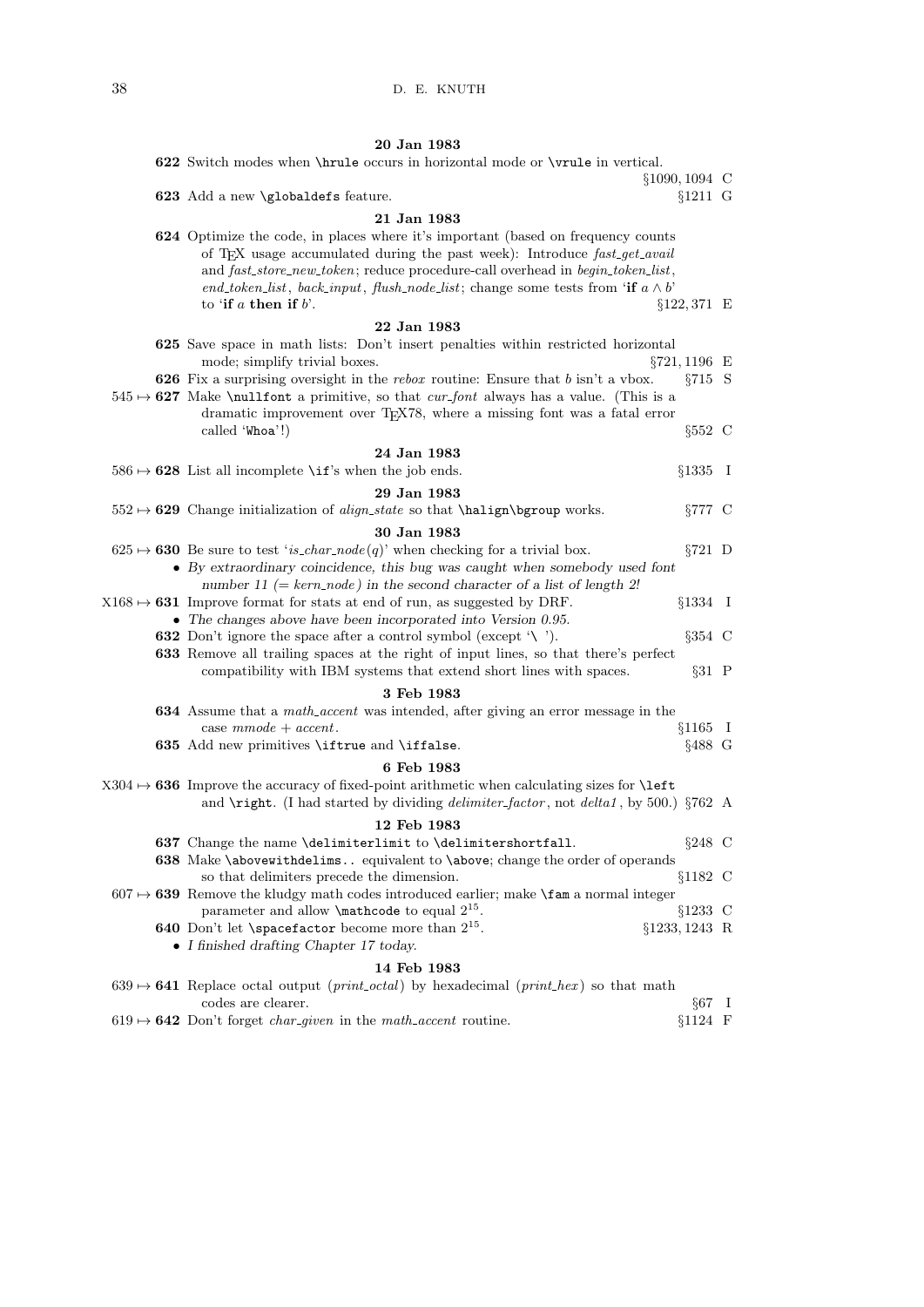## 17 Feb 1983  $622 \mapsto 643$  Switch modes when \halign occurs in horizontal mode, or \valign in vertical

| $§1090, 1094$ C<br>mode.                                                                                                                                                                                                                                                                    |  |
|---------------------------------------------------------------------------------------------------------------------------------------------------------------------------------------------------------------------------------------------------------------------------------------------|--|
| 18 Feb 1983                                                                                                                                                                                                                                                                                 |  |
| 644 Add a new feature \tracingrestores. This requires a new procedure called<br>show_eqtb, whose code can be interspersed with the eqtb definitions.<br>$\S 252$ I                                                                                                                          |  |
| 25 Feb 1983                                                                                                                                                                                                                                                                                 |  |
| $622 \rightarrow 645$ Suggest using \leaders when the user tries a horizontal rule in restricted hor-<br>$§1095$ I<br>izontal mode.                                                                                                                                                         |  |
| 27 Feb 1983                                                                                                                                                                                                                                                                                 |  |
| 646 Specify the range of source lines, when giving warning messages for underfull<br>or overfull boxes in alignments.<br>$\S662, 675$ I<br>• Why did it take me all day to type the middle part of Chapter 18?                                                                              |  |
| 4 Mar 1983                                                                                                                                                                                                                                                                                  |  |
| <b>647</b> Introduce a new feature \xcr (suggested by LL). [Changed later to '\crcr'.]<br>$§785$ G<br>$631 \rightarrow 648$ Subtract out T <sub>E</sub> X's own string requirements from the stats.<br>$§1334$ I                                                                            |  |
| 6 Mar 1983                                                                                                                                                                                                                                                                                  |  |
| 649 Add new features \everyhbox and \everyvbox.<br>$§1083, 1167$ G                                                                                                                                                                                                                          |  |
| 9 Mar 1983                                                                                                                                                                                                                                                                                  |  |
| $X295 \rightarrow 650$ Avoid accessing math-quad when the symbol fonts aren't known to be present. §1199 R<br>$533 \rightarrow 651$ Introduce float and unfloat macros to aid portability (HWT).<br>$§109$ P<br>652 Introduce new names \abovedisplayskip and \belowdisplayskip for the old |  |
| \dispskip; also \abovedisplayshortskip and \belowdisplayshortskip for<br>$\S226$ C<br>the old \dispaskip and \dispbskip.                                                                                                                                                                    |  |
| 10 Mar 1983                                                                                                                                                                                                                                                                                 |  |
| 653 Unbundle \romannumeral from \number (suggested by FY).<br>$§468$ C                                                                                                                                                                                                                      |  |
| 12 Mar 1983                                                                                                                                                                                                                                                                                 |  |
| 654 Ignore leading spaces in scan_keyword.<br>$§407$ C                                                                                                                                                                                                                                      |  |
| 14 Mar 1983<br>$631 \rightarrow 655$ Use <i>write</i> and <i>write_ln</i> directly when printing stats.<br>$§1334 \t E$                                                                                                                                                                     |  |
| 16 Mar 1983                                                                                                                                                                                                                                                                                 |  |
| $602 \rightarrow 656$ Refine the page-break cost function (introducing 'deplorable', which is not quite<br>'awful_bad'), after suggestion by LL.<br>$\S 974, 1005$ Q<br>• The changes above have been incorporated into Version $0.96$ .                                                    |  |
| 18 Mar 1983                                                                                                                                                                                                                                                                                 |  |
| 657 Add a new feature \everyjob suggested by FY.<br>$§1030$ G                                                                                                                                                                                                                               |  |
| 19 Mar 1983                                                                                                                                                                                                                                                                                 |  |
| 658 Don't treat left braces specially when showing macros.<br>$\S 294$ I                                                                                                                                                                                                                    |  |
| <b>659</b> Ignore blanks that would otherwise become undelimited arguments.<br>$\S 393$ C                                                                                                                                                                                                   |  |
| 21 Mar 1983<br>$§424$ F<br>$X280 \rightarrow 660$ Make <b>\lastskip</b> handle $mu\_glue$ as well as ordinary glue.<br>$561 \rightarrow 661$ Expand only one level in a preamble \span.<br>$\S 782$ C                                                                                       |  |
| 22 Mar 1983                                                                                                                                                                                                                                                                                 |  |
| 662 Let a single # suffice in \tokens, \message, etc. (The previous rule, in which<br>## was always required as in macros, was a loser especially in \write where<br>you had to say $\# \# \# \#$ !)<br>$§477$ C                                                                            |  |
|                                                                                                                                                                                                                                                                                             |  |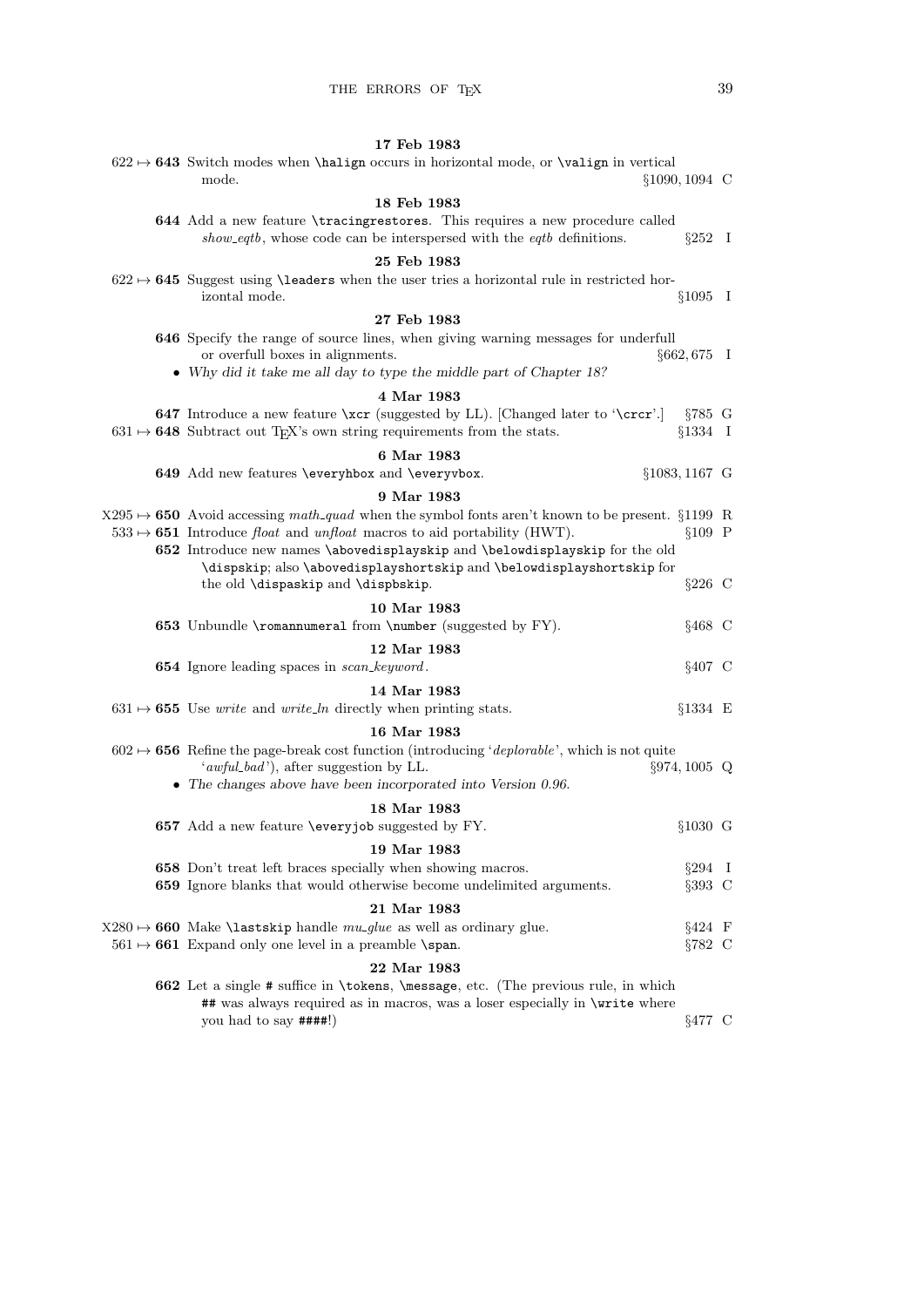| $X328 \rightarrow 663$ Require the keyword 'to' in <b>\read.</b> (This will avoid the common error of an<br>incomplete constant when no space appears before the $\operatorname{cs.}$ ) Also allow<br>terminal I/O as a default when a stream number is out of range. $\S 482, 1225, 1370$ C |                    |  |
|----------------------------------------------------------------------------------------------------------------------------------------------------------------------------------------------------------------------------------------------------------------------------------------------|--------------------|--|
| 26 Mar 1983                                                                                                                                                                                                                                                                                  |                    |  |
| 664 Replace \ifeven(countnumber) by \ifodd(number), for better consistency of<br>language.                                                                                                                                                                                                   | $§504$ C           |  |
| $564 \rightarrow 665$ Introduce the <i>change-if-limit</i> , to overcome a big surprise bug relating to <b>\if</b> \if<br>aabc\fi.                                                                                                                                                           | §497 S             |  |
| $\bullet$ Such examples show that cur_if might not be current, in my original imple-<br>mentation.                                                                                                                                                                                           |                    |  |
| 28 Mar 1983                                                                                                                                                                                                                                                                                  |                    |  |
| $X326 \rightarrow 666$ Tolerate non-characters as arguments to \if and \ifcat.                                                                                                                                                                                                               | $§506$ G           |  |
| 667 Change 'absent' to 'void', a better word.                                                                                                                                                                                                                                                | $§487$ C           |  |
| <b>668</b> Clear the <i>shift_amount</i> in <b>\lastbox</b> , since I don't want to figure out what it<br>means in all cases.                                                                                                                                                                | $$1081$ C          |  |
| 29 Mar 1983                                                                                                                                                                                                                                                                                  |                    |  |
| 669 Wake up the terminal before giving an error message. (This means a special                                                                                                                                                                                                               |                    |  |
| <i>print_err</i> procedure is introduced.) (Suggested by DRF.)                                                                                                                                                                                                                               | $§34,73$ I         |  |
| 1 Apr 1983                                                                                                                                                                                                                                                                                   |                    |  |
| • Today I finished Chapter 21 (boxes) and began to draft Chapter 22 (align-<br>ments).                                                                                                                                                                                                       |                    |  |
| 670 Allow periodic preambles in alignments.                                                                                                                                                                                                                                                  | $\S 793 \text{ G}$ |  |
| 671 Make \leaders line up according to the smallest enclosing box.                                                                                                                                                                                                                           | $§627,636$ C       |  |
| <b>672</b> Allow hyphenation after what its (e.g., after items for an index).                                                                                                                                                                                                                | §896 Q             |  |
| 2 Apr 1983                                                                                                                                                                                                                                                                                   |                    |  |
| <b>673</b> Call <i>build_page</i> when <b>\par</b> occurs in vertical mode.                                                                                                                                                                                                                  | $§1094$ Q          |  |
| 674 Clear aux in init_row, for tidyness.                                                                                                                                                                                                                                                     | $\S 786$ C         |  |
| 4 Apr 1983                                                                                                                                                                                                                                                                                   |                    |  |
| 675 Let digits switch families in math mode.                                                                                                                                                                                                                                                 | $\S 232$ C         |  |
| 7 Apr 1983                                                                                                                                                                                                                                                                                   |                    |  |
| $602 \rightarrow 676$ Refine the test for not splitting an insertion.                                                                                                                                                                                                                        | $§1008$ Q          |  |
| 8 Apr 1983                                                                                                                                                                                                                                                                                   |                    |  |
| $647 \rightarrow 677$ Rename \xcr as \crcr, at LL's request.                                                                                                                                                                                                                                 | $\S 780$ C         |  |
| 9 Apr 1983                                                                                                                                                                                                                                                                                   |                    |  |
| • Took a day off and had a chance to help print a sample page on a 150-year-old<br>letterpress in Murphys, California.                                                                                                                                                                       |                    |  |
| 11 Apr 1983                                                                                                                                                                                                                                                                                  |                    |  |
| 678 Recover more sensibly after a runaway preamble.                                                                                                                                                                                                                                          | $\S 339$ I         |  |
| 12 Apr 1983                                                                                                                                                                                                                                                                                  |                    |  |
| $X328 \rightarrow 679$ Make \read span several input lines, if necessary to get balanced braces.                                                                                                                                                                                             | $§482 \text{ C}$   |  |
| 14 Apr 1983<br><b>680</b> Fix a subtle bug found by JS: $\S 882$ can make q a <i>char_node</i> , so we need to test                                                                                                                                                                          |                    |  |
| 'if $\neg$ is_char_node(q)'. [Actually I discovered much later that the real bug<br>was to omit 'else' at this point.                                                                                                                                                                        | $\S 881$ S         |  |
| 15 Apr 1983                                                                                                                                                                                                                                                                                  |                    |  |
| 681 Make \uppercase and \lowercase apply to all characters, regardless of cate-                                                                                                                                                                                                              |                    |  |
| gory.                                                                                                                                                                                                                                                                                        | $§1289$ C          |  |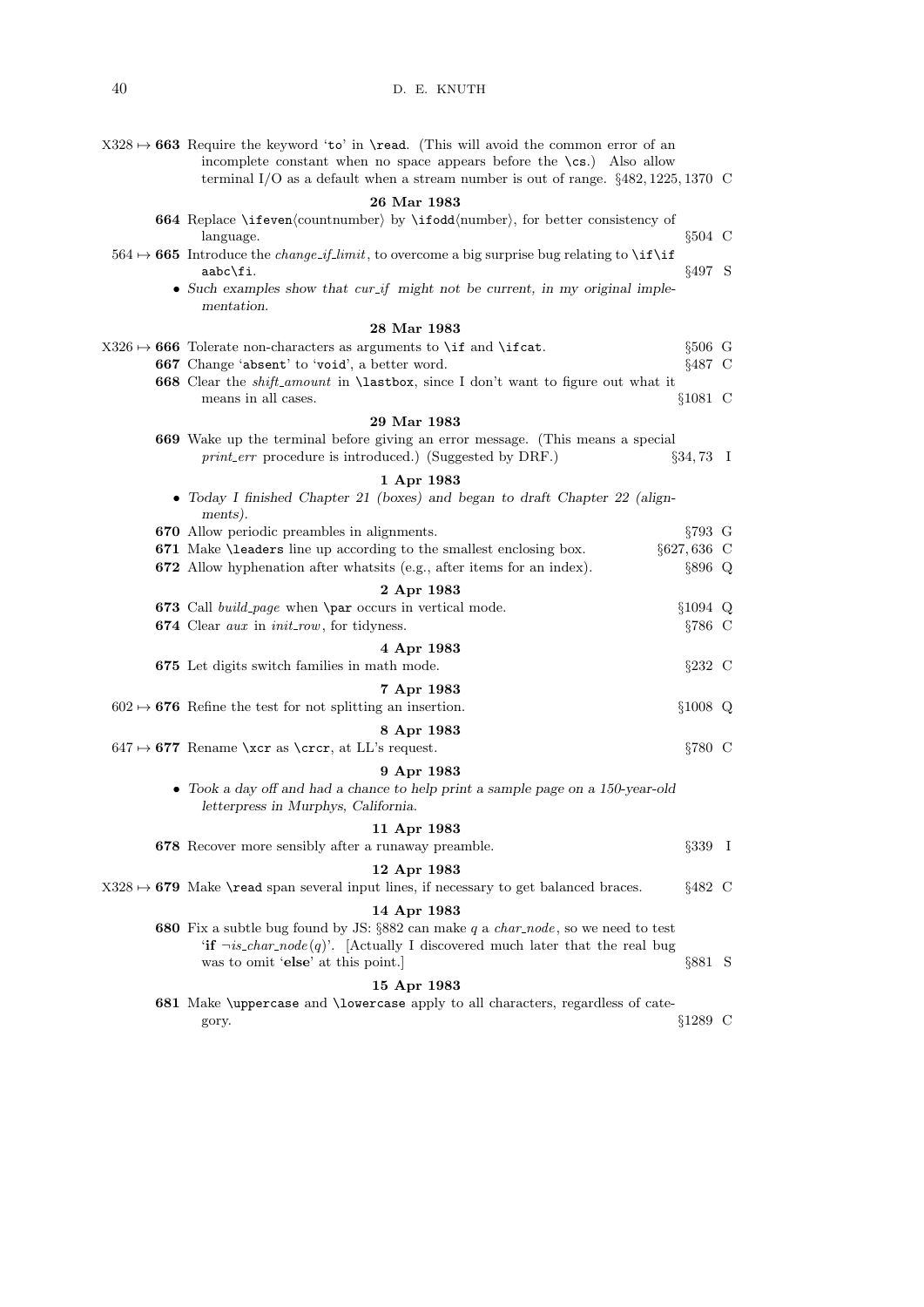• 5pm. The changes above have been incorporated into Version 0.97.

22, for distribution to volunteer readers.

• 7:30am. After working all night, I completed a draft of the manual thru Chapter

17 Apr 1983

| <b>682</b> Change 'small_number' to '065' in the hyphenation routine (DRF).<br>$\S 901$ R                                                                                                                                               |  |
|-----------------------------------------------------------------------------------------------------------------------------------------------------------------------------------------------------------------------------------------|--|
| 683 Flush patterns in the input when the user tries \patterns outside of INITEX                                                                                                                                                         |  |
| $§1252$ I<br>(suggested by DRF).                                                                                                                                                                                                        |  |
| • Tomorrow I fly to England, where I'll lecture and write a paper about 'Literate<br>Programming' [Comp. J. 27 (1984), 97-111].                                                                                                         |  |
| 14 May 1983                                                                                                                                                                                                                             |  |
| $663 \rightarrow 684$ Improve the behavior of \read from terminal (suggested by Todd Allen at<br>Yale). I'd forgotten to implement the extended stream numbers in $\#663$ .<br>$§484$ I<br>Also, the prompt is now omitted if $n < 0$ . |  |
|                                                                                                                                                                                                                                         |  |
| 18 May 1983<br><b>685</b> Restrict <i>\write n</i> to the transcript file only, if $n < 0$ .<br>$§1350$ I                                                                                                                               |  |
| $X188 \rightarrow 686$ Unify the syntax for registers and internal quantities. (Remove primitives called<br>$\lambda$ insthe' and $\lambda$ inimusthe'; rename scan_the to scan_something_internal, and                                 |  |
| $§209, 413$ C<br>change its interface accordingly; clean up command codes generally.)                                                                                                                                                   |  |
| 687 Introduce new parameters \hoffset, \voffset.<br>$§617$ G                                                                                                                                                                            |  |
| 24 May 1983                                                                                                                                                                                                                             |  |
| 688 Introduce a new parameter \everycr (suggested by MDS).<br>$\S 774, 799$ G                                                                                                                                                           |  |
| • Many macro writers and preliminary-manual readers have been requesting new<br>features; I'll try to keep the language as concise and consistent as possible.                                                                          |  |
| 25 May 1983                                                                                                                                                                                                                             |  |
| 689 Introduce \countdef, \dimendef, etc. (suggested by DRF long ago, easy now                                                                                                                                                           |  |
| $§1224$ G<br>in view of $\#686$ ).                                                                                                                                                                                                      |  |
| 690 Introduce \advance, \multiply, \divide (suggested by FY).<br>$$1240 \text{ G}$                                                                                                                                                      |  |
| 691 Introduce \hyphenchar; this requires a new command assign_font_int, plus<br>$§915$ G<br>minor changes to about 15 modules.                                                                                                          |  |
| $\S 741 \text{ G}$<br><b>692</b> Introduce \skewchar (easy because of $\#691$ ).                                                                                                                                                        |  |
| 693 Introduce \noexpand. (I had difficulty thinking of how to implement this one!)                                                                                                                                                      |  |
| $\S 358, 369$ G                                                                                                                                                                                                                         |  |
| $\S 296$ G<br>694 Introduce \meaning.                                                                                                                                                                                                   |  |
| $X231 \rightarrow 695$ Remove 'dm' and 'vu'; allow the more general '.5\hsize'.<br>$§455$ G                                                                                                                                             |  |
| <b>696</b> Change '\texinfo $f$ n' to '\fontdimen $n$ $f$ '.<br>$§578$ C                                                                                                                                                                |  |
| 27 May 1983                                                                                                                                                                                                                             |  |
| 697 Add a new feature $\text{atterassignment}$ (suggested by ARK).<br>$$1269$ G                                                                                                                                                         |  |
| $619 \rightarrow 698$ Adjust the timing so that commands like '\chardef\xx=5\xx' behave sensibly. $\S 1224$ C                                                                                                                           |  |
| 28 May 1983                                                                                                                                                                                                                             |  |
| <b>699</b> Ignore '\relax' as if it were a space, in math mode and in a few other places                                                                                                                                                |  |
| $§404$ C<br>where <b>\relax</b> would otherwise be erroneous.                                                                                                                                                                           |  |
| <b>700</b> Improve \mathaccent spacing with respect to subscripts and superscripts (sug-<br>$\S 742$ Q<br>gested by HWT.                                                                                                                |  |
| 30 May 1983                                                                                                                                                                                                                             |  |
| $598 \rightarrow 701$ Terminate a job only when $dead\_cycles = 0$ .<br>$§1054$ C<br>• The changes above constitute Version $0.98$ .                                                                                                    |  |
|                                                                                                                                                                                                                                         |  |
| 3 Jun 1983                                                                                                                                                                                                                              |  |

• I finished the draft of Chapter 23 (output routines) today.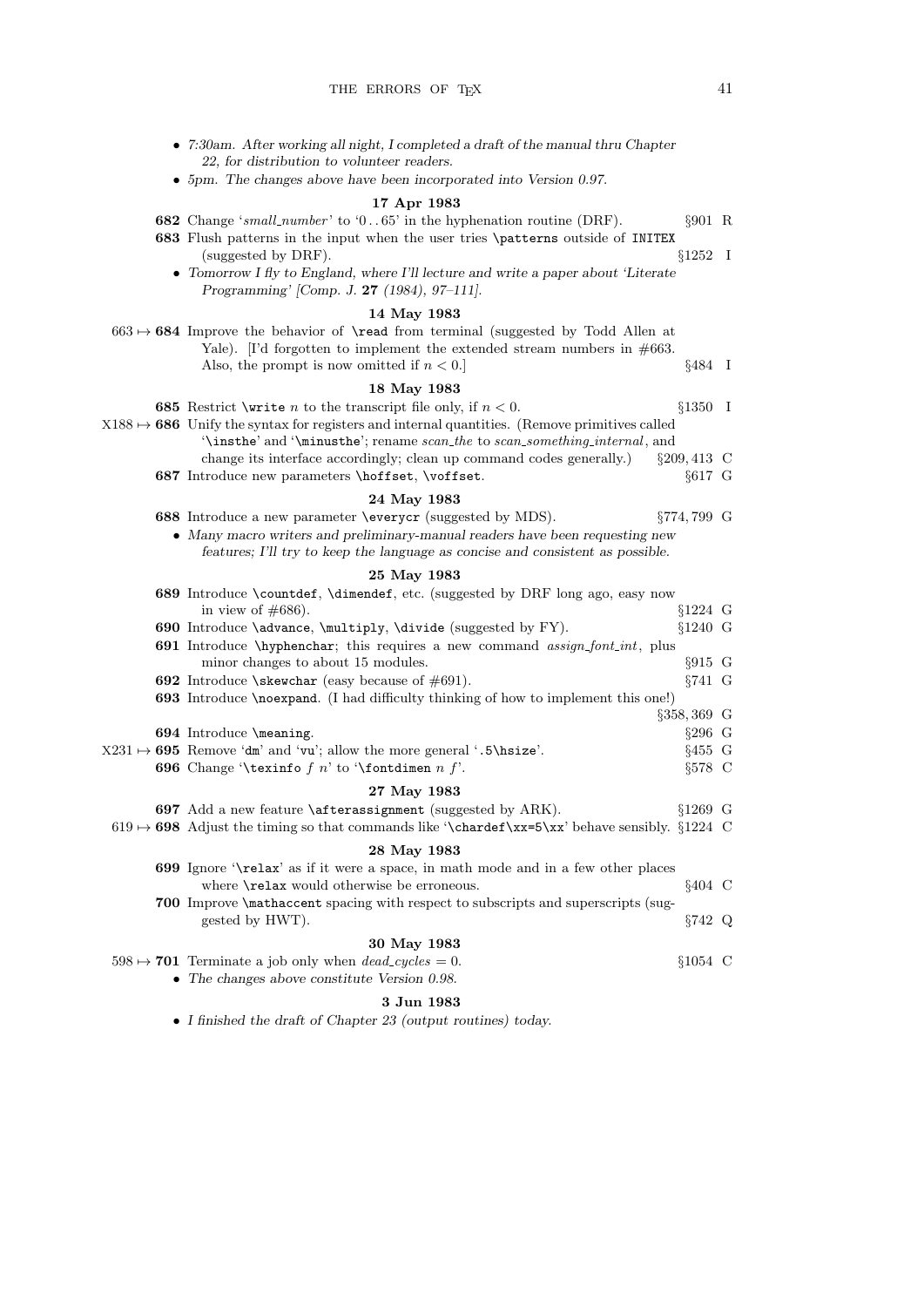|  | 702 Allow \mark and \insert and \vadjust in restricted horizontal mode, and<br>also in math mode. (This is a comparatively big change, triggered by the<br>fact that <b>\mark</b> in a display presently causes TEX to crash with 'This can't<br>happen'!) The global variable <i>adjust_tail</i> is introduced.<br>§796, 888, 1085 G |         |
|--|---------------------------------------------------------------------------------------------------------------------------------------------------------------------------------------------------------------------------------------------------------------------------------------------------------------------------------------|---------|
|  | 6 Jun 1983                                                                                                                                                                                                                                                                                                                            |         |
|  | $695 \rightarrow 703$ Replace (and generalize) the previous uses of ht, wd, and dp in dimensions by                                                                                                                                                                                                                                   |         |
|  | introducing the new control sequences $\ht$ , $\wd$ , and $\dp$ .<br>$§1247$ G                                                                                                                                                                                                                                                        |         |
|  | <b>704</b> Display sub-parts of noads with the symbols $\hat{\ }$ and _ instead of ( and [.<br>$§696$ I                                                                                                                                                                                                                               |         |
|  | $694 \rightarrow 705$ Allow A. F in hex constants to be <i>other_char</i> as well as <i>letter</i> .<br>$§445$ C                                                                                                                                                                                                                      |         |
|  | 7 Jun 1983                                                                                                                                                                                                                                                                                                                            |         |
|  | $654 \rightarrow 706$ Remove an instance of $\langle$ Scan optional space $\rangle$ , since it's now redundant.<br>$§457 \tE$                                                                                                                                                                                                         |         |
|  | 707 Legalize \mkern\thinmuskip and \mkern5\thinmuskip.<br>$§456$ C                                                                                                                                                                                                                                                                    |         |
|  | <b>708</b> Clean up the treatment of optional spaces in numerical specifications.<br>$§455$ C                                                                                                                                                                                                                                         |         |
|  | • A construction like $2.5\$ space \space \dimen0 was previously valid after 'plus'<br>or 'minus' only!                                                                                                                                                                                                                               |         |
|  | • I'm obviously working on Chapter 24 today.                                                                                                                                                                                                                                                                                          |         |
|  | $§577$ C<br>$545 \rightarrow 709$ Allow '\font' as a (font identifier) for the current font.                                                                                                                                                                                                                                          |         |
|  | $623 \mapsto 710$ Don't make <b>\gdef</b> global when $global\_defs < 0$ .<br>$§1218$ C                                                                                                                                                                                                                                               |         |
|  | 711 Produce zero_glue as the outcome of \advance\spaceskip by-\spaceskip.<br>$§1229$ E                                                                                                                                                                                                                                                |         |
|  | $§1294$ I<br>712 Make \show do something appropriate for every possible token.                                                                                                                                                                                                                                                        |         |
|  | $559 \rightarrow 713$ Replace the (single) \tokens parameter by an array of 256 token registers.<br>$\S 230$ G                                                                                                                                                                                                                        |         |
|  | 714 Allow <i>\indent</i> in math mode; also make <b>\valign</b> in math mode produce the                                                                                                                                                                                                                                              |         |
|  | 'Missing \$' error.<br>$§1046, 1093$ C<br><b>715</b> Remove redundant code: There's no need to check cur-group or call off-save                                                                                                                                                                                                       |         |
|  | when starting alignments or equation numbers in displays.<br>§1130, 1142 E                                                                                                                                                                                                                                                            |         |
|  | 8 Jun 1983                                                                                                                                                                                                                                                                                                                            |         |
|  | 716 Disallow \openout-1 and \closeout-1.<br>$§1350$ C                                                                                                                                                                                                                                                                                 |         |
|  | 717 Disallow \lastbox in math mode.<br>$§1080$ C                                                                                                                                                                                                                                                                                      |         |
|  | 9 Jun 1983                                                                                                                                                                                                                                                                                                                            |         |
|  | 718 Call back_error, not error, when \leaders aren't followed by proper glue.<br>$§1078$ I                                                                                                                                                                                                                                            |         |
|  | 719 Initialize for a possible paragraph, after <b>\noalign</b> in a <b>\valign</b> .<br>$\S 785$ D                                                                                                                                                                                                                                    |         |
|  | 10 Jun 1983                                                                                                                                                                                                                                                                                                                           |         |
|  | $708 \rightarrow 720$ Expand the optional space after an ASCII constant.<br>$§442$ C                                                                                                                                                                                                                                                  |         |
|  | 12 Jun 1983                                                                                                                                                                                                                                                                                                                           |         |
|  | 721 Set space_factor $\leftarrow$ 1000 after a rule or a constructed accent.<br>$§1056, 1123$ C                                                                                                                                                                                                                                       |         |
|  | 14 Jun 1983                                                                                                                                                                                                                                                                                                                           |         |
|  | <b>722</b> Correct a serious blunder: Set $disc\_width \leftarrow 0$ before testing if s is null (caught<br>by $JS$ ).<br>$\S 869$ D                                                                                                                                                                                                  |         |
|  | • This is a real bug that existed since the beginning! It showed up on page 37 of<br>the Version 0 TRIP manual, but I didn't notice the problem.                                                                                                                                                                                      |         |
|  | $708 \rightarrow 723$ Make optional spaces after $\langle$ dimen $\rangle$ like those after $\langle$ number $\rangle$ .<br>$§448$ C                                                                                                                                                                                                  |         |
|  | $568 \rightarrow 724$ Insert <i>every_display</i> before calling <i>build_page</i> .<br>$§1145$ C                                                                                                                                                                                                                                     |         |
|  | $648 \rightarrow 725$ Report T <sub>E</sub> X's capacity on overflow errors in a way that's fully consistent with<br>other statistical reports.                                                                                                                                                                                       | $§42$ I |
|  | 17 Jun 1983                                                                                                                                                                                                                                                                                                                           |         |
|  | <b>726</b> Make all <b>\tracing</b> decisions on the basis of $\geq$ versus $\lt$ , not $\neq$ versus $=$ .<br>$§581$ C<br>• Today I finished the draft of Chapter 27 (the last chapter)!                                                                                                                                             |         |

• The changes above were released as Version 0.99 on June 19, 1983.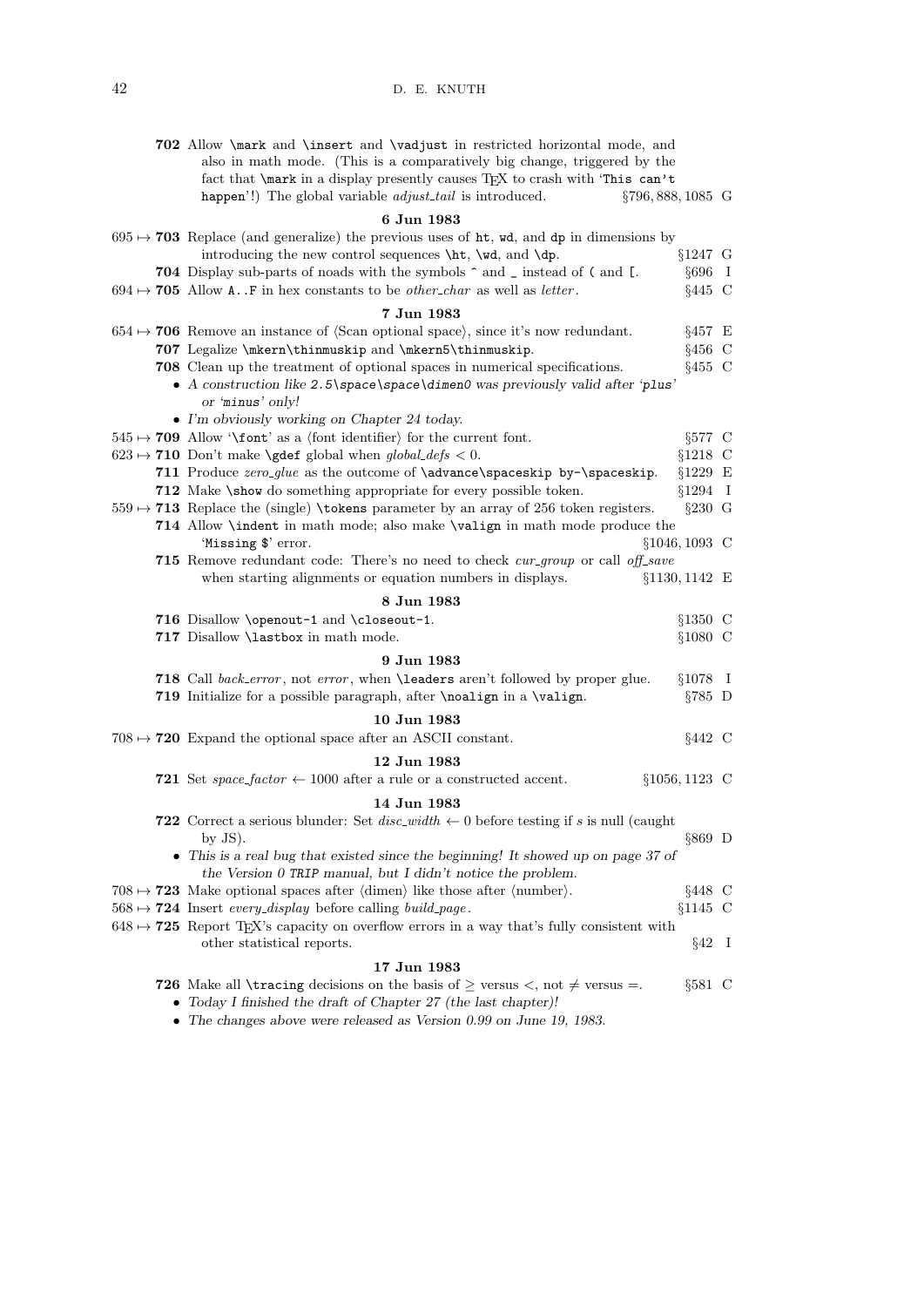|  | 20 Jun 1983                                                                                                           |         |
|--|-----------------------------------------------------------------------------------------------------------------------|---------|
|  | 727 Set \catcode '\%=14 in INITEX.<br>$\S 232$ C                                                                      |         |
|  | $$1094$ C<br>$587 \rightarrow 728$ Call normal paragraph when <b>\par</b> occurs in vertical mode.                    |         |
|  | • Once again I'm retiring about 8am and awaking about 4pm.                                                            |         |
|  | 21 Jun 1983                                                                                                           |         |
|  | $558 \mapsto 729$ Don't append an overfull rule solely because of \hbadness.<br>$§666$ C                              |         |
|  |                                                                                                                       |         |
|  | 730 Don't allow the glue-ratio of shrinking to be less than $-1$ .<br>$§810, 811$ R                                   |         |
|  | 22 Jun 1983                                                                                                           |         |
|  | $653 \rightarrow 731$ Declare the parameter to <i>print_roman_int</i> to be of type <i>integer</i> , instead of       |         |
|  | nonnegative_integer (found by Debby Clark).<br>$§69$ B                                                                |         |
|  | $690 \rightarrow 732$ Make the keyword 'by' optional (suggested by LL).<br>$§1236$ C                                  |         |
|  | 24 Jun 1983                                                                                                           |         |
|  | 733 Say 'preloaded' when announcing format_ident.<br>$§1328$ I                                                        |         |
|  |                                                                                                                       |         |
|  | 25 Jun 1983                                                                                                           |         |
|  | <b>734</b> Add extra boxes and glue to the output of alignment. This thwarts possible                                 |         |
|  | attempts at trickery by which system-dependent glue set values computed                                               |         |
|  | by <b>\span</b> could have gotten into TFX's registers by things like <b>\valign</b> and                              |         |
|  | \vsplit. It also has the advantage of perfect accuracy in alignment of vertical                                       |         |
|  | rules.<br>$§809$ R                                                                                                    |         |
|  | §656,671 C<br>735 Make leaders affect the height or width of the enclosing boxes.                                     |         |
|  | • Today I'm mainly installing a much-improved format for change files in WEB                                          |         |
|  | programs (suggested by DRF).                                                                                          |         |
|  | 28 Jun 1983                                                                                                           |         |
|  | 736 Permit \unskip in vertical mode when we know that it does nothing.<br>$§1106$ C                                   |         |
|  | 1 Jul 1983                                                                                                            |         |
|  | 700 $\rightarrow$ 737 Avoid redundant boxes when things like '{\bi A}' occur in math.<br>$§1186$ E                    |         |
|  | 738 Add a 'scaled' feature to \font input.<br>$§1258$ G                                                               |         |
|  | $700 \rightarrow 739$ Remember to correct <i>delta</i> when an accented box changes.<br>$\S 742$ D                    |         |
|  |                                                                                                                       |         |
|  | 2 Jul 1983                                                                                                            |         |
|  | 740 Introduce bypass_eoln, to remove anomalous behavior on input files of length 1.                                   |         |
|  | (Suggested by DRF after the problem was discovered by LL).<br>$§31$ R                                                 |         |
|  | 4 Jul 1983                                                                                                            |         |
|  | 741 Allow codes like <sup><math>\sim</math></sup> b as well as $\sim$ <sup>-</sup> B.<br>$\S 352, 355$ G              |         |
|  | 742 Introduce new parameters \escapechar, \endlinechar, \defaulthyphenchar,                                           |         |
|  | and <b>\defaultskewchar</b> , to make TEX less dependent on the character set.                                        |         |
|  | (This affects many modules, since a lot of error messages must be broken up                                           |         |
|  | so that they use <i>print_esc</i> .)                                                                                  | G       |
|  | 7 Jul 1983                                                                                                            |         |
|  | 743 Use a system-dependent function <i>erstat</i> when opening or closing files (suggested                            |         |
|  | $§27$ P<br>by DRF).                                                                                                   |         |
|  |                                                                                                                       |         |
|  | 11 Jul 1983                                                                                                           |         |
|  | • The computer is back up after more than 50 hours down time (due to air                                              |         |
|  | conditioning failure).                                                                                                |         |
|  | 744 Show total glue in the output of \tracingpages.<br>$§985$ I                                                       |         |
|  | 745 Guard against insertion into an hbox.<br>$\S 993$ R                                                               |         |
|  | <b>746</b> Legalize the assignment $\langle \text{tokenvar} \rangle = \langle \text{tokenvar} \rangle$ .<br>$§1227$ C |         |
|  | 747 Introduce a new parameter \errhelp.<br>§1283                                                                      | $\perp$ |
|  | $623 \rightarrow 748$ Don't forget to check global-defs when <b>\tabskip</b> is changed.<br>$§782$ F                  |         |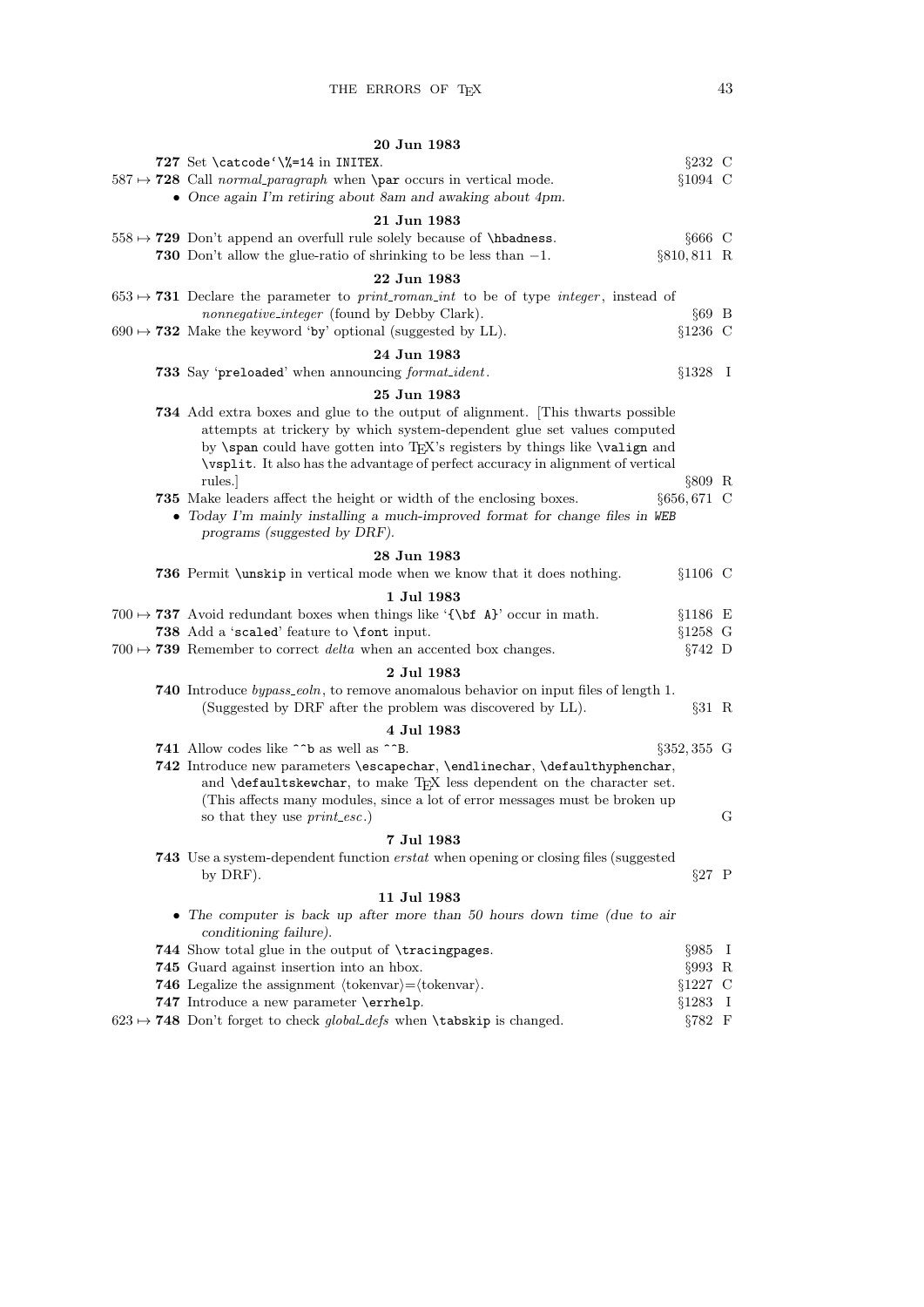## 12 Jul 1983

|  | 749 Allow an \outer macro to appear after \string, \noexpand, and \meaning<br>(Todd Allen).<br>§369,471 C                                                                        |  |
|--|----------------------------------------------------------------------------------------------------------------------------------------------------------------------------------|--|
|  | <b>750</b> Make '\the' an expandable control sequence (i.e., move it from the stomach to                                                                                         |  |
|  | the throat); this cleans up several annoying glitches.<br>$§367$ C<br>$$1110$ C<br>$620 \rightarrow 751$ Allow \unhbox and \unhcopy in math mode if the box is void.             |  |
|  | 13 Jul 1983                                                                                                                                                                      |  |
|  | • I lectured for four hours at the TUG meeting today after very little sleep!                                                                                                    |  |
|  | 16 Jul 1983                                                                                                                                                                      |  |
|  | • The following were suggested by TUG meeting discussions.                                                                                                                       |  |
|  | <b>752</b> Round the value of <i>default_rule</i> more properly: It should be 26215.<br>$§463$ L                                                                                 |  |
|  | 700 $\rightarrow$ 753 Fix \mathaccent again; it's still not right! The final height should be the<br>maximum of the height of accented letter without superscript and the height |  |
|  | $§742$ Q<br>of unaccented letter with superscript.                                                                                                                               |  |
|  | 754 Add a new feature \newlinechar.<br>$§59$ G                                                                                                                                   |  |
|  | 755 Allow boxes and rules in discretionaries (suggested by somebody from Hewlett-<br>Packard).<br>$§1121$ G                                                                      |  |
|  | $X28 \rightarrow 756$ Show all token expansions, not just macros, when \tracingcommands.<br>$\S 367$ I                                                                           |  |
|  | 757 Allow \char in a \hyphenation list.<br>$§935$ C                                                                                                                              |  |
|  | 758 Introduce a new feature <i>\aftergroup</i> ; it can be implemented with save_stack.<br>$\S 326$ G                                                                            |  |
|  | 759 Run the running dimensions to alignment boundaries (suggested by ARK).<br>$§806$ C                                                                                           |  |
|  | 17 Jul 1983                                                                                                                                                                      |  |
|  | 760 Zero out hyf values at the edges, so that weird pattern data cannot lead to                                                                                                  |  |
|  | Pascal range checks.<br>$§965$ R                                                                                                                                                 |  |
|  | $X190 \rightarrow 761$ Decrease the hc codes for hyphenation, so that code 127 cannot possibly be<br>matched.                                                                    |  |
|  | §937,962 R<br>$672 \rightarrow 762$ Allow what sits after hyphenatable words.<br>$\S 899$ C                                                                                      |  |
|  | $604 \rightarrow 763$ Represent an italic correction as an explicit kern.<br>$§1113$ C                                                                                           |  |
|  | 18 Jul 1983                                                                                                                                                                      |  |
|  | 764 Allow lowercase letters in file names.<br>$§519$ C                                                                                                                           |  |
|  | 765 Change the message 'No output file' to: 'No pages of output'.<br>$§642$ I                                                                                                    |  |
|  | 766 Confirm that a quiet mode is being entered, when error interaction ends with                                                                                                 |  |
|  | $Q$ , R, or S (suggested by ARK).<br>$§86$ I                                                                                                                                     |  |
|  | • Version 0.999 was finally installed today; a new program listing has been<br>printed.                                                                                          |  |
|  | • From now on, I plan to keep all section numbers unchanged.                                                                                                                     |  |
|  | $\bullet$ I'm done writing Appendix H; beginning to revise Chapter 20.                                                                                                           |  |
|  | 25 Jul 1983                                                                                                                                                                      |  |
|  | $663 \rightarrow 767$ Allow space after 'to' in the <b>\read</b> command (FY).<br>$$1215$ C                                                                                      |  |
|  | • To bed at 1pm today.                                                                                                                                                           |  |
|  | 27 Jul 1983                                                                                                                                                                      |  |
|  | $§498$ S<br>$665 \rightarrow 768$ Stack the current type of \if; this precaution is necessary in general (FY).<br>$\bullet$ To bed at 2pm today.                                 |  |
|  | 29 Jul 1983                                                                                                                                                                      |  |
|  | 769 Avoid putting a control sequence in the hash table when it occurs after \ifx.                                                                                                |  |
|  | (Requested by Math Reviews people.)<br>$§507$ E                                                                                                                                  |  |
|  | • Finished a version of The TEX book lacking only Appendices D, E, and I, for<br>distribution to interested readers.                                                             |  |

 $\bullet~$  To bed at 10:30pm, planning to arise regularly at 6am for a change.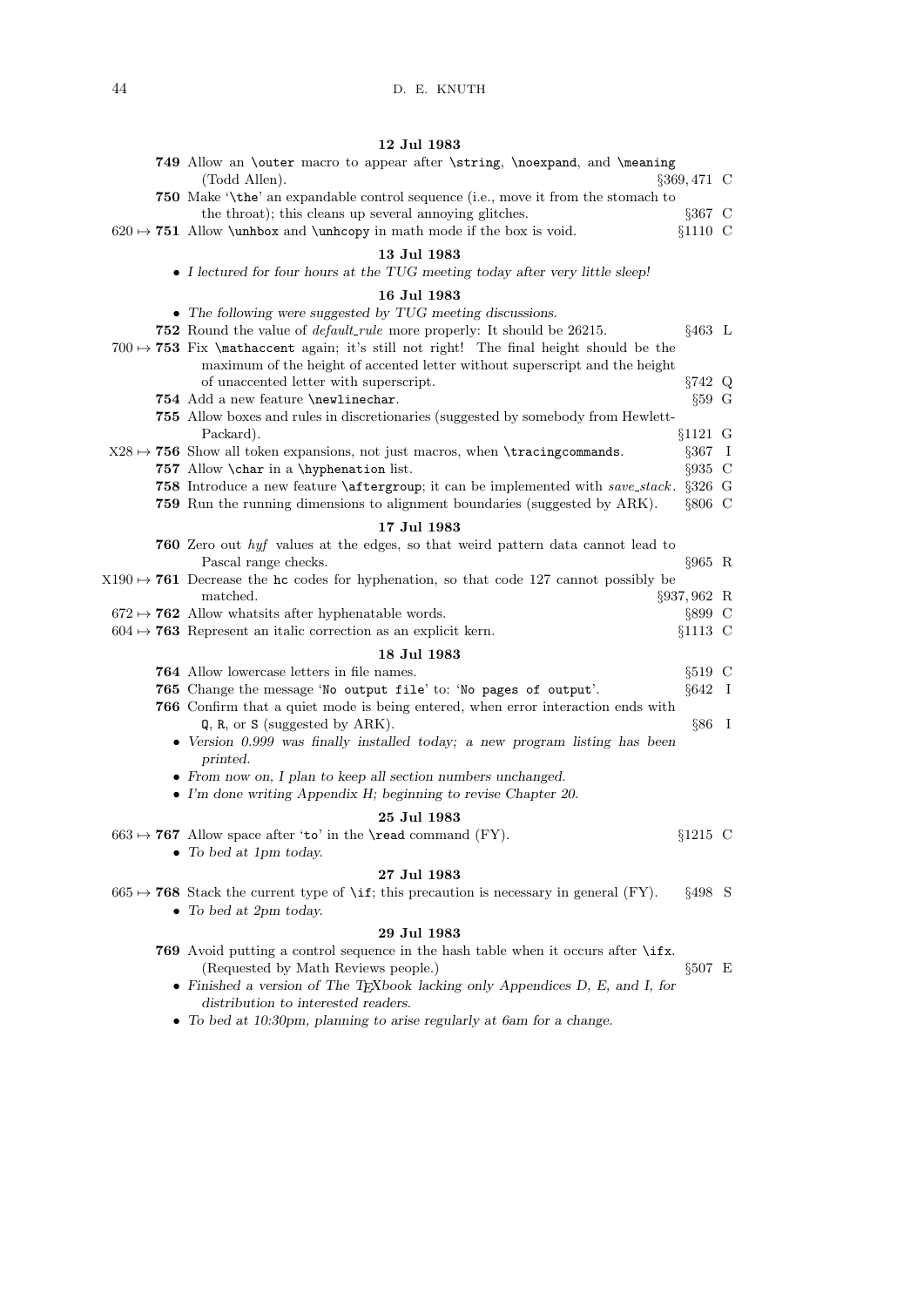| 31 Jul 1983                                                                                                                                                                                                                                                                                                           |  |
|-----------------------------------------------------------------------------------------------------------------------------------------------------------------------------------------------------------------------------------------------------------------------------------------------------------------------|--|
| 766 $\rightarrow$ 770 Call update_terminal when going quiet (HWT).<br>$§86$ I                                                                                                                                                                                                                                         |  |
| 1 Aug 1983                                                                                                                                                                                                                                                                                                            |  |
| 771 Don't put an empty line at the end of an <b>\input</b> file! (This simplifies the rules<br>and the program, and also gets around a bug that occurred at the end of<br>$§362$ C<br>files with <i>end_line_char</i> $< 0$ .)<br>$\bullet$ The changes above went into Version 0.9999, which was widely distributed. |  |
| 16 Aug 1983                                                                                                                                                                                                                                                                                                           |  |
| 665 $\rightarrow$ 772 Rectify a ridiculous gaffe: I initialized q every time the loop of <i>change_if_limit</i>                                                                                                                                                                                                       |  |
| was performed! (Found by FY.)<br>$§497$ B                                                                                                                                                                                                                                                                             |  |
| $§1334$ I<br>$648 \mapsto 773$ Distinguish 'string' from 'strings' when reporting statistics.                                                                                                                                                                                                                         |  |
| 774 Introduce $lx$ , to correct a bug in $xleader$ computations (found by FY).<br>$§627$ A                                                                                                                                                                                                                            |  |
| 20 Aug 1983                                                                                                                                                                                                                                                                                                           |  |
| 775 Don't forget to apply $\setminus$ to ligatures.<br>$§1113$ F                                                                                                                                                                                                                                                      |  |
| • Today I began to read all previous issues of TUGboat, in preparation for Ap-                                                                                                                                                                                                                                        |  |
| pendix D.                                                                                                                                                                                                                                                                                                             |  |
| 27 Aug 1983                                                                                                                                                                                                                                                                                                           |  |
| 776 Add debugging hack number 16, to help catch subtle data structure bugs.<br>$§1339$ I                                                                                                                                                                                                                              |  |
| 777 Remove redundant setting and resetting of <i>name_in_progress</i> .<br>$§531 \t E$                                                                                                                                                                                                                                |  |
| $618 \rightarrow 778$ Suppress \input during a font size spec; otherwise <i>cur-name</i> is clobbered<br>$§1258$ S                                                                                                                                                                                                    |  |
| (found by MDS).<br>779 Introduce new conditionals \ifhbox and \ifvbox.<br>$§505 \text{ G}$                                                                                                                                                                                                                            |  |
|                                                                                                                                                                                                                                                                                                                       |  |
| 29 Aug 1983<br>750 $\rightarrow$ 780 Test for an empty list, if emptiness will mess up the data structure. (Found by                                                                                                                                                                                                  |  |
| Todd Allen.)<br>$§478$ D                                                                                                                                                                                                                                                                                              |  |
| $624 \rightarrow 781$ Use fast_store_new_token in another place for efficiency.<br>$§466$ E                                                                                                                                                                                                                           |  |
| 782 Say 'has only' instead of 'has'.<br>$\S 579$ I                                                                                                                                                                                                                                                                    |  |
| • These changes yield Version 0.99999, used only at Stanford.                                                                                                                                                                                                                                                         |  |
| 30 Aug 1983                                                                                                                                                                                                                                                                                                           |  |
| $\S 298$ C<br><b>783</b> Make funny blank spaces showable.                                                                                                                                                                                                                                                            |  |
| 31 Aug 1983                                                                                                                                                                                                                                                                                                           |  |
| $§58$ C<br>754 $\rightarrow$ 784 Make \newlinechar affect print_char, not just print.                                                                                                                                                                                                                                 |  |
| 4 Sep 1983                                                                                                                                                                                                                                                                                                            |  |
| <b>785</b> Add new features <i>lastkern</i> , <i>lastpenalty</i> , <i>lunkern</i> , <i>lunpenalty.</i> §424,996,1105 G                                                                                                                                                                                                |  |
| • OK, Appendix $D$ is finished!!                                                                                                                                                                                                                                                                                      |  |
| $\bullet$ The above changes have been installed in Version 0.999999.                                                                                                                                                                                                                                                  |  |
| 17 Sep 1983                                                                                                                                                                                                                                                                                                           |  |
| $548 \rightarrow 786$ Don't bother making duplicate font identifiers; that was overkill, not really                                                                                                                                                                                                                   |  |
| $§1258$ P<br>needed.<br>• Will this be the historic last change to $T_F X$ ?                                                                                                                                                                                                                                          |  |
|                                                                                                                                                                                                                                                                                                                       |  |
| 18 Sep 1983                                                                                                                                                                                                                                                                                                           |  |
| 787 Correct a minor inconsistency, 'display' not 'displayed'.<br>$\S 211$ I                                                                                                                                                                                                                                           |  |
| 20 Sep 1983                                                                                                                                                                                                                                                                                                           |  |
| $604 \rightarrow 788$ Treat the kerns inserted for accents as explicit kerns.<br>$§1125$ C                                                                                                                                                                                                                            |  |
| 26 Sep 1983                                                                                                                                                                                                                                                                                                           |  |
| 789 Change 'log' to 'transcript' in several messages.<br>$\S 535, 1335$ I                                                                                                                                                                                                                                             |  |
| $\bullet$ The index was finished today; I mailed the entire TEXbook to Massachusetts<br>for final proofreading before publication.                                                                                                                                                                                    |  |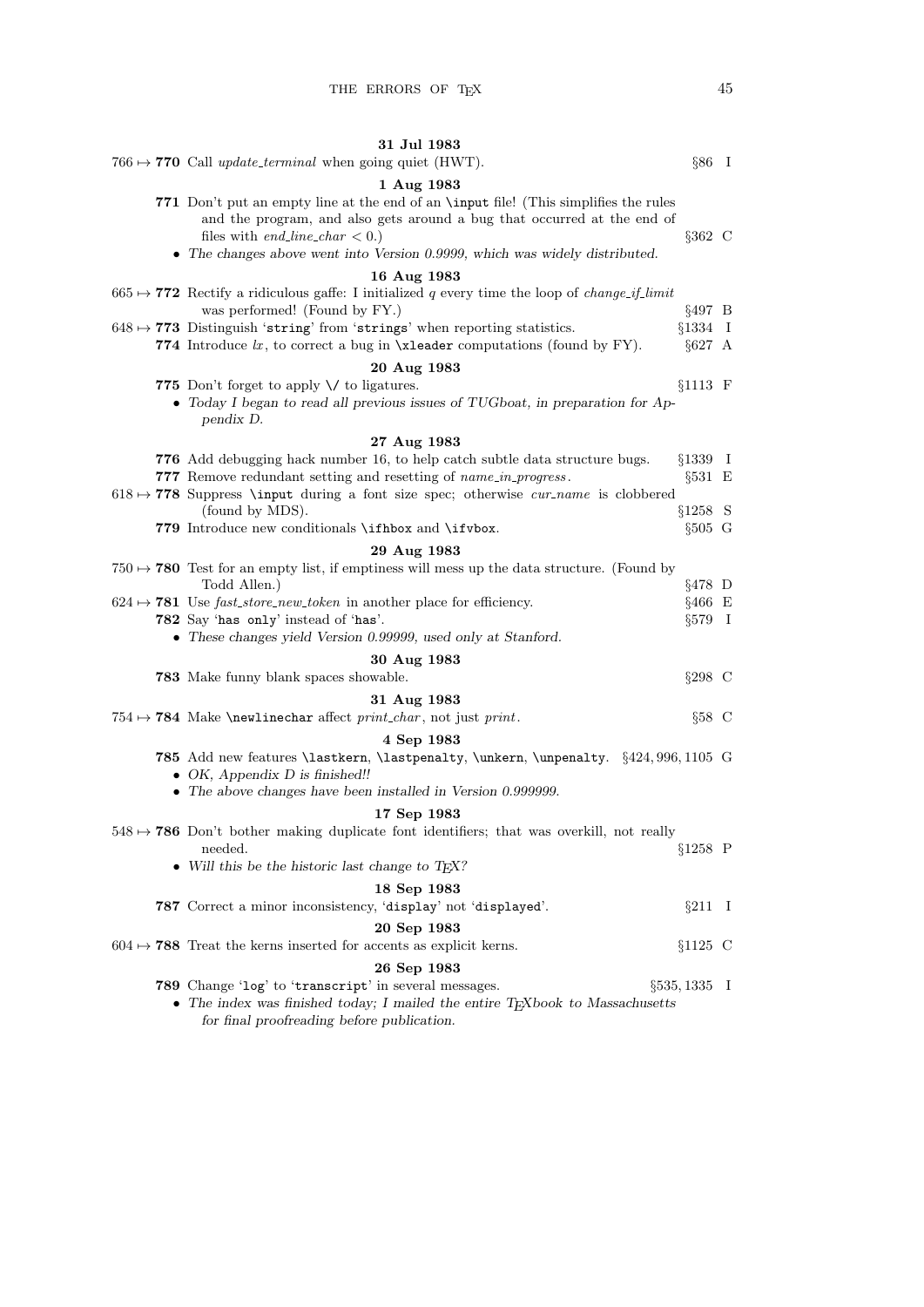## 1 Oct 1983

790 Prevent uninitialized trie positions in case of overflow (found by Bernd Schulze). §944 D

#### 7 Oct 1983

- $\bullet\,$  Henceforth our weekly 'TEX lunch' meetings will be called 'METAFONT lunch'.
- DRF begins to produce The TEXbook on our APS phototypesetter.

#### 14 Oct 1983

| $633 \rightarrow 791$ Ignore spaces at the ends of lines also in TEX. POOL (found by DRF). | $§52$ P   |  |
|--------------------------------------------------------------------------------------------|-----------|--|
| $610 \rightarrow 792$ Initialize the <i>history</i> variable at <i>start_here</i> (DRF).   | $$1332$ D |  |

#### 18 Oct 1983

793 Extend runaway to catch runaway text (suggested by FY). §306 I 794 Reset cur cs after back input, not after scanning the '=' (found by FY).  $\S 1226$  D

#### 24 Oct 1983

 $638 \rightarrow 795$  Change the error recovery for bad delimiters, in accordance with the changed syntax. (Found by Barry Smith.) §1183 I

#### 9 Nov 1983

796 Optimize the code a bit more, based on empirical frequency data gathered during September and October: In §45, use the fact that the result is almost always true. In §380, delete 'while true do' since many compilers implement that badly. Rewrite §852 to avoid calling badness in the most common case. §45, 380, 852 E

#### 3 Dec 1983

- 797 Don't forget to call error after the message has been given (noticed by Gabi  $\rm{Kuper}. \hspace{2cm} \S 500 \hspace{1.5cm} F$ 
	- Version 1.0 released today incorporates all of the above.

### 9 Dec 1983

• Dinner party with 36 guests to celebrate TEX's coming of age.

#### 2 Feb 1984

| 0.51.1004                                                                                              |                      |  |
|--------------------------------------------------------------------------------------------------------|----------------------|--|
| so it shouldn't spawn any new bugs (it says here).                                                     | $\S222, 267, 1257$ S |  |
| corrections in lots of modules. But basically the change is quite conservative,                        |                      |  |
| the identifiers into a frozen part of the hash table; so there's a sprinkling of                       |                      |  |
| ban.) The new remedy involves removal of the <i>font-ident</i> array and putting                       |                      |  |
| $\forall x \font \texttt{b=x \let\be}\undefined \the\a', etc.$ (Found by Mike Ur-                      |                      |  |
| many problematic possibilities, like '{\font\a=x\global\a}\the\font' and                               |                      |  |
| $786 \rightarrow 798$ Reinstall <b>\font</b> precautions that I thought were unnecessary. I overlooked |                      |  |

#### 9 Feb 1984

| <b>799</b> Remove the possibility of double interrupt, in a scenario found by Clint Cuzzo. §1031 S |             |  |
|----------------------------------------------------------------------------------------------------|-------------|--|
| 12 Feb 1984                                                                                        |             |  |
| 800 Improve spacing in a formula like $$(A,\leq)$ .                                                | $$764$ Q    |  |
| 13 Feb 1984                                                                                        |             |  |
| <b>801</b> Avoid a bad <b>goto</b> , as diagnosed by Clint Cuzzo and George O'Connor. (Must        |             |  |
| not go directly to <i>switch</i> .)                                                                | $$346\;\;A$ |  |
| 802 Conserve string pool space by not storing file name in two guises (suggested by                |             |  |

 $\text{DRF}$ ).  $\S$ 537 E

#### 26 Feb 1984

803 Make scaled output look cleaner by printing fewer decimals whenever this involves no loss of accuracy. (Suggested by METAFONT development.)  $§103$  I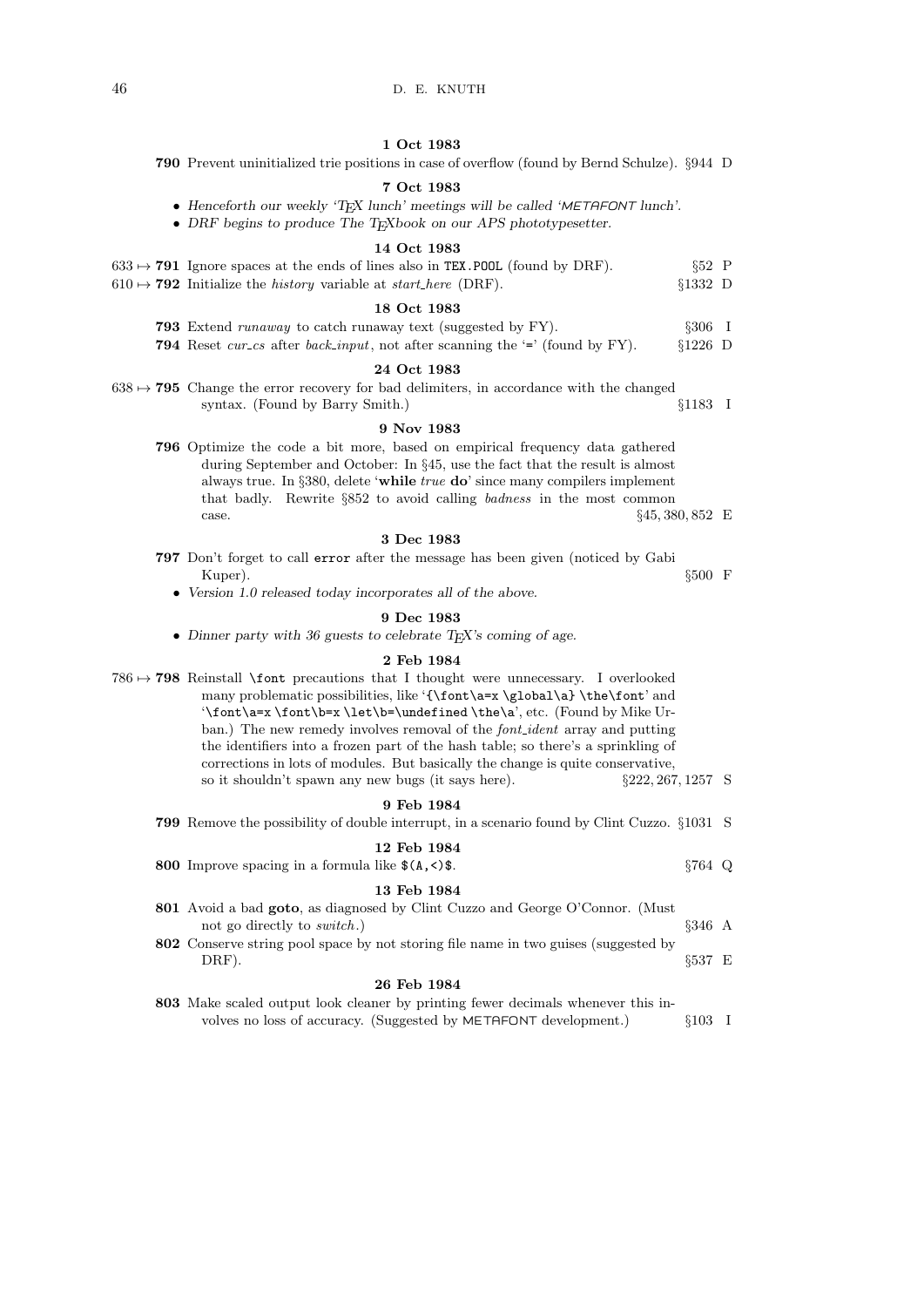|  | 2 Mar 1984                                                                                                                                                                 |                |  |
|--|----------------------------------------------------------------------------------------------------------------------------------------------------------------------------|----------------|--|
|  | 804 Maintain 17-digit accuracy, not 16; now constants like '.00000762939453126pt'<br>will round correctly.                                                                 | $§452$ R       |  |
|  | 16 Mar 1984                                                                                                                                                                |                |  |
|  | 805 Plug a loophole that permitted recursion in $get.next$ , by disallowing deletions<br>in check_outer_validity.                                                          | $§336$ R       |  |
|  | 24 Mar 1984                                                                                                                                                                |                |  |
|  | 806 Open the terminal before trying to wake it up, when the program starts bad. §1332 I                                                                                    |                |  |
|  | 27 Mar 1984                                                                                                                                                                |                |  |
|  | 807 Check that $k < 63$ , to avoid the <b>\patterns{xxxxxdxxxdxxx}</b> anomaly<br>found by Jacques Désarménien.                                                            | $§962 \ R$     |  |
|  | 11 Apr 1984                                                                                                                                                                |                |  |
|  | 808 Supply code for the missing case <i>adjust_node</i> in <i>copy_node_list</i> .<br>• Yoicks, how could serious bugs like that have escaped detection?                   | $§206 \t F$    |  |
|  | 11 Jun 1984                                                                                                                                                                |                |  |
|  | $627 \rightarrow 809$ Initialize <i>char_base</i> , etc., for <i>null_font</i> . (Found by Nick Briggs.)                                                                   | $§552$ D       |  |
|  | 810 Clear the <i>buffer</i> array initially (Briggs).                                                                                                                      | $§331$ R       |  |
|  | 21 Jun 1984                                                                                                                                                                |                |  |
|  | 811 Look ahead for ligature or kern after a \chardef'd item (Désarménien).                                                                                                 | $§1038$ C      |  |
|  | 4 Jul 1984                                                                                                                                                                 |                |  |
|  | 812 Make the quarterword constraint explicit with a new 'bad' case (19).                                                                                                   | §111 R         |  |
|  | 7 Jul 1984                                                                                                                                                                 |                |  |
|  | 813 Optimize firm_up_the_line slightly, to be consistent with the METAFONT pro-<br>gram.                                                                                   | $\S 363$ E     |  |
|  | 8 Jul 1984                                                                                                                                                                 |                |  |
|  | 814 Give additional diagnostics when \tracingmacros>1.<br>• The changes above were incorporated in Version 1.1, released July 9, 1984.                                     | $§323 \quad I$ |  |
|  | 27 Jul 1984                                                                                                                                                                |                |  |
|  | 815 Say 'see the transcript file' after handling offline \show commands. (Sug-<br>gested by METAFONT.)                                                                     | $§1298$ I      |  |
|  | 20 Oct 1984                                                                                                                                                                |                |  |
|  | 816 Allow '0' in response to error prompts.<br>$\bullet$ Those two changes led to Version 1.2.                                                                             | $\S 84$ I      |  |
|  |                                                                                                                                                                            |                |  |
|  | 25 Nov 1984<br>817 Don't forget to check for <i>null</i> before looking at subfields of a node. (This was<br>"dirty Pascal," with two quarterword 0's read as a halfword.) | §846 R         |  |
|  | 818 Ditto in another place!                                                                                                                                                | $\S 939$ R     |  |
|  | 819 Remove the fixed-at-compile-time partition between lower and upper memory.<br>$§116, 125, 162 \text{ E}$                                                               |                |  |
|  | • This major change in memory management completes Version 1.3, which was<br>published in preliminary looseleaf form as 'T <sub>F</sub> X: The Program'.                   |                |  |
|  | 20 Dec 1984                                                                                                                                                                |                |  |
|  | 820 Keep the <i>node_size</i> field from overflowing if the lower part of memory is too<br>large.                                                                          | $§125$ R       |  |
|  | • That was another bug in existence from the beginning!                                                                                                                    |                |  |
|  | 5 Jan 1985                                                                                                                                                                 |                |  |
|  | 821 Improve the missing-format-file error (DRF).                                                                                                                           | $\S 524$ I     |  |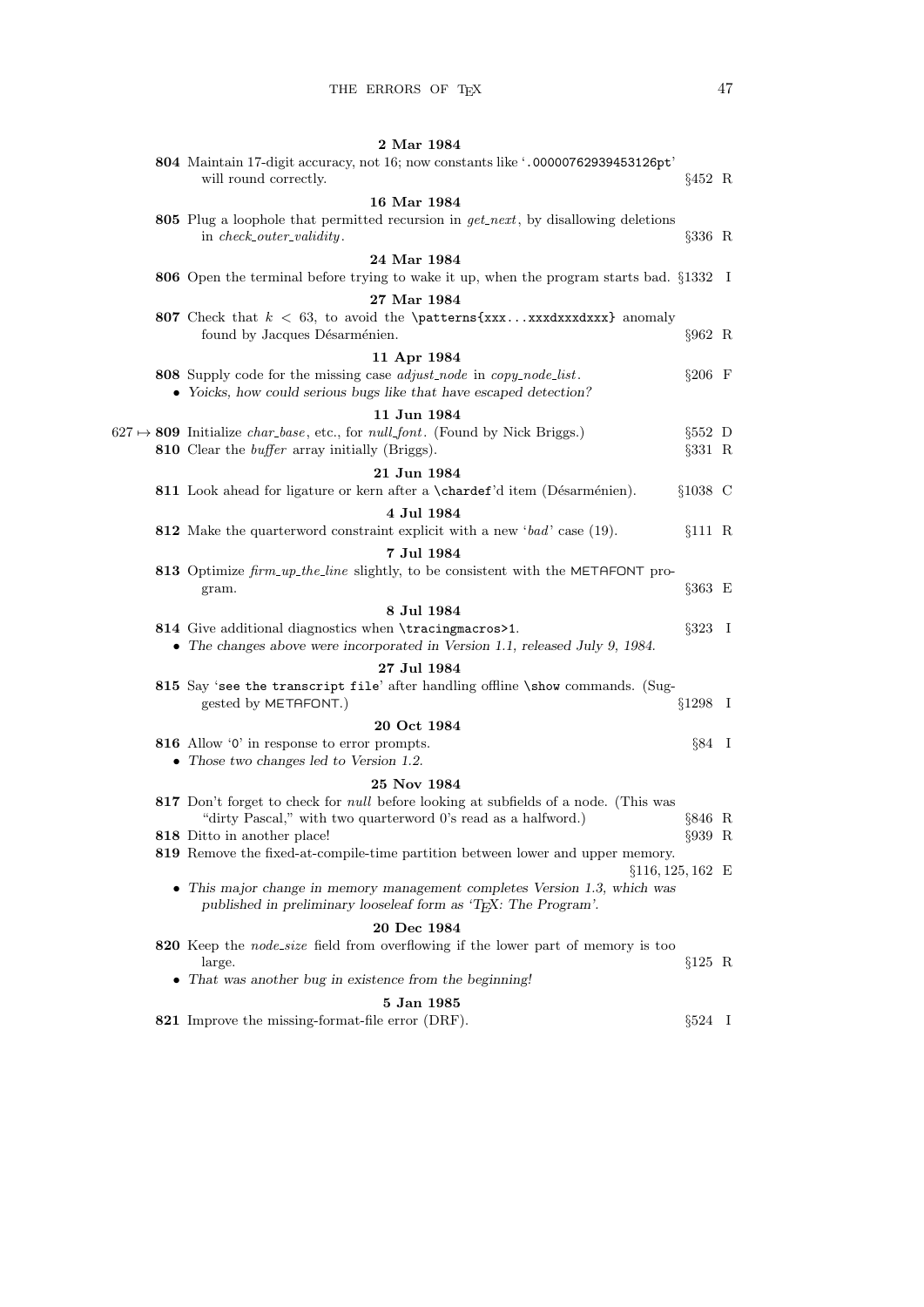| 7 Jan 1985                                                                                                                                                                                                     |                   |              |
|----------------------------------------------------------------------------------------------------------------------------------------------------------------------------------------------------------------|-------------------|--------------|
| 822 Update the terminal right away so that the welcoming message will appear as<br>soon as possible (DRF).                                                                                                     | $§61$ I           |              |
| 23 Jan 1985                                                                                                                                                                                                    |                   |              |
| 823 Convey more uncertainty in the help message at times of <i>confusion</i> .                                                                                                                                 | $\S 95$ I         |              |
| $610 \rightarrow 824$ Improve the <i>history</i> logic in the <i>warning_issued</i> case.                                                                                                                      | §245              | $\mathbf{I}$ |
| 18 Feb 1985                                                                                                                                                                                                    |                   |              |
| $810 \rightarrow 825$ Stick to standard Pascal: Don't use <i>first</i> in a for loop. Some procedures<br>"threaten" it globally, according to British Standard 6192, section 6.8.3.9.<br>(Pointed out by CET.) | $\S 331$ P        |              |
| 11 Apr 1985                                                                                                                                                                                                    |                   |              |
| 826 Prevent nonexistent characters from being output by unusual combinations of<br>ligatures and hyphenation.                                                                                                  | $§915$ S          |              |
| 15 Apr 1985                                                                                                                                                                                                    |                   |              |
| $819 \rightarrow 827$ Compute memory usage correctly in INITEX; the previous number was wrong<br>because of a WEB text macro without parentheses (DRF).                                                        | $§164$ L          |              |
| 16 Apr 1985                                                                                                                                                                                                    |                   |              |
| 828 Speed up flush_list by not calling free_avail (DRF).                                                                                                                                                       | $§123 \tE$        |              |
| 17 Apr 1985                                                                                                                                                                                                    |                   |              |
| $788 \rightarrow 829$ Introduce a special kind of kern for accent positioning; it must not disappear<br>after a line break.<br>$\S 837, 879, 1125 \; A$                                                        |                   |              |
| 18 Apr 1985                                                                                                                                                                                                    |                   |              |
| $755 \rightarrow 830$ Prevent \lastbox and \unkern from removing discretionary replacements.                                                                                                                   |                   |              |
| • That completes Version 1.4.                                                                                                                                                                                  | $§1081, 1105$ R   |              |
| 26 Apr 1985                                                                                                                                                                                                    |                   |              |
| 831 Don't try TFX_area if a nonstandard file area has been specified (DRF).<br>• That was $\#401$ in T <sub>F</sub> X78; I never learn!                                                                        | $§537$ C          |              |
| 30 Apr 1985                                                                                                                                                                                                    |                   |              |
| 754 $\mapsto$ 832 Eliminate the limitation on \write length; the reason for it has disappeared                                                                                                                 |                   |              |
| (Nancy Tuma).                                                                                                                                                                                                  | §1370 C           |              |
| 8 May 1985                                                                                                                                                                                                     |                   |              |
| $819 \rightarrow 833$ Allocate two words for the head of the <i>active</i> list (CET).                                                                                                                         | $§162$ D          |              |
| 11 May 1985                                                                                                                                                                                                    |                   |              |
| <b>834</b> Change wterm to wterm_ln after a bad beginning (Bill Gropp).                                                                                                                                        | §1332             | $\perp$      |
| $806 \rightarrow 835$ Don't open the terminal twice (CET).                                                                                                                                                     | $§1332 \t E$      |              |
| 22 May 1985                                                                                                                                                                                                    |                   |              |
| <b>836</b> Test for <i>batch_mode</i> after trying to open the transcript file, not before (DRF).                                                                                                              | $\S 92$ R         |              |
| 837 Be prepared for string pool overflow while reading the command line! (This<br>bug was first found in METAFONT, when it could occur more easily.)                                                           | $\S525$ R         |              |
| 7 Aug 1985                                                                                                                                                                                                     |                   |              |
| 838 Fix a bug in \edef\foo{\iffalse\fi\the\toks0}: T <sub>F</sub> X should stay in the<br>loop when expanding non- $\theta$ . (Found by Dan Brotsky.)<br>• The above changes were incorporated in Version 1.5. | §478 A            |              |
| 27 Nov 1985                                                                                                                                                                                                    |                   |              |
| $764 \rightarrow 839$ Make 'plain' a lowercase name, for consistency with the manual.                                                                                                                          | $\S521$ C         |              |
| $669 \rightarrow 840$ Wake up the terminal for \show commands.                                                                                                                                                 | $\S 1294, 1297$ I |              |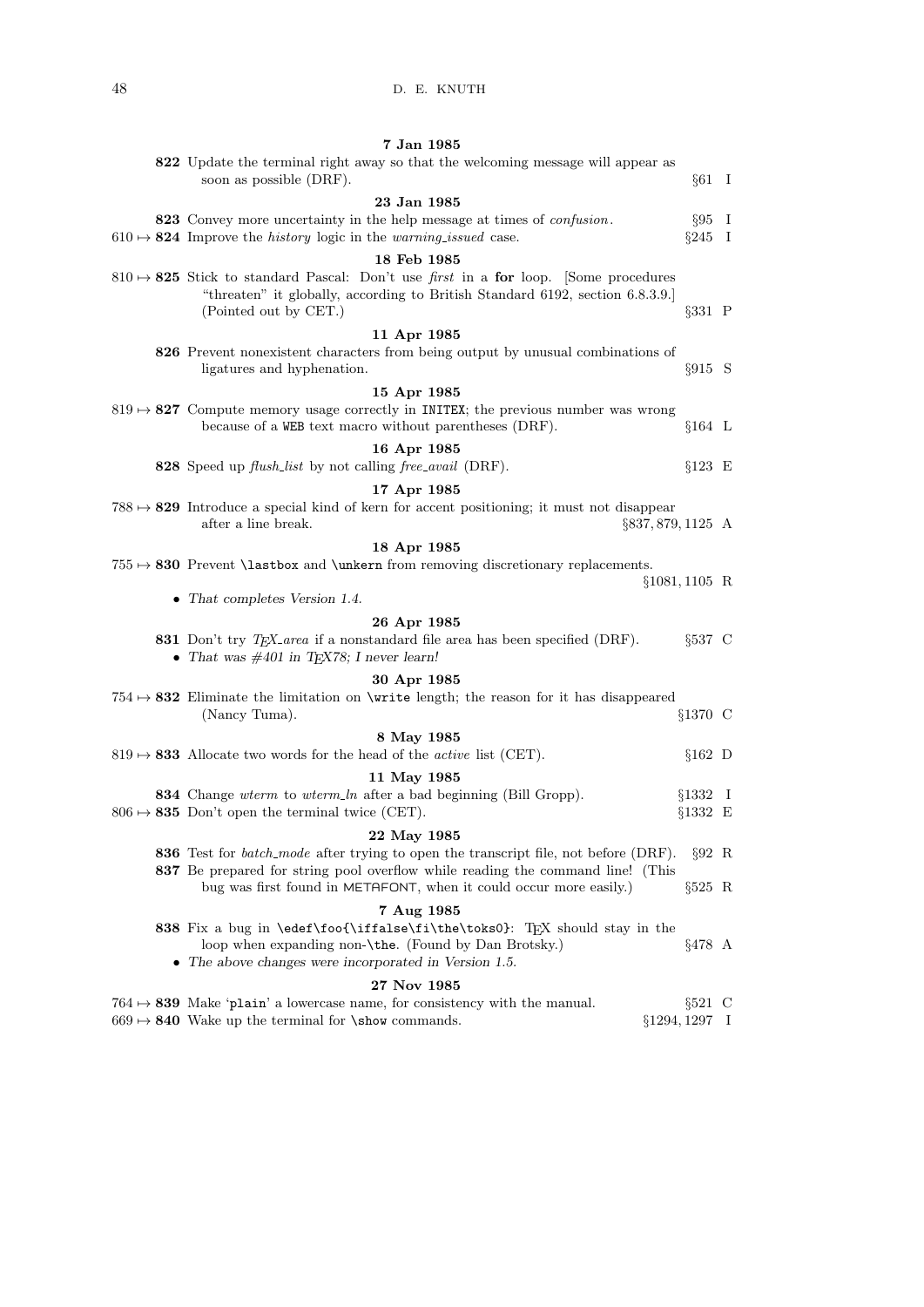• The above changes were incorporated in Version 2.0, which was published as

|  | Volume $B$ of the Computers $\&$ Typesetting series.                                                                                                                  |                  |  |
|--|-----------------------------------------------------------------------------------------------------------------------------------------------------------------------|------------------|--|
|  | $15$ Dec $1986\,$                                                                                                                                                     |                  |  |
|  | 841 Punctuate the Poirot help message more carefully.                                                                                                                 | $§1283$ I        |  |
|  | 28 Jan 1987                                                                                                                                                           |                  |  |
|  | 842 Make sure that max-in-open doesn't exceed 127 (DRF).                                                                                                              | $§14$ R          |  |
|  | $680 \rightarrow 843$ Don't allow a \kern to be clobbered at the end of a pre-break list when a                                                                       |                  |  |
|  | discretionary break is taken. (A missing 'else' was the source of the error,<br>diagnosed incorrectly before.)                                                        | $§881$ D         |  |
|  | 844 Take account of discarded nodes when computing the background width after                                                                                         |                  |  |
|  | a discretionary.                                                                                                                                                      | $§840$ D         |  |
|  | • That was the first really serious bug detected for more than 17 months! I found                                                                                     |                  |  |
|  | it while experimenting with right-to-left extensions.                                                                                                                 |                  |  |
|  | $\bullet$ Version 2.1 was released on January 26, 1987.                                                                                                               |                  |  |
|  | 5 Feb 1987<br>845 Remove cases in <i>shorthand_def</i> that cannot occur (found by Pat Monardo). $\S 1224 \to$                                                        |                  |  |
|  |                                                                                                                                                                       |                  |  |
|  | 14 Apr 1987<br>846 Improve robustness of data structure display when debugging (Ronaldo Amá).                                                                         |                  |  |
|  |                                                                                                                                                                       | $§174, 182$ R    |  |
|  | 21 Apr 1987                                                                                                                                                           |                  |  |
|  | 847 Make the storage allocation algorithm more elegant and efficient.                                                                                                 | $§127 \t E$      |  |
|  | 22 Apr 1987                                                                                                                                                           |                  |  |
|  | $742 \rightarrow 848$ Calculate the empty-line condition properly when <i>end_line_char</i> is absent.                                                                | $§360 \; A$      |  |
|  | • The previous three changes were found while I was teaching a class based on                                                                                         |                  |  |
|  | Volume B; they led to Version 2.2.                                                                                                                                    |                  |  |
|  | 28 Apr 1987                                                                                                                                                           |                  |  |
|  | 849 Avoid closing a file when TEX knows that it isn't open (JS).                                                                                                      | $§560 \t E$      |  |
|  | 3 Aug 1987                                                                                                                                                            |                  |  |
|  | 850 Clean up unfinished output if it's necessary to jump_out (Klaus Guntermann). §642 S<br>• That makes Version 2.3; subsequent version numbers won't be logged here. |                  |  |
|  | 19 Aug 1987                                                                                                                                                           |                  |  |
|  | 851 Indent rules properly in cases like                                                                                                                               |                  |  |
|  | \hangindent=1pt\$\$\halign{\cr\noalign{\hrule}}\$\$.                                                                                                                  | §806 A           |  |
|  | 20 Aug 1987                                                                                                                                                           |                  |  |
|  | 852 Introduce co.backup because of cases like \hskip Opt plus 1fil\ifdim (Alan                                                                                        |                  |  |
|  | Guth).                                                                                                                                                                | $\S 366$ S       |  |
|  | 9 Nov 1987                                                                                                                                                            |                  |  |
|  | 853 Change the calculation for number of leader boxes, so that it won't be too                                                                                        |                  |  |
|  | sensitive to roundoff error near exact multiples (M. F. Bridgland).                                                                                                   | $§626$ S         |  |
|  | 17 Nov 1987<br>854 Replace my stupid algorithm for fixed-point multiplication of negatives (WGS). §572 A                                                              |                  |  |
|  | 12 Dec 1987                                                                                                                                                           |                  |  |
|  | 855 Fix a typo in the initialization of hyphenation tables (PB).                                                                                                      | $\S 952 \quad B$ |  |
|  | • That error was almost completely harmless, thus undetectable, except if some                                                                                        |                  |  |
|  | \lccode is 1 and no \patterns are given.                                                                                                                              |                  |  |
|  | 23 Dec 1987                                                                                                                                                           |                  |  |
|  | $564 \rightarrow 856$ Be more cautious when "relaxing" a previously undefined \csname; you might                                                                      |                  |  |
|  | be inside a group (CET).                                                                                                                                              | $\S 372$ S       |  |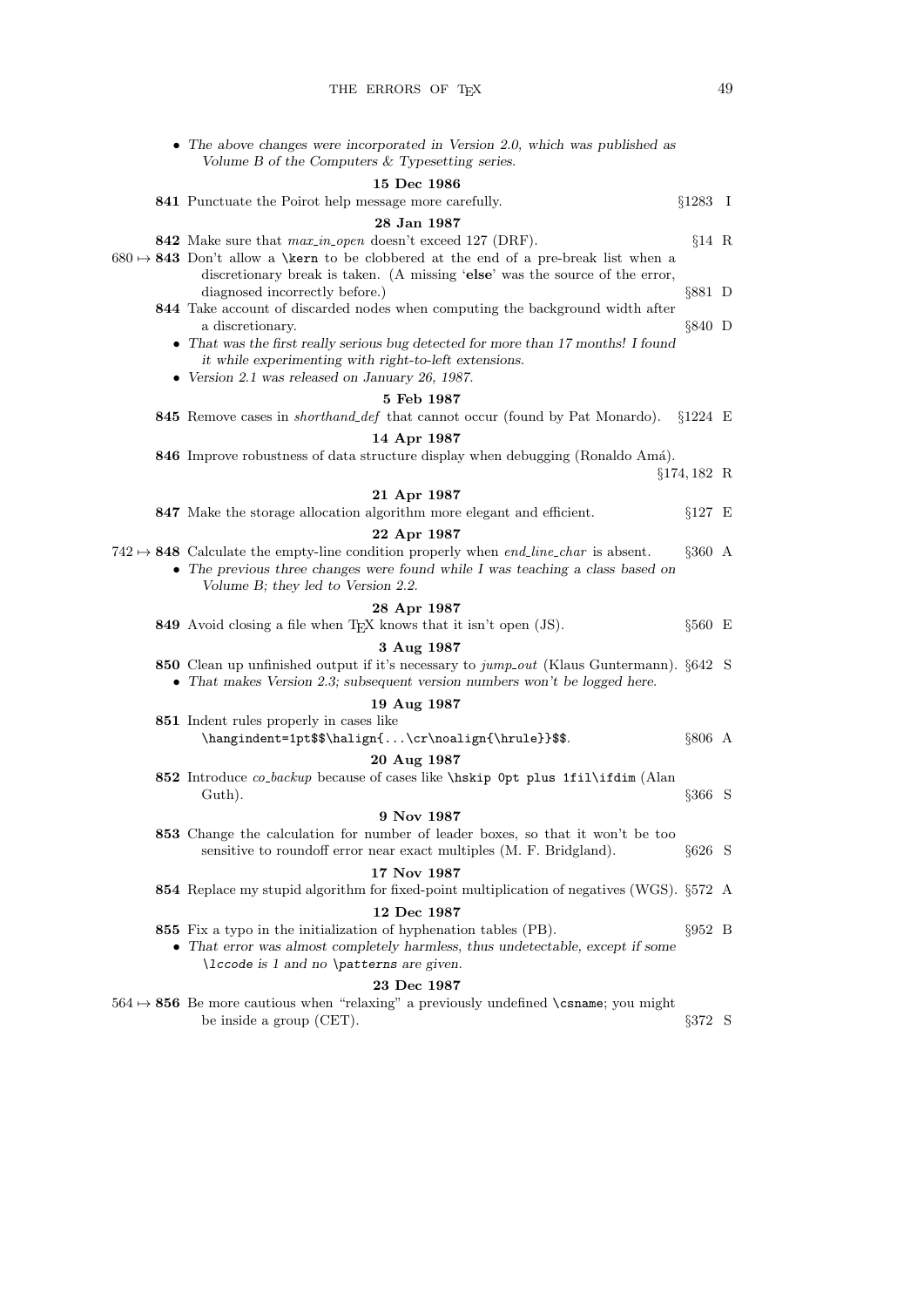| 20 Apr 1988                                                                                                                                                                                   |                       |  |
|-----------------------------------------------------------------------------------------------------------------------------------------------------------------------------------------------|-----------------------|--|
| 857 Make sure <i>temp-head</i> is well-formed whenever it can be printed in a "runaway"<br>message: Consider constructions like \outer\def\a0{}\a\a (Silvio Levy).                            | $\S 391$ S            |  |
| 24 Apr 1988                                                                                                                                                                                   |                       |  |
| $618 \rightarrow 858$ Avoid conflicting use of the string pool in constructions like $\det\left\{\frac{1}{\input}\right\}$<br>$a\angle\angle z$ (Robert Messer).                              | $\S 260$ S            |  |
| 10 May 1988                                                                                                                                                                                   |                       |  |
| 859 Amend the <b>\patterns</b> data structure when $trie\_min = 0$ (PB).                                                                                                                      | $\S 951, 953$ R       |  |
| 25 May 1988                                                                                                                                                                                   |                       |  |
| <b>860</b> Guarantee that <i>trie-pointer</i> cannot be out of range.<br>$618 \mapsto 861$ Avoid additional bugs like #858 in constructions like \input a\romannumeral1,                      | $\S 923$ R            |  |
| $\S 464, 465, 470$ S<br>etc.                                                                                                                                                                  |                       |  |
| $618 \rightarrow 862$ Prevent similar string pool confusion that could occur during the processing of<br>**\input\romannumeral6.                                                              | $\S 525$ R            |  |
| 19 Jun 1988                                                                                                                                                                                   |                       |  |
| $819 \rightarrow 863$ Prevent a negative dividend from rounding upward, causing a loop (CET).<br>$819 \rightarrow 864$ Adopt a smoother allocation strategy when memory is nearly gone (CET). | $§126$ S<br>$§126$ E  |  |
| 20 Jun 1988                                                                                                                                                                                   |                       |  |
| $852 \rightarrow 865$ Initialize <i>cur_order</i> , now that it's being backed up (Tsunetoshi Hayashi).                                                                                       | $§439$ D              |  |
| 6 Nov 1988                                                                                                                                                                                    |                       |  |
| $612 \rightarrow 866$ Disable <i>fatal_error</i> in <i>prompt_input</i> , so that <i>open_log_file</i> can use it safely (Tim<br>Morgan).                                                     | $\S 71 \quad S$       |  |
| $836 \rightarrow 867$ Force terminal output whenever <i>open_log_file</i> fails.                                                                                                              | $§535$ S              |  |
| 14 Dec 1988                                                                                                                                                                                   |                       |  |
| $866 \rightarrow 868$ Restore <i>fatal_error</i> in <i>prompt_input</i> , but don't let it be unsafe for <i>open_log_file</i> .                                                               | $\S 92,534 \text{ P}$ |  |
| 23 Jan 1989                                                                                                                                                                                   |                       |  |
|                                                                                                                                                                                               |                       |  |
| <b>869</b> Give $q$ a legal value when recovering from "infinite shrinkage" error.                                                                                                            | $\S 976, 1004$ D      |  |
| 17 Feb 1989                                                                                                                                                                                   |                       |  |
| 758 $\rightarrow$ 870 Avoid spurious error message for $\after group\relax\dump$ by avoiding inac-<br>cessible <i>\aftergroup</i> tokens (FM and Rainer Schöpf).                              | $\S 280$ D            |  |
| 20 Mar 1989                                                                                                                                                                                   |                       |  |
| 871 Don't refer to $link(null)$ even when it "can't happen" (PB).                                                                                                                             | $\S 791$ R            |  |
| 7 Jun 1989                                                                                                                                                                                    |                       |  |
| 872 Avoid confusion from \$\$\begingroup\halign{#\cr}\$\$ (FM).                                                                                                                               | §1130 S               |  |
| 20 Jun 1989<br>873 Put fraction digits into dynamic memory, not the global dig array, because of<br>constructions like $.5\iff .6$ (FM).                                                      | $§452$ S              |  |
| 17 Jul 1989                                                                                                                                                                                   |                       |  |
| 874 Prevent embarrassing attempts to report errors before the string mechanism<br>has been fully initialized, for example when the command line exceeds the<br>buffer size (WGS).             | $\S 31 S$             |  |
|                                                                                                                                                                                               |                       |  |
| 16 Aug 1989<br>875 Allow integer products to be 31 bits long (FM).                                                                                                                            | $§105$ M              |  |
|                                                                                                                                                                                               |                       |  |
| 31 Aug 1989<br>$441 \rightarrow 876$ Increase the number of tokens shown by <i>token_show</i> (J. Lavagnino).                                                                                 | $\S 295$ C            |  |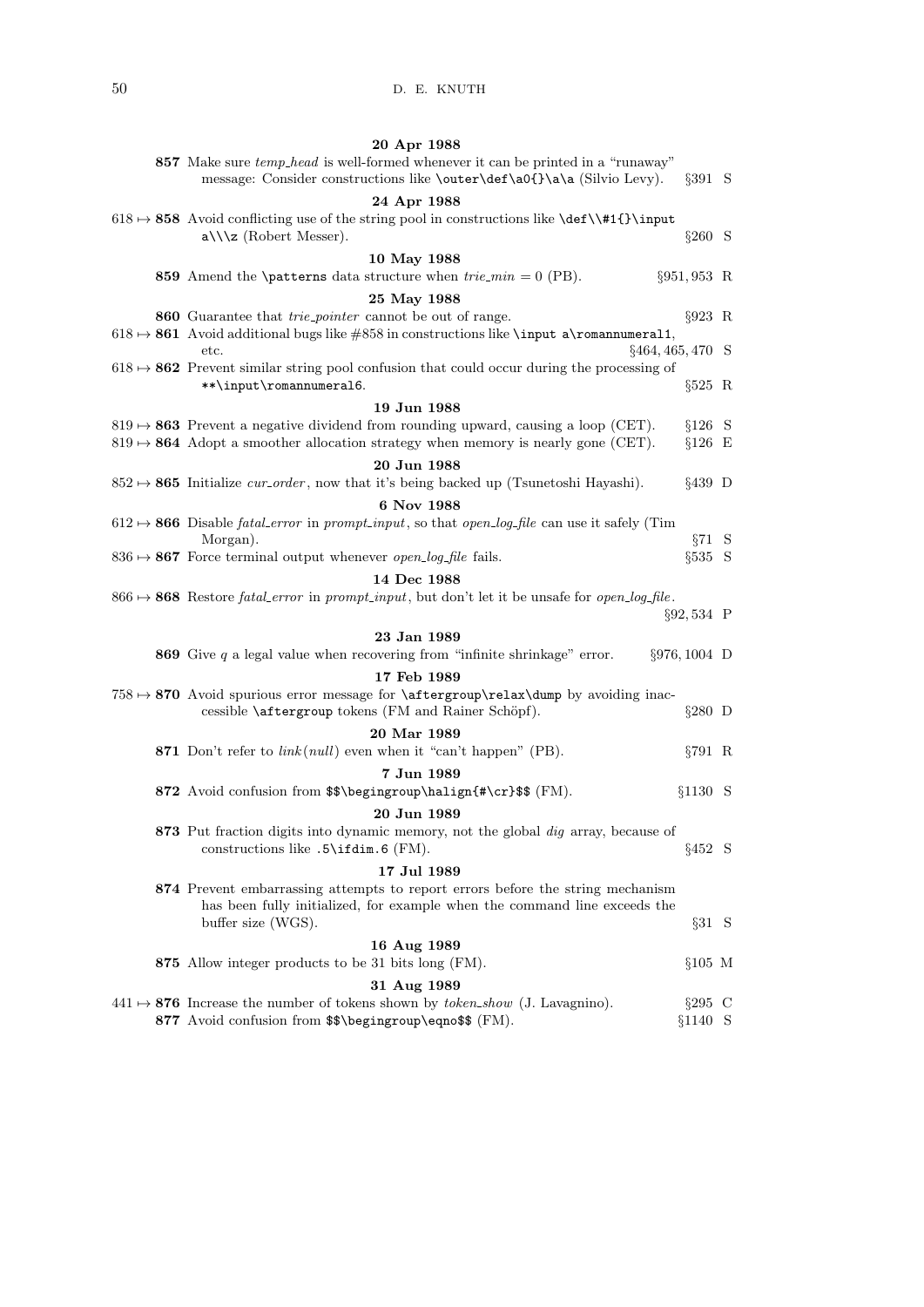• The recent TUG meeting turned out to be an extend-TEX-for-the-nineties party! I agreed that some extensions for non-English languages ought to be made while I still knew how to do them. (In other words, I broke my firm commitment to keeping TEX completely stable; but in this case nobody objected.) The following eleven changes were coded during the month of September.

## 30 Sep 1989

|  | 878 Install major change allowing general 8-bit code input.                                         | $§38,352$ G     |  |
|--|-----------------------------------------------------------------------------------------------------|-----------------|--|
|  | 879 Install major change allowing multiple hyphenation tables (M. Ferguson).                        | $§923$ G        |  |
|  | 880 Introduce new parameters \lefthyphenmin and \righthyphenmin.                                    | $§923$ G        |  |
|  | 881 Introduce major new ligature capabilities including implicit boundary charac-                   |                 |  |
|  | ters.                                                                                               | §908, 1037 G    |  |
|  | 882 Install new \inputlineno feature suggested by MDS.                                              | $§424$ G        |  |
|  | 883 Install new \holdinginserts feature suggested by FM.                                            | $§1014$ G       |  |
|  | 884 Install new \badness feature.                                                                   | §424,664 G      |  |
|  | 885 Install new \emergencystretch feature.                                                          | §863 G          |  |
|  | 886 Install new \errorcontextlines feature suggested by FM.                                         | $§311$ G        |  |
|  | 887 Recover from anomaly when hyphenation char_warning clobbers old_setting. §863 S                 |                 |  |
|  | 888 Make it easier to change the format extension (Don Hosek).                                      | $\S520, 1328$ P |  |
|  | 16 Oct 1989                                                                                         |                 |  |
|  | 889 Avoid range check in null font with bc=256 (PB).                                                | $§565$ R        |  |
|  | 22 Nov 1989                                                                                         |                 |  |
|  | $856 \mapsto$ 890 Prevent save_stack conflicts in {\hbox\expandafter{\csname\endcsname}} and        |                 |  |
|  | similar constructions (WGS).                                                                        | $§645, 1117$ S  |  |
|  | $858 \rightarrow 891$ System-dependent parts of file names must be addressed relatively, not abso-  |                 |  |
|  | lutely (FM and Rainer Schöpf).                                                                      | §516,517 S      |  |
|  | 3 Dec 1989                                                                                          |                 |  |
|  | $880 \rightarrow 892$ Allow different hyphenmins in the same paragraph (M. Ferguson).               | $§1376$ G       |  |
|  | 893 Distinguish \par from characters on \if tests. (MVL).                                           | §334 S          |  |
|  | $378 \rightarrow 894$ Alignments need to be more robust against malicious attacks (MVL).            | $\S 782$ S      |  |
|  | 895 Don't let kerns in discretionaries disappear at breaks (MVL).                                   | $§869$ C        |  |
|  | $881 \rightarrow 896$ Make the new hyphenation reconstruction procedure less cautious, so that it   |                 |  |
|  | doesn't lose hyphens found by the old method.                                                       | $§914$ Q        |  |
|  | 11 Dec 1989                                                                                         |                 |  |
|  | $879 \rightarrow 897$ Make an undumped trie dumpable again (PB).                                    | $§1325$ D       |  |
|  | 18 Dec 1989                                                                                         |                 |  |
|  | $588 \rightarrow 898$ Allow access to page totals in <b>\output</b> routines (FM and Chris Rowley). | $§421$ G        |  |
|  |                                                                                                     |                 |  |
|  | 22 Jan 1990                                                                                         |                 |  |
|  | $611 \rightarrow 899$ Recognize more cases of unbalanced \output (CET).                             | $$1026$ R       |  |
|  | 29 Jan 1990                                                                                         |                 |  |
|  | $758 \mapsto 900$ Make \aftergroup work properly after \eqno (Michael Downes).                      | $§1194$ S       |  |
|  | 1 Feb 1990                                                                                          |                 |  |
|  | $878 \rightarrow 901$ Fix one more case of end_line_char_inactive (WGS).                            | $§360$ S        |  |
|  | 22 Feb 1990                                                                                         |                 |  |
|  | 902 Don't lose the last active node when total demerits are very high (FM).                         | $\S 836, 854$ R |  |
|  | 13 Mar 1990                                                                                         |                 |  |
|  | 903 Doublecheck math fonts after making equation number (MVL).                                      | $§1194$ D       |  |
|  | <b>904</b> Don't forget to rule out charnodes before testing type (MVL).                            | §805, 1202 D    |  |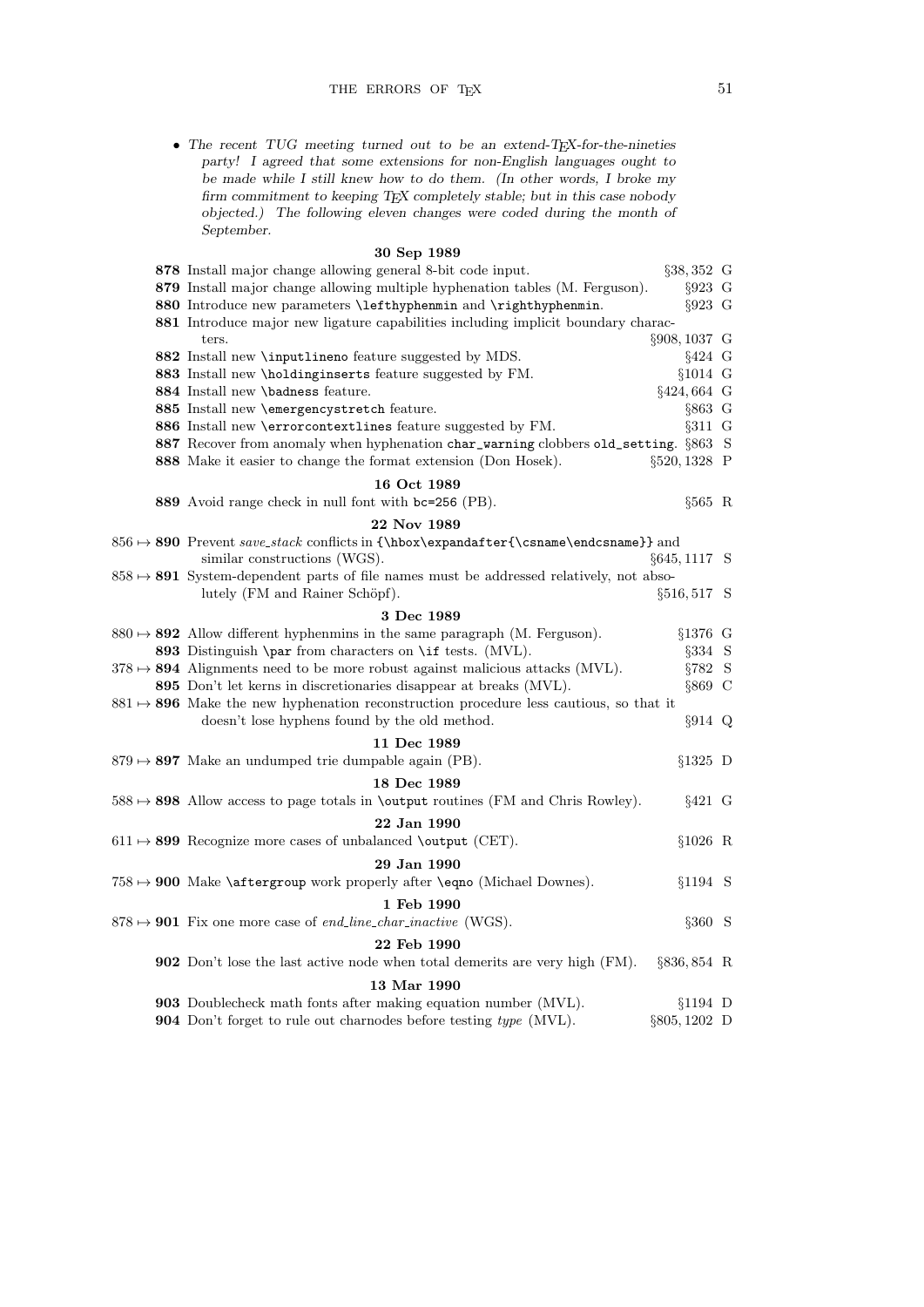| 23 Mar 1990                                                                                                           |  |
|-----------------------------------------------------------------------------------------------------------------------|--|
| $881 \rightarrow 905$ Don't change the font of punctuation preceding a hyphenated word (Scott C.                      |  |
| Allendorf).<br>$§903 \t F$                                                                                            |  |
| $§1335$ I<br>906 Balance the parentheses shown on the terminal during normal runs.                                    |  |
| 907 Optimize $\if{x\p\q}$ after $\let\p-\q(MVL)$ .<br>$§508 \t E$                                                     |  |
| 908 Treat migration properly in displays (MVL).<br>$§1199, 1205$ S                                                    |  |
| • We're now up to Version 3.0; I sincerely hope all bugs have been found.                                             |  |
| 11 May 1990                                                                                                           |  |
| $§552 \quad F$<br>$881 \rightarrow 909$ Initialize \nullfont ligature parameters (Lance Carnes).                      |  |
|                                                                                                                       |  |
| 22 July 1990                                                                                                          |  |
| $579 \rightarrow 910$ Treat \prevgraf as zero within \write (Bogusław Jackowski).<br>§422 S                           |  |
| 26 July 1990                                                                                                          |  |
| 911 Report '1.1' when first line of file overflows buffer (George Russell).<br>$§538$ S                               |  |
| 5 December 1990                                                                                                       |  |
| $878 \rightarrow 912$ Translate unprintable characters in font identifiers (WGS).<br>$§63$ S                          |  |
| 28 December 1990                                                                                                      |  |
|                                                                                                                       |  |
| <b>913</b> Avoid range check when there are 65536 or more pages (Eberhard Mattes).<br>$§642 \ R$                      |  |
| 20 September 1991                                                                                                     |  |
| $878 \rightarrow 914$ Improve error message for <i>\mathchar</i> out of range.<br>$§436$ I                            |  |
| $878 \rightarrow 915$ Retain unprintable internal strings in 8-bit form (FM).<br>$\S59$ S                             |  |
| $881 \rightarrow 916$ Retain right punctuation context for ligature reconstruction (problem found by                  |  |
| Brian Hamilton Kelly).<br>$\S 903$ S                                                                                  |  |
| <b>10 January 1992</b>                                                                                                |  |
| $881 \rightarrow 917$ Also avoid producing a double kern at boundary (CET).<br>$\S 897$ S                             |  |
| 918 Disallow \setbox where it doesn't work (Robert Hunt).<br>$§1241, 1270$ S                                          |  |
| 919 Robustify \mskip and \mkern in presence of negative quad (WGS).<br>$\S 716, 717$ S                                |  |
| $679 \rightarrow 920$ Defend against 'H' in \read (Michael Downes).<br>§483 S                                         |  |
| $798 \rightarrow 921$ Save string memory if font occurs repeatedly (Bogusław Jackowski).<br>$§1260$ E                 |  |
| $784 \rightarrow 922$ Don't let <b>\newlinechar</b> interrupt unprintable expansion (Bernd Raichle).<br>$\S 59, 60$ S |  |
|                                                                                                                       |  |
| 7 February 1992                                                                                                       |  |
| $881 \rightarrow 923$ Restore cur_1 properly when boundary character doesn't exist (Mattes and                        |  |
| Raichle).<br>$§1036$ D                                                                                                |  |
| 17 July 1992                                                                                                          |  |
| $892 \rightarrow 924$ Use current language at beginning of horizontal mode (Rainer Schöpf and                         |  |
| $CET$ ).<br>$§1091, 1200$ C                                                                                           |  |
| 17 December 1992                                                                                                      |  |
| $879 \rightarrow 925$ Avoid (harmless) range errors (Philip Taylor and CET).<br>§934,960 R                            |  |
|                                                                                                                       |  |
| 25 February 1993                                                                                                      |  |
| $881 \rightarrow 926$ Protect kerns inserted by boundary characters (William Baxter).<br>$\S 837, 866$ C              |  |
| $917 \rightarrow 927$ Don't let boundary kern disappear after hyphenation.<br>$\S 897$ S                              |  |
| 26 June 1993                                                                                                          |  |
| $668 \rightarrow 928$ Avoid potential future bug (Peter Breitenlohner).<br>$\S628,637$ R                              |  |
| 17 December 1993                                                                                                      |  |
| $881 \rightarrow 929$ Boundary character representation shouldn't depend on the font memory size                      |  |
| (Berthold Horn).<br>$\S 549, 1323$ S                                                                                  |  |
|                                                                                                                       |  |
| 10 March 1994                                                                                                         |  |
| <b>930</b> Huge font parameter number may exceed array bound (CET).<br>§549 R                                         |  |